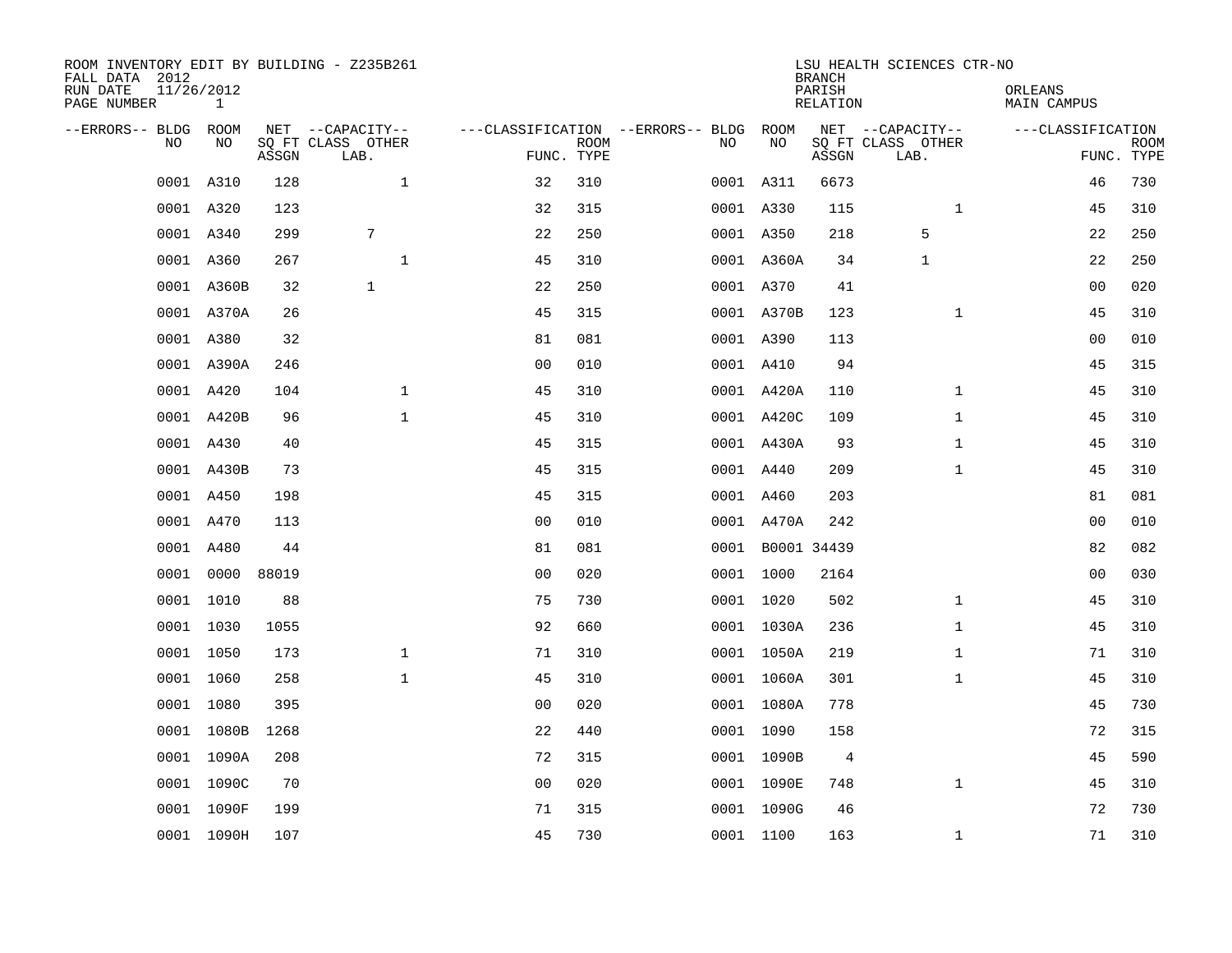| ROOM INVENTORY EDIT BY BUILDING - Z235B261<br>FALL DATA 2012 |                 |       |                           |                                        |             |    |            | <b>BRANCH</b>             | LSU HEALTH SCIENCES CTR-NO |                               |                           |
|--------------------------------------------------------------|-----------------|-------|---------------------------|----------------------------------------|-------------|----|------------|---------------------------|----------------------------|-------------------------------|---------------------------|
| RUN DATE<br>PAGE NUMBER                                      | 11/26/2012<br>2 |       |                           |                                        |             |    |            | PARISH<br><b>RELATION</b> |                            | ORLEANS<br><b>MAIN CAMPUS</b> |                           |
| --ERRORS-- BLDG ROOM                                         |                 |       | NET --CAPACITY--          | ---CLASSIFICATION --ERRORS-- BLDG ROOM |             |    |            |                           | NET --CAPACITY--           | ---CLASSIFICATION             |                           |
| NO                                                           | NO              | ASSGN | SQ FT CLASS OTHER<br>LAB. | FUNC. TYPE                             | <b>ROOM</b> | NO | NO         | ASSGN                     | SQ FT CLASS OTHER<br>LAB.  |                               | <b>ROOM</b><br>FUNC. TYPE |
|                                                              | 0001 1110       | 536   |                           | 46                                     | 650         |    | 0001 1110A | 510                       |                            | 46                            | 650                       |
|                                                              | 0001 1110B      | 359   |                           | 81                                     | 081         |    | 0001 1110C | 77                        |                            | 71                            | 730                       |
|                                                              | 0001 1110D      | 39    |                           | 71                                     | 730         |    | 0001 1120  | 88                        |                            | 81                            | 081                       |
|                                                              | 0001 1120A      | 259   |                           | 11                                     | 590         |    | 0001 1120B | 144                       |                            | 81                            | 081                       |
| 0001                                                         | 1130            | 269   |                           | 0 <sub>0</sub>                         | 030         |    | 0001 1140  | 93                        | $\mathbf{1}$               | 75                            | 310                       |
|                                                              | 0001 1150       | 291   |                           | 81                                     | 081         |    | 0001 1150A | 226                       |                            | 81                            | 081                       |
|                                                              | 0001 1160       | 250   |                           | 0 <sub>0</sub>                         | 030         |    | 0001 1170  | 136                       |                            | 00                            | 030                       |
|                                                              | 0001 1170A      | 159   |                           | 0 <sub>0</sub>                         | 030         |    | 0001 1170B | 120                       |                            | 0 <sub>0</sub>                | 030                       |
|                                                              | 0001 1170C      | 8     |                           | 0 <sub>0</sub>                         | 030         |    | 0001 1180  | 44                        |                            | 00                            | 030                       |
|                                                              | 0001 1190       | 169   |                           | 0 <sub>0</sub>                         | 020         |    | 0001 1190A | 56                        |                            | 0 <sub>0</sub>                | 020                       |
|                                                              | 0001 1200       | 21    |                           | 0 <sub>0</sub>                         | 010         |    | 0001 1210  | 396                       |                            | 0 <sub>0</sub>                | 020                       |
|                                                              | 0001 1210A 3203 |       | 320                       | 11                                     | 110         |    | 0001 1220  | 1297                      |                            | 92                            | 650                       |
|                                                              | 0001 1220F      | 96    |                           | 81                                     | 081         |    | 0001 1220G | 103                       |                            | 81                            | 081                       |
|                                                              | 0001 1220H      | 164   |                           | 46                                     | 730         |    | 0001 1220I | 106                       |                            | 45                            | 315                       |
|                                                              | 0001 1220J      | 75    |                           | 46                                     | 730         |    | 0001 1220K | 7                         |                            | 45                            | 315                       |
|                                                              | 0001 1220L      | 17    |                           | 45                                     | 315         |    | 0001 1230  | 1172                      | $\mathbf{1}$               | 46                            | 310                       |
|                                                              | 0001 1230A      | 62    |                           | 46                                     | 315         |    | 0001 1230B | 152                       | $\mathbf{1}$               | 46                            | 310                       |
|                                                              | 0001 1230C      | 18    |                           | 46                                     | 315         |    | 0001 1230D | 102                       | $\mathbf{1}$               | 92                            | 310                       |
|                                                              | 0001 1230E      | 123   | $\mathbf{1}$              | 32                                     | 310         |    | 0001 1230F | 94                        | $\mathbf{1}$               | 77                            | 310                       |
|                                                              | 0001 1230G      | 96    | $\mathbf 1$               | 77                                     | 310         |    | 0001 1230H | 99                        | $\mathbf{1}$               | 77                            | 310                       |
|                                                              | 0001 1230I      | 118   | $\mathbf 1$               | 77                                     | 310         |    | 0001 1230J | 138                       | $\mathbf{1}$               | 45                            | 310                       |
|                                                              | 0001 1230K      | 145   | $\mathbf 1$               | 45                                     | 310         |    | 0001 1230L | 104                       |                            | 00                            | 030                       |
|                                                              | 0001 1230M      | 117   |                           | 0 <sub>0</sub>                         | 030         |    | 0001 1230N | 120                       |                            | 0 <sub>0</sub>                | 030                       |
|                                                              | 0001 1230P      | 36    |                           | 0 <sub>0</sub>                         | 030         |    | 0001 12300 | 110                       |                            | 77                            | 350                       |
|                                                              | 0001 1230R      | 152   | $\mathbf 1$               | 77                                     | 310         |    | 0001 1230S | 165                       | $\mathbf{1}$               | 11                            | 310                       |
|                                                              | 0001 1230T      | 152   |                           | 46                                     | 315         |    | 0001 1230U | 118                       | $\mathbf{1}$               | 46                            | 310                       |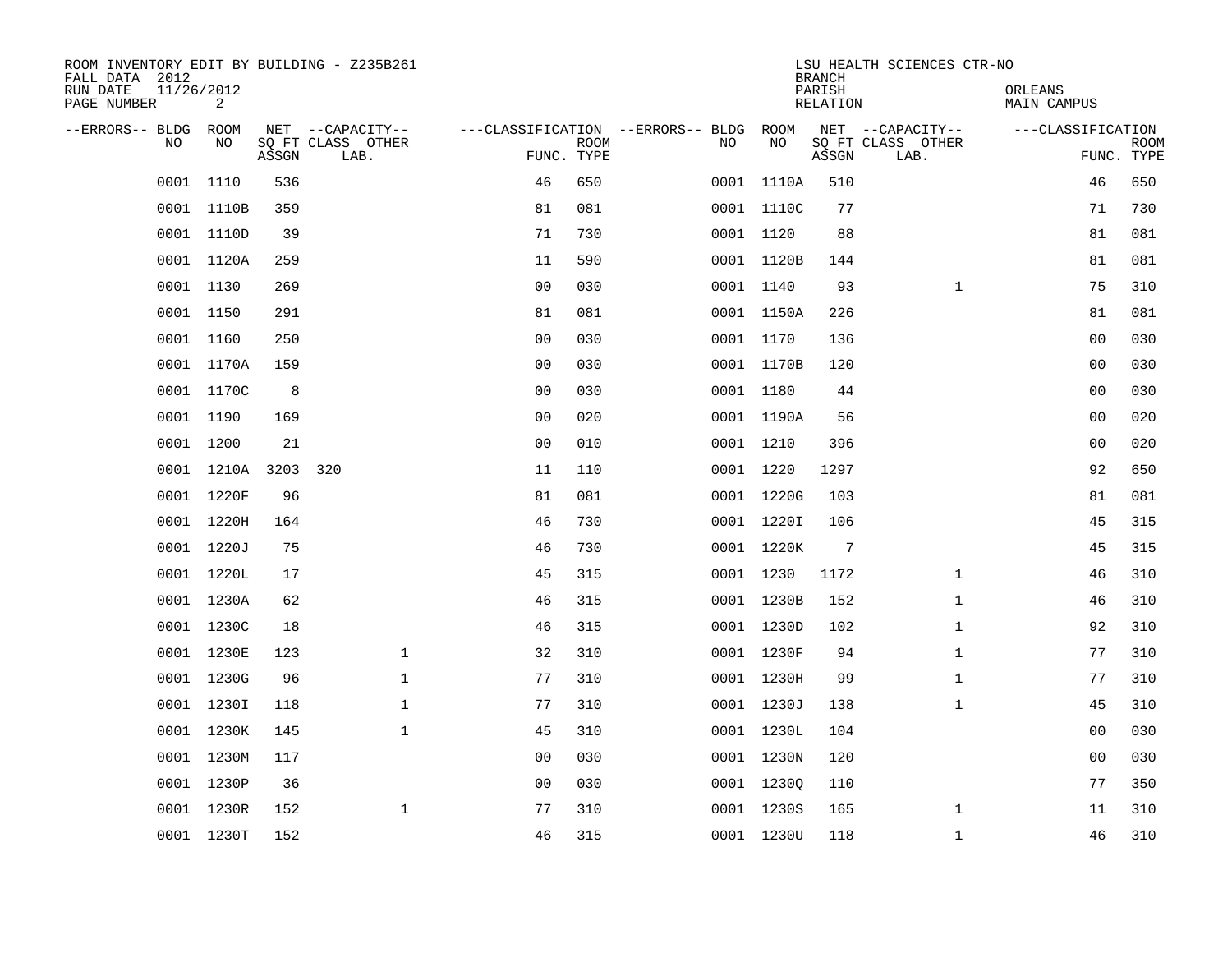| ROOM INVENTORY EDIT BY BUILDING - Z235B261<br>FALL DATA 2012<br>RUN DATE<br>PAGE NUMBER | 11/26/2012<br>3 |       |                                               |                |                           |                                              |            | <b>BRANCH</b><br>PARISH<br><b>RELATION</b> | LSU HEALTH SCIENCES CTR-NO                    | ORLEANS<br><b>MAIN CAMPUS</b> |                           |
|-----------------------------------------------------------------------------------------|-----------------|-------|-----------------------------------------------|----------------|---------------------------|----------------------------------------------|------------|--------------------------------------------|-----------------------------------------------|-------------------------------|---------------------------|
| --ERRORS-- BLDG ROOM<br>NO                                                              | NO              | ASSGN | NET --CAPACITY--<br>SQ FT CLASS OTHER<br>LAB. |                | <b>ROOM</b><br>FUNC. TYPE | ---CLASSIFICATION --ERRORS-- BLDG ROOM<br>NO | NO         | ASSGN                                      | NET --CAPACITY--<br>SQ FT CLASS OTHER<br>LAB. | ---CLASSIFICATION             | <b>ROOM</b><br>FUNC. TYPE |
|                                                                                         | 0001 1230V      | 117   |                                               | 46             | 315                       |                                              | 0001 1230W | 12                                         |                                               | 00                            | 030                       |
|                                                                                         | 0001 1240       | 196   | $\mathbf 1$                                   | 75             | 310                       |                                              | 0001 1240A | 116                                        | $\mathbf{1}$                                  | 75                            | 310                       |
|                                                                                         | 0001 1250       | 215   | $\mathbf 1$                                   | 45             | 310                       |                                              | 0001 1250A | 114                                        | $\mathbf{1}$                                  | 45                            | 310                       |
|                                                                                         | 0001 1250B      | 16    |                                               | 45             | 315                       |                                              | 0001 1260  | 264                                        | 7                                             | 45                            | 250                       |
| 0001                                                                                    | 1280            | 139   | 3                                             | 45             | 250                       |                                              | 0001 1280A | 4                                          |                                               | 45                            | 255                       |
|                                                                                         | 0001 1290       | 134   | 3                                             | 45             | 250                       |                                              | 0001 1290A | $\overline{2}$                             |                                               | 45                            | 255                       |
| 0001                                                                                    | 1300            | 119   | $\mathbf{1}$                                  | 45             | 310                       |                                              | 0001 1300A | 4                                          |                                               | 45                            | 255                       |
|                                                                                         | 0001 1310       | 225   | $\mathbf{1}$                                  | 45             | 310                       |                                              | 0001 1320  | 31                                         |                                               | 81                            | 081                       |
| 0001                                                                                    | 2000            | 8144  |                                               | 82             | 082                       |                                              | 0001 2020  | 157                                        |                                               | 81                            | 081                       |
|                                                                                         | 0001 2180       | 32    |                                               | 0 <sub>0</sub> | 020                       |                                              | 0001 2250  | 98                                         |                                               | 0 <sub>0</sub>                | 030                       |
| 0001                                                                                    | 2260            | 293   | $\mathbf{1}$                                  | 45             | 310                       |                                              | 0001 2270  | 107                                        |                                               | 46                            | 315                       |
|                                                                                         | 0001 2270A      | 156   |                                               | 46             | 315                       |                                              | 0001 2280  | 214                                        | $\mathbf{1}$                                  | 46                            | 310                       |
| 0001                                                                                    | 2280A           | 19    |                                               | 46             | 315                       |                                              | 0001 2280B | 50                                         |                                               | 81                            | 081                       |
| 0001                                                                                    | 2290            | 220   | $\mathbf 1$                                   | 46             | 310                       |                                              | 0001 2300  | 222                                        | $\mathbf{1}$                                  | 46                            | 310                       |
| 0001                                                                                    | 2310            | 129   | $\mathbf 1$                                   | 45             | 310                       |                                              | 0001 2320  | 46                                         |                                               | 0 <sub>0</sub>                | 030                       |
| 0001                                                                                    | 2330            | 230   |                                               | 82             | 082                       |                                              | 0001 2330A | 23                                         |                                               | 82                            | 082                       |
| 0001                                                                                    | 2340            | 140   |                                               | 11             | 115                       |                                              | 0001 2340A | 81                                         |                                               | 11                            | 115                       |
| 0001                                                                                    | 2340B           | 920   | 92                                            | 11             | 110                       |                                              | 0001 235L3 | 127                                        | $\mathbf{1}$                                  | 77                            | 310                       |
| 0001                                                                                    | 235L4           | 120   | $\mathbf{1}$                                  | 77             | 310                       |                                              | 0001 235L5 | 114                                        | $\mathbf{1}$                                  | 77                            | 310                       |
| 0001                                                                                    | 235L7           | 134   |                                               | 77             | 350                       |                                              | 0001 235L8 | 139                                        | $\mathbf{1}$                                  | 77                            | 310                       |
| 0001                                                                                    | 235L9           | 268   | $\mathbf 1$                                   | 77             | 310                       |                                              | 0001 2350  | 718                                        |                                               | 00                            | 020                       |
| 0001                                                                                    | 2350A           | 979   |                                               | 46             | 650                       |                                              | 0001 2350G | 165                                        | $\mathbf{1}$                                  | 32                            | 310                       |
| 0001                                                                                    | 2350H           | 155   | $\mathbf 1$                                   | 32             | 310                       |                                              | 0001 23501 | 133                                        | $\mathbf{1}$                                  | 32                            | 310                       |
| 0001                                                                                    | 2350J           | 118   | $\mathbf{1}$                                  | 32             | 310                       |                                              | 0001 2350K | 201                                        | $\mathbf{1}$                                  | 32                            | 310                       |
| 0001                                                                                    | 2350L           | 452   |                                               | 0 <sub>0</sub> | 020                       |                                              | 0001 2350M | 198                                        | $\mathbf{1}$                                  | 32                            | 310                       |
|                                                                                         | 0001 2350N      | 819   |                                               | 46             | 350                       |                                              | 0001 2360  | 183                                        | $\mathbf{1}$                                  | 46                            | 310                       |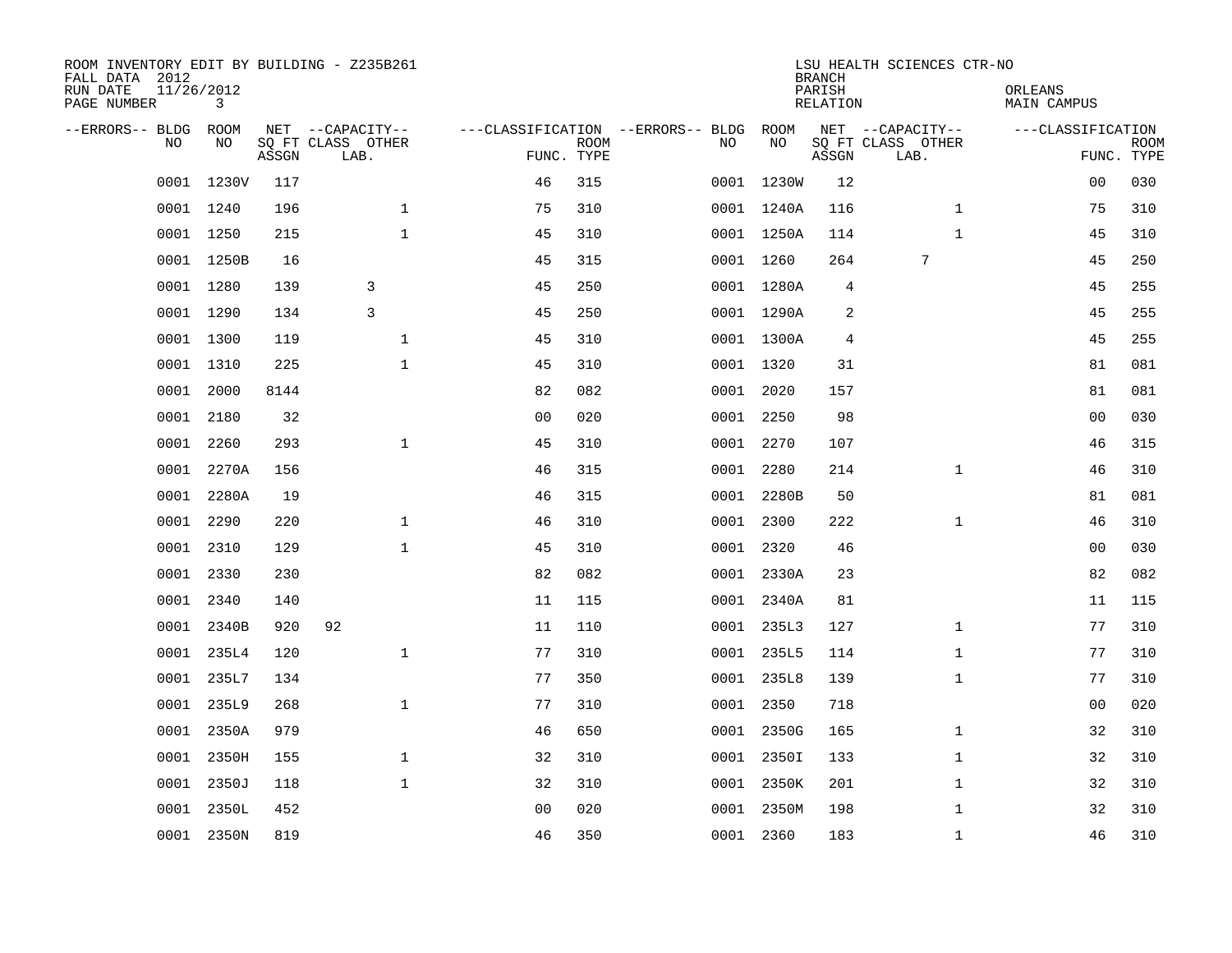| ROOM INVENTORY EDIT BY BUILDING - Z235B261<br>FALL DATA 2012<br>RUN DATE<br>PAGE NUMBER | 11/26/2012<br>4 |       |                                               |                |                           |                                         |            | <b>BRANCH</b><br>PARISH<br><b>RELATION</b> | LSU HEALTH SCIENCES CTR-NO                    | ORLEANS<br><b>MAIN CAMPUS</b> |                           |
|-----------------------------------------------------------------------------------------|-----------------|-------|-----------------------------------------------|----------------|---------------------------|-----------------------------------------|------------|--------------------------------------------|-----------------------------------------------|-------------------------------|---------------------------|
| --ERRORS-- BLDG<br>NO                                                                   | ROOM<br>NO      | ASSGN | NET --CAPACITY--<br>SQ FT CLASS OTHER<br>LAB. |                | <b>ROOM</b><br>FUNC. TYPE | ---CLASSIFICATION --ERRORS-- BLDG<br>NO | ROOM<br>NO | ASSGN                                      | NET --CAPACITY--<br>SQ FT CLASS OTHER<br>LAB. | ---CLASSIFICATION             | <b>ROOM</b><br>FUNC. TYPE |
| 0001                                                                                    | 2370            | 201   | $\mathbf{1}$                                  | 32             | 310                       | 0001                                    | 2380       | 97                                         | $\mathbf{1}$                                  | 32                            | 310                       |
| 0001                                                                                    | 2380A           | 102   | $\mathbf 1$                                   | 32             | 310                       | 0001                                    | 2400       | 378                                        | $\mathbf{1}$                                  | 46                            | 310                       |
| 0001                                                                                    | 2400A           | 108   | $\mathbf 1$                                   | 11             | 310                       |                                         | 0001 2410  | 203                                        | $\mathbf{1}$                                  | 46                            | 310                       |
| 0001                                                                                    | 2420            | 173   | $\mathbf 1$                                   | 32             | 310                       |                                         | 0001 2420A | 86                                         | $\mathbf{1}$                                  | 32                            | 310                       |
| 0001                                                                                    | 2420B           | 96    | $\mathbf{1}$                                  | 32             | 310                       |                                         | 0001 2430  | 157                                        |                                               | 00                            | 030                       |
|                                                                                         | 0001 2430A      | 73    |                                               | 0 <sub>0</sub> | 030                       |                                         | 0001 2440  | 73                                         |                                               | 81                            | 081                       |
| 0001                                                                                    | 3020            | 260   | 7                                             | 22             | 250                       |                                         | 0001 3020A | 121                                        | $\mathbf{1}$                                  | 45                            | 310                       |
| 0001                                                                                    | 3020B           | 23    | $\mathbf{1}$                                  | 22             | 250                       |                                         | 0001 3020C | 49                                         | $\mathbf{1}$                                  | 22                            | 250                       |
| 0001                                                                                    | 3030            | 45    | $\mathbf{1}$                                  | 11             | 310                       |                                         | 0001 3030A | 74                                         | $\mathbf{1}$                                  | 11                            | 310                       |
| 0001                                                                                    | 3030B           | 131   | $\mathbf 1$                                   | 11             | 310                       |                                         | 0001 3040  | 262                                        |                                               | 22                            | 255                       |
| 0001                                                                                    | 3050            | 101   | $\mathbf{1}$                                  | 11             | 310                       |                                         | 0001 3050A | 165                                        | $\mathbf{1}$                                  | 11                            | 310                       |
| 0001                                                                                    | 3060            | 595   |                                               | 45             | 350                       |                                         | 0001 3070  | 160                                        | $\mathbf{1}$                                  | 11                            | 310                       |
| 0001                                                                                    | 3070A           | 198   | $\mathbf{1}$                                  | 11             | 310                       |                                         | 0001 3070B | 153                                        | $\mathbf{1}$                                  | 11                            | 310                       |
| 0001                                                                                    | 3080            | 143   | $\mathbf{1}$                                  | 11             | 310                       |                                         | 0001 3080A | 160                                        | $\mathbf{1}$                                  | 11                            | 310                       |
| 0001                                                                                    | 3090            | 95    | $\mathbf 1$                                   | 11             | 310                       |                                         | 0001 3090A | 158                                        | $\mathbf{1}$                                  | 11                            | 310                       |
| 0001                                                                                    | 3100            | 143   |                                               | 81             | 081                       |                                         | 0001 3110A | 143                                        | $\mathbf{1}$                                  | 11                            | 310                       |
| 0001                                                                                    | 3110B           | 41    |                                               | 11             | 315                       |                                         | 0001 3111  | 103                                        | $\mathbf{1}$                                  | 11                            | 310                       |
| 0001                                                                                    | 3120            | 286   |                                               | 0 <sub>0</sub> | 010                       |                                         | 0001 3120A | 80                                         |                                               | 00                            | 010                       |
|                                                                                         | 0001 3120B      | 41    |                                               | 0 <sub>0</sub> | 010                       |                                         | 0001 3130  | 1191 119                                   |                                               | 45                            | 110                       |
|                                                                                         | 0001 3130A      | 70    |                                               | 45             | 115                       |                                         | 0001 3130B | 10                                         |                                               | 45                            | 115                       |
|                                                                                         | 0001 3140A      | 270   | $\mathbf{1}$                                  | 11             | 310                       |                                         | 0001 3150B | 296                                        |                                               | 11                            | 315                       |
| 0001                                                                                    | 3150C           | 465   | $\mathbf{1}$                                  | 11             | 310                       |                                         | 0001 3150D | 249                                        | $\mathbf{1}$                                  | 11                            | 310                       |
|                                                                                         | 0001 3150E      | 163   | $\mathbf{1}$                                  | 11             | 310                       |                                         | 0001 3150F | 263                                        | $\mathbf{1}$                                  | 11                            | 310                       |
| 0001                                                                                    | 3150G           | 265   | $\mathbf 1$                                   | 11             | 310                       |                                         | 0001 3150H | 369                                        | 9                                             | 22                            | 250                       |
|                                                                                         | 0001 3150I      | 303   | $\mathbf 1$                                   | 11             | 310                       |                                         | 0001 3160  | 278                                        | $\mathbf{1}$                                  | 11                            | 310                       |
|                                                                                         | 0001 3170       | 124   |                                               | 45             | 730                       |                                         | 0001 3180  | 217                                        |                                               | 00                            | 030                       |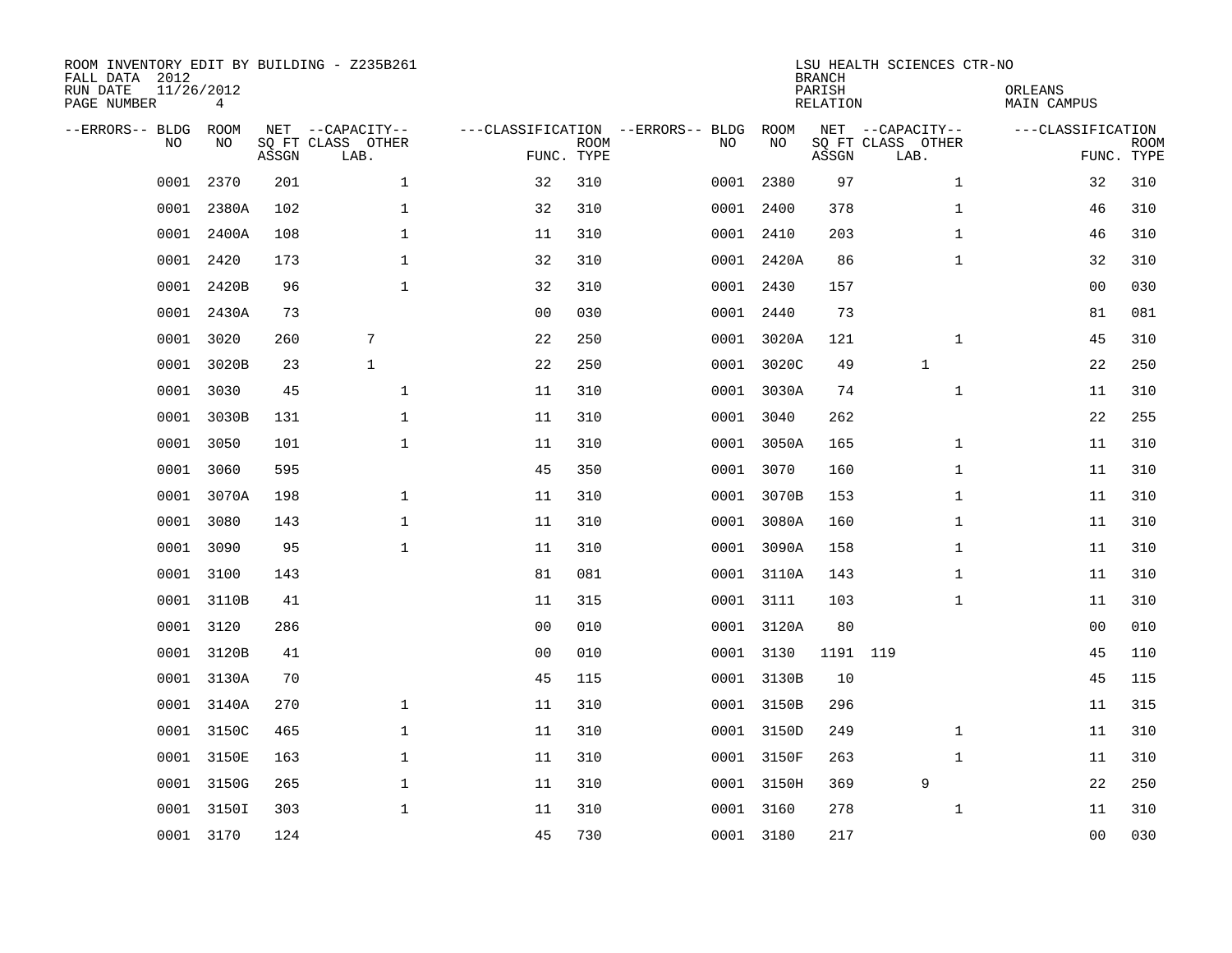| ROOM INVENTORY EDIT BY BUILDING - Z235B261<br>FALL DATA 2012<br>RUN DATE<br>PAGE NUMBER | 11/26/2012<br>5 |       |                                               |                                                 |             |           |            | <b>BRANCH</b><br>PARISH<br><b>RELATION</b> | LSU HEALTH SCIENCES CTR-NO                    | ORLEANS<br><b>MAIN CAMPUS</b> |                           |
|-----------------------------------------------------------------------------------------|-----------------|-------|-----------------------------------------------|-------------------------------------------------|-------------|-----------|------------|--------------------------------------------|-----------------------------------------------|-------------------------------|---------------------------|
| --ERRORS-- BLDG ROOM<br>NO                                                              | NO              | ASSGN | NET --CAPACITY--<br>SQ FT CLASS OTHER<br>LAB. | ---CLASSIFICATION --ERRORS-- BLDG<br>FUNC. TYPE | <b>ROOM</b> | NO        | ROOM<br>NO | ASSGN                                      | NET --CAPACITY--<br>SQ FT CLASS OTHER<br>LAB. | ---CLASSIFICATION             | <b>ROOM</b><br>FUNC. TYPE |
| 0001                                                                                    | 3190            | 132   |                                               | 46                                              | 315         |           | 0001 3190A | 84                                         |                                               | 0 <sub>0</sub>                | 030                       |
|                                                                                         | 0001 3190B      | 116   |                                               | 0 <sub>0</sub>                                  | 030         |           | 0001 3190C | 116                                        | $\mathbf{1}$                                  | 46                            | 310                       |
| 0001                                                                                    | 3200            | 216   | $\mathbf 1$                                   | 11                                              | 310         | 0001 3210 |            | 211                                        | $\mathbf{1}$                                  | 11                            | 310                       |
| 0001                                                                                    | 3210B           | 13    |                                               | 0 <sub>0</sub>                                  | 010         |           | 0001 3220  | 219                                        | $\mathbf{1}$                                  | 32                            | 310                       |
| 0001                                                                                    | 3230            | 140   | $\mathbf{1}$                                  | 32                                              | 310         |           | 0001 3230A | 125                                        | $\mathbf{1}$                                  | 11                            | 310                       |
| 0001                                                                                    | 3240            | 30    |                                               | 0 <sub>0</sub>                                  | 030         |           | 0001 3250  | 161                                        |                                               | 0 <sub>0</sub>                | 030                       |
| 0001                                                                                    | 3250A           | 93    |                                               | 0 <sub>0</sub>                                  | 030         | 0001 3260 |            | 71                                         | $\mathbf{1}$                                  | 32                            | 310                       |
|                                                                                         | 0001 3270       | 206   | $\mathbf{1}$                                  | 32                                              | 310         |           | 0001 3270A | 107                                        | $\mathbf{1}$                                  | 32                            | 310                       |
| 0001                                                                                    | 3280            | 230   | $\mathbf{1}$                                  | 32                                              | 310         |           | 0001 3280A | 24                                         |                                               | 11                            | 315                       |
| 0001                                                                                    | 3290            | 117   | $\mathbf 1$                                   | 11                                              | 310         |           | 0001 3300  | 89                                         | $\mathbf{1}$                                  | 32                            | 310                       |
| 0001                                                                                    | 3300A           | 103   | $\mathbf{1}$                                  | 46                                              | 310         |           | 0001 3300B | 49                                         |                                               | 32                            | 315                       |
|                                                                                         | 0001 3310       | 518   |                                               | 0 <sub>0</sub>                                  | 030         |           | 0001 3310A | 199                                        | $\mathbf{1}$                                  | 46                            | 310                       |
| 0001                                                                                    | 3310B           | 211   | $\mathbf{1}$                                  | 32                                              | 310         |           | 0001 3310C | 70                                         |                                               | 46                            | 315                       |
| 0001                                                                                    | 3320            | 191   | $\mathbf 1$                                   | 11                                              | 310         |           | 0001 3330  | 191                                        | $\mathbf{1}$                                  | 32                            | 310                       |
| 0001                                                                                    | 3340            | 220   | $\mathbf{1}$                                  | 32                                              | 310         | 0001 3350 |            | 260                                        | $\mathbf{1}$                                  | 32                            | 310                       |
|                                                                                         | 0001 3360       | 37    |                                               | 00                                              | 020         | 0001 3380 |            | 1010                                       |                                               | 46                            | 650                       |
| 0001                                                                                    | 3390            | 264   | $\mathbf{1}$                                  | 32                                              | 310         |           | 0001 3400  | 215                                        | $\mathbf{1}$                                  | 32                            | 310                       |
| 0001                                                                                    | 3410            | 128   | $\mathbf 1$                                   | 32                                              | 310         |           | 0001 3420  | 256                                        | $\mathbf{1}$                                  | 32                            | 310                       |
|                                                                                         | 0001 3430       | 195   | $\mathbf 1$                                   | 46                                              | 310         | 0001 3440 |            | 57                                         |                                               | 46                            | 315                       |
|                                                                                         | 0001 3450       | 237   | $\mathbf 1$                                   | 32                                              | 310         |           | 0001 3450A | 138                                        |                                               | 32                            | 315                       |
|                                                                                         | 0001 3450B      | 81    | $\mathbf{1}$                                  | 32                                              | 310         | 0001 3480 |            | 641                                        |                                               | 0 <sub>0</sub>                | 030                       |
|                                                                                         | 0001 3480A      | 59    |                                               | 00                                              | 030         |           | 0001 3490  | 215                                        | $\mathbf{1}$                                  | 32                            | 310                       |
|                                                                                         | 0001 3510       | 519   |                                               | 46                                              | 350         |           | 0001 3510A | 7                                          |                                               | 46                            | 315                       |
| 0001                                                                                    | 3520            | 150   | $\mathbf 1$                                   | 32                                              | 310         | 0001 3530 |            | 129                                        | $\mathbf{1}$                                  | 46                            | 310                       |
|                                                                                         | 0001 3530A      | 104   |                                               | 46                                              | 315         |           | 0001 3540  | 166                                        | $\mathbf{1}$                                  | 32                            | 310                       |
|                                                                                         | 0001 3550       | 187   | $\mathbf 1$                                   | 32                                              | 310         | 0001 3560 |            | 151                                        | $\mathbf{1}$                                  | 32                            | 310                       |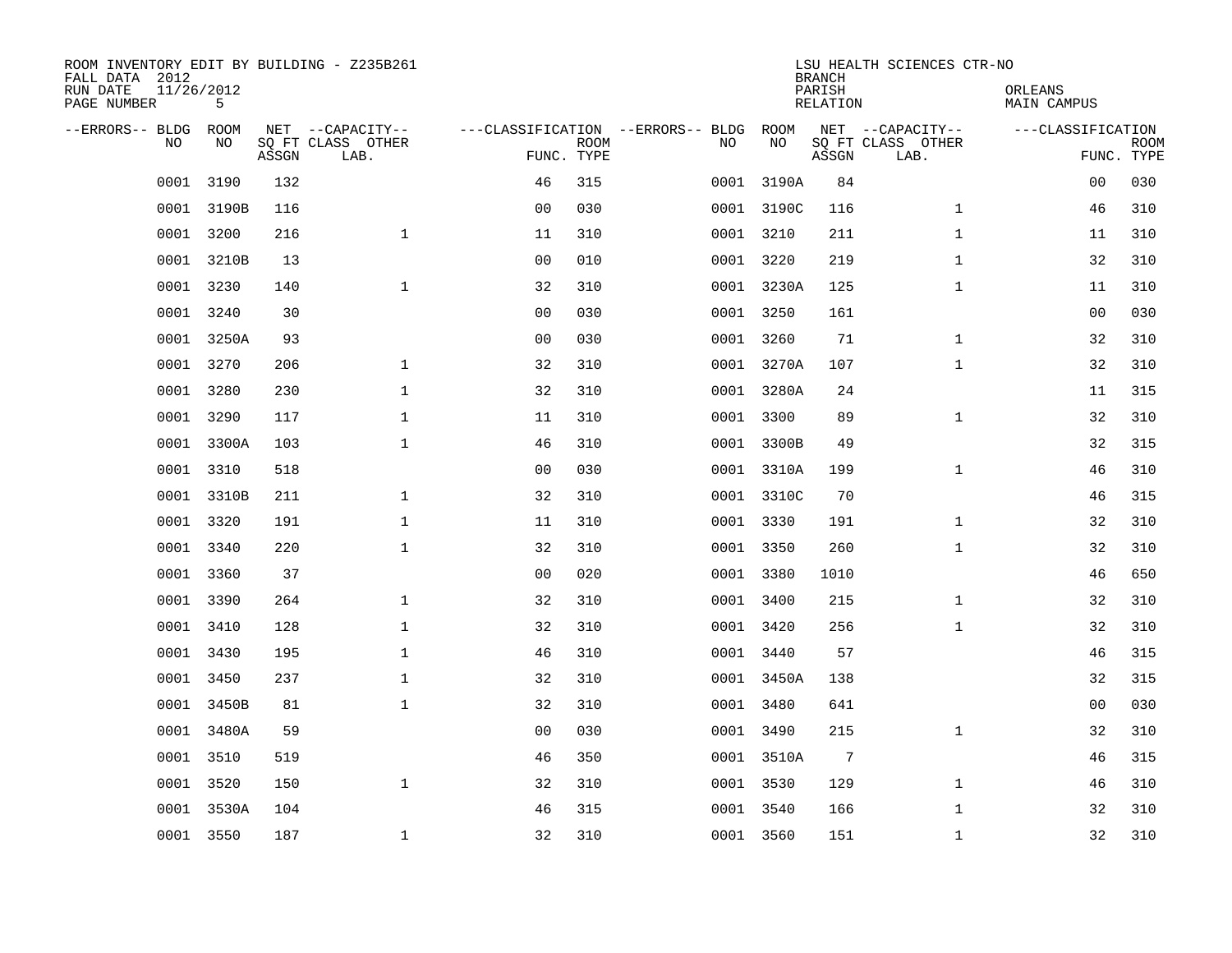| FALL DATA 2012<br>RUN DATE<br>PAGE NUMBER | 11/26/2012 | 6           |          | ROOM INVENTORY EDIT BY BUILDING - Z235B261    |                                                 |             |      |            | <b>BRANCH</b><br>PARISH<br>RELATION | LSU HEALTH SCIENCES CTR-NO                    | ORLEANS<br>MAIN CAMPUS |                           |
|-------------------------------------------|------------|-------------|----------|-----------------------------------------------|-------------------------------------------------|-------------|------|------------|-------------------------------------|-----------------------------------------------|------------------------|---------------------------|
| --ERRORS-- BLDG                           | <b>NO</b>  | ROOM<br>NO. | ASSGN    | NET --CAPACITY--<br>SQ FT CLASS OTHER<br>LAB. | ---CLASSIFICATION --ERRORS-- BLDG<br>FUNC. TYPE | <b>ROOM</b> | NO   | ROOM<br>NO | ASSGN                               | NET --CAPACITY--<br>SQ FT CLASS OTHER<br>LAB. | ---CLASSIFICATION      | <b>ROOM</b><br>FUNC. TYPE |
|                                           | 0001       | 3570        | 50       |                                               | 0 <sub>0</sub>                                  | 030         | 0001 | 3580       | 234                                 | $\mathbf{1}$                                  | 11                     | 310                       |
|                                           | 0001       | 3590        | 196      | $\mathbf{1}$                                  | 32                                              | 310         |      | 0001 3590A | 91                                  |                                               | 81                     | 081                       |
|                                           | 0001       | 3600        | 82       |                                               | 81                                              | 081         |      | 0001 4010  | 45                                  |                                               | 45                     | 730                       |
|                                           | 0001 4020  |             | 57       | $\mathbf{1}$                                  | 11                                              | 310         |      | 0001 4020A | 169                                 | $\mathbf{1}$                                  | 11                     | 310                       |
|                                           | 0001       | 4030        | 74       | $\mathbf{1}$                                  | 11                                              | 310         |      | 0001 4040  | 556                                 | $\mathbf{1}$                                  | 11                     | 310                       |
|                                           | 0001       | 4040A       | 186      |                                               | 45                                              | 350         |      | 0001 4050  | 393                                 | $\mathbf{1}$                                  | 11                     | 310                       |
|                                           | 0001       | 4050A       | 79       |                                               | 11                                              | 315         |      | 0001 4050B | 98                                  |                                               | 11                     | 315                       |
|                                           | 0001 4060  |             | 249      | $\mathbf{1}$                                  | 11                                              | 310         |      | 0001 4070  | 94                                  | $\mathbf{1}$                                  | 11                     | 310                       |
|                                           | 0001       | 4070A       | 148      |                                               | 11                                              | 315         | 0001 | 4080       | 255                                 | $\mathbf{1}$                                  | 11                     | 310                       |
|                                           | 0001       | 4080A       | 108      |                                               | 22                                              | 255         |      | 0001 4090  | 199                                 | 5                                             | 22                     | 250                       |
|                                           | 0001       | 4090A       | 86       |                                               | 11                                              | 315         | 0001 | 4100       | 101                                 |                                               | 22                     | 255                       |
|                                           | 0001       | 4110        | 310      |                                               | 22                                              | 255         |      | 0001 4120  | 74                                  |                                               | 0 <sub>0</sub>         | 020                       |
|                                           | 0001       | 4120A       | 44       |                                               | 0 <sub>0</sub>                                  | 010         |      | 0001 4120B | 44                                  |                                               | 81                     | 081                       |
|                                           | 0001       | 4130        | 1164 116 |                                               | 45                                              | 110         |      | 0001 4130A | 94                                  |                                               | 45                     | 115                       |
|                                           | 0001       | 4130B       | 10       |                                               | 45                                              | 115         |      | 0001 4140  | 125                                 | $\mathbf{1}$                                  | 11                     | 310                       |
|                                           | 0001       | 4140A       | 144      | $\mathbf 1$                                   | 11                                              | 310         |      | 0001 4150  | 800                                 | $\mathbf{1}$                                  | 11                     | 310                       |
|                                           |            | 0001 4150A  | 90       | $\mathbf 1$                                   | 11                                              | 310         |      | 0001 4150B | 156                                 | $\mathbf{1}$                                  | 11                     | 310                       |
|                                           | 0001       | 4150C       | 98       | $\mathbf{1}$                                  | 11                                              | 310         |      | 0001 4150D | 70                                  | $\mathbf{1}$                                  | 11                     | 310                       |
|                                           | 0001       | 4150E       | 68       | $\mathbf 1$                                   | 11                                              | 310         |      | 0001 4150F | 44                                  | $\mathbf{1}$                                  | 11                     | 310                       |
|                                           | 0001       | 4150G       | 100      | $\mathbf 1$                                   | 11                                              | 310         |      | 0001 4150H | 55                                  | $\mathbf{1}$                                  | 11                     | 310                       |
|                                           |            | 0001 4150I  | 61       | $\mathbf{1}$                                  | 11                                              | 310         |      | 0001 4150J | 65                                  |                                               | 0 <sub>0</sub>         | 020                       |
|                                           | 0001       | 4150K       | 91       | $\mathbf{1}$                                  | 11                                              | 310         |      | 0001 4150L | 76                                  | $\mathbf{1}$                                  | 11                     | 310                       |
|                                           |            | 0001 4150M  | 76       | $\mathbf{1}$                                  | 11                                              | 310         |      | 0001 4150N | 70                                  | $\mathbf{1}$                                  | 11                     | 310                       |
|                                           | 0001       | 41500       | 308      |                                               | 0 <sub>0</sub>                                  | 020         |      | 0001 4150P | 64                                  | $\mathbf{1}$                                  | 11                     | 310                       |
|                                           | 0001       | 41500       | 218      | 22                                            | 11                                              | 110         |      | 0001 4150R | 88                                  | $\mathbf{1}$                                  | 11                     | 310                       |
|                                           |            | 0001 4150S  | 101      | $\mathbf 1$                                   | 11                                              | 310         |      | 0001 4150T | 93                                  | $\mathbf{1}$                                  | 11                     | 310                       |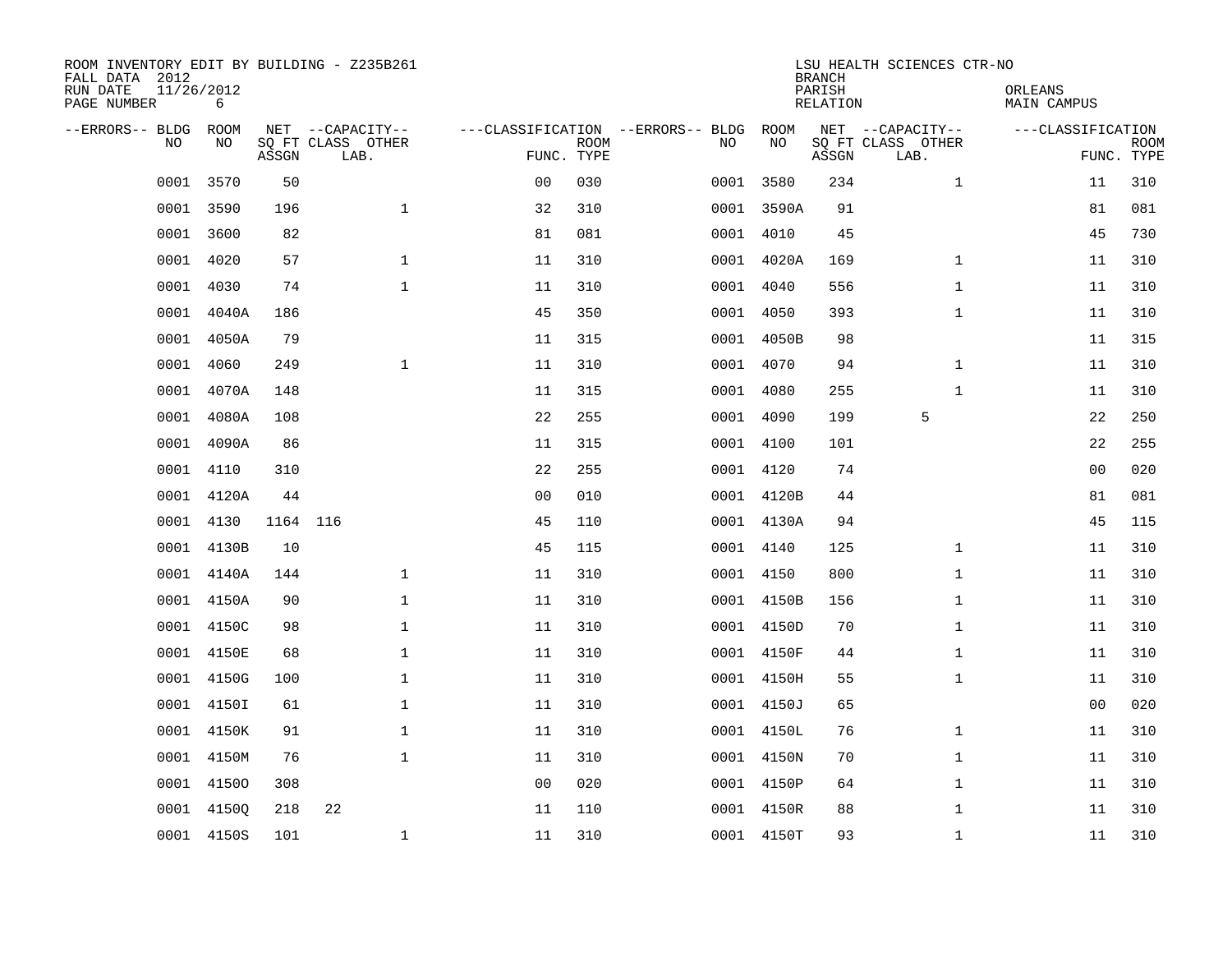| FALL DATA 2012<br>RUN DATE<br>PAGE NUMBER | 11/26/2012<br>7          |       | ROOM INVENTORY EDIT BY BUILDING - Z235B261    |                                   |                           |      |            | <b>BRANCH</b><br>PARISH<br>RELATION | LSU HEALTH SCIENCES CTR-NO                    | ORLEANS<br><b>MAIN CAMPUS</b> |                           |
|-------------------------------------------|--------------------------|-------|-----------------------------------------------|-----------------------------------|---------------------------|------|------------|-------------------------------------|-----------------------------------------------|-------------------------------|---------------------------|
| --ERRORS-- BLDG                           | ROOM<br><b>NO</b><br>NO. | ASSGN | NET --CAPACITY--<br>SO FT CLASS OTHER<br>LAB. | ---CLASSIFICATION --ERRORS-- BLDG | <b>ROOM</b><br>FUNC. TYPE | NO   | ROOM<br>NO | ASSGN                               | NET --CAPACITY--<br>SQ FT CLASS OTHER<br>LAB. | ---CLASSIFICATION             | <b>ROOM</b><br>FUNC. TYPE |
|                                           | 0001<br>4150U            | 100   | $\mathbf{1}$                                  | 11                                | 310                       | 0001 | 4160       | 267                                 | 7                                             | 22                            | 250                       |
|                                           | 4160A<br>0001            | 21    |                                               | 0 <sub>0</sub>                    | 030                       |      | 0001 41602 | 392                                 | 39                                            | 11                            | 110                       |
|                                           | 0001<br>4170             | 233   | 6                                             | 22                                | 250                       |      | 0001 4170B | 11                                  |                                               | 0 <sub>0</sub>                | 030                       |
|                                           | 0001 4180                | 225   |                                               | 0 <sub>0</sub>                    | 030                       |      | 0001 4180A | 15                                  |                                               | 0 <sub>0</sub>                | 030                       |
|                                           | 0001<br>4190             | 259   | $\mathbf{1}$                                  | 46                                | 310                       |      | 0001 4200  | 157                                 |                                               | 46                            | 315                       |
|                                           | 0001 4200A               | 154   | $\mathbf{1}$                                  | 46                                | 310                       |      | 0001 4210  | 30                                  | $\mathbf{1}$                                  | 46                            | 310                       |
|                                           | 0001<br>4220             | 106   | $\mathbf{1}$                                  | 32                                | 310                       |      | 0001 4220B | 93                                  | $\mathbf{1}$                                  | 46                            | 310                       |
|                                           | 0001 4220C               | 99    | $\mathbf 1$                                   | 32                                | 310                       |      | 0001 4220F | 87                                  | $\mathbf{1}$                                  | 32                            | 310                       |
|                                           | 0001<br>4220G            | 83    | $\mathbf{1}$                                  | 32                                | 310                       |      | 0001 4230  | 102                                 | $\mathbf{1}$                                  | 32                            | 310                       |
|                                           | 0001 4240                | 36    |                                               | 0 <sub>0</sub>                    | 030                       |      | 0001 4250  | 121                                 | $\mathbf{1}$                                  | 46                            | 310                       |
|                                           | 0001 4250A               | 115   | $\mathbf 1$                                   | 11                                | 310                       |      | 0001 4260  | 142                                 |                                               | 81                            | 081                       |
|                                           | 0001 4270                | 50    |                                               | 0 <sub>0</sub>                    | 010                       |      | 0001 4280  | 137                                 |                                               | 81                            | 081                       |
|                                           | 4290<br>0001             | 488   |                                               | 46                                | 350                       | 0001 | 4300       | 261                                 | $\mathbf{1}$                                  | 32                            | 310                       |
|                                           | 0001<br>4320             | 435   |                                               | 0 <sub>0</sub>                    | 030                       |      | 0001 4330  | 316                                 | $\mathbf{1}$                                  | 32                            | 310                       |
|                                           | 0001<br>4340             | 152   | $\mathbf 1$                                   | 32                                | 310                       |      | 0001 4340A | 145                                 | $\mathbf{1}$                                  | 32                            | 310                       |
|                                           | 4350<br>0001             | 82    | $\mathbf 1$                                   | 32                                | 310                       |      | 0001 4350A | 104                                 | $\mathbf{1}$                                  | 32                            | 310                       |
|                                           | 0001<br>4350B            | 78    | $\mathbf{1}$                                  | 32                                | 310                       |      | 0001 4350C | 61                                  | $\mathbf{1}$                                  | 32                            | 310                       |
|                                           | 4350D<br>0001            | 198   | $\mathbf{1}$                                  | 45                                | 310                       |      | 0001 4360  | 191                                 | $\mathbf{1}$                                  | 32                            | 310                       |
|                                           | 0001 4360A               | 146   | $\mathbf{1}$                                  | 32                                | 310                       |      | 0001 4370  | 125                                 | $\mathbf{1}$                                  | 11                            | 310                       |
|                                           | 0001 4370A               | 114   | $\mathbf{1}$                                  | 11                                | 310                       |      | 0001 4400  | 1121                                |                                               | 46                            | 650                       |
|                                           | 0001<br>4410             | 131   | $\mathbf{1}$                                  | 32                                | 310                       |      | 0001 4410A | 208                                 | $\mathbf{1}$                                  | 32                            | 310                       |
|                                           | 0001<br>4420             | 508   | $\mathbf{1}$                                  | 46                                | 310                       |      | 0001 4420A | 69                                  |                                               | 46                            | 315                       |
|                                           | 0001<br>4430             | 145   | $\mathbf{1}$                                  | 46                                | 310                       |      | 0001 4440  | 332                                 | $\mathbf{1}$                                  | 32                            | 310                       |
|                                           | 0001 4440A               | 81    | $\mathbf{1}$                                  | 32                                | 310                       |      | 0001 4450  | 310                                 | $\mathbf{1}$                                  | 32                            | 310                       |
|                                           | 0001 4460                | 314   | $\mathbf 1$                                   | 32                                | 310                       |      | 0001 4490  | 627                                 |                                               | 00                            | 030                       |
|                                           | 0001 4500                | 529   |                                               | 00                                | 030                       |      | 0001 4520  | 23                                  |                                               | 46                            | 315                       |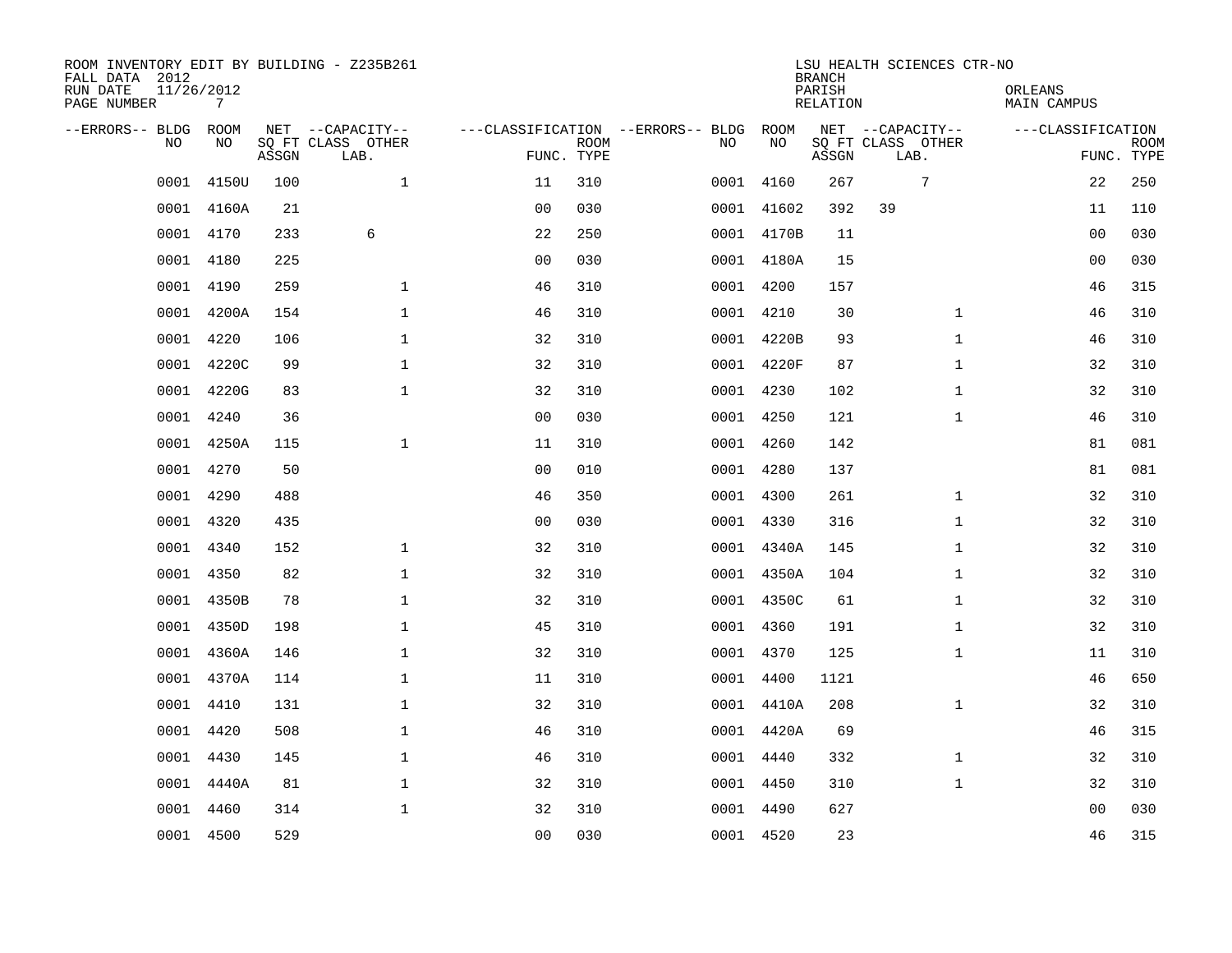| ROOM INVENTORY EDIT BY BUILDING - Z235B261<br>FALL DATA 2012<br>RUN DATE<br>PAGE NUMBER | 11/26/2012<br>8 |          |                                               |                |             |                                         |            | <b>BRANCH</b><br>PARISH<br><b>RELATION</b> | LSU HEALTH SCIENCES CTR-NO                    | ORLEANS<br><b>MAIN CAMPUS</b> |                           |
|-----------------------------------------------------------------------------------------|-----------------|----------|-----------------------------------------------|----------------|-------------|-----------------------------------------|------------|--------------------------------------------|-----------------------------------------------|-------------------------------|---------------------------|
| --ERRORS-- BLDG<br>NO                                                                   | ROOM<br>NO      | ASSGN    | NET --CAPACITY--<br>SQ FT CLASS OTHER<br>LAB. | FUNC. TYPE     | <b>ROOM</b> | ---CLASSIFICATION --ERRORS-- BLDG<br>NO | ROOM<br>NO | ASSGN                                      | NET --CAPACITY--<br>SQ FT CLASS OTHER<br>LAB. | ---CLASSIFICATION             | <b>ROOM</b><br>FUNC. TYPE |
| 0001                                                                                    | 4530            | 259      | $\mathbf 1$                                   | 32             | 310         |                                         | 0001 4540  | 151                                        | $\mathbf{1}$                                  | 46                            | 310                       |
| 0001                                                                                    | 4550            | 176      |                                               | 0 <sub>0</sub> | 030         |                                         | 0001 4560  | 175                                        | $\mathbf{1}$                                  | 11                            | 310                       |
| 0001                                                                                    | 4560B           | 123      |                                               | 11             | 315         |                                         | 0001 4560C | 74                                         | $\mathbf{1}$                                  | 32                            | 310                       |
| 0001                                                                                    | 4560E           | 64       | $\mathbf 1$                                   | 46             | 310         |                                         | 0001 4580  | 78                                         | $\mathbf{1}$                                  | 32                            | 310                       |
| 0001                                                                                    | 4580A           | 73       | $\mathbf{1}$                                  | 11             | 310         |                                         | 0001 4590  | 71                                         |                                               | 46                            | 315                       |
| 0001                                                                                    | 4590A           | 30       |                                               | 46             | 315         |                                         | 0001 4600  | 350                                        |                                               | 81                            | 081                       |
| 0001                                                                                    | 5010            | 228      | $\mathbf{1}$                                  | 11             | 310         |                                         | 0001 5020  | 558                                        | $\mathbf{1}$                                  | 11                            | 310                       |
| 0001                                                                                    | 5030A           | 527      | 53                                            | 11             | 110         |                                         | 0001 5030B | 801                                        | $\mathbf{1}$                                  | 11                            | 310                       |
| 0001                                                                                    | 5030C           | 260      | $\mathbf{1}$                                  | 11             | 310         |                                         | 0001 5030D | 92                                         | $\mathbf{1}$                                  | 11                            | 310                       |
| 0001                                                                                    | 5030E           | 97       | $\mathbf{1}$                                  | 11             | 310         |                                         | 0001 5030F | 103                                        | $\mathbf{1}$                                  | 11                            | 310                       |
| 0001                                                                                    | 5030G           | 110      |                                               | 0 <sub>0</sub> | 020         |                                         | 0001 5040  | 332                                        | $\mathbf{1}$                                  | 11                            | 310                       |
| 0001                                                                                    | 5050            | 261      |                                               | 45             | 650         |                                         | 0001 5060  | 103                                        |                                               | 00                            | 010                       |
| 0001                                                                                    | 5060A           | 60       |                                               | 81             | 081         | 0001                                    | 5060B      | 51                                         |                                               | 0 <sub>0</sub>                | 010                       |
| 0001                                                                                    | 5070            | 1271 127 |                                               | 45             | 110         |                                         | 0001 5070A | 24                                         | 2                                             | 45                            | 110                       |
| 0001                                                                                    | 5080            | 265      | $\mathbf{1}$                                  | 11             | 310         | 0001                                    | 5090A      | 559                                        | $\mathbf{1}$                                  | 11                            | 310                       |
| 0001                                                                                    | 5090B           | 282      | $\mathbf{1}$                                  | 11             | 310         | 0001                                    | 5090C      | 261                                        | $\mathbf{1}$                                  | 11                            | 310                       |
| 0001                                                                                    | 5090D           | 376      |                                               | 72             | 720         | 0001                                    | 5090E      | 600                                        | $\mathbf{1}$                                  | 11                            | 310                       |
| 0001                                                                                    | 5090F           | 600      |                                               | 71             | 730         |                                         | 0001 5090G | 207                                        | $\mathbf{1}$                                  | 11                            | 310                       |
|                                                                                         | 0001 5100       | 288      | $\mathbf{1}$                                  | 11             | 310         |                                         | 0001 5110  | 168                                        | $\mathbf{1}$                                  | 45                            | 310                       |
|                                                                                         | 0001 5110A      | 14       |                                               | 45             | 315         |                                         | 0001 5120  | 163                                        |                                               | 00                            | 030                       |
|                                                                                         | 0001 5120A      | 50       |                                               | 0 <sub>0</sub> | 030         |                                         | 0001 5130  | 95                                         | $\mathbf{1}$                                  | 46                            | 310                       |
|                                                                                         | 0001 5130A      | 28       |                                               | 46             | 315         |                                         | 0001 5140  | 243                                        | $\mathbf{1}$                                  | 32                            | 310                       |
|                                                                                         | 0001 5140A      | 169      | $\mathbf{1}$                                  | 45             | 310         |                                         | 0001 5150  | 210                                        | $\mathbf{1}$                                  | 32                            | 310                       |
| 0001                                                                                    | 5160            | 170      | $\mathbf{1}$                                  | 46             | 310         |                                         | 0001 5170  | 267                                        | $\mathbf{1}$                                  | 32                            | 310                       |
|                                                                                         | 0001 5180       | 44       |                                               | 0 <sub>0</sub> | 030         |                                         | 0001 5190  | 100                                        | $\mathbf{1}$                                  | 46                            | 310                       |
|                                                                                         | 0001 5190A      | 145      | $\mathbf 1$                                   | 46             | 310         |                                         | 0001 5200  | 179                                        |                                               | 46                            | 315                       |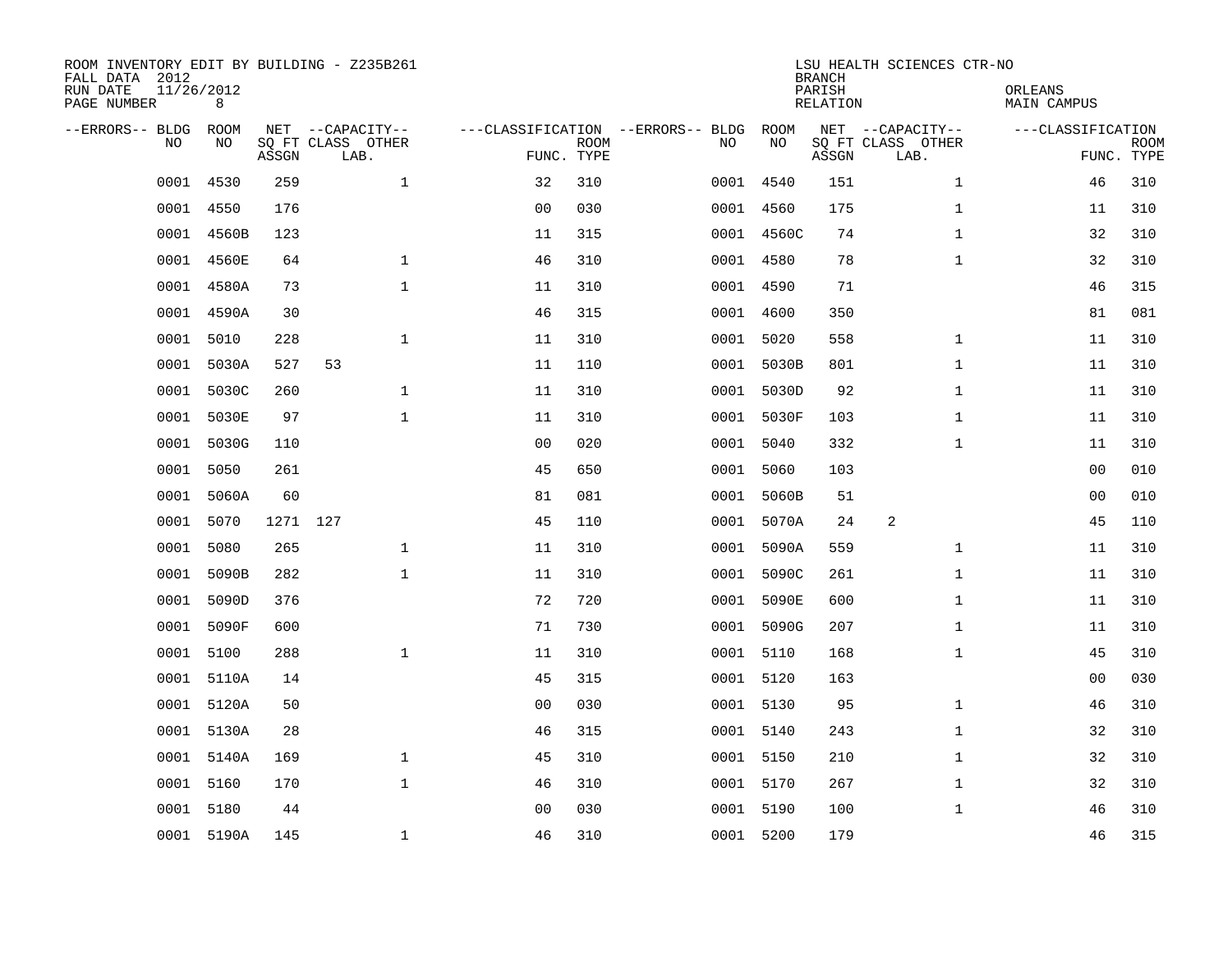| ROOM INVENTORY EDIT BY BUILDING - Z235B261<br>FALL DATA 2012<br>RUN DATE<br>PAGE NUMBER | 11/26/2012<br>9 |       |                                               |                |             |                                         |            | <b>BRANCH</b><br>PARISH<br><b>RELATION</b> | LSU HEALTH SCIENCES CTR-NO                    | ORLEANS<br><b>MAIN CAMPUS</b>   |             |
|-----------------------------------------------------------------------------------------|-----------------|-------|-----------------------------------------------|----------------|-------------|-----------------------------------------|------------|--------------------------------------------|-----------------------------------------------|---------------------------------|-------------|
| --ERRORS-- BLDG<br>NO                                                                   | ROOM<br>NO      | ASSGN | NET --CAPACITY--<br>SQ FT CLASS OTHER<br>LAB. | FUNC. TYPE     | <b>ROOM</b> | ---CLASSIFICATION --ERRORS-- BLDG<br>NO | ROOM<br>NO | ASSGN                                      | NET --CAPACITY--<br>SQ FT CLASS OTHER<br>LAB. | ---CLASSIFICATION<br>FUNC. TYPE | <b>ROOM</b> |
| 0001                                                                                    | 5200A           | 179   |                                               | 45             | 315         |                                         | 0001 5210  | 37                                         |                                               | 0 <sub>0</sub>                  | 030         |
| 0001                                                                                    | 5220            | 293   | $\mathbf{1}$                                  | 32             | 310         |                                         | 0001 5230  | 159                                        | $\mathbf{1}$                                  | 32                              | 310         |
| 0001                                                                                    | 5240            | 553   |                                               | 11             | 350         |                                         | 0001 5250  | 428                                        |                                               | 0 <sub>0</sub>                  | 030         |
| 0001                                                                                    | 5260            | 666   |                                               | 82             | 082         |                                         | 0001 5280  | 486                                        |                                               | 82                              | 082         |
| 0001                                                                                    | 5290            | 416   |                                               | 82             | 082         |                                         | 0001 5320  | 232                                        | $\mathbf{1}$                                  | 32                              | 310         |
|                                                                                         | 0001 5330       | 353   |                                               | 46             | 650         |                                         | 0001 5340  | 96                                         | $\mathbf{1}$                                  | 32                              | 310         |
| 0001                                                                                    | 5340A           | 107   | $\mathbf{1}$                                  | 32             | 310         |                                         | 0001 5350  | 262                                        | $\mathbf{1}$                                  | 11                              | 310         |
|                                                                                         | 0001 5360       | 531   | $\mathbf 1$                                   | 32             | 310         |                                         | 0001 5370  | 186                                        | $\mathbf{1}$                                  | 11                              | 310         |
| 0001                                                                                    | 5380            | 119   | $\mathbf{1}$                                  | 46             | 310         |                                         | 0001 5390  | 253                                        | $\mathbf{1}$                                  | 11                              | 310         |
| 0001                                                                                    | 5400            | 264   | $\mathbf{1}$                                  | 46             | 310         |                                         | 0001 5420  | 446                                        |                                               | 00                              | 030         |
| 0001                                                                                    | 5440            | 511   |                                               | 46             | 350         |                                         | 0001 5450  | 225                                        |                                               | 32                              | 315         |
|                                                                                         | 0001 5460       | 9     |                                               | 0 <sub>0</sub> | 030         |                                         | 0001 5470  | 318                                        | $\mathbf{1}$                                  | 46                              | 310         |
| 0001                                                                                    | 5490            | 379   | $\mathbf{1}$                                  | 46             | 310         |                                         | 0001 5500  | 214                                        | $\mathbf{1}$                                  | 46                              | 310         |
| 0001                                                                                    | 5500A           | 50    |                                               | 46             | 315         |                                         | 0001 5510  | 205                                        | $\mathbf{1}$                                  | 32                              | 310         |
| 0001                                                                                    | 5520            | 188   | $\mathbf 1$                                   | 32             | 310         |                                         | 0001 5530  | 84                                         |                                               | 0 <sub>0</sub>                  | 030         |
| 0001                                                                                    | 5530A           | 97    |                                               | 0 <sub>0</sub> | 030         |                                         | 0001 5540  | 122                                        | $\mathbf{1}$                                  | 32                              | 310         |
| 0001                                                                                    | 5550            | 211   | $\mathbf 1$                                   | 32             | 310         | 0001                                    | 5560       | 269                                        | $\mathbf{1}$                                  | 32                              | 310         |
| 0001                                                                                    | 5560A           | 85    | $\mathbf{1}$                                  | 32             | 310         |                                         | 0001 5570  | 103                                        | $\mathbf{1}$                                  | 46                              | 310         |
|                                                                                         | 0001 5580       | 93    |                                               | 81             | 081         |                                         | 0001 5590  | 86                                         |                                               | 81                              | 081         |
| 0001                                                                                    | 6000            | 7771  |                                               | 82             | 082         |                                         | 0001 6010  | 205                                        |                                               | 22                              | 255         |
| 0001                                                                                    | 6010A           | 15    |                                               | 22             | 255         |                                         | 0001 6020  | 124                                        | $\mathbf{1}$                                  | 45                              | 310         |
| 0001                                                                                    | 6040A           | 298   |                                               | 0 <sub>0</sub> | 030         |                                         | 0001 6060  | 103                                        |                                               | 0 <sub>0</sub>                  | 010         |
| 0001                                                                                    | 6060A           | 60    |                                               | 0 <sub>0</sub> | 010         |                                         | 0001 6060B | 51                                         |                                               | 81                              | 081         |
| 0001                                                                                    | 6070            | 239   |                                               | 0 <sub>0</sub> | 020         |                                         | 0001 6110  | 116                                        |                                               | 45                              | 350         |
|                                                                                         | 0001 6110A      | 10    |                                               | 45             | 355         |                                         | 0001 6120  | 184                                        |                                               | 0 <sub>0</sub>                  | 030         |
|                                                                                         | 0001 6130       | 355   | $\mathbf 1$                                   | 32             | 310         |                                         | 0001 6130A | 104                                        | $\mathbf{1}$                                  | 32                              | 310         |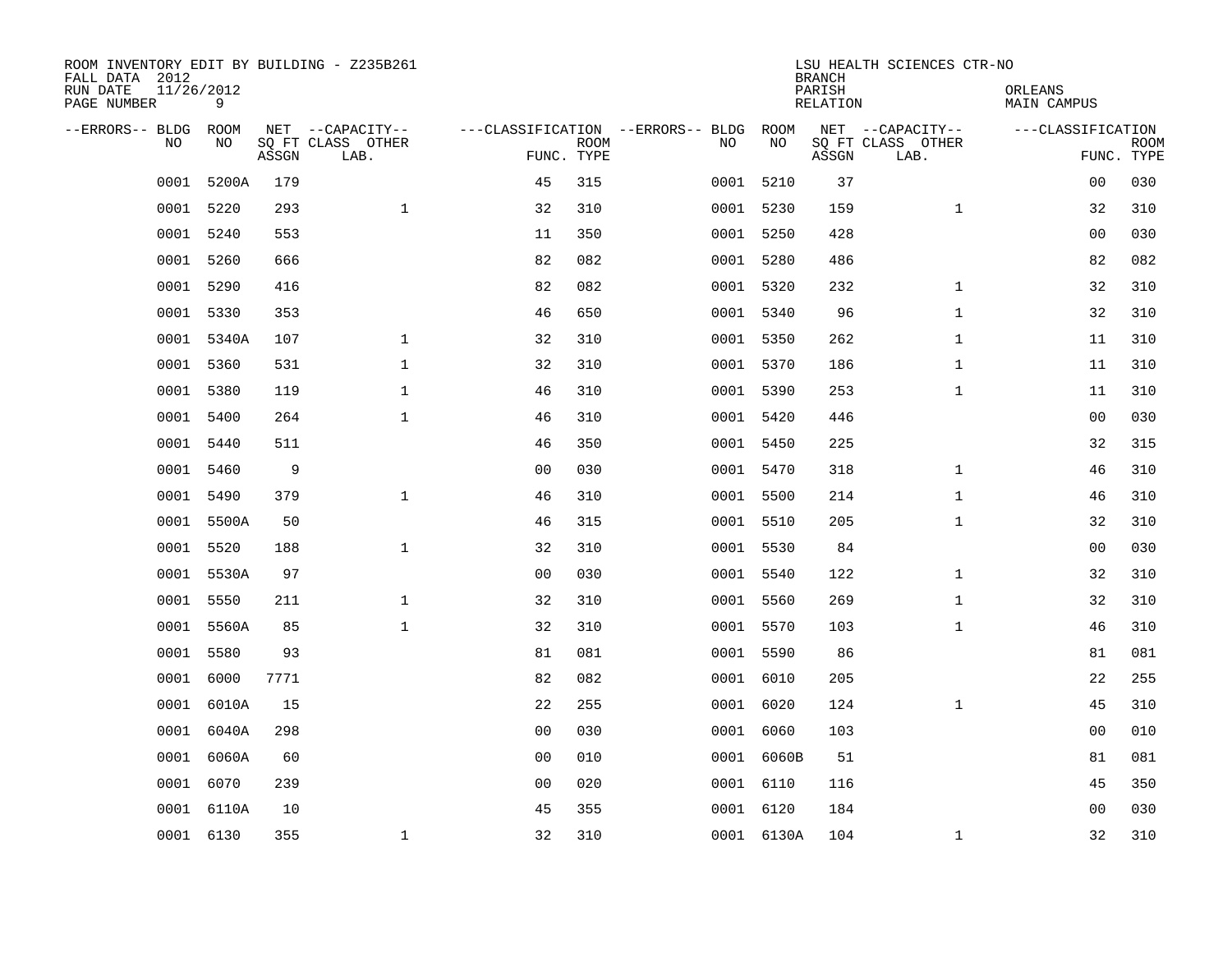| FALL DATA 2012<br>RUN DATE<br>PAGE NUMBER | 11/26/2012 | 10          |       | ROOM INVENTORY EDIT BY BUILDING - Z235B261    |                                                 |             |      |            | <b>BRANCH</b><br>PARISH<br>RELATION | LSU HEALTH SCIENCES CTR-NO                    | ORLEANS<br>MAIN CAMPUS |                           |
|-------------------------------------------|------------|-------------|-------|-----------------------------------------------|-------------------------------------------------|-------------|------|------------|-------------------------------------|-----------------------------------------------|------------------------|---------------------------|
| --ERRORS-- BLDG                           | <b>NO</b>  | ROOM<br>NO. | ASSGN | NET --CAPACITY--<br>SQ FT CLASS OTHER<br>LAB. | ---CLASSIFICATION --ERRORS-- BLDG<br>FUNC. TYPE | <b>ROOM</b> | NO   | ROOM<br>NO | ASSGN                               | NET --CAPACITY--<br>SQ FT CLASS OTHER<br>LAB. | ---CLASSIFICATION      | <b>ROOM</b><br>FUNC. TYPE |
|                                           | 0001       | 6140        | 145   | $\mathbf{1}$                                  | 32                                              | 310         |      | 0001 6150  | 313                                 | $\mathbf{1}$                                  | 32                     | 310                       |
|                                           | 0001       | 6160        | 80    | $\mathbf{1}$                                  | 46                                              | 310         |      | 0001 6170  | 267                                 | $\mathbf{1}$                                  | 11                     | 310                       |
|                                           | 0001       | 6180        | 44    |                                               | 0 <sub>0</sub>                                  | 030         |      | 0001 6190  | 251                                 | $\mathbf{1}$                                  | 46                     | 310                       |
|                                           | 0001       | 6200        | 162   |                                               | 81                                              | 081         |      | 0001 6210  | 54                                  |                                               | 0 <sub>0</sub>         | 010                       |
|                                           | 0001       | 6220        | 197   |                                               | 81                                              | 081         |      | 0001 6230  | 197                                 | $\mathbf{1}$                                  | 46                     | 310                       |
|                                           | 0001 6260  |             | 617   |                                               | 46                                              | 350         |      | 0001 6280  | 489                                 |                                               | 00                     | 030                       |
|                                           | 0001       | 6320        | 971   |                                               | 82                                              | 082         |      | 0001 6330  | 283                                 | $\mathbf{1}$                                  | 32                     | 310                       |
|                                           | 0001 6340  |             | 156   |                                               | 32                                              | 315         |      | 0001 6340A | 123                                 | $\mathbf{1}$                                  | 32                     | 310                       |
|                                           | 0001       | 6340B       | 136   | $\mathbf{1}$                                  | 32                                              | 310         |      | 0001 6350  | 90                                  |                                               | 46                     | 315                       |
|                                           | 0001 6370  |             | 323   |                                               | 46                                              | 350         |      | 0001 6380A | 157                                 | $\mathbf{1}$                                  | 32                     | 310                       |
|                                           | 0001       | 6380B       | 141   | $\mathbf 1$                                   | 46                                              | 310         |      | 0001 6390  | 323                                 | $\mathbf{1}$                                  | 46                     | 310                       |
|                                           | 0001 6400  |             | 45    | $\mathbf{1}$                                  | 11                                              | 310         |      | 0001 6410  | 116                                 |                                               | 46                     | 315                       |
|                                           | 0001       | 6420        | 380   | $\mathbf{1}$                                  | 32                                              | 310         |      | 0001 6430  | 339                                 | $\mathbf{1}$                                  | 32                     | 310                       |
|                                           | 0001       | 6440        | 141   | $\mathbf{1}$                                  | 46                                              | 310         |      | 0001 6450  | 506                                 | $\mathbf{1}$                                  | 32                     | 310                       |
|                                           | 0001       | 6450A       | 429   |                                               | 0 <sub>0</sub>                                  | 030         |      | 0001 6460  | 315                                 | $\mathbf{1}$                                  | 32                     | 310                       |
|                                           | 0001       | 6470        | 225   | $\mathbf 1$                                   | 11                                              | 310         |      | 0001 6480  | $\mathsf 9$                         |                                               | 00                     | 030                       |
|                                           | 0001       | 6490        | 41    |                                               | 46                                              | 315         |      | 0001 6490A | 135                                 |                                               | 46                     | 315                       |
|                                           | 0001       | 6490B       | 132   |                                               | 46                                              | 315         |      | 0001 6500  | 194                                 | $\mathbf{1}$                                  | 46                     | 310                       |
|                                           | 0001       | 6520        | 444   |                                               | 46                                              | 350         |      | 0001 6530  | 220                                 | $\mathbf{1}$                                  | 32                     | 310                       |
|                                           | 0001       | 6540        | 198   | $\mathbf 1$                                   | 32                                              | 310         |      | 0001 6560  | 327                                 | $\mathbf{1}$                                  | 46                     | 310                       |
|                                           | 0001       | 6570        | 198   | $\mathbf{1}$                                  | 32                                              | 310         |      | 0001 6580  | 202                                 | $\mathbf{1}$                                  | 32                     | 310                       |
|                                           | 0001       | 6590        | 242   | $\mathbf{1}$                                  | 46                                              | 310         |      | 0001 7010  | 7540                                |                                               | 82                     | 082                       |
|                                           | 0001       | 7080        | 130   |                                               | 0 <sub>0</sub>                                  | 010         |      | 0001 7080A | 76                                  |                                               | 81                     | 081                       |
|                                           | 0001       | 7080B       | 49    |                                               | 81                                              | 081         |      | 0001 7170  | 175                                 |                                               | 0 <sub>0</sub>         | 030                       |
|                                           | 0001       | 7180        | 151   | $\mathbf 1$                                   | 22                                              | 310         | 0001 | 7180A      | 90                                  | $\mathbf{1}$                                  | 22                     | 310                       |
|                                           |            | 0001 7180B  | 96    | $\mathbf{1}$                                  | 32                                              | 310         |      | 0001 7190  | 93                                  | $\mathbf{1}$                                  | 11                     | 310                       |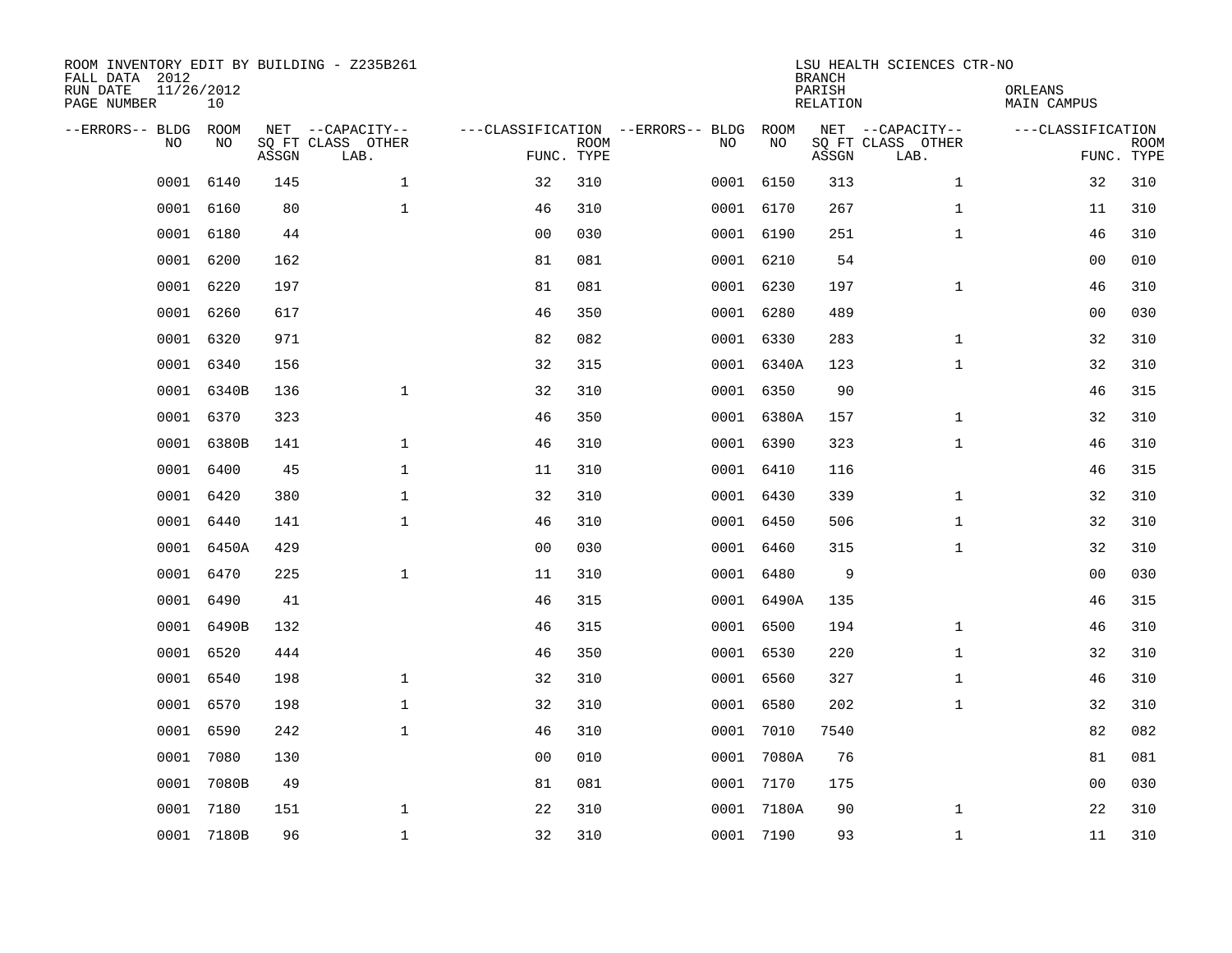| FALL DATA 2012<br>RUN DATE<br>PAGE NUMBER | 11/26/2012<br>11 |       | ROOM INVENTORY EDIT BY BUILDING - Z235B261    |                                                 |             |      |            | <b>BRANCH</b><br>PARISH<br>RELATION | LSU HEALTH SCIENCES CTR-NO                    | ORLEANS<br><b>MAIN CAMPUS</b>   |             |
|-------------------------------------------|------------------|-------|-----------------------------------------------|-------------------------------------------------|-------------|------|------------|-------------------------------------|-----------------------------------------------|---------------------------------|-------------|
| --ERRORS-- BLDG<br><b>NO</b>              | ROOM<br>NO.      | ASSGN | NET --CAPACITY--<br>SO FT CLASS OTHER<br>LAB. | ---CLASSIFICATION --ERRORS-- BLDG<br>FUNC. TYPE | <b>ROOM</b> | NO   | ROOM<br>NO | ASSGN                               | NET --CAPACITY--<br>SQ FT CLASS OTHER<br>LAB. | ---CLASSIFICATION<br>FUNC. TYPE | <b>ROOM</b> |
| 0001                                      | 7190A            | 133   | $\mathbf{1}$                                  | 11                                              | 310         | 0001 | 71901      | 73                                  | $\mathbf{1}$                                  | 32                              | 310         |
| 0001                                      | 7200             | 80    |                                               | 46                                              | 315         | 0001 | 7200A      | 104                                 | $\mathbf{1}$                                  | 46                              | 310         |
| 0001                                      | 7210             | 267   | $\mathbf{1}$                                  | 46                                              | 310         | 0001 | 7220       | 44                                  |                                               | 0 <sub>0</sub>                  | 030         |
| 0001                                      | 7230             | 195   |                                               | 46                                              | 315         |      | 0001 7230A | 82                                  |                                               | 46                              | 315         |
| 0001                                      | 7240             | 167   |                                               | 81                                              | 081         |      | 0001 7250  | 35                                  |                                               | 0 <sub>0</sub>                  | 010         |
| 0001                                      | 7260             | 138   |                                               | 81                                              | 081         |      | 0001 7280  | 540                                 |                                               | 46                              | 350         |
| 0001                                      | 7290             | 312   | $\mathbf{1}$                                  | 32                                              | 310         | 0001 | 7320       | 445                                 |                                               | 0 <sub>0</sub>                  | 030         |
| 0001                                      | 7330             | 104   | $\mathbf 1$                                   | 11                                              | 310         |      | 0001 7330A | 113                                 | $\mathbf{1}$                                  | 32                              | 310         |
| 0001                                      | 7340             | 287   | $\mathbf{1}$                                  | 46                                              | 310         | 0001 | 7340A      | 122                                 | $\mathbf{1}$                                  | 32                              | 310         |
| 0001                                      | 7340B            | 119   | $\mathbf{1}$                                  | 46                                              | 310         |      | 0001 7340C | 97                                  | $\mathbf{1}$                                  | 32                              | 310         |
| 0001                                      | 7360             | 56    |                                               | 46                                              | 315         | 0001 | 7400       | 307                                 | $\mathbf{1}$                                  | 46                              | 310         |
| 0001                                      | 7410             | 82    |                                               | 46                                              | 315         |      | 0001 7410A | 119                                 | $\mathbf{1}$                                  | 46                              | 310         |
| 0001                                      | 7410B            | 297   | $\mathbf 1$                                   | 46                                              | 310         | 0001 | 7460       | 1130                                |                                               | 46                              | 650         |
| 0001                                      | 7470             | 131   | $\mathbf 1$                                   | 46                                              | 310         | 0001 | 7470A      | 168                                 |                                               | 46                              | 315         |
| 0001                                      | 7480             | 129   | $\mathbf 1$                                   | 32                                              | 310         | 0001 | 7480A      | 161                                 | $\mathbf{1}$                                  | 32                              | 310         |
| 0001                                      | 7490             | 119   | $\mathbf 1$                                   | 45                                              | 310         |      | 0001 7490A | 155                                 | $\mathbf{1}$                                  | 45                              | 310         |
| 0001                                      | 7500             | 229   | $\mathbf 1$                                   | 11                                              | 310         | 0001 | 7500A      | 9                                   |                                               | 00                              | 030         |
| 0001                                      | 7510             | 251   | $\mathbf{1}$                                  | 32                                              | 310         |      | 0001 7520  | 224                                 | $\mathbf{1}$                                  | 32                              | 310         |
| 0001                                      | 7530             | 82    |                                               | 11                                              | 315         |      | 0001 7530B | 161                                 | $\mathbf{1}$                                  | 32                              | 310         |
| 0001                                      | 7540             | 118   |                                               | 46                                              | 315         |      | 0001 7540A | 358                                 | $\mathbf{1}$                                  | 32                              | 310         |
| 0001                                      | 7540B            | 481   |                                               | 0 <sub>0</sub>                                  | 030         |      | 0001 7550  | 248                                 | $\mathbf{1}$                                  | 32                              | 310         |
| 0001                                      | 7560             | 500   |                                               | 46                                              | 350         |      | 0001 7560A | 14                                  |                                               | 0 <sub>0</sub>                  | 030         |
| 0001                                      | 75601            | 144   | $\mathbf{1}$                                  | 32                                              | 310         |      | 0001 7570  | 96                                  | $\mathbf{1}$                                  | 45                              | 310         |
| 0001                                      | 7570A            | 139   | $\mathbf{1}$                                  | 32                                              | 310         |      | 0001 7580  | 85                                  | $\mathbf{1}$                                  | 45                              | 310         |
| 0001                                      | 7580A            | 129   | $\mathbf 1$                                   | 45                                              | 310         |      | 0001 7590  | 176                                 | $\mathbf{1}$                                  | 11                              | 310         |
|                                           | 0001 7600        | 96    |                                               | 46                                              | 710         |      | 0001 7600A | 96                                  |                                               | 46                              | 710         |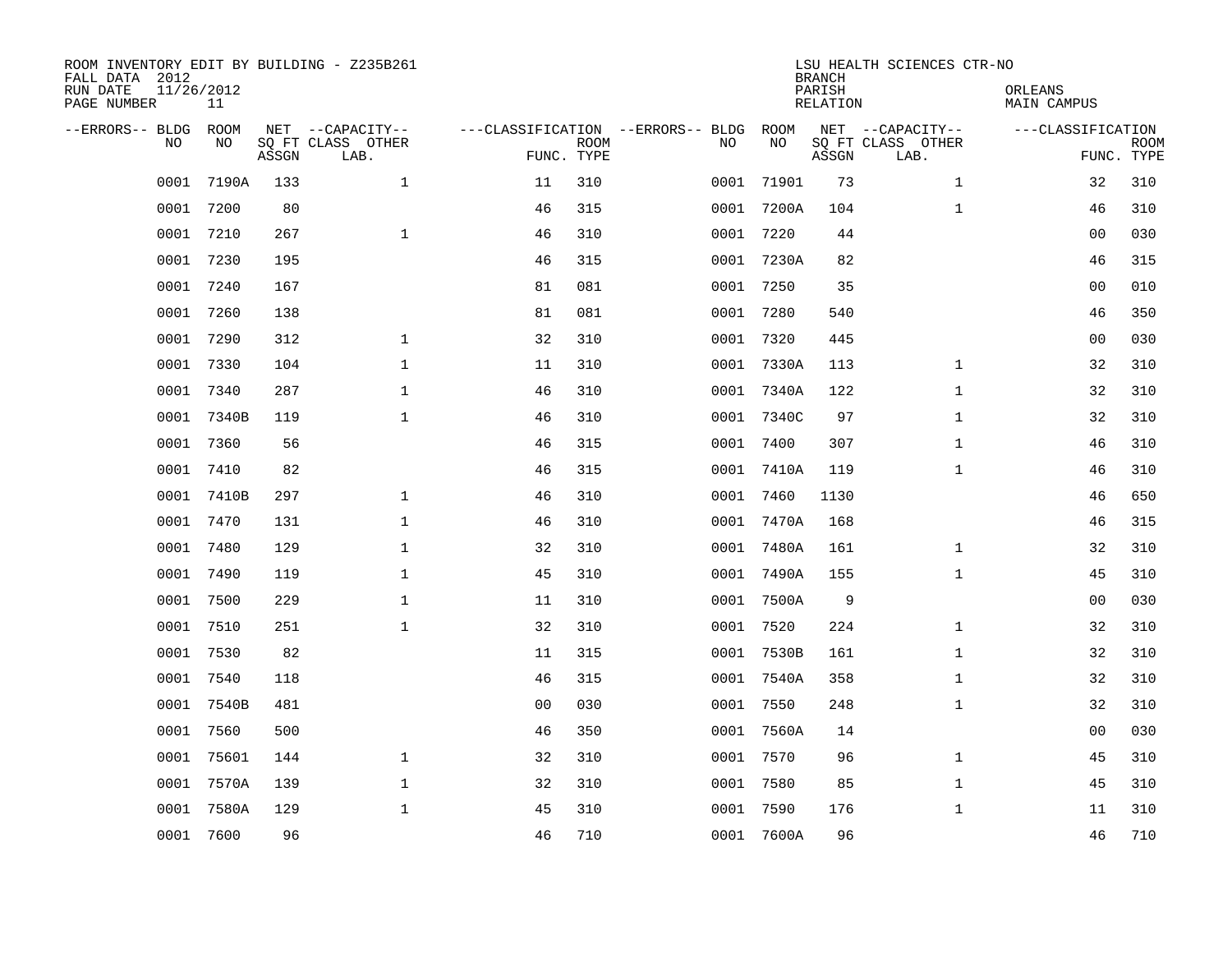| ROOM INVENTORY EDIT BY BUILDING - Z235B261<br>FALL DATA 2012<br>RUN DATE<br>PAGE NUMBER | 11/26/2012<br>12 |       |                                               |                |             |                                         |            | <b>BRANCH</b><br>PARISH<br><b>RELATION</b> | LSU HEALTH SCIENCES CTR-NO                    | ORLEANS<br><b>MAIN CAMPUS</b> |                           |
|-----------------------------------------------------------------------------------------|------------------|-------|-----------------------------------------------|----------------|-------------|-----------------------------------------|------------|--------------------------------------------|-----------------------------------------------|-------------------------------|---------------------------|
| --ERRORS-- BLDG<br>NO.                                                                  | ROOM<br>NO       | ASSGN | NET --CAPACITY--<br>SQ FT CLASS OTHER<br>LAB. | FUNC. TYPE     | <b>ROOM</b> | ---CLASSIFICATION --ERRORS-- BLDG<br>NO | ROOM<br>NO | ASSGN                                      | NET --CAPACITY--<br>SQ FT CLASS OTHER<br>LAB. | ---CLASSIFICATION             | <b>ROOM</b><br>FUNC. TYPE |
| 0001                                                                                    | 7610             | 109   |                                               | 46             | 315         | 0001                                    | 7610A      | 113                                        | $\mathbf{1}$                                  | 11                            | 310                       |
| 0001                                                                                    | 7620             | 100   |                                               | 46             | 315         | 0001                                    | 7620A      | 105                                        | $\mathbf{1}$                                  | 32                            | 310                       |
| 0001                                                                                    | 7630             | 148   | $\mathbf{1}$                                  | 46             | 310         |                                         | 0001 7630A | 129                                        | $\mathbf{1}$                                  | 46                            | 310                       |
| 0001                                                                                    | 7630B            | 109   | $\mathbf{1}$                                  | 11             | 310         |                                         | 0001 7640  | 80                                         |                                               | 46                            | 315                       |
| 0001                                                                                    | 8010             | 35    |                                               | 81             | 081         |                                         | 0001 8020  | 177                                        | $\mathbf{1}$                                  | 45                            | 310                       |
| 0001                                                                                    | 8020A            | 85    | $\mathbf{1}$                                  | 45             | 310         |                                         | 0001 8020B | 125                                        | $\mathbf{1}$                                  | 11                            | 310                       |
| 0001                                                                                    | 8030             | 139   | $\mathbf{1}$                                  | 11             | 310         |                                         | 0001 8040  | 116                                        | $\mathbf{1}$                                  | 11                            | 310                       |
|                                                                                         | 0001 8040A       | 117   | $\mathbf{1}$                                  | 11             | 310         |                                         | 0001 8050  | 472                                        |                                               | 45                            | 350                       |
| 0001                                                                                    | 8080             | 281   | $\mathbf{1}$                                  | 11             | 310         |                                         | 0001 8080A | 169                                        | $\mathbf{1}$                                  | 11                            | 310                       |
| 0001                                                                                    | 8080B            | 375   | $\mathbf{1}$                                  | 11             | 310         |                                         | 0001 8090  | 259                                        | $\mathbf{1}$                                  | 11                            | 310                       |
| 0001                                                                                    | 8090A            | 162   | $\mathbf{1}$                                  | 11             | 310         |                                         | 0001 8100  | 117                                        | $\mathbf{1}$                                  | 11                            | 310                       |
|                                                                                         | 0001 8110        | 119   | $\mathbf{1}$                                  | 11             | 310         |                                         | 0001 8110A | 125                                        | $\mathbf{1}$                                  | 11                            | 310                       |
| 0001                                                                                    | 8110B            | 123   | $\mathbf{1}$                                  | 11             | 310         |                                         | 0001 8120  | 120                                        | $\mathbf{1}$                                  | 11                            | 310                       |
| 0001                                                                                    | 8120A            | 94    | $\mathbf{1}$                                  | 11             | 310         |                                         | 0001 8130  | 93                                         | $\mathbf{1}$                                  | 11                            | 310                       |
| 0001                                                                                    | 8130A            | 91    | 1                                             | 11             | 310         |                                         | 0001 8130B | 91                                         | $\mathbf{1}$                                  | 11                            | 310                       |
| 0001                                                                                    | 8130C            | 86    | $\mathbf 1$                                   | 11             | 310         |                                         | 0001 8140  | 57                                         |                                               | 81                            | 081                       |
| 0001                                                                                    | 8140A            | 38    |                                               | 81             | 081         |                                         | 0001 8140B | 30                                         |                                               | 71                            | 730                       |
| 0001                                                                                    | 8150             | 249   | $\mathbf 1$                                   | 71             | 310         |                                         | 0001 8150A | 34                                         |                                               | 71                            | 315                       |
|                                                                                         | 0001 8160        | 122   | $\mathbf{1}$                                  | 11             | 310         |                                         | 0001 8160A | 141                                        | $\mathbf{1}$                                  | 11                            | 310                       |
|                                                                                         | 0001 81601       | 12    |                                               | 11             | 315         |                                         | 0001 8180  | 254                                        | $\mathbf{1}$                                  | 11                            | 310                       |
|                                                                                         | 0001 8180A       | 100   | $\mathbf{1}$                                  | 11             | 310         |                                         | 0001 8180B | 111                                        | $\mathbf{1}$                                  | 11                            | 310                       |
| 0001                                                                                    | 8180C            | 144   | $\mathbf{1}$                                  | 11             | 310         |                                         | 0001 8180D | 141                                        | $\mathbf{1}$                                  | 11                            | 310                       |
| 0001                                                                                    | 8200             | 166   | $\mathbf{1}$                                  | 11             | 310         |                                         | 0001 8210  | 173                                        | $\mathbf{1}$                                  | 11                            | 310                       |
| 0001                                                                                    | 8220             | 65    |                                               | 0 <sub>0</sub> | 020         |                                         | 0001 8220A | 106                                        | $\mathbf{1}$                                  | 11                            | 310                       |
|                                                                                         | 0001 8220B       | 120   | $\mathbf 1$                                   | 11             | 310         |                                         | 0001 8220C | 109                                        | $\mathbf{1}$                                  | 11                            | 310                       |
|                                                                                         | 0001 8220D       | 83    | $\mathbf 1$                                   | 11             | 310         |                                         | 0001 8240  | 237                                        |                                               | 45                            | 350                       |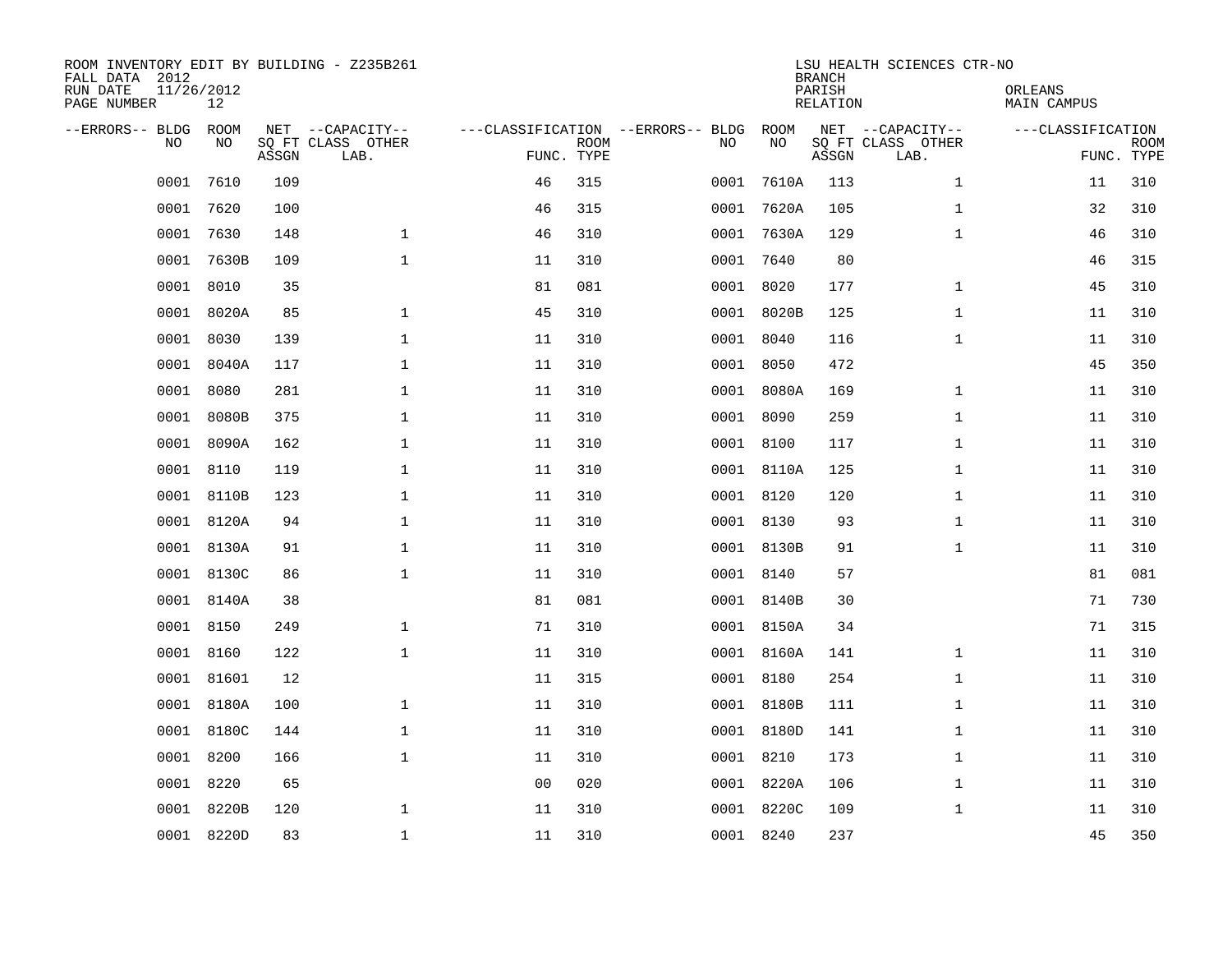| FALL DATA 2012<br>RUN DATE<br>PAGE NUMBER | 11/26/2012<br>13         |       | ROOM INVENTORY EDIT BY BUILDING - Z235B261    |                                   |                           |      |            | <b>BRANCH</b><br>PARISH<br>RELATION | LSU HEALTH SCIENCES CTR-NO                    | ORLEANS<br><b>MAIN CAMPUS</b> |                           |
|-------------------------------------------|--------------------------|-------|-----------------------------------------------|-----------------------------------|---------------------------|------|------------|-------------------------------------|-----------------------------------------------|-------------------------------|---------------------------|
| --ERRORS-- BLDG                           | ROOM<br><b>NO</b><br>NO. | ASSGN | NET --CAPACITY--<br>SO FT CLASS OTHER<br>LAB. | ---CLASSIFICATION --ERRORS-- BLDG | <b>ROOM</b><br>FUNC. TYPE | NO   | ROOM<br>NO | ASSGN                               | NET --CAPACITY--<br>SQ FT CLASS OTHER<br>LAB. | ---CLASSIFICATION             | <b>ROOM</b><br>FUNC. TYPE |
|                                           | 0001<br>8240A            | 117   | $\mathbf{1}$                                  | 11                                | 310                       | 0001 | 8240B      | 140                                 | $\mathbf{1}$                                  | 11                            | 310                       |
|                                           | 8240C<br>0001            | 98    | $\mathbf{1}$                                  | 11                                | 310                       |      | 0001 8240D | 131                                 | $\mathbf{1}$                                  | 11                            | 310                       |
|                                           | 8260<br>0001             | 79    | $\mathbf{1}$                                  | 11                                | 310                       |      | 0001 8270  | 157                                 | $\mathbf{1}$                                  | 45                            | 310                       |
|                                           | 0001 8270A               | 68    | $\mathbf{1}$                                  | 45                                | 310                       |      | 0001 8270B | 128                                 | $\mathbf{1}$                                  | 45                            | 310                       |
|                                           | 0001<br>8270C            | 53    | $\mathbf{1}$                                  | 45                                | 310                       |      | 0001 8270D | 100                                 | $\mathbf{1}$                                  | 45                            | 310                       |
|                                           | 0001 8270E               | 95    | $\mathbf{1}$                                  | 45                                | 310                       |      | 0001 8290  | 155                                 |                                               | 46                            | 315                       |
|                                           | 0001 8300                | 113   | $\mathbf{1}$                                  | 45                                | 310                       |      | 0001 8300A | 148                                 | $\mathbf{1}$                                  | 32                            | 310                       |
|                                           | 0001 8310                | 98    |                                               | 46                                | 315                       |      | 0001 8310A | 91                                  | $\mathbf{1}$                                  | 32                            | 310                       |
|                                           | 0001 8310B               | 110   | $\mathbf{1}$                                  | 45                                | 310                       |      | 0001 8310C | 112                                 | $\mathbf{1}$                                  | 32                            | 310                       |
|                                           | 0001 8320                | 103   | $\mathbf 1$                                   | 45                                | 310                       |      | 0001 8320A | 109                                 | $\mathbf{1}$                                  | 45                            | 310                       |
|                                           | 0001 8320B               | 153   | $\mathbf 1$                                   | 45                                | 310                       |      | 0001 8330  | 41                                  |                                               | 74                            | 315                       |
|                                           | 0001 8340                | 85    |                                               | 46                                | 315                       |      | 0001 8340A | 206                                 | $\mathbf{1}$                                  | 32                            | 310                       |
|                                           | 0001<br>8350             | 41    |                                               | 45                                | 730                       |      | 0001 8360  | 35                                  |                                               | 45                            | 730                       |
|                                           | 0001<br>8370             | 139   |                                               | 22                                | 730                       |      | 0001 8380  | 306                                 |                                               | 22                            | 730                       |
|                                           | 0001<br>8390             | 277   |                                               | 46                                | 730                       |      | 0001 8400A | 355                                 |                                               | 46                            | 730                       |
|                                           | 0001<br>8400B            | 357   |                                               | 22                                | 730                       |      | 0001 8410  | 317                                 |                                               | 22                            | 730                       |
|                                           | 0001<br>8420             | 344   |                                               | 22                                | 730                       |      | 0001 8430  | 293                                 |                                               | 22                            | 730                       |
|                                           | 0001<br>8440             | 301   |                                               | 22                                | 730                       |      | 0001 8450  | 304                                 |                                               | 22                            | 730                       |
|                                           | 0001 8460                | 200   |                                               | 22                                | 730                       |      | 0001 8470  | 1171                                |                                               | 22                            | 730                       |
|                                           | 0001 8480                | 90    |                                               | 22                                | 730                       |      | 0001 8480A | 40                                  |                                               | 22                            | 730                       |
|                                           | 0001 8480B               | 113   |                                               | 22                                | 730                       |      | 0001 8480C | 113                                 |                                               | 22                            | 730                       |
|                                           | 0001<br>8490             | 204   |                                               | 22                                | 730                       |      | 0001 8500  | 281                                 |                                               | 22                            | 730                       |
|                                           | 0001 8510                | 344   |                                               | 22                                | 730                       |      | 0001 8520  | 66                                  |                                               | 22                            | 730                       |
|                                           | 0001 8520A               | 338   |                                               | 22                                | 730                       |      | 0001 8520B | 188                                 |                                               | 22                            | 730                       |
|                                           | 0001 85201               | 33    |                                               | 22                                | 730                       |      | 0001 8530  | 246                                 |                                               | 22                            | 730                       |
|                                           | 0001 8540                | 198   |                                               | 22                                | 730                       |      | 0001 8550  | 231                                 |                                               | 45                            | 730                       |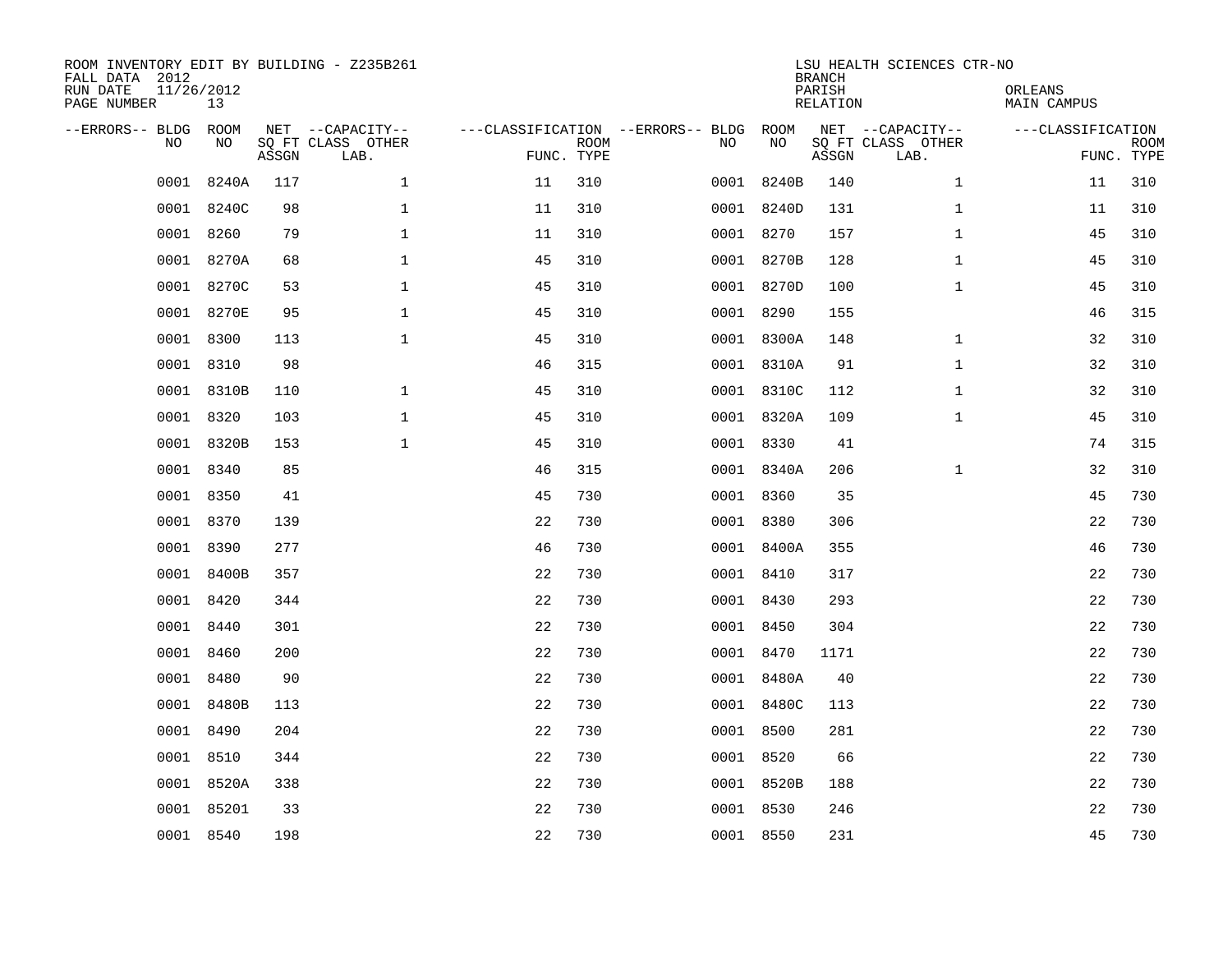| FALL DATA 2012<br>RUN DATE<br>PAGE NUMBER |           | 11/26/2012<br>14 |       | ROOM INVENTORY EDIT BY BUILDING - Z235B261    |                                                 |             |      |             | <b>BRANCH</b><br>PARISH<br>RELATION | LSU HEALTH SCIENCES CTR-NO                    | ORLEANS<br>MAIN CAMPUS |                           |
|-------------------------------------------|-----------|------------------|-------|-----------------------------------------------|-------------------------------------------------|-------------|------|-------------|-------------------------------------|-----------------------------------------------|------------------------|---------------------------|
| --ERRORS-- BLDG                           | <b>NO</b> | ROOM<br>NO       | ASSGN | NET --CAPACITY--<br>SQ FT CLASS OTHER<br>LAB. | ---CLASSIFICATION --ERRORS-- BLDG<br>FUNC. TYPE | <b>ROOM</b> | NO   | ROOM<br>NO  | ASSGN                               | NET --CAPACITY--<br>SQ FT CLASS OTHER<br>LAB. | ---CLASSIFICATION      | <b>ROOM</b><br>FUNC. TYPE |
|                                           | 0001      | 8560             | 106   | $\mathbf{1}$                                  | 45                                              | 310         | 0001 | 8560A       | 114                                 | $\mathbf{1}$                                  | 45                     | 310                       |
|                                           | 0001      | 8570             | 183   |                                               | 45                                              | 730         |      | 0001 8580   | 9                                   |                                               | 0 <sub>0</sub>         | 030                       |
|                                           | 0001      | 8590             | 253   |                                               | 45                                              | 730         |      | 0001 8610   | 777                                 |                                               | 45                     | 730                       |
|                                           |           | 0001 8620        | 202   |                                               | 46                                              | 350         |      | 0001 8630   | 242                                 | $\mathbf{1}$                                  | 45                     | 310                       |
|                                           | 0001      | 8640             | 109   | $\mathbf 1$                                   | 32                                              | 310         |      | 0001 8640A  | 108                                 | $\mathbf{1}$                                  | 32                     | 310                       |
|                                           | 0001      | 8650             | 94    |                                               | 46                                              | 710         |      | 0001 8660   | 205                                 | $\mathbf{1}$                                  | 32                     | 310                       |
|                                           | 0001      | 8660A            | 105   | $\mathbf 1$                                   | 32                                              | 310         |      | 0001 8660B  | 97                                  | $\mathbf{1}$                                  | 32                     | 310                       |
|                                           |           | 0001 8670        | 85    | $\mathbf 1$                                   | 32                                              | 310         |      | 0001 8680   | 144                                 |                                               | 45                     | 315                       |
|                                           | 0001      | 8680A            | 125   | $\mathbf 1$                                   | 32                                              | 310         |      | 0001 8690   | 74                                  | $\mathbf{1}$                                  | 45                     | 310                       |
|                                           |           | 0001 8700        | 64    |                                               | 81                                              | 081         |      | 0001 9000   | 535                                 |                                               | 82                     | 082                       |
|                                           | 0001      | 9000A            | 791   |                                               | 72                                              | 730         |      | 0001 908A1  | 286                                 |                                               | 00                     | 030                       |
|                                           |           | 0001 9080        | 149   |                                               | 82                                              | 082         |      | 0001 9080A  | 100                                 |                                               | 82                     | 082                       |
|                                           | 0001      | 9080B            | 135   |                                               | 82                                              | 082         |      | 0001 9080C  | 115                                 |                                               | 82                     | 082                       |
|                                           |           | 0001 9080D       | 189   |                                               | 82                                              | 082         |      | 0001 9090   | 181                                 |                                               | 82                     | 082                       |
|                                           |           | 0001 9100        | 480   |                                               | 82                                              | 082         |      | 0001 A10301 | 17                                  |                                               | 45                     | 315                       |
|                                           |           | 0001 A10501      | 233   | $\mathbf 1$                                   | 71                                              | 310         |      | 0001 A12301 | 135                                 | $\mathbf{1}$                                  | 46                     | 310                       |
|                                           |           | 0001 A12302      | 166   |                                               | 46                                              | 350         |      | 0001 A12303 | 221                                 | $\mathbf{1}$                                  | 46                     | 310                       |
|                                           |           | 0001 A42001      | 5     |                                               | 46                                              | 315         |      | 0001 A4260  | 6722                                |                                               | 46                     | 730                       |
|                                           |           | 0001 A4270       | 145   | $\mathbf 1$                                   | 32                                              | 310         |      | 0001 A55401 | 97                                  | $\mathbf{1}$                                  | 32                     | 310                       |
|                                           |           | 0001 A55402      | 84    |                                               | 46                                              | 315         |      | 0001 A64901 | 13                                  |                                               | 0 <sub>0</sub>         | 030                       |
|                                           |           | 0001 A70901      | 443   |                                               | 0 <sub>0</sub>                                  | 030         |      | 0001 A71911 | 121                                 | $\mathbf{1}$                                  | 32                     | 310                       |
|                                           |           | 0001 A82201      | 121   | $\mathbf{1}$                                  | 11                                              | 310         |      | 0001 B33101 | 130                                 | $\mathbf{1}$                                  | 32                     | 310                       |
|                                           |           | 0001 B33102      | 95    | $\mathbf{1}$                                  | 32                                              | 310         |      | 0001 E31501 | 169                                 | $\mathbf{1}$                                  | 11                     | 310                       |
|                                           |           | 0001 G31501      | 168   |                                               | 45                                              | 530         |      | 0001 J1230K | 283                                 |                                               | 77                     | 350                       |
|                                           |           | 0001 L2350A      | 77    |                                               | 32                                              | 315         |      | 0001 L2350B | 114                                 | $\mathbf{1}$                                  | 32                     | 310                       |
|                                           |           | 0001 L2350C      | 86    | $\mathbf 1$                                   | 32                                              | 310         |      | 0001 L2350D | 96                                  | $\mathbf{1}$                                  | 32                     | 310                       |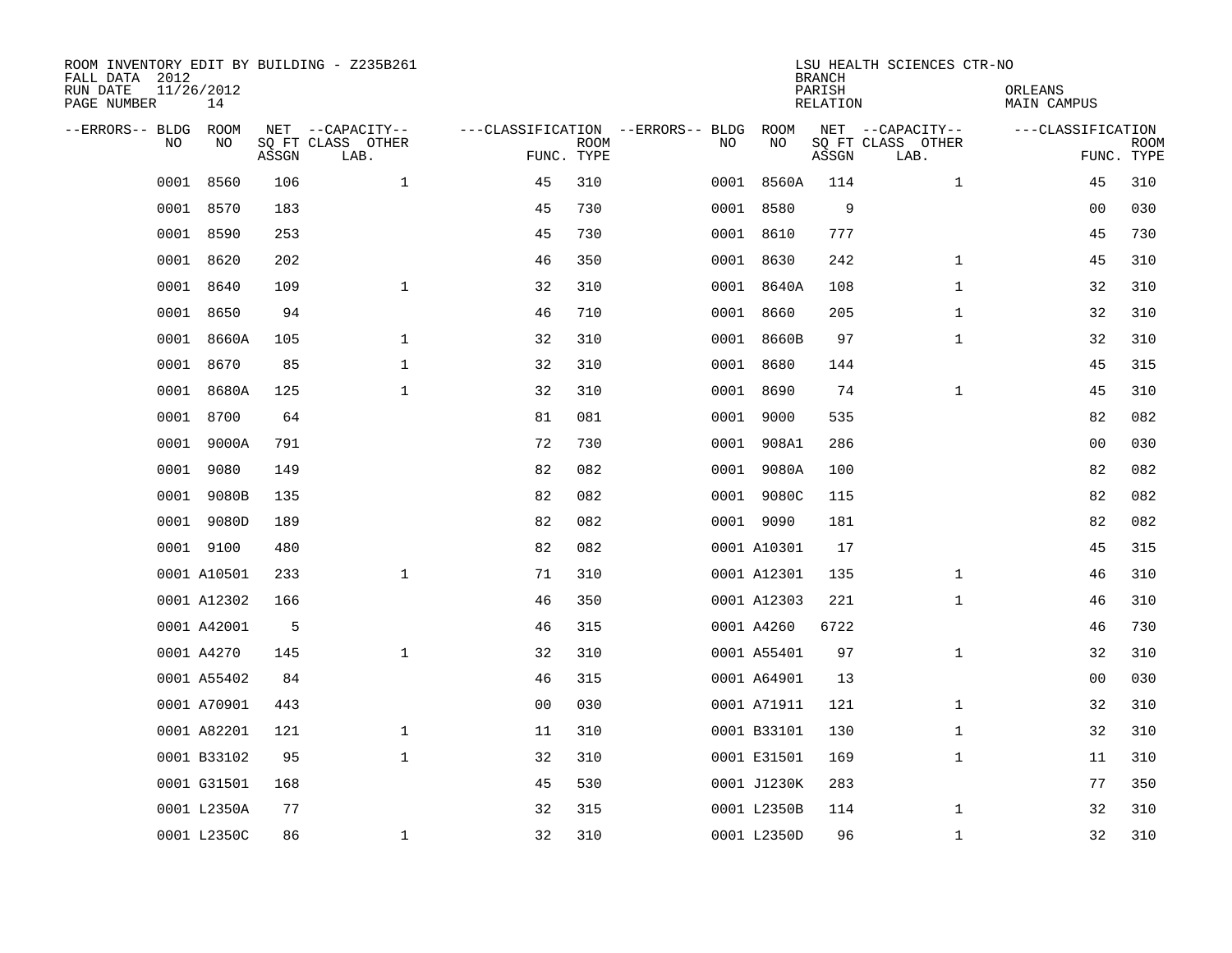| ROOM INVENTORY EDIT BY BUILDING - Z235B261<br>FALL DATA 2012<br>RUN DATE<br>PAGE NUMBER |    | 11/26/2012<br>15 |       |                           |              |                                                         |                           |      |                                                                                   | <b>BRANCH</b><br>PARISH<br>RELATION |      | LSU HEALTH SCIENCES CTR-NO                                                | ORLEANS | MAIN CAMPUS       |                           |
|-----------------------------------------------------------------------------------------|----|------------------|-------|---------------------------|--------------|---------------------------------------------------------|---------------------------|------|-----------------------------------------------------------------------------------|-------------------------------------|------|---------------------------------------------------------------------------|---------|-------------------|---------------------------|
| --ERRORS-- BLDG ROOM                                                                    |    |                  |       | NET --CAPACITY--          |              | ---CLASSIFICATION --ERRORS-- BLDG ROOM NET --CAPACITY-- |                           |      |                                                                                   |                                     |      |                                                                           |         | ---CLASSIFICATION |                           |
|                                                                                         | NO | NO               | ASSGN | SQ FT CLASS OTHER<br>LAB. |              |                                                         | <b>ROOM</b><br>FUNC. TYPE | NO . | NO                                                                                | ASSGN                               | LAB. | SQ FT CLASS OTHER                                                         |         |                   | <b>ROOM</b><br>FUNC. TYPE |
|                                                                                         |    | 0001 L2350E      | 79    |                           | $\mathbf{1}$ | 32                                                      | 310                       |      | 0001 L23500                                                                       | 170                                 |      | $\mathbf{1}$                                                              |         | 77                | 310                       |
|                                                                                         |    | 0001 L23501      | 273   | $\mathbf{1}$              |              | 45                                                      | 310                       |      | 0001 L23502                                                                       | 558                                 |      |                                                                           |         | 0 <sub>0</sub>    | 030                       |
|                                                                                         |    | 0001 L23506      | 100   | $\mathbf{1}$              |              | 77                                                      | 310                       |      | 0001 N2350A                                                                       | 363                                 |      | $\mathbf{1}$                                                              |         | 46                | 310                       |
|                                                                                         |    | 0001 041501      | 91    | $\mathbf{1}$              |              | 11                                                      | 310                       |      | 0001 041502                                                                       | 104                                 |      | $\mathbf{1}$                                                              |         | 11                | 310                       |
|                                                                                         |    | 0001 012301      | 103   |                           |              | 77                                                      | 315                       |      | 0001 U12301                                                                       | 12                                  |      |                                                                           |         | 46                | 315                       |
|                                                                                         |    | 0001 17561A      | 106   |                           | $\mathbf{1}$ | 45                                                      | 310                       |      | TOTAL NUMBER CLASSROOMS<br>TOTAL NUMBER LABS 210<br>TOTAL NUMBER SPECIAL LABS 220 |                                     |      | TOTAL NET ASSIGN SQ. FT. IN ROOM FILE<br>TOTAL NUMBER COMPUTER CLASSROOMS |         | 198,358<br>9      |                           |
|                                                                                         |    | 0002 A310        | 706   |                           |              | 91                                                      | 950                       |      | 0002 A320                                                                         | 518                                 |      |                                                                           |         | 91                | 950                       |
|                                                                                         |    | 0002 A330        | 527   |                           |              | 91                                                      | 950                       |      | 0002 A340                                                                         | 702                                 |      |                                                                           |         | 91                | 950                       |
|                                                                                         |    | 0002 A350        | 529   |                           |              | 91                                                      | 950                       |      | 0002 A360                                                                         | 520                                 |      |                                                                           |         | 91                | 950                       |
|                                                                                         |    | 0002 A370        | 33    |                           |              | 91                                                      | 955                       |      | 0002 A380                                                                         | 33                                  |      |                                                                           |         | 91                | 955                       |
|                                                                                         |    | 0002 A410        | 351   |                           |              | 91                                                      | 950                       |      | 0002 A420                                                                         | 350                                 |      |                                                                           |         | 91                | 950                       |
|                                                                                         |    | 0002 A430        | 518   |                           |              | 91                                                      | 950                       |      | 0002 A440                                                                         | 527                                 |      |                                                                           |         | 91                | 950                       |
|                                                                                         |    | 0002 A450        | 702   |                           |              | 91                                                      | 950                       |      | 0002 A460                                                                         | 529                                 |      |                                                                           |         | 91                | 950                       |
|                                                                                         |    | 0002 A470        | 520   |                           |              | 91                                                      | 950                       |      | 0002 A480                                                                         | 33                                  |      |                                                                           |         | 91                | 955                       |
|                                                                                         |    | 0002 A490        | 33    |                           |              | 91                                                      | 955                       |      | 0002 A510                                                                         | 351                                 |      |                                                                           |         | 91                | 950                       |
|                                                                                         |    | 0002 A520        | 349   |                           |              | 91                                                      | 950                       |      | 0002 A530                                                                         | 518                                 |      |                                                                           |         | 91                | 950                       |
|                                                                                         |    | 0002 A540        | 527   |                           |              | 91                                                      | 950                       |      | 0002 A550                                                                         | 350                                 |      |                                                                           |         | 91                | 950                       |
|                                                                                         |    | 0002 A560        | 349   |                           |              | 91                                                      | 950                       |      | 0002 A570                                                                         | 529                                 |      |                                                                           |         | 91                | 950                       |
|                                                                                         |    | 0002 A580        | 520   |                           |              | 91                                                      | 950                       |      | 0002 A590                                                                         | 33                                  |      |                                                                           |         | 91                | 955                       |
|                                                                                         |    | 0002 A610        | 352   |                           |              | 91                                                      | 950                       |      | 0002 A620                                                                         | 352                                 |      |                                                                           |         | 91                | 950                       |
|                                                                                         |    | 0002 A630        | 518   |                           |              | 91                                                      | 950                       |      | 0002 A640                                                                         | 527                                 |      |                                                                           |         | 91                | 950                       |
|                                                                                         |    | 0002 A650        | 570   |                           |              | 91                                                      | 950                       |      | 0002 A660                                                                         | 352                                 |      |                                                                           |         | 91                | 950                       |
|                                                                                         |    | 0002 A670        | 529   |                           |              | 91                                                      | 950                       |      | 0002 A680                                                                         | 520                                 |      |                                                                           |         | 91                | 950                       |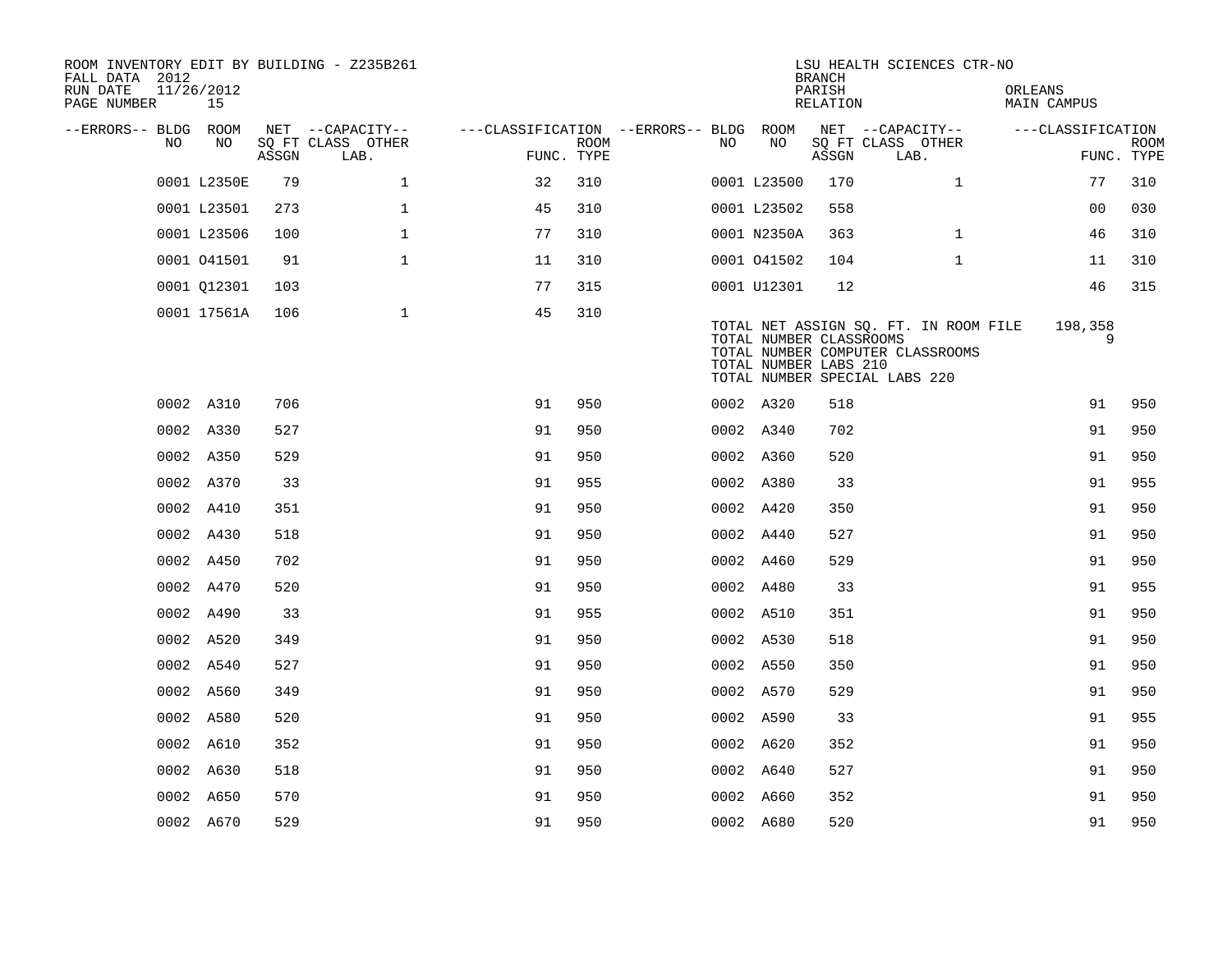| ROOM INVENTORY EDIT BY BUILDING - Z235B261<br>FALL DATA 2012 |                  |       |                           |                                        |                           |           |           | <b>BRANCH</b>      | LSU HEALTH SCIENCES CTR-NO |                               |                           |
|--------------------------------------------------------------|------------------|-------|---------------------------|----------------------------------------|---------------------------|-----------|-----------|--------------------|----------------------------|-------------------------------|---------------------------|
| RUN DATE<br>PAGE NUMBER                                      | 11/26/2012<br>16 |       |                           |                                        |                           |           |           | PARISH<br>RELATION |                            | ORLEANS<br><b>MAIN CAMPUS</b> |                           |
| --ERRORS-- BLDG ROOM                                         |                  |       | NET --CAPACITY--          | ---CLASSIFICATION --ERRORS-- BLDG ROOM |                           |           |           |                    | NET --CAPACITY--           | ---CLASSIFICATION             |                           |
| NO                                                           | NO               | ASSGN | SQ FT CLASS OTHER<br>LAB. |                                        | <b>ROOM</b><br>FUNC. TYPE | NO        | NO        | ASSGN              | SQ FT CLASS OTHER<br>LAB.  |                               | <b>ROOM</b><br>FUNC. TYPE |
|                                                              | 0002 A690        | 33    |                           | 91                                     | 955                       |           | 0002 A710 | 352                |                            | 91                            | 950                       |
|                                                              | 0002 A720        | 350   |                           | 91                                     | 950                       |           | 0002 A730 | 518                |                            | 91                            | 950                       |
|                                                              | 0002 A740        | 527   |                           | 91                                     | 950                       |           | 0002 A750 | 351                |                            | 91                            | 950                       |
|                                                              | 0002 A760        | 350   |                           | 91                                     | 950                       | 0002 A770 |           | 529                |                            | 91                            | 950                       |
|                                                              | 0002 A780        | 520   |                           | 91                                     | 950                       | 0002 A790 |           | 33                 |                            | 91                            | 955                       |
|                                                              | 0002 A810        | 352   |                           | 91                                     | 950                       | 0002 A820 |           | 350                |                            | 91                            | 950                       |
|                                                              | 0002 A830        | 518   |                           | 91                                     | 950                       | 0002 A840 |           | 527                |                            | 91                            | 950                       |
|                                                              | 0002 A850        | 321   |                           | 91                                     | 950                       | 0002 A860 |           | 350                |                            | 91                            | 950                       |
|                                                              | 0002 A870        | 529   |                           | 91                                     | 950                       |           | 0002 A880 | 520                |                            | 91                            | 950                       |
|                                                              | 0002 A890        | 33    |                           | 91                                     | 955                       | 0002 A910 |           | 351                |                            | 91                            | 950                       |
|                                                              | 0002 A920        | 349   |                           | 91                                     | 950                       |           | 0002 A930 | 518                |                            | 91                            | 950                       |
|                                                              | 0002 A940        | 527   |                           | 91                                     | 950                       |           | 0002 A950 | 350                |                            | 91                            | 950                       |
|                                                              | 0002 A960        | 349   |                           | 91                                     | 950                       |           | 0002 A970 | 529                |                            | 91                            | 950                       |
|                                                              | 0002 A980        | 520   |                           | 91                                     | 950                       | 0002 A990 |           | 33                 |                            | 91                            | 955                       |
|                                                              | 0002 B310        | 702   |                           | 91                                     | 950                       |           | 0002 B320 | 517                |                            | 91                            | 950                       |
|                                                              | 0002 B330        | 516   |                           | 91                                     | 950                       | 0002 B340 |           | 702                |                            | 91                            | 950                       |
|                                                              | 0002 B350        | 514   |                           | 91                                     | 950                       |           | 0002 B360 | 520                |                            | 91                            | 950                       |
|                                                              | 0002 B370        | 33    |                           | 91                                     | 955                       | 0002 B380 |           | 33                 |                            | 91                            | 955                       |
|                                                              | 0002 B410        | 702   |                           | 91                                     | 950                       |           | 0002 B420 | 517                |                            | 91                            | 950                       |
|                                                              | 0002 B430        | 516   |                           | 91                                     | 950                       |           | 0002 B440 | 702                |                            | 91                            | 950                       |
|                                                              | 0002 B450        | 517   |                           | 91                                     | 950                       |           | 0002 B460 | 520                |                            | 91                            | 950                       |
| 0002                                                         | B470             | 33    |                           | 91                                     | 955                       |           | 0002 B480 | 33                 |                            | 91                            | 955                       |
|                                                              | 0002 B510        | 350   |                           | 91                                     | 950                       | 0002 B520 |           | 353                |                            | 91                            | 950                       |
| 0002                                                         | B530             | 517   |                           | 91                                     | 950                       |           | 0002 B540 | 516                |                            | 91                            | 950                       |
| 0002                                                         | B550             | 347   |                           | 91                                     | 950                       |           | 0002 B560 | 348                |                            | 91                            | 950                       |
|                                                              | 0002 B570        | 517   |                           | 91                                     | 950                       |           | 0002 B580 | 520                |                            | 91                            | 950                       |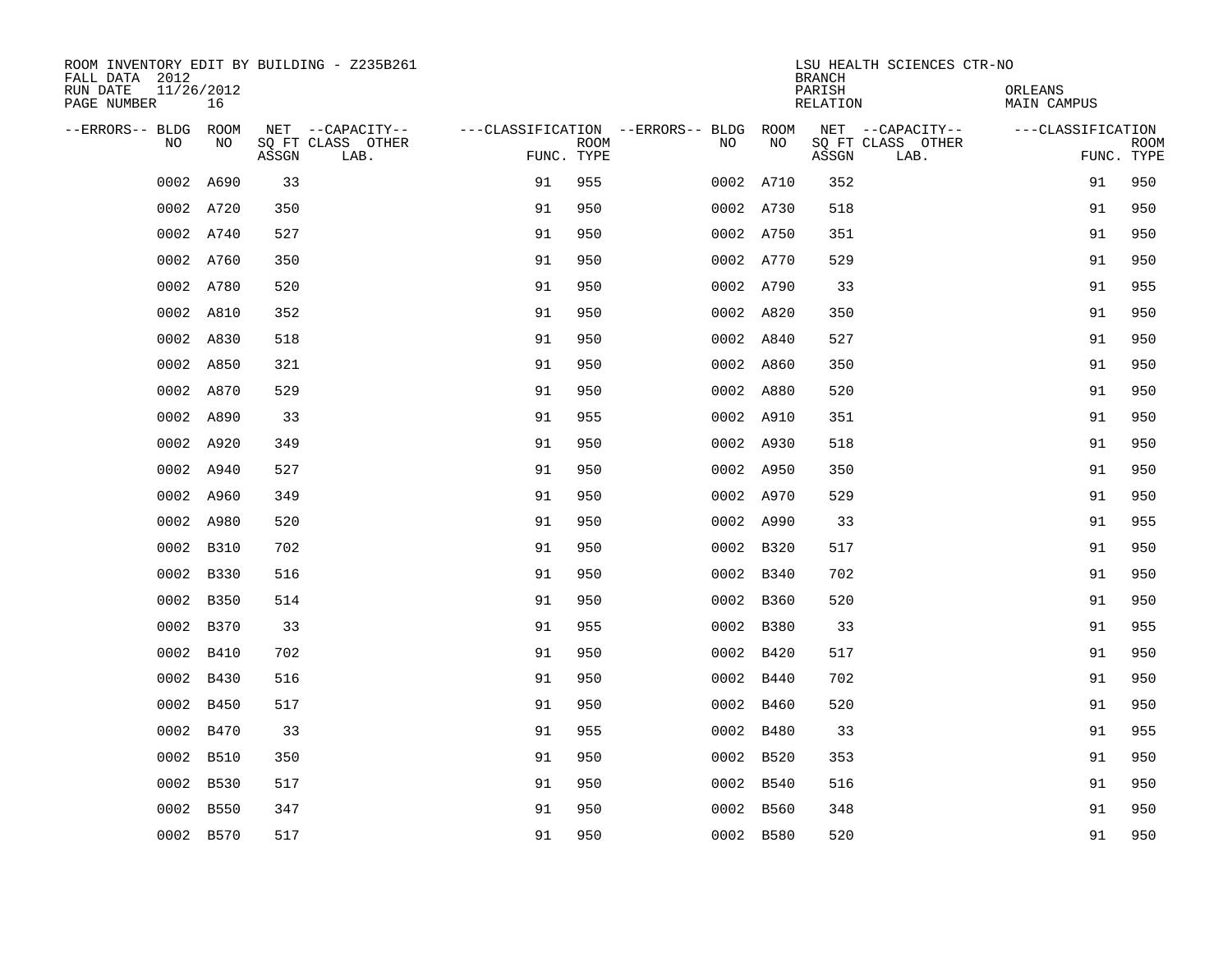| ROOM INVENTORY EDIT BY BUILDING - Z235B261<br>FALL DATA 2012 |                  |       |                           |                                        |             |      |             | <b>BRANCH</b>             | LSU HEALTH SCIENCES CTR-NO |                               |                           |
|--------------------------------------------------------------|------------------|-------|---------------------------|----------------------------------------|-------------|------|-------------|---------------------------|----------------------------|-------------------------------|---------------------------|
| RUN DATE<br>PAGE NUMBER                                      | 11/26/2012<br>17 |       |                           |                                        |             |      |             | PARISH<br><b>RELATION</b> |                            | ORLEANS<br><b>MAIN CAMPUS</b> |                           |
| --ERRORS-- BLDG ROOM                                         |                  |       | NET --CAPACITY--          | ---CLASSIFICATION --ERRORS-- BLDG ROOM |             |      |             |                           | NET --CAPACITY--           | ---CLASSIFICATION             |                           |
| NO                                                           | NO               | ASSGN | SQ FT CLASS OTHER<br>LAB. | FUNC. TYPE                             | <b>ROOM</b> | NO   | NO          | ASSGN                     | SQ FT CLASS OTHER<br>LAB.  |                               | <b>ROOM</b><br>FUNC. TYPE |
| 0002                                                         | B590             | 33    |                           | 91                                     | 955         |      | 0002 B610   | 352                       |                            | 91                            | 950                       |
| 0002                                                         | B620             | 517   |                           | 91                                     | 950         |      | 0002 B630   | 516                       |                            | 91                            | 950                       |
| 0002                                                         | B640             | 350   |                           | 91                                     | 950         |      | 0002 B650   | 517                       |                            | 91                            | 950                       |
| 0002                                                         | B660             | 520   |                           | 91                                     | 950         |      | 0002 B670   | 33                        |                            | 91                            | 955                       |
| 0002                                                         | B680             | 33    |                           | 91                                     | 955         |      | 0002 B710   | 350                       |                            | 91                            | 950                       |
|                                                              | 0002 B720        | 347   |                           | 91                                     | 950         |      | 0002 B730   | 517                       |                            | 91                            | 950                       |
| 0002                                                         | B740             | 516   |                           | 91                                     | 950         |      | 0002 B750   | 351                       |                            | 91                            | 950                       |
|                                                              | 0002 B760        | 350   |                           | 91                                     | 950         |      | 0002 B770   | 518                       |                            | 91                            | 950                       |
| 0002                                                         | B780             | 520   |                           | 91                                     | 950         |      | 0002 B790   | 33                        |                            | 91                            | 955                       |
| 0002                                                         | B810             | 350   |                           | 91                                     | 950         |      | 0002 B820   | 351                       |                            | 91                            | 950                       |
| 0002                                                         | B830             | 517   |                           | 91                                     | 950         |      | 0002 B840   | 516                       |                            | 91                            | 950                       |
|                                                              | 0002 B850        | 347   |                           | 91                                     | 950         |      | 0002 B860   | 350                       |                            | 91                            | 950                       |
| 0002                                                         | B870             | 518   |                           | 91                                     | 950         | 0002 | <b>B880</b> | 520                       |                            | 91                            | 950                       |
| 0002                                                         | B890             | 33    |                           | 91                                     | 955         |      | 0002 B910   | 349                       |                            | 91                            | 950                       |
| 0002                                                         | B920             | 346   |                           | 91                                     | 950         |      | 0002 B930   | 517                       |                            | 91                            | 950                       |
|                                                              | 0002 B940        | 516   |                           | 91                                     | 950         |      | 0002 B950   | 351                       |                            | 91                            | 950                       |
| 0002                                                         | B960             | 350   |                           | 91                                     | 950         |      | 0002 B970   | 517                       |                            | 91                            | 950                       |
|                                                              | 0002 B980        | 520   |                           | 91                                     | 950         |      | 0002 B990   | 33                        |                            | 91                            | 955                       |
|                                                              | 0002 C310        | 702   |                           | 91                                     | 950         |      | 0002 C320   | 527                       |                            | 91                            | 950                       |
|                                                              | 0002 C330        | 518   |                           | 91                                     | 950         |      | 0002 C340   | 706                       |                            | 91                            | 950                       |
|                                                              | 0002 C350        | 520   |                           | 91                                     | 950         |      | 0002 C360   | 525                       |                            | 91                            | 950                       |
|                                                              | 0002 C370        | 33    |                           | 91                                     | 955         |      | 0002 C380   | 33                        |                            | 91                            | 955                       |
|                                                              | 0002 C410        | 702   |                           | 91                                     | 950         |      | 0002 C420   | 527                       |                            | 91                            | 950                       |
|                                                              | 0002 C430        | 518   |                           | 91                                     | 950         |      | 0002 C440   | 349                       |                            | 91                            | 950                       |
|                                                              | 0002 C450        | 351   |                           | 91                                     | 950         |      | 0002 C460   | 520                       |                            | 91                            | 950                       |
|                                                              | 0002 C470        | 525   |                           | 91                                     | 950         |      | 0002 C480   | 33                        |                            | 91                            | 955                       |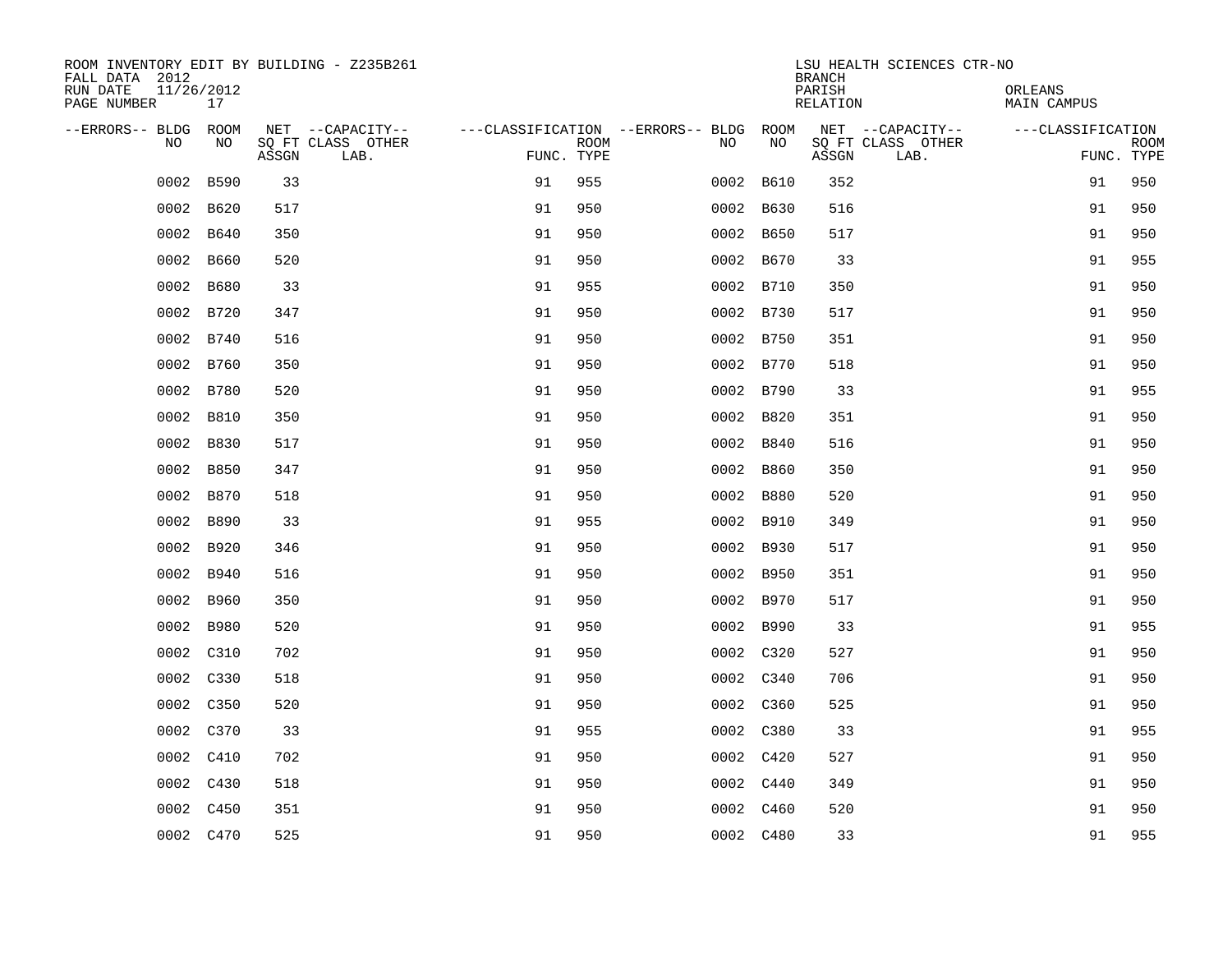| ROOM INVENTORY EDIT BY BUILDING - Z235B261<br>FALL DATA 2012 |                  |       |                           |                |             |                                        |           | <b>BRANCH</b>             | LSU HEALTH SCIENCES CTR-NO |                               |                           |
|--------------------------------------------------------------|------------------|-------|---------------------------|----------------|-------------|----------------------------------------|-----------|---------------------------|----------------------------|-------------------------------|---------------------------|
| RUN DATE<br>PAGE NUMBER                                      | 11/26/2012<br>18 |       |                           |                |             |                                        |           | PARISH<br><b>RELATION</b> |                            | ORLEANS<br><b>MAIN CAMPUS</b> |                           |
| --ERRORS-- BLDG ROOM                                         |                  |       | NET --CAPACITY--          |                |             | ---CLASSIFICATION --ERRORS-- BLDG ROOM |           |                           | NET --CAPACITY--           | ---CLASSIFICATION             |                           |
| NO                                                           | NO               | ASSGN | SQ FT CLASS OTHER<br>LAB. | FUNC. TYPE     | <b>ROOM</b> | NO                                     | NO        | ASSGN                     | SQ FT CLASS OTHER<br>LAB.  |                               | <b>ROOM</b><br>FUNC. TYPE |
| 0002                                                         | C490             | 33    |                           | 91             | 955         |                                        | 0002 C510 | 350                       |                            | 91                            | 950                       |
|                                                              | 0002 C520        | 347   |                           | 91             | 950         |                                        | 0002 C530 | 527                       |                            | 91                            | 950                       |
|                                                              | 0002 C540        | 518   |                           | 91             | 950         |                                        | 0002 C550 | 350                       |                            | 91                            | 950                       |
|                                                              | 0002 C560        | 352   |                           | 91             | 950         |                                        | 0002 C570 | 520                       |                            | 91                            | 950                       |
| 0002                                                         | C580             | 525   |                           | 91             | 950         |                                        | 0002 C590 | 33                        |                            | 91                            | 955                       |
|                                                              | 0002 C610        | 350   |                           | 91             | 950         |                                        | 0002 C620 | 581                       |                            | 91                            | 950                       |
|                                                              | 0002 C630        | 527   |                           | 91             | 950         |                                        | 0002 C640 | 518                       |                            | 91                            | 950                       |
|                                                              | 0002 C650        | 352   |                           | 91             | 950         |                                        | 0002 C660 | 352                       |                            | 91                            | 950                       |
|                                                              | 0002 C670        | 520   |                           | 91             | 950         |                                        | 0002 C680 | 525                       |                            | 91                            | 950                       |
|                                                              | 0002 C690        | 33    |                           | 91             | 955         |                                        | 0002 C710 | 350                       |                            | 91                            | 950                       |
|                                                              | 0002 C720        | 351   |                           | 91             | 950         |                                        | 0002 C730 | 527                       |                            | 91                            | 950                       |
|                                                              | 0002 C740        | 518   |                           | 91             | 950         |                                        | 0002 C750 | 350                       |                            | 91                            | 950                       |
|                                                              | 0002 C760        | 352   |                           | 91             | 950         |                                        | 0002 C770 | 520                       |                            | 91                            | 950                       |
|                                                              | 0002 C780        | 526   |                           | 91             | 950         |                                        | 0002 C790 | 33                        |                            | 91                            | 955                       |
|                                                              | 0002 C810        | 350   |                           | 91             | 950         |                                        | 0002 C820 | 347                       |                            | 91                            | 950                       |
|                                                              | 0002 C830        | 527   |                           | 91             | 950         |                                        | 0002 C840 | 518                       |                            | 91                            | 950                       |
|                                                              | 0002 C850        | 350   |                           | 91             | 950         |                                        | 0002 C860 | 352                       |                            | 91                            | 950                       |
|                                                              | 0002 C870        | 520   |                           | 91             | 950         |                                        | 0002 C880 | 526                       |                            | 91                            | 950                       |
|                                                              | 0002 C890        | 33    |                           | 91             | 955         |                                        | 0002 C910 | 349                       |                            | 91                            | 950                       |
|                                                              | 0002 C920        | 350   |                           | 91             | 950         |                                        | 0002 C930 | 527                       |                            | 91                            | 950                       |
|                                                              | 0002 C940        | 518   |                           | 91             | 950         |                                        | 0002 C950 | 349                       |                            | 91                            | 950                       |
|                                                              | 0002 C960        | 351   |                           | 91             | 950         |                                        | 0002 C970 | 520                       |                            | 91                            | 950                       |
| 0002                                                         | C980             | 525   |                           | 91             | 950         |                                        | 0002 C990 | 33                        |                            | 91                            | 955                       |
| 0002                                                         | LOT0             | 20685 |                           | 0 <sub>0</sub> | 020         |                                        | 0002 MA00 | 462                       |                            | 0 <sub>0</sub>                | 030                       |
| 0002                                                         | MC00             | 443   |                           | 0 <sub>0</sub> | 030         |                                        | 0002 M100 | 127                       |                            | 77                            | 730                       |
|                                                              | 0002 M120        | 971   |                           | 92             | 650         |                                        | 0002 M200 | 128                       | $\mathbf{1}$               | 92                            | 310                       |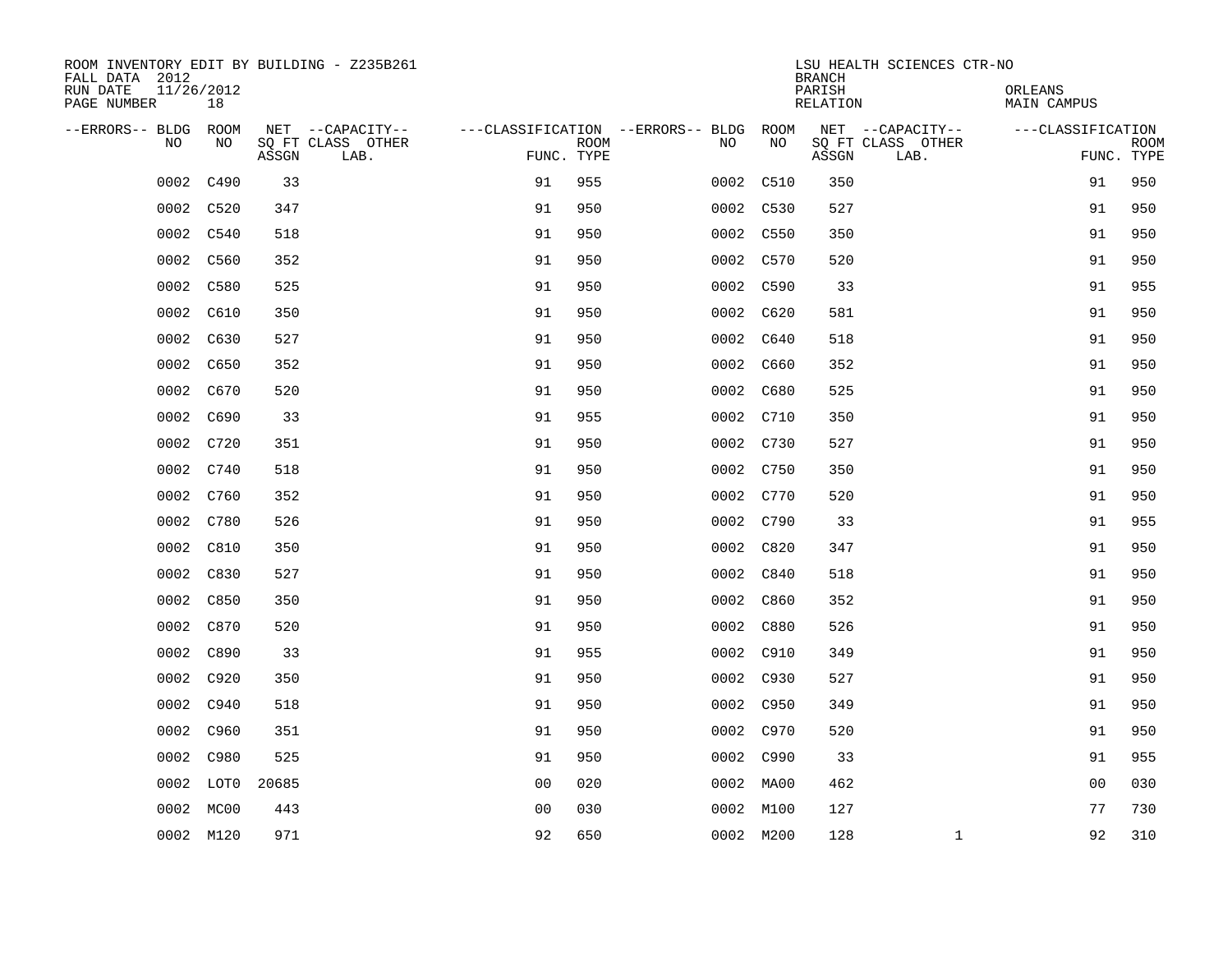| FALL DATA 2012<br>RUN DATE<br>PAGE NUMBER | 11/26/2012<br>19 |       | ROOM INVENTORY EDIT BY BUILDING - Z235B261    |                                        |                           |      |            | <b>BRANCH</b><br>PARISH<br>RELATION | LSU HEALTH SCIENCES CTR-NO                    | ORLEANS<br>MAIN CAMPUS |                           |
|-------------------------------------------|------------------|-------|-----------------------------------------------|----------------------------------------|---------------------------|------|------------|-------------------------------------|-----------------------------------------------|------------------------|---------------------------|
| --ERRORS-- BLDG<br><b>NO</b>              | ROOM<br>NO.      | ASSGN | NET --CAPACITY--<br>SQ FT CLASS OTHER<br>LAB. | ---CLASSIFICATION --ERRORS-- BLDG ROOM | <b>ROOM</b><br>FUNC. TYPE | NO.  | NO         | ASSGN                               | NET --CAPACITY--<br>SQ FT CLASS OTHER<br>LAB. | ---CLASSIFICATION      | <b>ROOM</b><br>FUNC. TYPE |
| 0002                                      | M300             | 187   | $\mathbf{1}$                                  | 92                                     | 310                       |      | 0002 M400  | 126                                 | $\mathbf{1}$                                  | 92                     | 310                       |
| 0002                                      | M500             | 118   | $\mathbf{1}$                                  | 92                                     | 310                       |      | 0002 M600  | 107                                 | $\mathbf{1}$                                  | 92                     | 310                       |
| 0002                                      | M7B0             | 83    | $\mathbf{1}$                                  | 92                                     | 310                       |      | 0002 M700  | 98                                  |                                               | 0 <sub>0</sub>         | 020                       |
| 0002                                      | M700A            | 138   |                                               | 92                                     | 650                       |      | 0002 M800  | 33                                  |                                               | 0 <sub>0</sub>         | 030                       |
| 0002                                      | 0000             | 3298  |                                               | 0 <sub>0</sub>                         | 020                       | 0002 | 01A0       | 64                                  |                                               | 0 <sub>0</sub>         | 030                       |
| 0002                                      | 01B0             | 64    |                                               | 0 <sub>0</sub>                         | 030                       |      | 0002 01C0  | 64                                  |                                               | 00                     | 030                       |
| 0002                                      | 0110             | 285   |                                               | 0 <sub>0</sub>                         | 030                       |      | 0002 0110A | 65                                  |                                               | 0 <sub>0</sub>         | 030                       |
| 0002                                      | 0110B            | 59    |                                               | 0 <sub>0</sub>                         | 030                       |      | 0002 0110C | 65                                  |                                               | 0 <sub>0</sub>         | 030                       |
| 0002                                      | 0120             | 111   |                                               | 0 <sub>0</sub>                         | 010                       | 0002 | 0130       | 154                                 |                                               | 32                     | 919                       |
| 0002                                      | 0140             | 154   |                                               | 0 <sub>0</sub>                         | 010                       |      | 0002 0150  | 111                                 |                                               | 00                     | 010                       |
| 0002                                      | 0160             | 450   |                                               | 0 <sub>0</sub>                         | 030                       |      | 0002 0160A | 360                                 |                                               | 91                     | 955                       |
| 0002                                      | 0160B            | 343   |                                               | 91                                     | 955                       |      | 0002 0160C | 523                                 |                                               | 77                     | 730                       |
| 0002                                      | 0160D            | 286   |                                               | 77                                     | 730                       | 0002 | 0170       | 166                                 |                                               | 0 <sub>0</sub>         | 030                       |
| 0002                                      | 0180             | 71    |                                               | 0 <sub>0</sub>                         | 030                       |      | 0002 0190  | 195                                 |                                               | 91                     | 955                       |
| 0002                                      | 02A0             | 61    |                                               | 0 <sub>0</sub>                         | 030                       |      | 0002 02B0  | 67                                  |                                               | 0 <sub>0</sub>         | 030                       |
| 0002                                      | 02C0             | 53    |                                               | 0 <sub>0</sub>                         | 030                       |      | 0002 0240  | 124                                 | $\mathbf{1}$                                  | 77                     | 310                       |
| 0002                                      | 0250             | 721   |                                               | 91                                     | 670                       |      | 0002 0260  | 107                                 |                                               | 91                     | 675                       |
| 0002                                      | 0270             | 35    |                                               | 91                                     | 675                       |      | 0002 0280  | 248                                 |                                               | 91                     | 675                       |
| 0002                                      | 0290             | 650   |                                               | 91                                     | 670                       |      | 0002 03A0  | 59                                  |                                               | 00                     | 030                       |
| 0002                                      | 03B0             | 59    |                                               | 0 <sub>0</sub>                         | 030                       |      | 0002 03C0  | 59                                  |                                               | 0 <sub>0</sub>         | 030                       |
| 0002                                      | 04A0             | 59    |                                               | 0 <sub>0</sub>                         | 030                       |      | 0002 04B0  | 59                                  |                                               | 0 <sub>0</sub>         | 030                       |
| 0002                                      | 04C0             | 59    |                                               | 0 <sub>0</sub>                         | 030                       |      | 0002 05A0  | 59                                  |                                               | 0 <sub>0</sub>         | 030                       |
| 0002                                      | 05B0             | 59    |                                               | 0 <sub>0</sub>                         | 030                       |      | 0002 05C0  | 59                                  |                                               | 0 <sub>0</sub>         | 030                       |
| 0002                                      | 06A0             | 59    |                                               | 0 <sub>0</sub>                         | 030                       |      | 0002 06B0  | 59                                  |                                               | 0 <sub>0</sub>         | 030                       |
| 0002                                      | 06C0             | 59    |                                               | 0 <sub>0</sub>                         | 030                       | 0002 | 07A0       | 59                                  |                                               | 0 <sub>0</sub>         | 030                       |
|                                           | 0002 07B0        | 59    |                                               | 0 <sub>0</sub>                         | 030                       |      | 0002 07C0  | 59                                  |                                               | 0 <sub>0</sub>         | 030                       |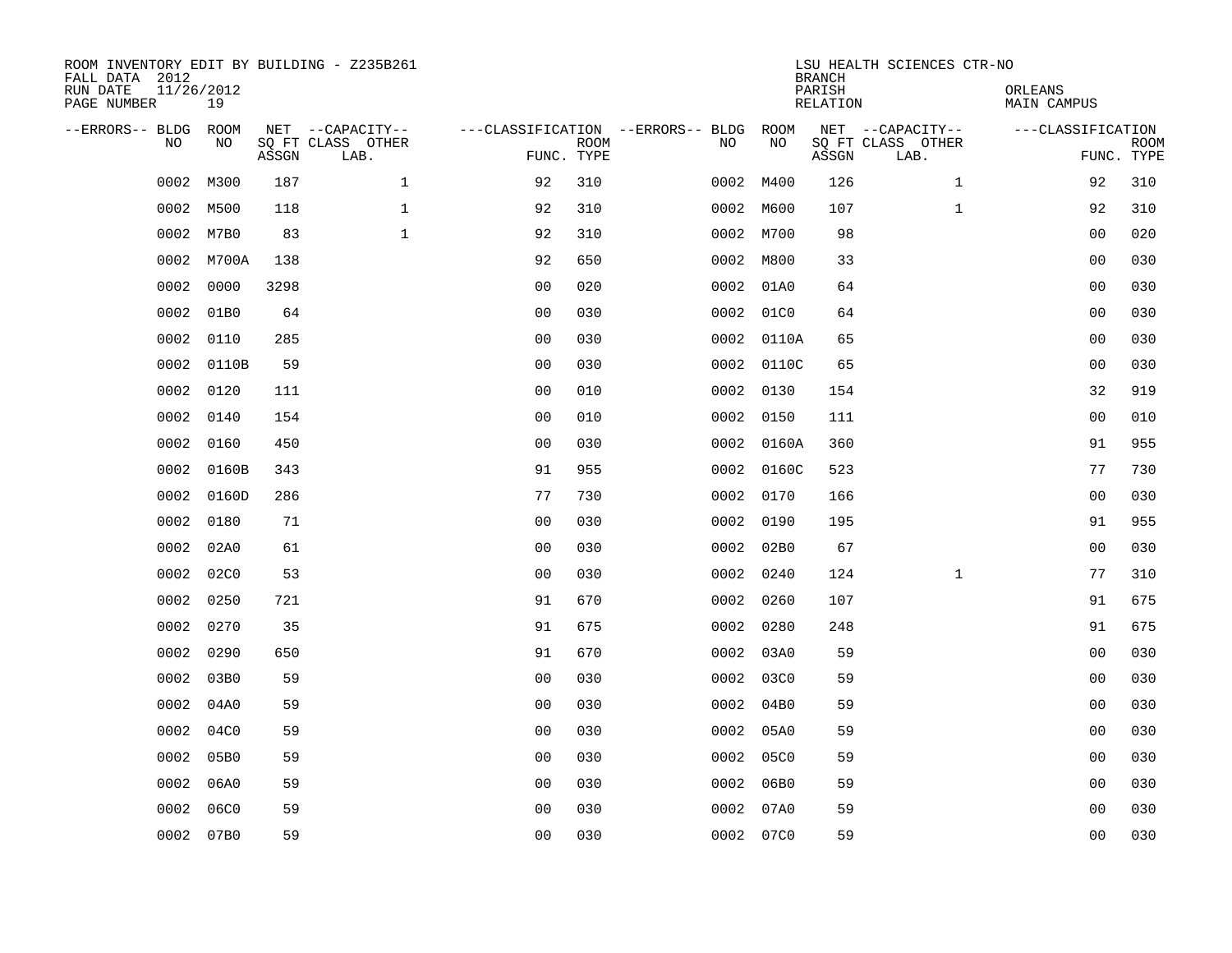| ROOM INVENTORY EDIT BY BUILDING - Z235B261<br>FALL DATA 2012<br>RUN DATE | 11/26/2012 |       |                           |                |             |                                   |      |            | <b>BRANCH</b><br>PARISH | LSU HEALTH SCIENCES CTR-NO | ORLEANS            |                           |
|--------------------------------------------------------------------------|------------|-------|---------------------------|----------------|-------------|-----------------------------------|------|------------|-------------------------|----------------------------|--------------------|---------------------------|
| PAGE NUMBER                                                              | 20         |       |                           |                |             |                                   |      |            | <b>RELATION</b>         |                            | <b>MAIN CAMPUS</b> |                           |
| --ERRORS-- BLDG                                                          | ROOM<br>NO |       | NET --CAPACITY--          |                |             | ---CLASSIFICATION --ERRORS-- BLDG |      | ROOM<br>NO |                         | NET --CAPACITY--           | ---CLASSIFICATION  |                           |
| NO.                                                                      |            | ASSGN | SQ FT CLASS OTHER<br>LAB. | FUNC. TYPE     | <b>ROOM</b> | NO                                |      |            | ASSGN                   | SQ FT CLASS OTHER<br>LAB.  |                    | <b>ROOM</b><br>FUNC. TYPE |
| 0002                                                                     | 08A0       | 59    |                           | 0 <sub>0</sub> | 030         | 0002                              |      | 08B0       | 59                      |                            | 00                 | 030                       |
| 0002                                                                     | 08C0       | 59    |                           | 0 <sub>0</sub> | 030         |                                   |      | 0002 09A0  | 59                      |                            | 00                 | 030                       |
| 0002                                                                     | 09B0       | 59    |                           | 0 <sub>0</sub> | 030         |                                   | 0002 | 09C0       | 59                      |                            | 00                 | 030                       |
| 0002                                                                     | 1000A      | 65    |                           | 0 <sub>0</sub> | 030         |                                   |      | 0002 1000B | 59                      |                            | 00                 | 030                       |
| 0002                                                                     | 1000C      | 65    |                           | 0 <sub>0</sub> | 030         |                                   |      | 0002 2100  | 168                     | $\mathbf{1}$               | 92                 | 310                       |
| 0002                                                                     | 2110       | 249   | $\mathbf{1}$              | 92             | 310         |                                   |      | 0002 2130  | 32                      |                            | 0 <sub>0</sub>     | 030                       |
| 0002                                                                     | 2140       | 29    |                           | 0 <sub>0</sub> | 030         |                                   |      | 0002 2150  | 960                     | $\mathbf{1}$               | 91                 | 630                       |
|                                                                          | 0002 2190  | 75    |                           | 44             | 710         |                                   |      | 0002 5100  | 33                      |                            | 91                 | 955                       |
| 0002                                                                     | 6100       | 33    |                           | 91             | 955         |                                   |      | 0002 7100  | 33                      |                            | 91                 | 955                       |
|                                                                          | 0002 8100  | 33    |                           | 91             | 955         |                                   |      | 0002 9100  | 33                      |                            | 91                 | 955                       |
|                                                                          | 0002 A1010 | 171   |                           | 91             | 950         |                                   |      | 0002 A1011 | 192                     |                            | 91                 | 950                       |
|                                                                          | 0002 A1012 | 178   |                           | 91             | 955         |                                   |      | 0002 A1013 | 178                     |                            | 91                 | 955                       |
|                                                                          | 0002 A1014 | 33    |                           | 91             | 955         |                                   |      | 0002 A1015 | 33                      |                            | 91                 | 955                       |
|                                                                          | 0002 A1016 | 355   |                           | 91             | 955         |                                   |      | 0002 A1020 | 171                     |                            | 91                 | 950                       |
|                                                                          | 0002 A1030 | 192   |                           | 91             | 950         |                                   |      | 0002 A1040 | 179                     |                            | 91                 | 950                       |
|                                                                          | 0002 A1050 | 179   |                           | 91             | 950         |                                   |      | 0002 A1060 | 198                     |                            | 91                 | 950                       |
|                                                                          | 0002 A1070 | 352   |                           | 91             | 950         |                                   |      | 0002 A1080 | 198                     |                            | 91                 | 950                       |
|                                                                          | 0002 A1090 | 179   |                           | 91             | 950         |                                   |      | 0002 A1110 | 171                     |                            | 91                 | 950                       |
|                                                                          | 0002 A1111 | 192   |                           | 91             | 950         |                                   |      | 0002 A1112 | 182                     |                            | 91                 | 955                       |
|                                                                          | 0002 A1113 | 182   |                           | 91             | 955         |                                   |      | 0002 A1114 | 33                      |                            | 91                 | 955                       |
|                                                                          | 0002 A1115 | 33    |                           | 91             | 955         |                                   |      | 0002 A1116 | 355                     |                            | 91                 | 955                       |
|                                                                          | 0002 A1120 | 171   |                           | 91             | 950         |                                   |      | 0002 A1130 | 192                     |                            | 91                 | 950                       |
|                                                                          | 0002 A1140 | 179   |                           | 91             | 950         |                                   |      | 0002 A1150 | 179                     |                            | 91                 | 950                       |
|                                                                          | 0002 A1160 | 198   |                           | 91             | 950         |                                   |      | 0002 A1170 | 352                     |                            | 91                 | 950                       |
|                                                                          | 0002 A1180 | 198   |                           | 91             | 950         |                                   |      | 0002 A1190 | 179                     |                            | 91                 | 950                       |
|                                                                          | 0002 B1010 | 33    |                           | 91             | 950         |                                   |      | 0002 B1020 | 352                     |                            | 91                 | 950                       |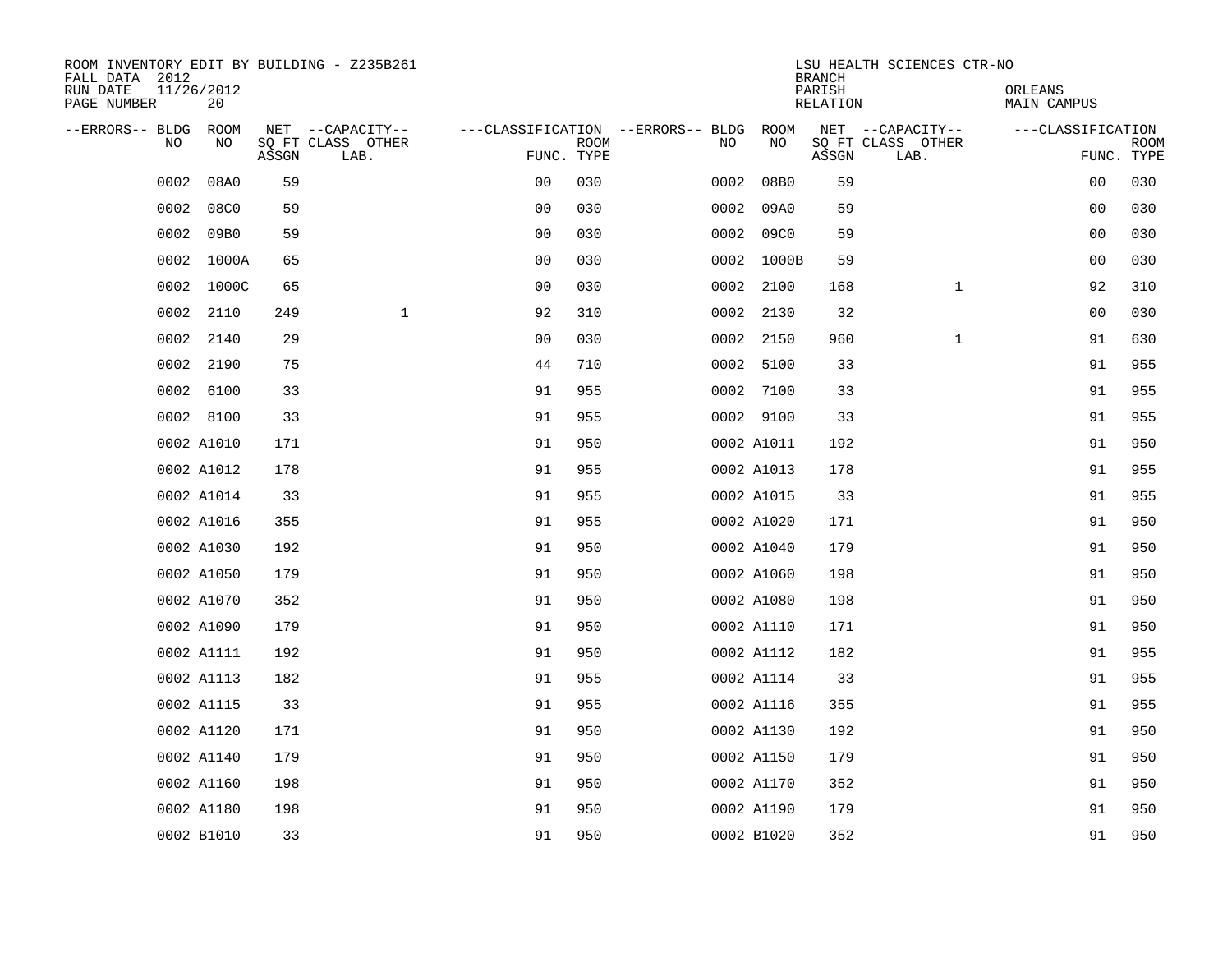| ROOM INVENTORY EDIT BY BUILDING - Z235B261<br>FALL DATA 2012<br>RUN DATE<br>11/26/2012<br>PAGE NUMBER<br>21 |                                       |                |                                                       |            |            | <b>BRANCH</b><br>PARISH<br>RELATION                     | LSU HEALTH SCIENCES CTR-NO                                                                                 | ORLEANS<br>MAIN CAMPUS |             |
|-------------------------------------------------------------------------------------------------------------|---------------------------------------|----------------|-------------------------------------------------------|------------|------------|---------------------------------------------------------|------------------------------------------------------------------------------------------------------------|------------------------|-------------|
| --ERRORS-- BLDG ROOM<br>NO.<br>NO.                                                                          | NET --CAPACITY--<br>SQ FT CLASS OTHER |                | ---CLASSIFICATION --ERRORS-- BLDG ROOM<br><b>ROOM</b> | NO.        | NO         |                                                         | NET --CAPACITY--<br>SQ FT CLASS OTHER                                                                      | ---CLASSIFICATION      | <b>ROOM</b> |
|                                                                                                             | ASSGN<br>LAB.                         | FUNC. TYPE     |                                                       |            |            | ASSGN                                                   | LAB.                                                                                                       |                        | FUNC. TYPE  |
| 0002 B1030                                                                                                  | 517                                   | 91             | 950                                                   | 0002 B1040 |            | 516                                                     |                                                                                                            | 91                     | 950         |
| 0002 B1050                                                                                                  | 351                                   | 91             | 950                                                   | 0002 B1060 |            | 351                                                     |                                                                                                            | 91                     | 950         |
| 0002 B1070                                                                                                  | 517                                   | 91             | 950                                                   | 0002 B1080 |            | 520                                                     |                                                                                                            | 91                     | 950         |
| 0002 B1090                                                                                                  | 33                                    | 91             | 955                                                   | 0002 B1100 |            | 1680                                                    |                                                                                                            | 0 <sub>0</sub>         | 030         |
| 0002 B1110                                                                                                  | 752                                   | 0 <sub>0</sub> | 030                                                   |            | 0002 B1120 | 29                                                      |                                                                                                            | 32                     | 919         |
| 0002 B1130                                                                                                  | 28                                    | 32             | 919                                                   | 0002 B1140 |            | 753                                                     |                                                                                                            | 0 <sub>0</sub>         | 030         |
| 0002 B1150                                                                                                  | 78                                    | 91             | 955                                                   |            | 0002 B1160 | 74                                                      |                                                                                                            | 91                     | 955         |
| 0002 C1010                                                                                                  | 179                                   | 91             | 950                                                   | 0002 C1011 |            | 179                                                     |                                                                                                            | 91                     | 950         |
| 0002 C1012                                                                                                  | 190                                   | 91             | 950                                                   | 0002 C1013 |            | 317                                                     |                                                                                                            | 91                     | 955         |
| 0002 C1014                                                                                                  | 33                                    | 91             | 955                                                   | 0002 C1015 |            | 33                                                      |                                                                                                            | 91                     | 955         |
| 0002 C1020                                                                                                  | 193                                   | 91             | 950                                                   | 0002 C1030 |            | 193                                                     |                                                                                                            | 91                     | 950         |
| 0002 C1040                                                                                                  | 179                                   | 91             | 955                                                   | 0002 C1050 |            | 179                                                     |                                                                                                            | 91                     | 950         |
| 0002 C1060                                                                                                  | 198                                   | 91             | 950                                                   | 0002 C1070 |            | 349                                                     |                                                                                                            | 91                     | 950         |
| 0002 C1080                                                                                                  | 355                                   | 91             | 950                                                   | 0002 C1090 |            | 198                                                     |                                                                                                            | 91                     | 950         |
| 0002 C1101                                                                                                  | 193                                   | 91             | 950                                                   | 0002 C1102 |            | 196                                                     |                                                                                                            | 91                     | 950         |
| 0002 C1103                                                                                                  | 583                                   | 91             | 950                                                   | 0002 C1105 |            | 580                                                     |                                                                                                            | 91                     | 950         |
| 0002 C1106                                                                                                  | 33                                    | 91             | 955                                                   | 0002 C1107 |            | 350                                                     |                                                                                                            | 91                     | 950         |
| 0002 C1108                                                                                                  | 355                                   | 91             | 950                                                   | 0002 C1109 |            | 387                                                     |                                                                                                            | 72                     | 720         |
| 0002 C1111                                                                                                  | 369                                   | 91             | 950                                                   | 0002 C1113 |            | 241<br>TOTAL NUMBER CLASSROOMS<br>TOTAL NUMBER LABS 210 | TOTAL NET ASSIGN SQ. FT. IN ROOM FILE<br>TOTAL NUMBER COMPUTER CLASSROOMS<br>TOTAL NUMBER SPECIAL LABS 220 | 91<br>96,252           | 955         |
| 0003<br>0000 25702                                                                                          |                                       | 0 <sub>0</sub> | 020                                                   | 0003 1047  |            | 278                                                     |                                                                                                            | 00                     | 020         |
| 0003<br>1101                                                                                                | 1282 128                              | 11             | 110                                                   |            | 0003 1101A | 346                                                     |                                                                                                            | 11                     | 115         |
| 0003 1102                                                                                                   | 1302 130                              | 11             | 110                                                   |            | 0003 1102A | 283                                                     |                                                                                                            | 11                     | 115         |
| 0003 1102B                                                                                                  | 56                                    | 0 <sub>0</sub> | 030                                                   | 0003 1103  |            | 355                                                     |                                                                                                            | 82                     | 082         |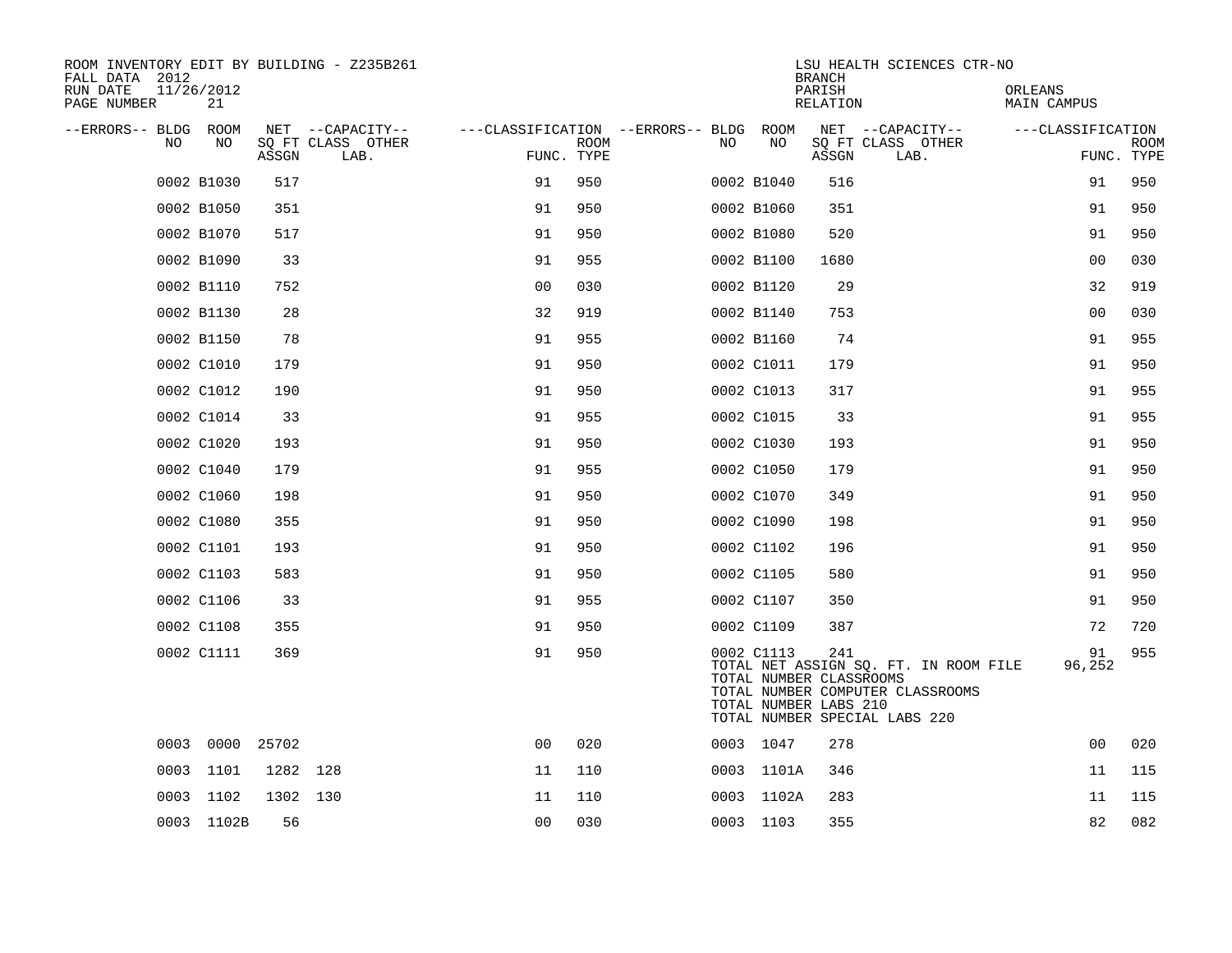| ROOM INVENTORY EDIT BY BUILDING - Z235B261<br>FALL DATA 2012 |                  |       |                           |                                        |      |     |            | <b>BRANCH</b>      | LSU HEALTH SCIENCES CTR-NO |                        |                           |
|--------------------------------------------------------------|------------------|-------|---------------------------|----------------------------------------|------|-----|------------|--------------------|----------------------------|------------------------|---------------------------|
| RUN DATE<br>PAGE NUMBER                                      | 11/26/2012<br>22 |       |                           |                                        |      |     |            | PARISH<br>RELATION |                            | ORLEANS<br>MAIN CAMPUS |                           |
| --ERRORS-- BLDG ROOM                                         |                  |       | NET --CAPACITY--          | ---CLASSIFICATION --ERRORS-- BLDG ROOM |      |     |            |                    | NET --CAPACITY--           | ---CLASSIFICATION      |                           |
| NO.                                                          | NO.              | ASSGN | SO FT CLASS OTHER<br>LAB. | FUNC. TYPE                             | ROOM | NO. | <b>NO</b>  | ASSGN              | SQ FT CLASS OTHER<br>LAB.  |                        | <b>ROOM</b><br>FUNC. TYPE |
| 0003                                                         | 1104             | 495   |                           | 0 <sub>0</sub>                         | 030  |     | 0003 1105  | 582                |                            | 82                     | 082                       |
|                                                              | 0003 1110        | 495   |                           | 0 <sub>0</sub>                         | 030  |     | 0003 1201  | 186                |                            | 72                     | 730                       |
|                                                              | 0003 1201A       | 64    |                           | 0 <sub>0</sub>                         | 010  |     | 0003 1201B | 175                |                            | 73                     | 730                       |
|                                                              | 0003 1202        | 107   |                           | 72                                     | 730  |     | 0003 1203  | 164                |                            | 72                     | 730                       |
| 0003                                                         | 1204             | 127   |                           | 92                                     | 730  |     | 0003 1205  | 172                |                            | 92                     | 730                       |
|                                                              | 0003 1206        | 166   |                           | 92                                     | 730  |     | 0003 1207  | 203                |                            | 92                     | 730                       |
| 0003                                                         | 1208             | 193   |                           | 92                                     | 730  |     | 0003 1209  | 179                |                            | 92                     | 730                       |
|                                                              | 0003 1210        | 385   |                           | 71                                     | 730  |     | 0003 1210A | 282                |                            | 73                     | 730                       |
| 0003                                                         | 1211             | 167   |                           | 92                                     | 730  |     | 0003 1212  | 162                |                            | 92                     | 730                       |
|                                                              | 0003 1213        | 152   |                           | 92                                     | 730  |     | 0003 1214  | 155                |                            | 92                     | 730                       |
|                                                              | 0003 1215        | 154   |                           | 92                                     | 730  |     | 0003 1216  | 152                |                            | 73                     | 730                       |
|                                                              | 0003 1217        | 318   |                           | 73                                     | 650  |     | 0003 1217A | 137                |                            | 81                     | 081                       |
| 0003                                                         | 1217B            | 134   |                           | 81                                     | 081  |     | 0003 1218A | 105                |                            | 82                     | 082                       |
|                                                              | 0003 1218B       | 86    |                           | 82                                     | 082  |     | 0003 1219  | 268                |                            | 45                     | 730                       |
|                                                              | 0003 1220        | 145   |                           | 63                                     | 730  |     | 0003 1221  | 58                 |                            | 45                     | 730                       |
|                                                              | 0003 1221A       | 442   |                           | 63                                     | 730  |     | 0003 1221B | 110                |                            | 63                     | 730                       |
|                                                              | 0003 1222        | 224   |                           | 72                                     | 730  |     | 0003 1223  | 134                | $\mathbf{1}$               | 45                     | 310                       |
|                                                              | 0003 1224        | 143   | $\mathbf{1}$              | 45                                     | 310  |     | 0003 1224A | 33                 |                            | 45                     | 730                       |
|                                                              | 0003 1225        | 187   |                           | 45                                     | 730  |     | 0003 1226  | 107                |                            | 72                     | 720                       |
|                                                              | 0003 1227        | 105   |                           | 45                                     | 730  |     | 0003 1228  | 435                |                            | 71                     | 730                       |
|                                                              | 0003 1229        | 251   |                           | 45                                     | 730  |     | 0003 1230  | 248                |                            | 45                     | 730                       |
| 0003                                                         | 1231             | 128   |                           | 71                                     | 730  |     | 0003 1232  | 248                |                            | 45                     | 730                       |
|                                                              | 0003 1233        | 200   |                           | 22                                     | 730  |     | 0003 1234  | 254                |                            | 22                     | 730                       |
| 0003                                                         | 1235             | 128   |                           | 22                                     | 735  |     | 0003 1236  | 188                |                            | 22                     | 730                       |
|                                                              | 0003 1237        | 187   |                           | 22                                     | 730  |     | 0003 1238  | 182                |                            | 22                     | 730                       |
|                                                              | 0003 1239        | 198   |                           | 22                                     | 730  |     | 0003 1240  | 179                |                            | 22                     | 730                       |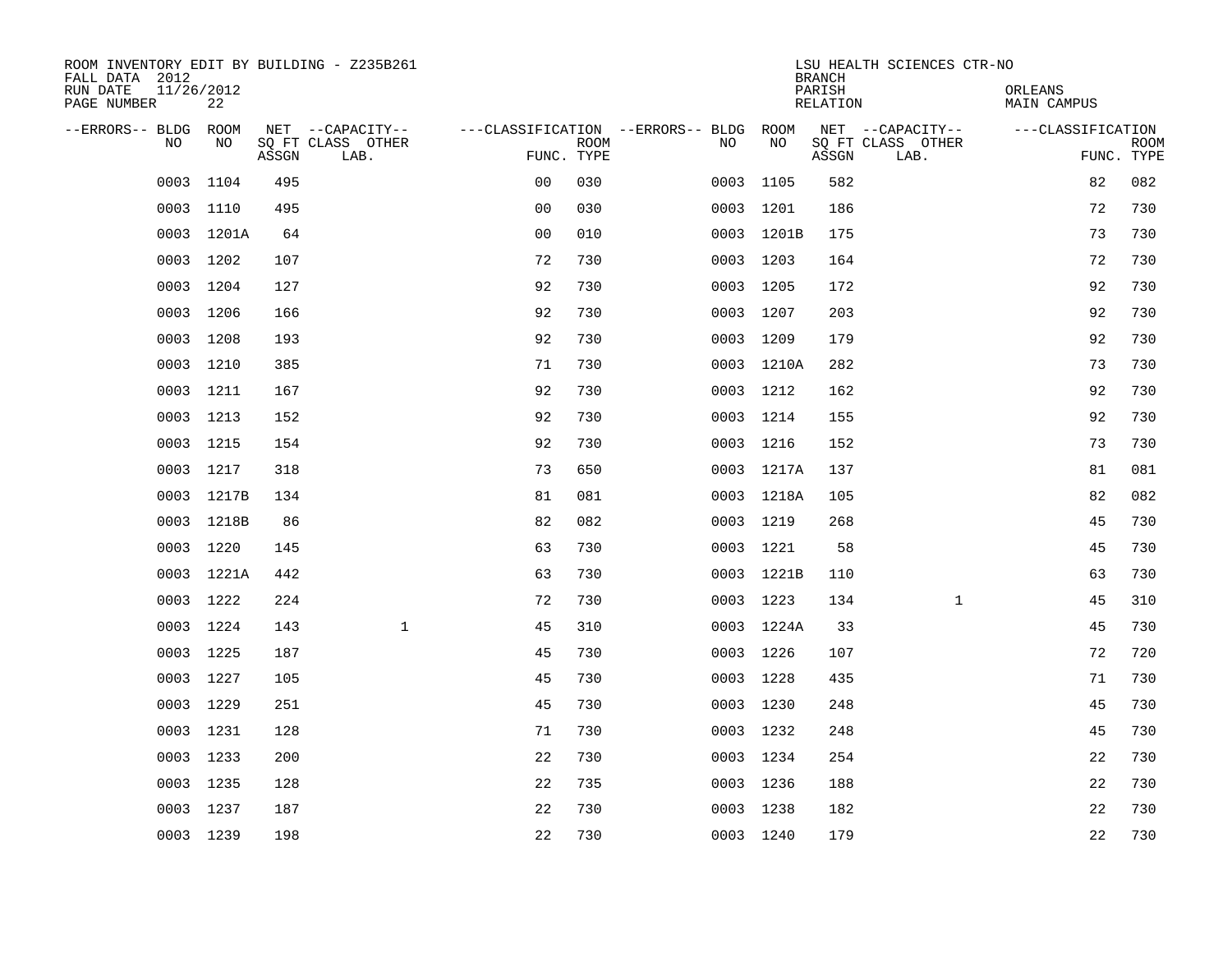| ROOM INVENTORY EDIT BY BUILDING - Z235B261<br>FALL DATA 2012 |            |       |                           |                |             |                                   |            | <b>BRANCH</b>      | LSU HEALTH SCIENCES CTR-NO |                        |                           |
|--------------------------------------------------------------|------------|-------|---------------------------|----------------|-------------|-----------------------------------|------------|--------------------|----------------------------|------------------------|---------------------------|
| RUN DATE<br>11/26/2012<br>PAGE NUMBER                        | 23         |       |                           |                |             |                                   |            | PARISH<br>RELATION |                            | ORLEANS<br>MAIN CAMPUS |                           |
| --ERRORS-- BLDG ROOM                                         |            |       | NET --CAPACITY--          |                |             | ---CLASSIFICATION --ERRORS-- BLDG | ROOM       |                    | NET --CAPACITY--           | ---CLASSIFICATION      |                           |
| N <sub>O</sub>                                               | NO.        | ASSGN | SO FT CLASS OTHER<br>LAB. | FUNC. TYPE     | <b>ROOM</b> | NO.                               | <b>NO</b>  | ASSGN              | SQ FT CLASS OTHER<br>LAB.  |                        | <b>ROOM</b><br>FUNC. TYPE |
| 0003                                                         | 1241       | 199   |                           | 22             | 730         |                                   | 0003 1242  | 171                |                            | 22                     | 730                       |
|                                                              | 0003 1243  | 216   |                           | 22             | 730         |                                   | 0003 1244  | 38                 |                            | 22                     | 255                       |
| 0003                                                         | 1245       | 206   |                           | 72             | 720         |                                   | 0003 1246  | 300                |                            | 71                     | 730                       |
|                                                              | 0003 1247  | 590   |                           | 0 <sub>0</sub> | 030         |                                   | 0003 1301  | 211                |                            | 0 <sub>0</sub>         | 020                       |
| 0003                                                         | 1302       | 215   | $\mathbf{1}$              | 63             | 310         |                                   | 0003 1303  | 196                |                            | 72                     | 730                       |
|                                                              | 0003 1304  | 39    |                           | 45             | 730         |                                   | 0003 1305  | 1343               |                            | 0 <sub>0</sub>         | 030                       |
| 0003                                                         | 1306       | 159   |                           | 0 <sub>0</sub> | 030         |                                   | 0003 1306A | 75                 |                            | 00                     | 030                       |
|                                                              | 0003 1306B | 316   |                           | 72             | 725         |                                   | 0003 1307  | 4300               |                            | 0 <sub>0</sub>         | 030                       |
| 0003                                                         | 1307A      | 142   |                           | 81             | 081         |                                   | 0003 1307B | 93                 |                            | 72                     | 725                       |
| 0003                                                         | 1307C      | 278   |                           | 0 <sub>0</sub> | 030         |                                   | 0003 1307D | 225                |                            | 0 <sub>0</sub>         | 030                       |
| 0003                                                         | 1308       | 243   |                           | 0 <sub>0</sub> | 030         |                                   | 0003 1309  | 329                |                            | 00                     | 030                       |
| 0003                                                         | 1310       | 629   |                           | 0 <sub>0</sub> | 030         |                                   | 0003 1311  | 651                |                            | 00                     | 030                       |
| 0003                                                         | 1312       | 400   |                           | 0 <sub>0</sub> | 030         | 0003                              | 2100       | 1804               |                            | 92                     | 660                       |
| 0003                                                         | 2100A      | 861   |                           | 92             | 665         | 0003                              | 2100B      | 74                 |                            | 92                     | 665                       |
| 0003                                                         | 2101       | 1794  |                           | 0 <sub>0</sub> | 020         |                                   | 0003 2101A | 461                |                            | 11                     | 115                       |
| 0003                                                         | 2101B      | 128   |                           | 11             | 115         | 0003                              | 2101C      | 48                 |                            | 0 <sub>0</sub>         | 030                       |
| 0003                                                         | 2102       | 2117  |                           | 0 <sub>0</sub> | 020         |                                   | 0003 2102A | 407                |                            | 11                     | 115                       |
| 0003                                                         | 2102B      | 129   |                           | 11             | 115         | 0003                              | 2103       | 491                |                            | 0 <sub>0</sub>         | 030                       |
| 0003                                                         | 2104       | 256   | $\mathbf{1}$              | 71             | 310         |                                   | 0003 2104A | 920                | $\mathbf{1}$               | 71                     | 310                       |
| 0003                                                         | 2105       | 206   |                           | 81             | 081         | 0003                              | 2105A      | 114                |                            | 32                     | 730                       |
| 0003                                                         | 2106       | 109   |                           | 71             | 730         | 0003                              | 2107       | 281                |                            | 81                     | 081                       |
| 0003                                                         | 2108A      | 75    |                           | 44             | 710         | 0003                              | 2109       | 493                |                            | 0 <sub>0</sub>         | 030                       |
| 0003                                                         | 2200       | 1751  |                           | 92             | 660         | 0003                              | 2201       | 1062               |                            | 72                     | 720                       |
| 0003                                                         | 2202       | 23    |                           | 0 <sub>0</sub> | 010         | 0003                              | 2203       | 190                |                            | 72                     | 720                       |
| 0003                                                         | 2204       | 580   |                           | 22             | 860         | 0003                              | 2204A      | 603                |                            | 22                     | 860                       |
|                                                              | 0003 2204B | 593   |                           | 22             | 860         |                                   | 0003 2205  | 202                | $\mathbf{1}$               | 71                     | 310                       |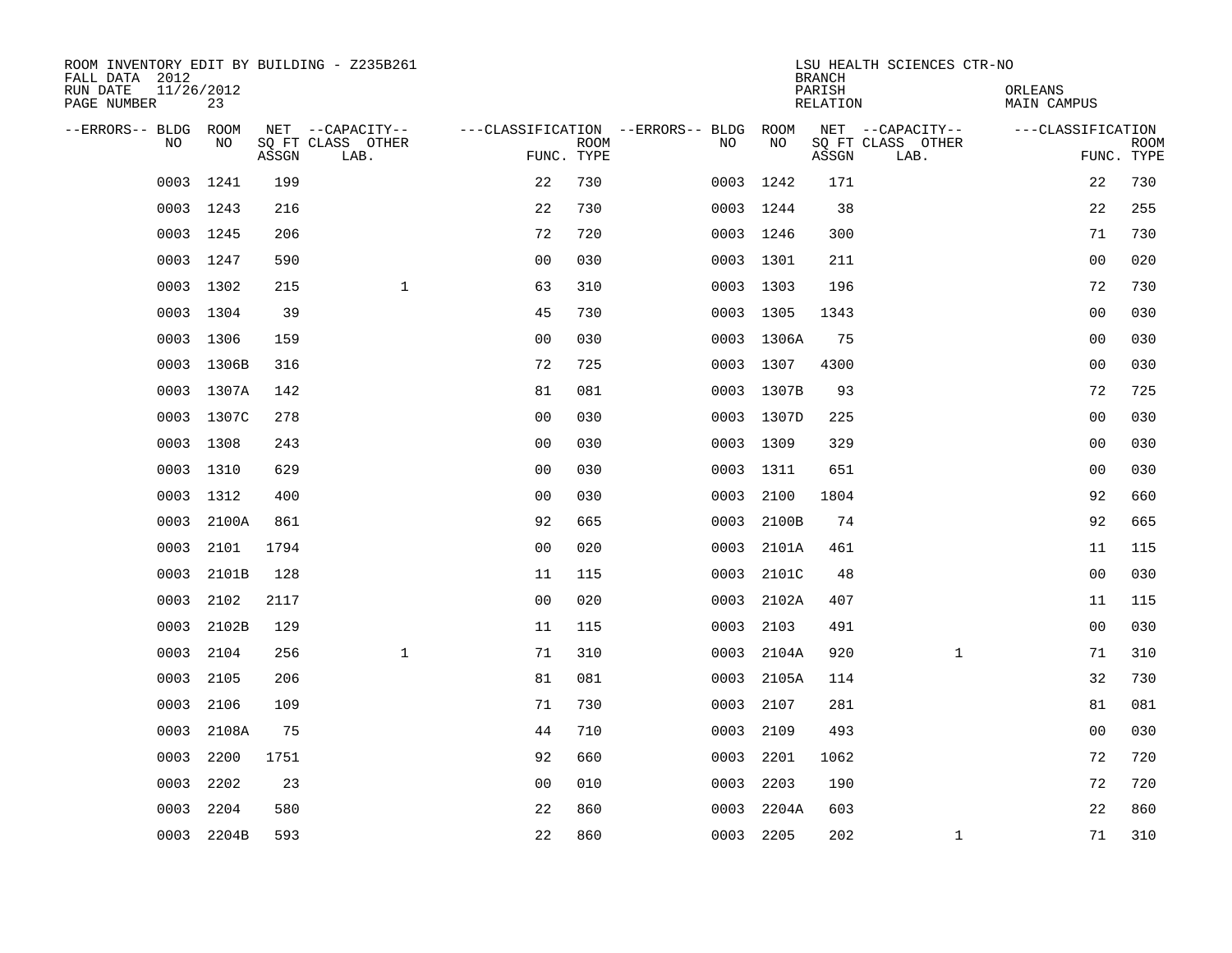| ROOM INVENTORY EDIT BY BUILDING - Z235B261<br>FALL DATA 2012 |                  |       |                           |                |             |                                   |            | <b>BRANCH</b>      | LSU HEALTH SCIENCES CTR-NO |                        |                           |
|--------------------------------------------------------------|------------------|-------|---------------------------|----------------|-------------|-----------------------------------|------------|--------------------|----------------------------|------------------------|---------------------------|
| RUN DATE<br>PAGE NUMBER                                      | 11/26/2012<br>24 |       |                           |                |             |                                   |            | PARISH<br>RELATION |                            | ORLEANS<br>MAIN CAMPUS |                           |
| --ERRORS-- BLDG                                              | ROOM             |       | NET --CAPACITY--          |                |             | ---CLASSIFICATION --ERRORS-- BLDG | ROOM       |                    | NET --CAPACITY--           | ---CLASSIFICATION      |                           |
| N <sub>O</sub>                                               | NO.              | ASSGN | SO FT CLASS OTHER<br>LAB. | FUNC. TYPE     | <b>ROOM</b> | NO.                               | NO         | ASSGN              | SQ FT CLASS OTHER<br>LAB.  |                        | <b>ROOM</b><br>FUNC. TYPE |
| 0003                                                         | 2206             | 91    |                           | 46             | 730         | 0003                              | 2207       | 520                |                            | 72                     | 725                       |
| 0003                                                         | 2208             | 282   |                           | 72             | 720         | 0003                              | 2209       | 119                |                            | 81                     | 081                       |
| 0003                                                         | 2209A            | 197   |                           | 81             | 081         | 0003                              | 2210       | 283                |                            | 22                     | 720                       |
| 0003                                                         | 2211             | 278   |                           | 22             | 860         | 0003                              | 2212       | 115                |                            | 81                     | 081                       |
| 0003                                                         | 2212A            | 195   |                           | 81             | 081         | 0003                              | 2213       | 1878               |                            | 72                     | 720                       |
| 0003                                                         | 2213A 1261       |       |                           | 0 <sub>0</sub> | 030         |                                   | 0003 2213B | 114                | $\mathbf{1}$               | 71                     | 310                       |
| 0003                                                         | 2214             | 483   | $\mathbf{1}$              | 32             | 310         | 0003                              | 2215       | 252                |                            | 0 <sub>0</sub>         | 020                       |
| 0003                                                         | 2215A            | 294   | $\mathbf{1}$              | 71             | 310         | 0003                              | 2216       | 667                |                            | 11                     | 720                       |
| 0003                                                         | 2217             | 305   |                           | 72             | 720         | 0003                              | 2217A      | 247                |                            | 72                     | 720                       |
| 0003                                                         | 2217B            | 112   |                           | 72             | 730         | 0003                              | 2218       | 479                |                            | 72                     | 720                       |
| 0003                                                         | 2219             | 2397  |                           | 72             | 720         | 0003                              | 2219A      | 592                |                            | 0 <sub>0</sub>         | 030                       |
| 0003                                                         | 2219B            | 2456  |                           | 72             | 730         | 0003                              | 2219C      | 120                | $\mathbf{1}$               | 71                     | 310                       |
| 0003                                                         | 2220             | 148   | $\mathbf{1}$              | 71             | 310         | 0003                              | 2220A      | 142                | $\mathbf{1}$               | 71                     | 310                       |
| 0003                                                         | 3101             | 605   | $\mathbf{1}$              | 32             | 310         | 0003                              | 3101A      | 195                | $\mathbf{1}$               | 32                     | 310                       |
| 0003                                                         | 3101B            | 58    | $\mathbf 1$               | 32             | 310         | 0003                              | 3101C      | 48                 | $\mathbf{1}$               | 32                     | 310                       |
| 0003                                                         | 3101D            | 53    | $\mathbf 1$               | 32             | 310         | 0003                              | 3101E      | 90                 |                            | 46                     | 350                       |
| 0003                                                         | 3101F            | 41    |                           | 32             | 315         | 0003                              | 3102       | 230                |                            | 81                     | 081                       |
| 0003                                                         | 3102A            | 106   | $\mathbf 1$               | 71             | 310         | 0003                              | 3103       | 1642               |                            | 32                     | 650                       |
| 0003                                                         | 3103E            | 592   |                           | 0 <sub>0</sub> | 030         | 0003                              | 3104       | 4972               | $\mathbf{1}$               | 45                     | 630                       |
| 0003                                                         | 3104A            | 1216  | $\mathbf{1}$              | 45             | 630         | 0003                              | 3104B      | 1147               | $\mathbf{1}$               | 45                     | 630                       |
| 0003                                                         | 3104C            | 242   |                           | 45             | 635         | 0003                              | 3105       | 351                | 35                         | 11                     | 110                       |
| 0003                                                         | 3106             | 441   | 44                        | 11             | 110         | 0003                              | 3107       | 445                | 45                         | 11                     | 110                       |
| 0003                                                         | 3108             | 856   | 86                        | 11             | 110         |                                   | 0003 3108A | 75                 |                            | 44                     | 710                       |
| 0003                                                         | 3109             | 856   | 86                        | 11             | 110         | 0003                              | 3110       | 410                | 41                         | 11                     | 110                       |
| 0003                                                         | 3111             | 1715  |                           | 45             | 635         | 0003                              | 3111A      | 143                |                            | 45                     | 635                       |
|                                                              | 0003 3111B       | 122   |                           | 45             | 635         |                                   | 0003 3111C | 142                |                            | 45                     | 635                       |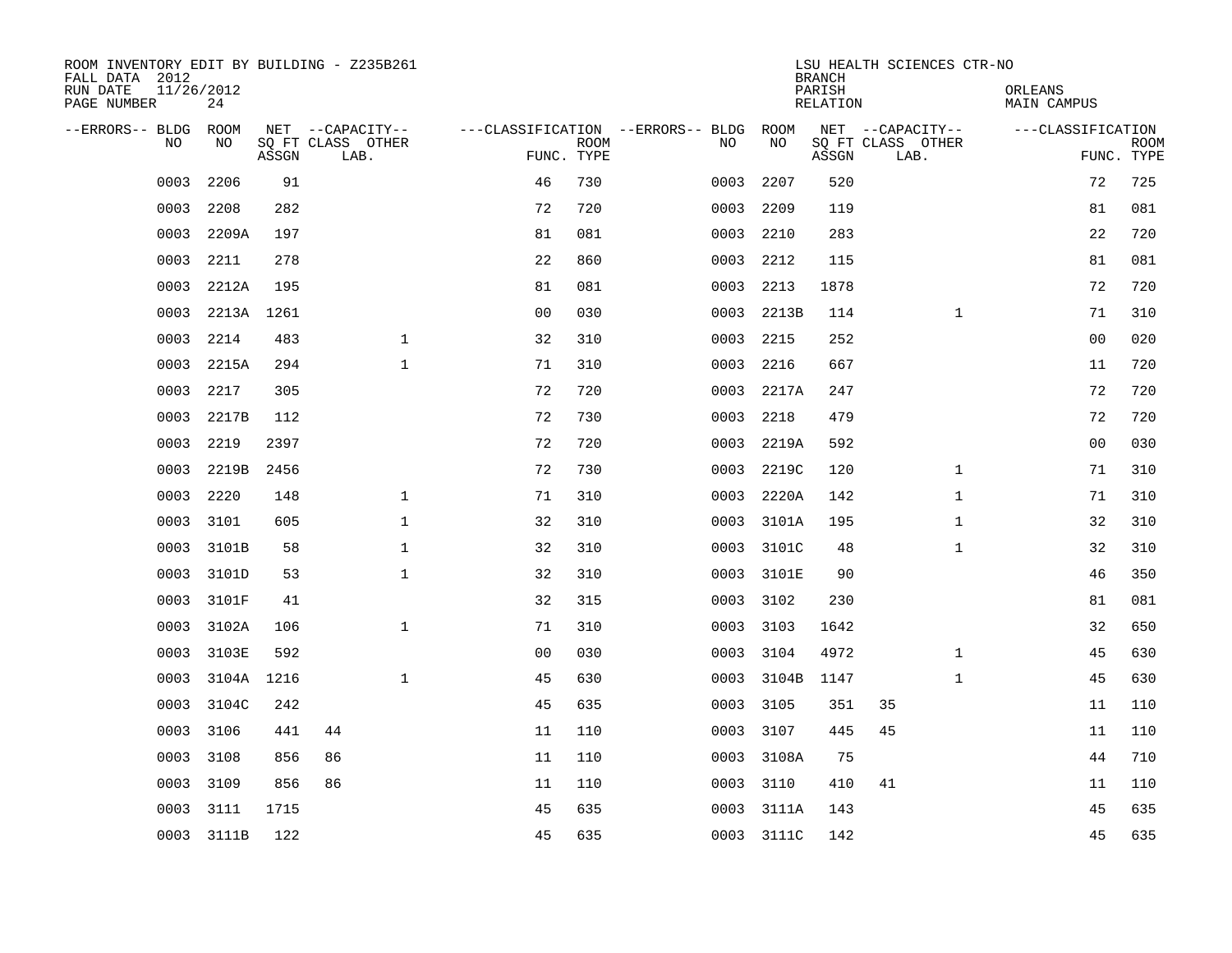| ROOM INVENTORY EDIT BY BUILDING - Z235B261<br>FALL DATA 2012<br>RUN DATE | 11/26/2012 |       |                           |                |             |                                        |            | <b>BRANCH</b><br>PARISH | LSU HEALTH SCIENCES CTR-NO | ORLEANS            |                           |
|--------------------------------------------------------------------------|------------|-------|---------------------------|----------------|-------------|----------------------------------------|------------|-------------------------|----------------------------|--------------------|---------------------------|
| PAGE NUMBER                                                              | 25         |       |                           |                |             |                                        |            | <b>RELATION</b>         |                            | <b>MAIN CAMPUS</b> |                           |
| --ERRORS-- BLDG                                                          | ROOM       |       | NET --CAPACITY--          |                |             | ---CLASSIFICATION --ERRORS-- BLDG ROOM |            |                         | NET --CAPACITY--           | ---CLASSIFICATION  |                           |
| NO.                                                                      | NO         | ASSGN | SQ FT CLASS OTHER<br>LAB. | FUNC. TYPE     | <b>ROOM</b> | NO                                     | NO         | ASSGN                   | SQ FT CLASS OTHER<br>LAB.  |                    | <b>ROOM</b><br>FUNC. TYPE |
| 0003                                                                     | 3111D      | 16    |                           | 45             | 635         | 0003                                   | 3111E      | 104                     |                            | 45                 | 635                       |
| 0003                                                                     | 3111F      | 335   |                           | 45             | 635         | 0003                                   | 3111G      | 33                      |                            | 45                 | 635                       |
| 0003                                                                     | 3111H      | 48    |                           | 45             | 635         | 0003                                   | 3111J      | 35                      |                            | 45                 | 635                       |
| 0003                                                                     | 3111K      | 51    |                           | 45             | 635         | 0003                                   | 3111L      | 300                     |                            | 45                 | 635                       |
| 0003                                                                     | 3111M      | 551   |                           | 45             | 635         | 0003                                   | 3201       | 795                     | $\mathbf{1}$               | 55                 | 310                       |
| 0003                                                                     | 3201A      | 140   |                           | 55             | 350         | 0003                                   | 3201B      | 139                     | $\mathbf{1}$               | 55                 | 310                       |
| 0003                                                                     | 3201C      | 139   | $\mathbf{1}$              | 55             | 310         | 0003                                   | 3201D      | 164                     | $\mathbf{1}$               | 55                 | 310                       |
| 0003                                                                     | 3201E      | 153   |                           | 55             | 315         | 0003                                   | 3201F      | 78                      |                            | 55                 | 350                       |
| 0003                                                                     | 3201G      | 48    |                           | 55             | 350         | 0003                                   | 3202       | 281                     |                            | 81                 | 081                       |
| 0003                                                                     | 3203       | 109   |                           | 81             | 081         | 0003                                   | 3204       | 594                     |                            | 0 <sub>0</sub>     | 030                       |
| 0003                                                                     | 3205       | 1807  | $\mathbf{1}$              | 46             | 310         | 0003                                   | 3205A      | 300                     | $\mathbf{1}$               | 22                 | 310                       |
| 0003                                                                     | 3205B      | 424   |                           | 46             | 350         | 0003                                   | 3205C      | 327                     | $\mathbf{1}$               | 32                 | 310                       |
| 0003                                                                     | 3205D      | 56    |                           | 46             | 315         | 0003                                   | 3205E      | 66                      |                            | 81                 | 081                       |
| 0003                                                                     | 3205F      | 178   | $\mathbf 1$               | 32             | 310         | 0003                                   | 3205G      | 182                     | $\mathbf{1}$               | 45                 | 310                       |
| 0003                                                                     | 3205H      | 156   | $\mathbf 1$               | 32             | 310         | 0003                                   | 3205J      | 73                      |                            | 11                 | 315                       |
| 0003                                                                     | 3205K      | 72    | $\mathbf{1}$              | 45             | 310         | 0003                                   | 3205L      | 73                      | $\mathbf{1}$               | 45                 | 310                       |
| 0003                                                                     | 3205M      | 73    | $\mathbf 1$               | 32             | 310         | 0003                                   | 3205N      | 143                     | $\mathbf{1}$               | 32                 | 310                       |
| 0003                                                                     | 3205P      | 150   | $\mathbf{1}$              | 32             | 310         | 0003                                   | 32050      | 148                     | $\mathbf{1}$               | 32                 | 310                       |
| 0003                                                                     | 3205R      | 150   | $\mathbf{1}$              | 32             | 310         | 0003                                   | 3205S      | 140                     | $\mathbf{1}$               | 32                 | 310                       |
| 0003                                                                     | 3205T      | 452   |                           | 22             | 255         | 0003                                   | 3205U      | 99                      |                            | 46                 | 315                       |
| 0003                                                                     | 3206       | 346   | 35                        | 11             | 110         | 0003                                   | 3207       | 405                     | 41                         | 11                 | 110                       |
| 0003                                                                     | 3208       | 438   | 44                        | 11             | 110         | 0003                                   | 3209       | 943                     | 94                         | 11                 | 110                       |
| 0003                                                                     | 3210       | 843   | 84                        | 11             | 110         | 0003                                   | 3212       | 404                     | 40                         | 11                 | 110                       |
| 0003                                                                     | 3213       | 85    |                           | 11             | 115         | 0003                                   | 3214       | 457                     | 46                         | 11                 | 110                       |
| 0003                                                                     | 3215       | 189   |                           | 0 <sub>0</sub> | 030         | 0003                                   | 3216       | 611                     |                            | 00                 | 030                       |
|                                                                          | 0003 3217  | 720   | 72                        | 11             | 110         |                                        | 0003 3217A | 145                     |                            | 11                 | 115                       |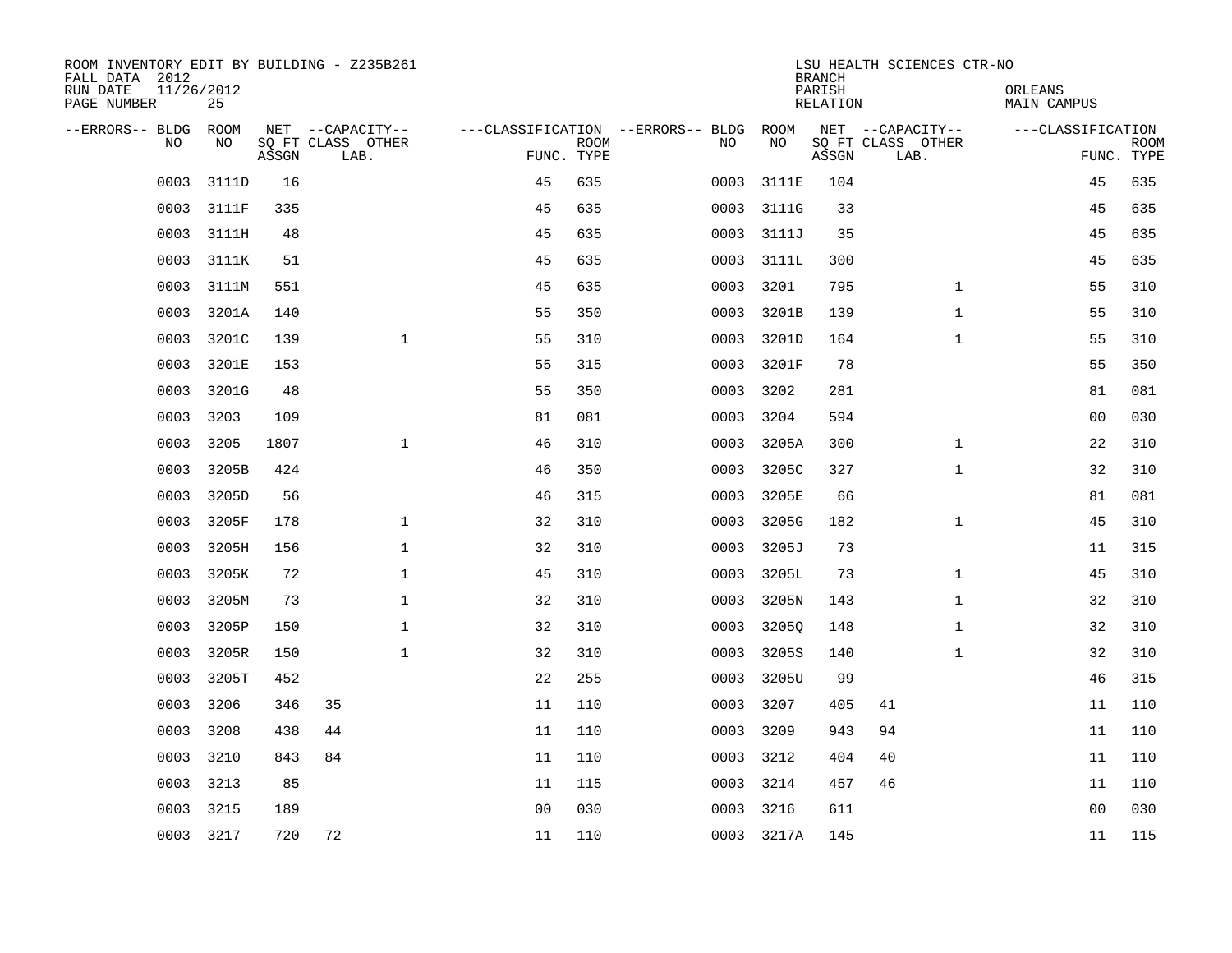| ROOM INVENTORY EDIT BY BUILDING - Z235B261<br>FALL DATA 2012<br>RUN DATE<br>PAGE NUMBER | 11/26/2012<br>26 |       |                           |              |                                        |             |           |            | <b>BRANCH</b><br>PARISH<br>RELATION | LSU HEALTH SCIENCES CTR-NO |              | ORLEANS<br>MAIN CAMPUS |                           |
|-----------------------------------------------------------------------------------------|------------------|-------|---------------------------|--------------|----------------------------------------|-------------|-----------|------------|-------------------------------------|----------------------------|--------------|------------------------|---------------------------|
| --ERRORS-- BLDG ROOM                                                                    |                  |       | NET --CAPACITY--          |              | ---CLASSIFICATION --ERRORS-- BLDG ROOM |             |           |            |                                     | NET --CAPACITY--           |              | ---CLASSIFICATION      |                           |
| NO.                                                                                     | NO.              | ASSGN | SO FT CLASS OTHER<br>LAB. |              | FUNC. TYPE                             | <b>ROOM</b> | NO.       | NO         | ASSGN                               | SQ FT CLASS OTHER<br>LAB.  |              |                        | <b>ROOM</b><br>FUNC. TYPE |
| 0003                                                                                    | 3218             | 53    |                           |              | 46                                     | 730         | 0003      | 3220       | 378                                 | 38                         |              | 11                     | 110                       |
| 0003                                                                                    | 3221             | 389   | 39                        |              | 11                                     | 110         | 0003 3223 |            | 55                                  |                            |              | 0 <sub>0</sub>         | 010                       |
| 0003                                                                                    | 3224             | 842   | 84                        |              | 11                                     | 110         | 0003      | 3225       | 487                                 |                            | $\mathbf{1}$ | 22                     | 310                       |
| 0003                                                                                    | 3225A            | 313   | 8                         |              | 22                                     | 250         |           | 0003 3225B | 262                                 | 7                          |              | 22                     | 250                       |
| 0003                                                                                    | 3225C            | 195   | 5                         |              | 22                                     | 250         | 0003      | 3225D      | 207                                 |                            | $\mathbf{1}$ | 52                     | 310                       |
| 0003                                                                                    | 3225E            | 112   |                           |              | 22                                     | 255         | 0003 3226 |            | 138                                 |                            | $\mathbf{1}$ | 32                     | 310                       |
| 0003                                                                                    | 3226A            | 549   |                           | $\mathbf{1}$ | 32                                     | 310         |           | 0003 3226B | 102                                 |                            | $\mathbf{1}$ | 32                     | 310                       |
| 0003                                                                                    | 3226C            | 95    |                           | $\mathbf 1$  | 32                                     | 310         | 0003      | 3227       | 602                                 |                            |              | 00                     | 030                       |
| 0003                                                                                    | 4101             | 464   |                           |              | 52                                     | 650         | 0003      | 4102       | 239                                 |                            |              | 81                     | 081                       |
| 0003                                                                                    | 4102A            | 105   |                           |              | 81                                     | 081         | 0003 4103 |            | 418                                 |                            | 42           | 52                     | 410                       |
| 0003                                                                                    | 4104             | 403   |                           | 40           | 52                                     | 410         | 0003      | 4105       | 588                                 |                            |              | 0 <sub>0</sub>         | 030                       |
| 0003                                                                                    | 4106             | 642   | 16                        |              | 11                                     | 210         |           | 0003 4106A | 174                                 |                            |              | 11                     | 215                       |
| 0003                                                                                    | 4107             | 643   | 16                        |              | 11                                     | 210         | 0003      | 4108       | 653                                 | 16                         |              | 11                     | 210                       |
| 0003                                                                                    | 4108A            | 166   |                           |              | 11                                     | 215         | 0003      | 4109       | 398                                 |                            |              | 11                     | 215                       |
| 0003                                                                                    | 4110             | 808   | 20                        |              | 11                                     | 210         | 0003      | 4110A      | 163                                 |                            |              | 11                     | 215                       |
| 0003                                                                                    | 4110B            | 116   |                           |              | 0 <sub>0</sub>                         | 030         | 0003      | 4111       | 780                                 | 20                         |              | 11                     | 210                       |
| 0003                                                                                    | 4111A            | 163   |                           | $\mathbf{1}$ | 32                                     | 310         | 0003      | 4112       | 653                                 | 16                         |              | 11                     | 210                       |
| 0003                                                                                    | 4112A            | 226   |                           |              | 11                                     | 215         | 0003      | 4113       | 643                                 | 16                         |              | 11                     | 210                       |
|                                                                                         | 0003 4114        | 755   | 19                        |              | 11                                     | 210         |           | 0003 4114A | 221                                 |                            |              | 11                     | 215                       |
| 0003                                                                                    | 4115             | 308   | 8                         |              | 22                                     | 250         |           | 0003 4115A | 46                                  |                            |              | 22                     | 255                       |
| 0003                                                                                    | 4116             | 583   |                           |              | 0 <sub>0</sub>                         | 030         | 0003 4117 |            | 753                                 | 19                         |              | 11                     | 210                       |
| 0003                                                                                    | 4117A            | 280   |                           |              | 11                                     | 215         | 0003      | 4118       | 65                                  |                            |              | 81                     | 081                       |
| 0003                                                                                    | 4119             | 65    |                           |              | 81                                     | 081         | 0003      | 4120       | 57                                  |                            |              | 81                     | 081                       |
| 0003                                                                                    | 4121             | 808   | 20                        |              | 11                                     | 210         |           | 0003 4121A | 210                                 |                            |              | 11                     | 215                       |
| 0003                                                                                    | 4122             | 808   | 20                        |              | 11                                     | 210         |           | 0003 4122A | 205                                 | 5                          |              | 11                     | 210                       |
|                                                                                         | 0003 4123        | 752   | 19                        |              | 11                                     | 210         |           | 0003 4123A | 221                                 |                            |              | 11                     | 215                       |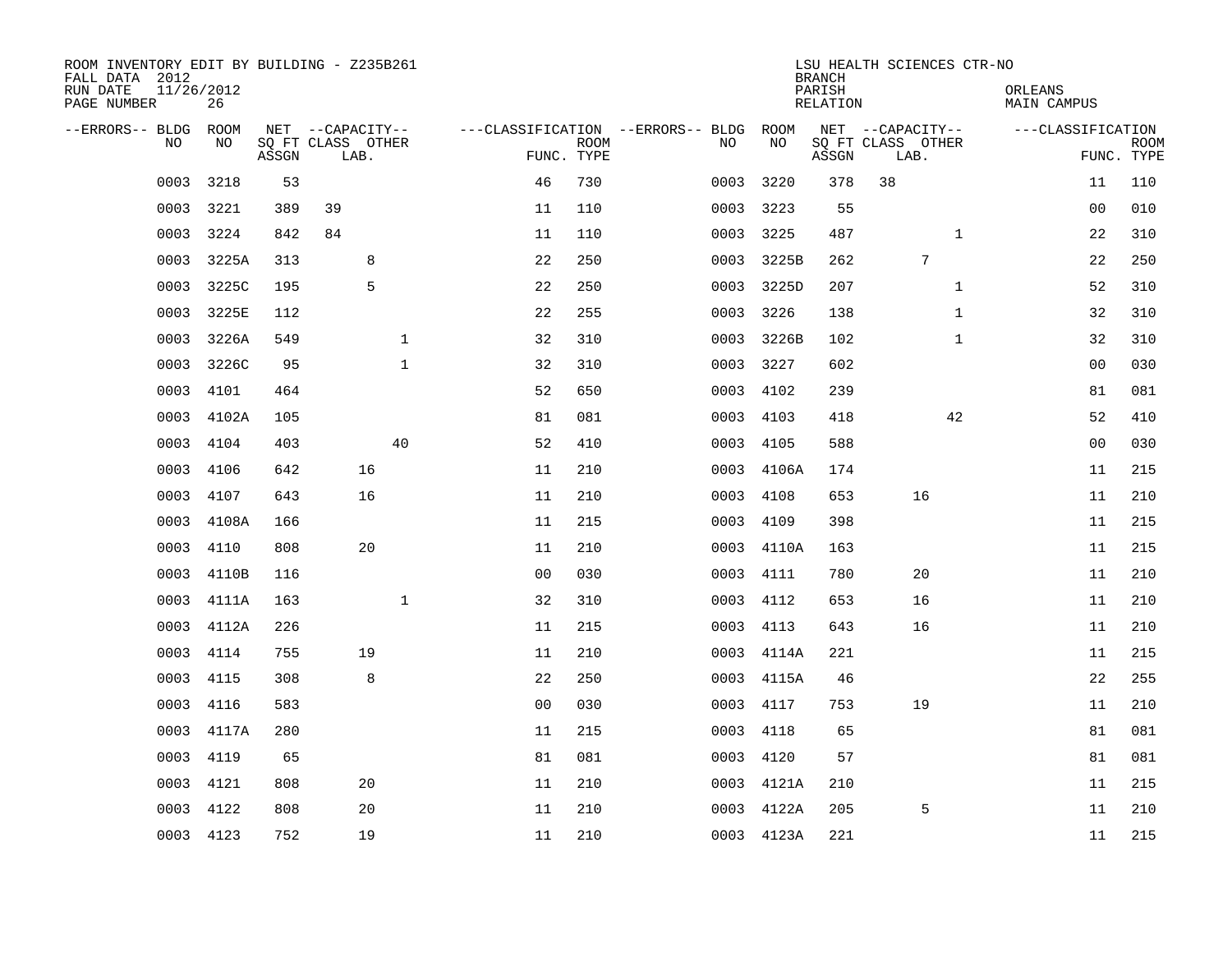| ROOM INVENTORY EDIT BY BUILDING - Z235B261<br>FALL DATA 2012<br>RUN DATE | 11/26/2012 |       |                           |                |             |                                   |            | <b>BRANCH</b><br>PARISH | LSU HEALTH SCIENCES CTR-NO | ORLEANS            |                           |
|--------------------------------------------------------------------------|------------|-------|---------------------------|----------------|-------------|-----------------------------------|------------|-------------------------|----------------------------|--------------------|---------------------------|
| PAGE NUMBER                                                              | 27         |       |                           |                |             |                                   |            | <b>RELATION</b>         |                            | <b>MAIN CAMPUS</b> |                           |
| --ERRORS-- BLDG<br>NO                                                    | ROOM<br>NO |       | NET --CAPACITY--          |                | <b>ROOM</b> | ---CLASSIFICATION --ERRORS-- BLDG | ROOM<br>NO |                         | NET --CAPACITY--           | ---CLASSIFICATION  |                           |
|                                                                          |            | ASSGN | SQ FT CLASS OTHER<br>LAB. |                | FUNC. TYPE  | NO                                |            | ASSGN                   | SQ FT CLASS OTHER<br>LAB.  |                    | <b>ROOM</b><br>FUNC. TYPE |
| 0003                                                                     | 4201       | 645   | 16                        | 11             | 210         | 0003                              | 4201A      | 174                     |                            | 11                 | 215                       |
| 0003                                                                     | 4202       | 109   |                           | 81             | 081         | 0003                              | 4203       | 310                     |                            | 81                 | 081                       |
| 0003                                                                     | 4204       | 708   | $\mathbf{1}$              | 46             | 310         | 0003                              | 4205       | 661                     |                            | 46                 | 710                       |
| 0003                                                                     | 4206       | 586   |                           | 0 <sub>0</sub> | 030         | 0003                              | 4207       | 645                     | 16                         | 11                 | 210                       |
| 0003                                                                     | 4207A      | 221   |                           | 11             | 215         | 0003                              | 4208       | 643                     | 16                         | 11                 | 210                       |
| 0003                                                                     | 4208A      | 175   |                           | 11             | 215         | 0003                              | 4209       | 645                     | 16                         | 11                 | 210                       |
| 0003                                                                     | 4210       | 401   | 10                        | 11             | 210         | 0003                              | 4211       | 189                     |                            | 11                 | 215                       |
| 0003                                                                     | 4212       | 204   |                           | 11             | 215         | 0003                              | 4213       | 646                     | 16                         | 11                 | 210                       |
| 0003                                                                     | 4214       | 3800  | 95                        | 11             | 210         | 0003                              | 4215       | 755                     | 19                         | 11                 | 210                       |
| 0003                                                                     | 4215A      | 221   |                           | 11             | 215         | 0003                              | 4216       | 149                     |                            | 11                 | 215                       |
| 0003                                                                     | 4217       | 163   |                           | 11             | 215         | 0003                              | 4217A      | 85                      |                            | 11                 | 215                       |
| 0003                                                                     | 4218       | 908   |                           | 11             | 215         | 0003                              | 4218B      | 362                     | 9                          | 22                 | 250                       |
| 0003                                                                     | 4219       | 366   |                           | 92             | 725         | 0003                              | 4220       | 464                     |                            | 92                 | 720                       |
| 0003                                                                     | 4221       | 532   | $\mathbf 1$               | 92             | 310         | 0003                              | 4222       | 8                       |                            | 0 <sub>0</sub>     | 030                       |
| 0003                                                                     | 4223       | 381   |                           | 11             | 255         | 0003                              | 4224       | 254                     |                            | 11                 | 215                       |
| 0003                                                                     | 4225       | 330   |                           | 11             | 215         | 0003                              | 4226       | 271                     |                            | 11                 | 720                       |
| 0003                                                                     | 4227       | 291   |                           | 11             | 255         | 0003                              | 4227A      | 62                      |                            | 11                 | 255                       |
| 0003                                                                     | 4227B      | 59    |                           | 11             | 255         | 0003                              | 4228       | 592                     |                            | 0 <sub>0</sub>     | 030                       |
| 0003                                                                     | 4229       | 57    |                           | 81             | 081         | 0003                              | 4230       | 65                      |                            | 81                 | 081                       |
| 0003                                                                     | 4231       | 65    |                           | 81             | 081         | 0003                              | 4232       | 912                     | 23                         | 11                 | 210                       |
| 0003                                                                     | 4233       | 875   | 22                        | 11             | 210         | 0003                              | 5101       | 118                     | $\mathbf{1}$               | 45                 | 310                       |
| 0003                                                                     | 5101A      | 158   | $\mathbf{1}$              | 45             | 310         | 0003                              | 5102       | 237                     |                            | 81                 | 081                       |
| 0003                                                                     | 5103       | 339   | $\mathbf{1}$              | 46             | 310         |                                   | 0003 5103A | 85                      |                            | 46                 | 315                       |
| 0003                                                                     | 5103B      | 85    |                           | 46             | 315         | 0003                              | 5103C      | 220                     | $\mathbf{1}$               | 46                 | 310                       |
| 0003                                                                     | 5103D      | 183   | $\mathbf 1$               | 46             | 310         | 0003                              | 5103E      | 176                     |                            | 46                 | 315                       |
|                                                                          | 0003 5104  | 105   | $\mathbf{1}$              | 46             | 310         |                                   | 0003 5105  | 200                     | $\mathbf{1}$               | 32                 | 310                       |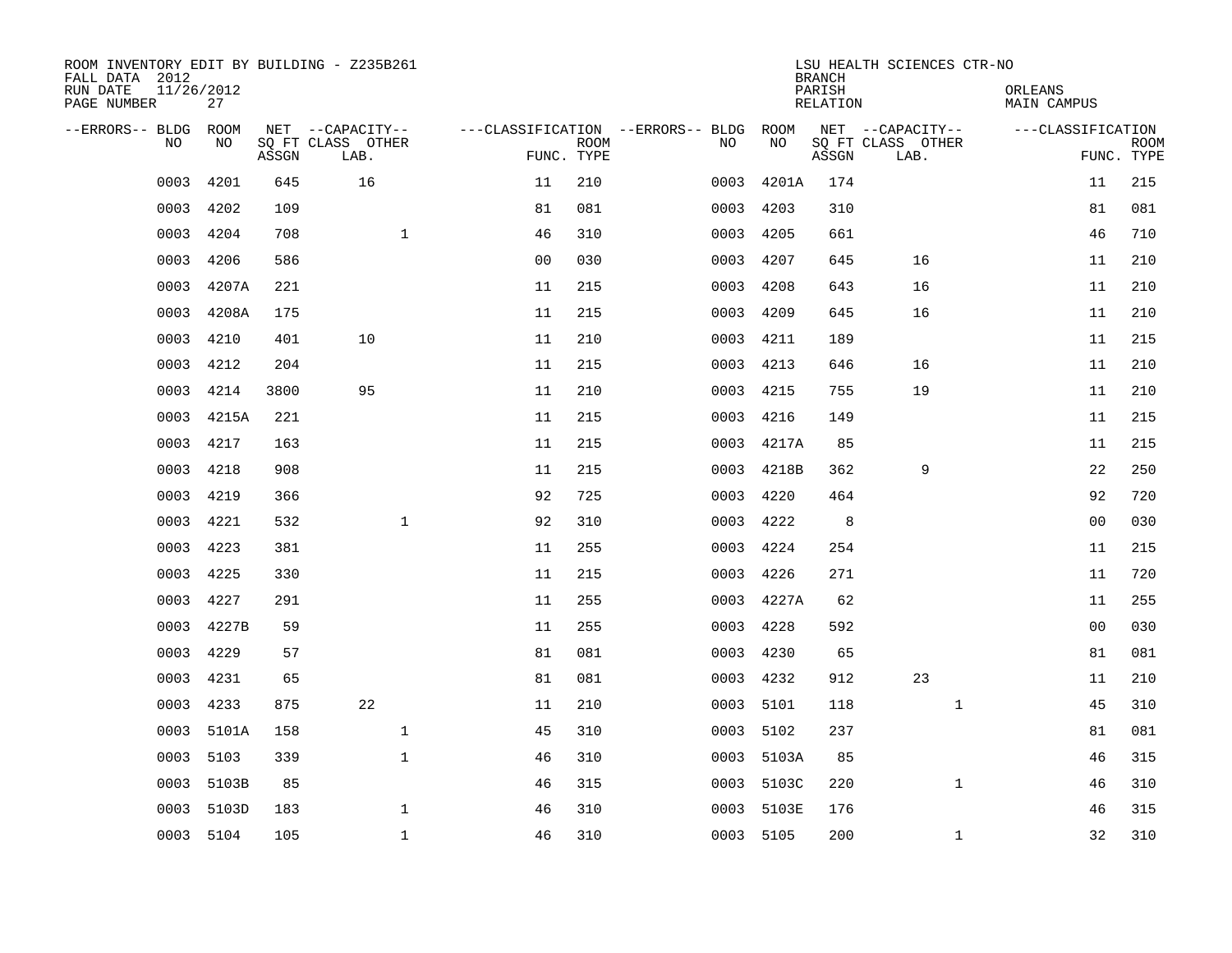| ROOM INVENTORY EDIT BY BUILDING - Z235B261<br>FALL DATA 2012<br>RUN DATE<br>PAGE NUMBER | 11/26/2012<br>28 |       |                           |              |                                   |             |      |            | <b>BRANCH</b><br>PARISH<br>RELATION | LSU HEALTH SCIENCES CTR-NO |              | ORLEANS<br>MAIN CAMPUS |                           |
|-----------------------------------------------------------------------------------------|------------------|-------|---------------------------|--------------|-----------------------------------|-------------|------|------------|-------------------------------------|----------------------------|--------------|------------------------|---------------------------|
| --ERRORS-- BLDG                                                                         | <b>ROOM</b>      |       | NET --CAPACITY--          |              | ---CLASSIFICATION --ERRORS-- BLDG |             |      | ROOM       |                                     | NET --CAPACITY--           |              | ---CLASSIFICATION      |                           |
| N <sub>O</sub>                                                                          | NO.              | ASSGN | SO FT CLASS OTHER<br>LAB. |              | FUNC. TYPE                        | <b>ROOM</b> | NO.  | NO         | ASSGN                               | SQ FT CLASS OTHER<br>LAB.  |              |                        | <b>ROOM</b><br>FUNC. TYPE |
| 0003                                                                                    | 5106             | 203   |                           |              | 22                                | 255         | 0003 | 5107       | 242                                 | 6                          |              | 22                     | 250                       |
| 0003                                                                                    | 5108             | 568   | 14                        |              | 32                                | 250         | 0003 | 5109       | 142                                 |                            | $\mathbf{1}$ | 32                     | 310                       |
| 0003                                                                                    | 5109A            | 55    |                           |              | 46                                | 315         | 0003 | 5109B      | 49                                  |                            |              | 46                     | 315                       |
| 0003                                                                                    | 5110             | 242   | 6                         |              | 22                                | 250         | 0003 | 5111       | 117                                 |                            | $\mathbf{1}$ | 11                     | 310                       |
| 0003                                                                                    | 5112             | 383   | 10                        |              | 11                                | 250         | 0003 | 5113       | 523                                 | 13                         |              | 22                     | 250                       |
| 0003                                                                                    | 5114             | 116   |                           | $\mathbf{1}$ | 22                                | 310         |      | 0003 5115  | 205                                 | 5                          |              | $2\sqrt{2}$            | 250                       |
| 0003                                                                                    | 5116             | 259   | 6                         |              | 22                                | 250         | 0003 | 5117       | 216                                 | 5                          |              | 22                     | 250                       |
| 0003                                                                                    | 5118             | 121   |                           | $\mathbf{1}$ | 45                                | 310         | 0003 | 5119       | 401                                 | 10                         |              | 22                     | 250                       |
| 0003                                                                                    | 5120             | 512   |                           |              | 22                                | 255         | 0003 | 5121       | 120                                 |                            | $\mathbf{1}$ | 32                     | 310                       |
| 0003                                                                                    | 5122             | 119   |                           |              | 22                                | 570         |      | 0003 5123  | 256                                 | 6                          |              | 22                     | 250                       |
| 0003                                                                                    | 5123A            | 94    |                           |              | 22                                | 255         | 0003 | 5124       | 512                                 | 13                         |              | 22                     | 250                       |
| 0003                                                                                    | 5124A            | 306   | 8                         |              | 22                                | 250         |      | 0003 5124D | 37                                  |                            |              | 0 <sub>0</sub>         | 030                       |
| 0003                                                                                    | 5125             | 85    |                           | $\mathbf{1}$ | 11                                | 310         | 0003 | 5125A      | 120                                 |                            | $\mathbf{1}$ | 11                     | 310                       |
| 0003                                                                                    | 5126             | 76    |                           |              | 11                                | 255         | 0003 | 5127       | 298                                 | 7                          |              | 32                     | 250                       |
| 0003                                                                                    | 5127A            | 269   | 7                         |              | 32                                | 250         | 0003 | 5128       | 282                                 | 7                          |              | 22                     | 250                       |
| 0003                                                                                    | 5129             | 83    |                           | $\mathbf 1$  | 46                                | 310         | 0003 | 5130       | 255                                 | 6                          |              | 22                     | 250                       |
| 0003                                                                                    | 5131             | 107   |                           | $\mathbf{1}$ | 11                                | 310         | 0003 | 5132       | 624                                 | 16                         |              | 22                     | 250                       |
| 0003                                                                                    | 5132A            | 90    |                           |              | 22                                | 255         | 0003 | 5132B      | 113                                 | 3                          |              | 22                     | 250                       |
| 0003                                                                                    | 5132C            | 137   | 3                         |              | 22                                | 250         |      | 0003 5133  | 283                                 |                            |              | 46                     | 350                       |
| 0003                                                                                    | 5134             | 89    |                           | $\mathbf{1}$ | 11                                | 310         |      | 0003 5134A | 122                                 |                            | $\mathbf{1}$ | 11                     | 310                       |
| 0003                                                                                    | 5135             | 600   |                           |              | 0 <sub>0</sub>                    | 030         | 0003 | 5136       | 328                                 |                            |              | 22                     | 350                       |
| 0003                                                                                    | 5137             | 120   |                           | $\mathbf{1}$ | 45                                | 310         | 0003 | 5138       | 65                                  |                            |              | 81                     | 081                       |
| 0003                                                                                    | 5139             | 65    |                           |              | 81                                | 081         | 0003 | 5140       | 115                                 |                            | $\mathbf{1}$ | 45                     | 310                       |
| 0003                                                                                    | 5141             | 446   |                           |              | 22                                | 350         | 0003 | 5142       | 380                                 |                            |              | 22                     | 350                       |
| 0003                                                                                    | 5142A            | 56    |                           | $\mathbf 1$  | 45                                | 310         |      | 0003 5143  | 84                                  |                            | $\mathbf{1}$ | 45                     | 310                       |
|                                                                                         | 0003 5144        | 50    |                           |              | 81                                | 081         |      | 0003 5145  | 257                                 |                            | $\mathbf{1}$ | 45                     | 310                       |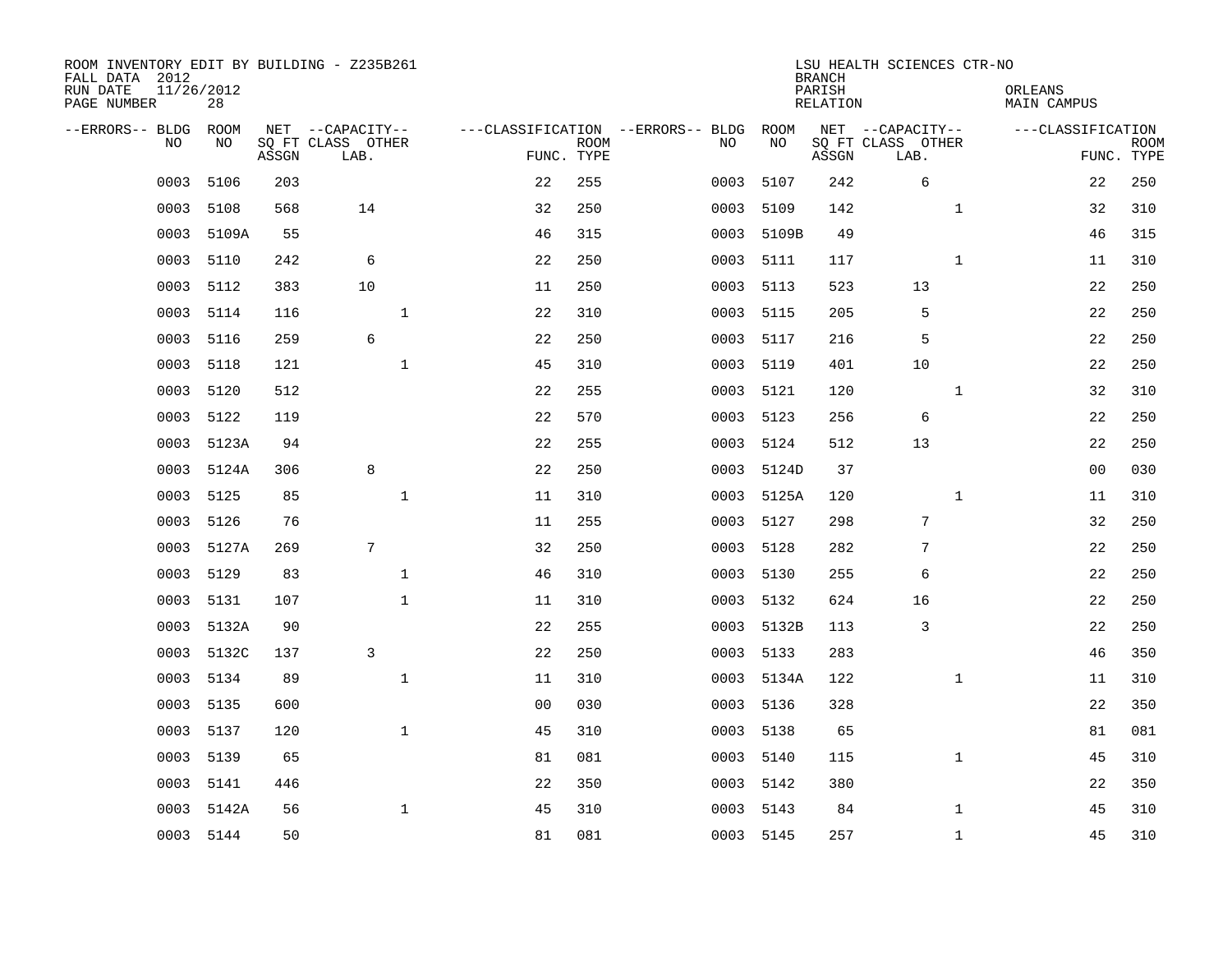| ROOM INVENTORY EDIT BY BUILDING - Z235B261<br>FALL DATA 2012<br>RUN DATE<br>PAGE NUMBER | 11/26/2012<br>29 |       |                                               |    |                           |                                         |            | <b>BRANCH</b><br>PARISH<br><b>RELATION</b> | LSU HEALTH SCIENCES CTR-NO                    | ORLEANS<br><b>MAIN CAMPUS</b> |                           |
|-----------------------------------------------------------------------------------------|------------------|-------|-----------------------------------------------|----|---------------------------|-----------------------------------------|------------|--------------------------------------------|-----------------------------------------------|-------------------------------|---------------------------|
| --ERRORS-- BLDG<br>NO                                                                   | ROOM<br>NO       | ASSGN | NET --CAPACITY--<br>SQ FT CLASS OTHER<br>LAB. |    | <b>ROOM</b><br>FUNC. TYPE | ---CLASSIFICATION --ERRORS-- BLDG<br>NO | ROOM<br>NO | ASSGN                                      | NET --CAPACITY--<br>SQ FT CLASS OTHER<br>LAB. | ---CLASSIFICATION             | <b>ROOM</b><br>FUNC. TYPE |
| 0003                                                                                    | 5146             | 120   | $\mathbf{1}$                                  | 45 | 310                       | 0003                                    | 5147       | 114                                        | $\mathbf{1}$                                  | 45                            | 310                       |
| 0003                                                                                    | 5148             | 524   | 13                                            | 22 | 250                       | 0003                                    | 5149       | 294                                        | $\overline{7}$                                | 22                            | 250                       |
| 0003                                                                                    | 5150             | 115   | $\mathbf 1$                                   | 11 | 310                       | 0003                                    | 5150A      | 120                                        | $\mathbf{1}$                                  | 32                            | 310                       |
| 0003                                                                                    | 5151             | 354   | 9                                             | 11 | 220                       | 0003                                    | 5152       | 598                                        |                                               | 0 <sub>0</sub>                | 030                       |
| 0003                                                                                    | 5153             | 288   | $\mathbf{1}$                                  | 32 | 310                       | 0003                                    | 5154       | 463                                        | 12                                            | 32                            | 250                       |
| 0003                                                                                    | 5155             | 358   |                                               | 22 | 350                       | 0003                                    | 5156       | 287                                        | $\mathbf{1}$                                  | 46                            | 680                       |
| 0003                                                                                    | 5201             | 116   | $\mathbf{1}$                                  | 32 | 310                       | 0003                                    | 5202       | 627                                        |                                               | 46                            | 350                       |
| 0003                                                                                    | 5203             | 112   | 3                                             | 22 | 250                       | 0003                                    | 5204       | 301                                        |                                               | 81                            | 081                       |
| 0003                                                                                    | 5205             | 118   | $\mathbf 1$                                   | 11 | 310                       | 0003                                    | 5205A      | 157                                        | $\mathbf{1}$                                  | 22                            | 310                       |
| 0003                                                                                    | 5205B            | 363   | 9                                             | 22 | 250                       | 0003                                    | 5205C      | 136                                        | 3                                             | 22                            | 250                       |
| 0003                                                                                    | 5206             | 553   | $\mathbf{1}$                                  | 22 | 310                       | 0003                                    | 5206A      | 211                                        | $\mathbf{1}$                                  | 22                            | 310                       |
| 0003                                                                                    | 5206B            | 126   | $\mathbf{1}$                                  | 46 | 310                       | 0003                                    | 5206C      | 102                                        |                                               | 46                            | 315                       |
| 0003                                                                                    | 5206D            | 40    |                                               | 46 | 315                       | 0003                                    | 5207       | 73                                         |                                               | 46                            | 355                       |
| 0003                                                                                    | 5208             | 119   | $\mathbf 1$                                   | 45 | 310                       | 0003                                    | 5209       | 119                                        | $\mathbf{1}$                                  | 22                            | 310                       |
| 0003                                                                                    | 5210             | 117   |                                               | 22 | 255                       | 0003                                    | 5211       | 251                                        |                                               | 22                            | 255                       |
| 0003                                                                                    | 5212             | 217   | $\mathbf 1$                                   | 11 | 310                       | 0003                                    | 5213       | 115                                        | $\mathbf{1}$                                  | 11                            | 310                       |
| 0003                                                                                    | 5214             | 135   | $\mathbf{1}$                                  | 22 | 310                       | 0003                                    | 5215       | 78                                         |                                               | 44                            | 710                       |
| 0003                                                                                    | 5216             | 210   |                                               | 46 | 355                       | 0003                                    | 5217       | 119                                        | $\mathbf{1}$                                  | 11                            | 310                       |
| 0003                                                                                    | 5218             | 120   | $\mathbf{1}$                                  | 22 | 310                       |                                         | 0003 5219  | 1160                                       | 29                                            | 22                            | 250                       |
| 0003                                                                                    | 5219A            | 223   | 6                                             | 22 | 250                       | 0003                                    | 5223       | 189                                        | $\mathbf{1}$                                  | 22                            | 310                       |
| 0003                                                                                    | 5225             | 500   | 13                                            | 22 | 250                       | 0003                                    | 5226       | 119                                        | $\mathbf{1}$                                  | 45                            | 310                       |
| 0003                                                                                    | 5227             | 53    | $\mathbf{1}$                                  | 22 | 250                       | 0003                                    | 5228       | 447                                        |                                               | 22                            | 255                       |
| 0003                                                                                    | 5229             | 115   | $\mathbf 1$                                   | 22 | 310                       | 0003                                    | 5230       | 163                                        | $\mathbf{1}$                                  | 22                            | 310                       |
| 0003                                                                                    | 5231             | 139   | $\mathbf 1$                                   | 11 | 310                       | 0003                                    | 5232       | 148                                        |                                               | 46                            | 315                       |
| 0003                                                                                    | 5232A            | 147   | $\mathbf 1$                                   | 32 | 310                       | 0003                                    | 5232B      | 151                                        | $\mathbf{1}$                                  | 32                            | 310                       |
|                                                                                         | 0003 5232E       | 132   | $\mathbf{1}$                                  | 32 | 310                       |                                         | 0003 5233  | 108                                        | $\mathbf{1}$                                  | 32                            | 310                       |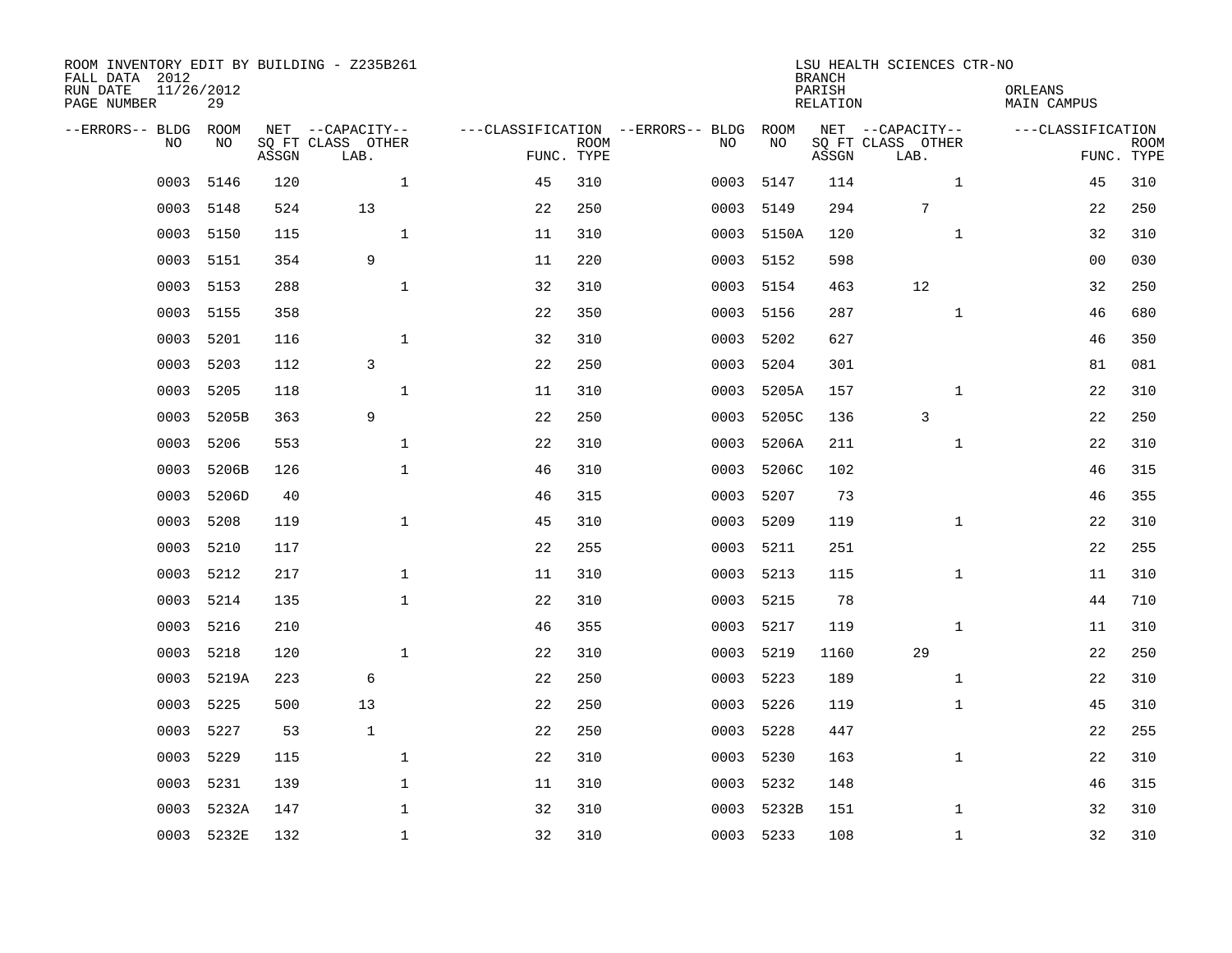| ROOM INVENTORY EDIT BY BUILDING - Z235B261<br>FALL DATA 2012<br>RUN DATE<br>PAGE NUMBER | 11/26/2012<br>30 |       |                           |                                   |                           |      |            | <b>BRANCH</b><br>PARISH<br><b>RELATION</b> | LSU HEALTH SCIENCES CTR-NO |              | ORLEANS<br><b>MAIN CAMPUS</b> |                           |
|-----------------------------------------------------------------------------------------|------------------|-------|---------------------------|-----------------------------------|---------------------------|------|------------|--------------------------------------------|----------------------------|--------------|-------------------------------|---------------------------|
| --ERRORS-- BLDG                                                                         | ROOM             |       | NET --CAPACITY--          | ---CLASSIFICATION --ERRORS-- BLDG |                           |      | ROOM       |                                            | NET --CAPACITY--           |              | ---CLASSIFICATION             |                           |
| NO.                                                                                     | NO               | ASSGN | SQ FT CLASS OTHER<br>LAB. |                                   | <b>ROOM</b><br>FUNC. TYPE | NO   | NO         | ASSGN                                      | SQ FT CLASS OTHER<br>LAB.  |              |                               | <b>ROOM</b><br>FUNC. TYPE |
| 0003                                                                                    | 5234             | 518   | 13                        | 22                                | 250                       | 0003 | 5236       | 200                                        | 5                          |              | 11                            | 250                       |
| 0003                                                                                    | 5238             | 1286  | 32                        | 11                                | 250                       | 0003 | 5238A      | 127                                        |                            |              | 11                            | 255                       |
| 0003                                                                                    | 5239             | 127   | $\mathbf{1}$              | 22                                | 310                       | 0003 | 5240       | 121                                        |                            | $\mathbf{1}$ | 11                            | 310                       |
| 0003                                                                                    | 5241             | 137   | $\mathbf{1}$              | 22                                | 310                       | 0003 | 5242       | 116                                        | 3                          |              | 22                            | 250                       |
| 0003                                                                                    | 5243             | 116   | 3                         | 22                                | 250                       | 0003 | 5245       | 601                                        |                            |              | 0 <sub>0</sub>                | 030                       |
| 0003                                                                                    | 5246             | 301   | 8                         | 22                                | 250                       | 0003 | 5247       | 175                                        | 4                          |              | 22                            | 250                       |
| 0003                                                                                    | 5248             | 65    |                           | 81                                | 081                       | 0003 | 5249       | 65                                         |                            |              | 81                            | 081                       |
| 0003                                                                                    | 5251             | 500   | 13                        | 22                                | 250                       | 0003 | 5252       | 742                                        |                            |              | 46                            | 350                       |
| 0003                                                                                    | 5253             | 246   | $\mathbf{1}$              | 22                                | 310                       | 0003 | 5255       | 97                                         |                            | $\mathbf{1}$ | 22                            | 310                       |
| 0003                                                                                    | 5259             | 3093  | 77                        | 22                                | 250                       | 0003 | 5259A      | 180                                        | 5                          |              | 22                            | 250                       |
| 0003                                                                                    | 5259B            | 100   |                           | 22                                | 255                       | 0003 | 5259C      | 260                                        |                            |              | 22                            | 255                       |
| 0003                                                                                    | 5261             | 592   |                           | 0 <sub>0</sub>                    | 030                       | 0003 | 5262       | 587                                        | 15                         |              | 22                            | 250                       |
| 0003                                                                                    | 5262B            | 116   | $\mathbf{1}$              | 22                                | 310                       | 0003 | 5263       | 120                                        |                            | $\mathbf{1}$ | 11                            | 310                       |
| 0003                                                                                    | 5264             | 164   | 4                         | 22                                | 250                       | 0003 | 5264A      | 87                                         | 2                          |              | 22                            | 250                       |
| 0003                                                                                    | 5265             | 120   | $\mathbf{1}$              | 22                                | 310                       | 0003 | 6101       | 328                                        |                            |              | 46                            | 350                       |
| 0003                                                                                    | 6102             | 246   |                           | 81                                | 081                       | 0003 | 6103       | 407                                        |                            | $\mathbf{1}$ | 46                            | 310                       |
| 0003                                                                                    | 6103A            | 165   | $\mathbf{1}$              | 46                                | 310                       | 0003 | 6103B      | 274                                        |                            | $\mathbf{1}$ | 46                            | 310                       |
| 0003                                                                                    | 6104             | 108   | $\mathbf{1}$              | 32                                | 310                       | 0003 | 6105       | 169                                        |                            |              | 22                            | 255                       |
| 0003                                                                                    | 6105A            | 116   |                           | 22                                | 255                       | 0003 | 6106       | 176                                        |                            | $\mathbf{1}$ | 46                            | 310                       |
| 0003                                                                                    | 6108             | 523   |                           | 11                                | 530                       | 0003 | 6109       | 453                                        | 11                         |              | 11                            | 250                       |
| 0003                                                                                    | 6110             | 84    | $\mathbf{1}$              | 11                                | 310                       |      | 0003 6111  | 116                                        |                            | $\mathbf{1}$ | 11                            | 310                       |
| 0003                                                                                    | 6112             | 478   | 12                        | 22                                | 250                       | 0003 | 6113       | 649                                        | 16                         |              | 11                            | 250                       |
| 0003                                                                                    | 6113A            | 91    |                           | 11                                | 255                       |      | 0003 6114  | 114                                        | $\overline{3}$             |              | 11                            | 250                       |
| 0003                                                                                    | 6115             | 79    |                           | 44                                | 715                       | 0003 | 6116       | 120                                        |                            | $\mathbf{1}$ | 48                            | 310                       |
| 0003                                                                                    | 6117             | 143   | $\mathbf{1}$              | 11                                | 310                       |      | 0003 6117A | 266                                        | 7                          |              | 22                            | 250                       |
|                                                                                         | 0003 6118        | 120   | $\mathbf 1$               | 32                                | 310                       |      | 0003 6118A | 114                                        | 3                          |              | 11                            | 250                       |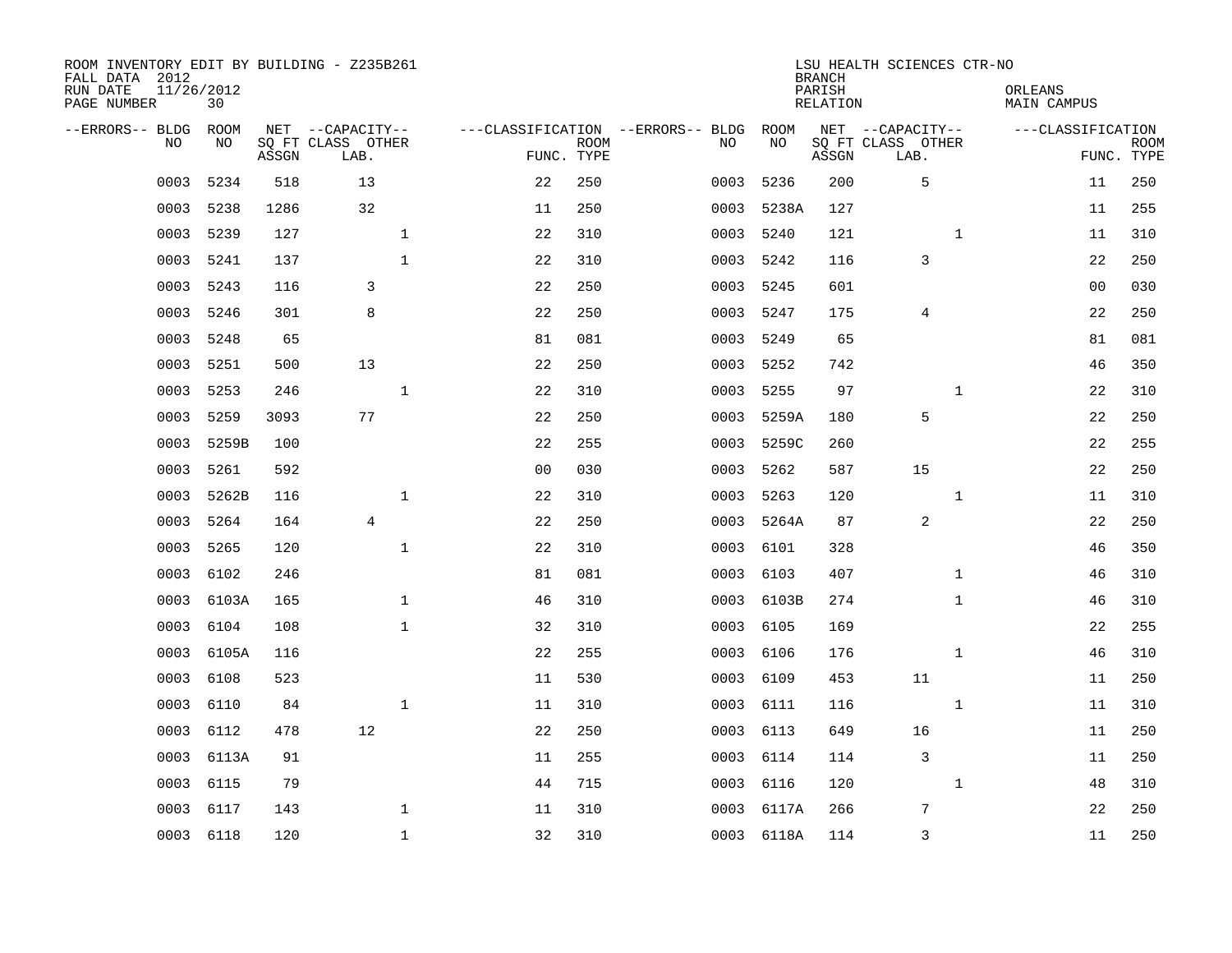| ROOM INVENTORY EDIT BY BUILDING - Z235B261<br>FALL DATA 2012<br>RUN DATE<br>PAGE NUMBER | 11/26/2012 | 31         |       |                                               |              |                                   |                           |      |            | <b>BRANCH</b><br>PARISH<br>RELATION | LSU HEALTH SCIENCES CTR-NO                    | ORLEANS<br>MAIN CAMPUS |                           |
|-----------------------------------------------------------------------------------------|------------|------------|-------|-----------------------------------------------|--------------|-----------------------------------|---------------------------|------|------------|-------------------------------------|-----------------------------------------------|------------------------|---------------------------|
| --ERRORS-- BLDG                                                                         | NO.        | ROOM<br>NO | ASSGN | NET --CAPACITY--<br>SQ FT CLASS OTHER<br>LAB. |              | ---CLASSIFICATION --ERRORS-- BLDG | <b>ROOM</b><br>FUNC. TYPE | NO   | ROOM<br>NO | ASSGN                               | NET --CAPACITY--<br>SQ FT CLASS OTHER<br>LAB. | ---CLASSIFICATION      | <b>ROOM</b><br>FUNC. TYPE |
|                                                                                         | 0003       | 6119       | 84    |                                               | $\mathbf{1}$ | 11                                | 310                       | 0003 | 6120       | 363                                 | 9                                             | 22                     | 250                       |
|                                                                                         | 0003       | 6120A      | 85    | 2                                             |              | 22                                | 250                       | 0003 | 6121       | 523                                 | 13                                            | 22                     | 250                       |
|                                                                                         | 0003       | 6122       | 176   | $\overline{4}$                                |              | 22                                | 250                       | 0003 | 6123       | 375                                 | 9                                             | 11                     | 250                       |
|                                                                                         | 0003       | 6123A      | 123   |                                               | $\mathbf{1}$ | 11                                | 310                       | 0003 | 6123B      | 39                                  | 1                                             | 11                     | 250                       |
|                                                                                         | 0003       | 6123C      | 38    | $\mathbf{1}$                                  |              | 11                                | 250                       | 0003 | 6123D      | 80                                  | 2                                             | 11                     | 250                       |
|                                                                                         | 0003       | 6123E      | 60    | 2                                             |              | 22                                | 250                       | 0003 | 6123F      | 113                                 | 3                                             | 11                     | 250                       |
|                                                                                         | 0003       | 6124       | 200   | 5                                             |              | 22                                | 250                       | 0003 | 6124A      | 269                                 |                                               | 22                     | 255                       |
|                                                                                         | 0003       | 6124B      | 178   |                                               |              | 22                                | 255                       | 0003 | 6124C      | 118                                 |                                               | 22                     | 255                       |
|                                                                                         | 0003       | 6126       | 459   | 11                                            |              | 22                                | 250                       | 0003 | 6126A      | 48                                  | 1                                             | 11                     | 250                       |
|                                                                                         | 0003       | 6127       | 140   |                                               | $\mathbf 1$  | 11                                | 310                       |      | 0003 6127A | 147                                 |                                               | 11                     | 255                       |
|                                                                                         | 0003       | 6128       | 106   |                                               | 1            | 11                                | 310                       | 0003 | 6129       | 600                                 | 15                                            | 22                     | 250                       |
|                                                                                         | 0003       | 6129A      | 351   | 9                                             |              | 22                                | 250                       | 0003 | 6130       | 303                                 | 8                                             | 22                     | 250                       |
|                                                                                         | 0003       | 6131       | 190   |                                               |              | 22                                | 255                       | 0003 | 6131A      | 49                                  |                                               | 22                     | 255                       |
|                                                                                         | 0003       | 6132A      | 218   |                                               |              | 22                                | 255                       | 0003 | 6132B      | 291                                 | 7                                             | 22                     | 250                       |
|                                                                                         | 0003       | 6133       | 387   | 10                                            |              | 22                                | 250                       | 0003 | 6133A      | 54                                  |                                               | 22                     | 255                       |
|                                                                                         | 0003       | 6133B      | 60    |                                               |              | 22                                | 255                       | 0003 | 6135       | 198                                 | $\mathbf{1}$                                  | 22                     | 310                       |
|                                                                                         | 0003       | 6136       | 355   | 9                                             |              | 22                                | 250                       | 0003 | 6137       | 575                                 |                                               | 00                     | 030                       |
|                                                                                         | 0003       | 6138       | 88    |                                               | $\mathbf 1$  | 11                                | 310                       | 0003 | 6139       | 65                                  |                                               | 81                     | 081                       |
|                                                                                         | 0003       | 6140       | 65    |                                               |              | 81                                | 081                       |      | 0003 6141  | 84                                  | $\mathbf{1}$                                  | 11                     | 310                       |
|                                                                                         | 0003       | 6142       | 523   | 13                                            |              | 22                                | 250                       | 0003 | 6143       | 453                                 | 11                                            | 11                     | 250                       |
|                                                                                         | 0003       | 6144       | 84    |                                               | $\mathbf{1}$ | 11                                | 310                       |      | 0003 6146  | 316                                 | 8                                             | 22                     | 250                       |
|                                                                                         | 0003       | 6146A      | 92    |                                               |              | 22                                | 255                       | 0003 | 6147       | 84                                  | $\mathbf{1}$                                  | 45                     | 310                       |
|                                                                                         | 0003       | 6148       | 453   |                                               | $\mathbf{1}$ | 11                                | 310                       |      | 0003 6149  | 523                                 | 13                                            | 11                     | 250                       |
|                                                                                         | 0003       | 6150       | 176   |                                               | $\mathbf{1}$ | 11                                | 310                       | 0003 | 6152       | 513                                 | 13                                            | 22                     | 250                       |
|                                                                                         | 0003       | 6153       | 589   |                                               |              | 0 <sub>0</sub>                    | 030                       | 0003 | 6154       | 408                                 | 10                                            | 11                     | 250                       |
|                                                                                         | 0003 6155  |            | 729   |                                               |              | 11                                | 350                       |      | 0003 6156  | 405                                 | 10                                            | 22                     | 250                       |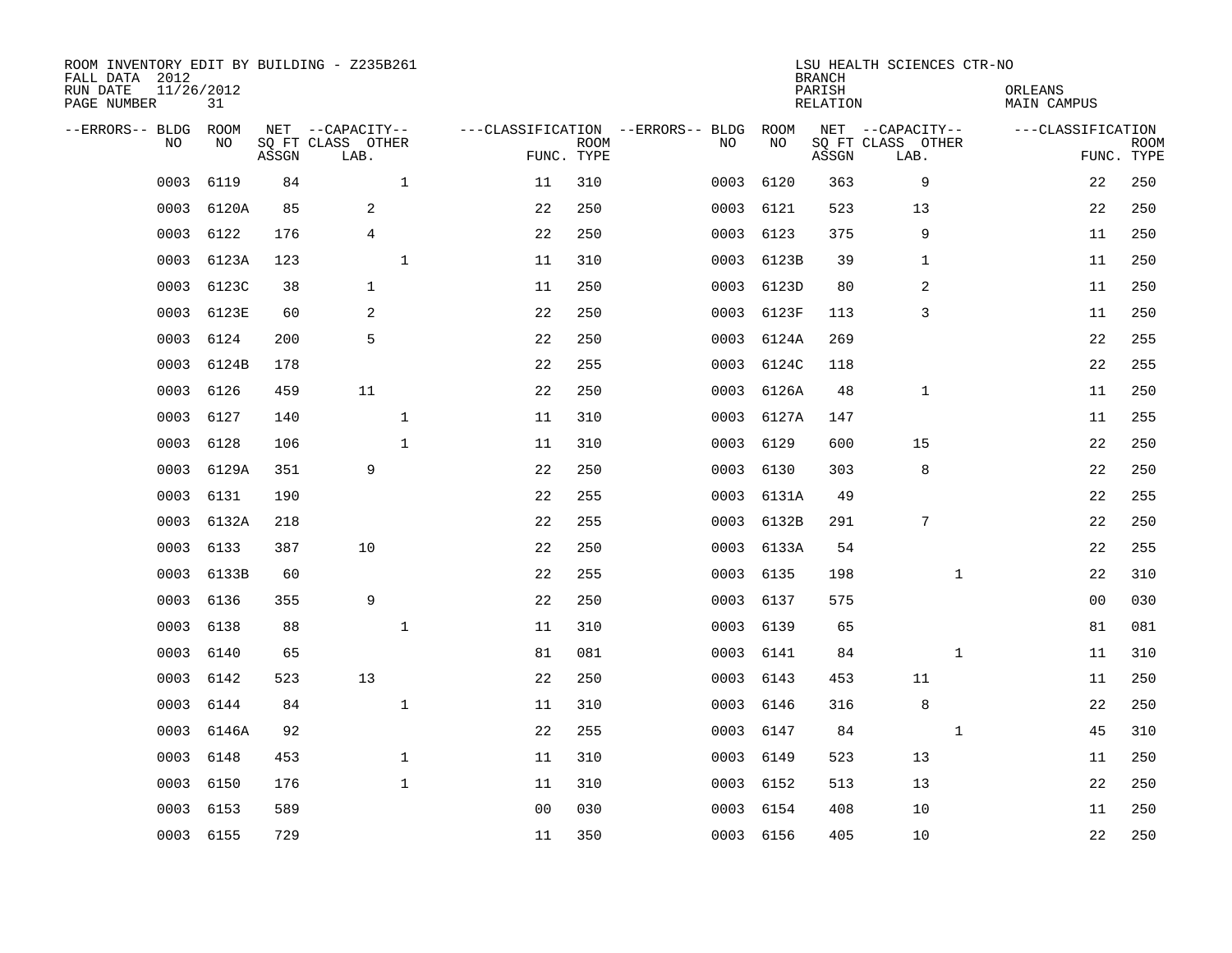| ROOM INVENTORY EDIT BY BUILDING - Z235B261<br>FALL DATA 2012<br>RUN DATE<br>PAGE NUMBER | 11/26/2012<br>32 |       |                                               |    |                           |                                         |            | <b>BRANCH</b><br>PARISH<br><b>RELATION</b> | LSU HEALTH SCIENCES CTR-NO                    | ORLEANS<br><b>MAIN CAMPUS</b> |                           |
|-----------------------------------------------------------------------------------------|------------------|-------|-----------------------------------------------|----|---------------------------|-----------------------------------------|------------|--------------------------------------------|-----------------------------------------------|-------------------------------|---------------------------|
| --ERRORS-- BLDG<br>NO                                                                   | ROOM<br>NO       | ASSGN | NET --CAPACITY--<br>SQ FT CLASS OTHER<br>LAB. |    | <b>ROOM</b><br>FUNC. TYPE | ---CLASSIFICATION --ERRORS-- BLDG<br>NO | ROOM<br>NO | ASSGN                                      | NET --CAPACITY--<br>SQ FT CLASS OTHER<br>LAB. | ---CLASSIFICATION             | <b>ROOM</b><br>FUNC. TYPE |
| 0003                                                                                    | 6156A            | 99    |                                               | 22 | 255                       | 0003                                    | 6201       | 210                                        | 5                                             | 22                            | 250                       |
| 0003                                                                                    | 6202             | 118   | 3                                             | 22 | 250                       | 0003                                    | 6203       | 110                                        | $\mathbf{1}$                                  | 22                            | 310                       |
| 0003                                                                                    | 6204             | 257   |                                               | 81 | 081                       | 0003                                    | 6205       | 187                                        |                                               | 46                            | 315                       |
| 0003                                                                                    | 6205A            | 102   | $\mathbf 1$                                   | 45 | 310                       | 0003                                    | 6205B      | 272                                        | 27                                            | 11                            | 410                       |
| 0003                                                                                    | 6205C            | 123   |                                               | 46 | 315                       | 0003                                    | 6205D      | 174                                        | $\mathbf{1}$                                  | 11                            | 310                       |
| 0003                                                                                    | 6206             | 255   | $\mathbf{1}$                                  | 45 | 310                       | 0003                                    | 6206A      | 224                                        | $\mathbf{1}$                                  | 22                            | 310                       |
| 0003                                                                                    | 6206B            | 145   |                                               | 46 | 315                       | 0003                                    | 6207       | 115                                        | $\mathbf{1}$                                  | 11                            | 310                       |
| 0003                                                                                    | 6208             | 407   | 10                                            | 22 | 250                       | 0003                                    | 6208A      | 53                                         |                                               | 22                            | 255                       |
| 0003                                                                                    | 6209             | 686   | 17                                            | 11 | 250                       | 0003                                    | 6210       | 115                                        | $\mathbf{1}$                                  | 11                            | 310                       |
| 0003                                                                                    | 6211             | 424   |                                               | 22 | 255                       | 0003                                    | 6211A      | 85                                         | $\mathbf{1}$                                  | 22                            | 310                       |
| 0003                                                                                    | 6212             | 337   |                                               | 22 | 255                       |                                         | 0003 6212A | 53                                         |                                               | 22                            | 255                       |
| 0003                                                                                    | 6212B            | 59    |                                               | 22 | 255                       |                                         | 0003 6212C | 59                                         |                                               | 22                            | 255                       |
| 0003                                                                                    | 6212D            | 59    |                                               | 22 | 255                       | 0003                                    | 6213       | 56                                         |                                               | 22                            | 255                       |
| 0003                                                                                    | 6214             | 84    | $\mathbf 1$                                   | 22 | 310                       | 0003                                    | 6215       | 56                                         |                                               | 22                            | 255                       |
| 0003                                                                                    | 6216             | 55    |                                               | 22 | 255                       | 0003                                    | 6217       | 88                                         | $\mathbf{1}$                                  | 11                            | 310                       |
| 0003                                                                                    | 6218             | 414   | 10                                            | 11 | 250                       | 0003                                    | 6218A      | 60                                         |                                               | 11                            | 255                       |
| 0003                                                                                    | 6219             | 285   | 7                                             | 11 | 250                       | 0003                                    | 6220       | 114                                        | 3                                             | 11                            | 250                       |
| 0003                                                                                    | 6220A            | 88    | 2                                             | 11 | 250                       | 0003                                    | 6221       | 362                                        |                                               | 22                            | 255                       |
| 0003                                                                                    | 6221A            | 82    |                                               | 22 | 255                       | 0003                                    | 6222       | 28                                         |                                               | 22                            | 315                       |
| 0003                                                                                    | 6222A            | 118   | $\mathbf 1$                                   | 11 | 310                       | 0003                                    | 6222B      | 474                                        | 12                                            | 22                            | 250                       |
| 0003                                                                                    | 6223             | 88    | $\mathbf 1$                                   | 11 | 310                       | 0003                                    | 6224       | 101                                        | $\mathbf{1}$                                  | 11                            | 310                       |
| 0003                                                                                    | 6225             | 197   | 5                                             | 11 | 250                       | 0003                                    | 6226A      | 183                                        | 5                                             | 11                            | 250                       |
| 0003                                                                                    | 6226B            | 257   | 6                                             | 11 | 250                       | 0003                                    | 6227       | 116                                        | $\mathbf{1}$                                  | 11                            | 310                       |
| 0003                                                                                    | 6228             | 653   | 16                                            | 11 | 250                       | 0003                                    | 6229       | 109                                        | $\mathbf{1}$                                  | 46                            | 310                       |
| 0003                                                                                    | 6230             | 241   | $\mathbf 1$                                   | 11 | 310                       | 0003                                    | 6232       | 133                                        |                                               | 22                            | 255                       |
|                                                                                         | 0003 6232A       | 156   |                                               | 22 | 255                       |                                         | 0003 6233  | 115                                        | $\mathbf{1}$                                  | 22                            | 310                       |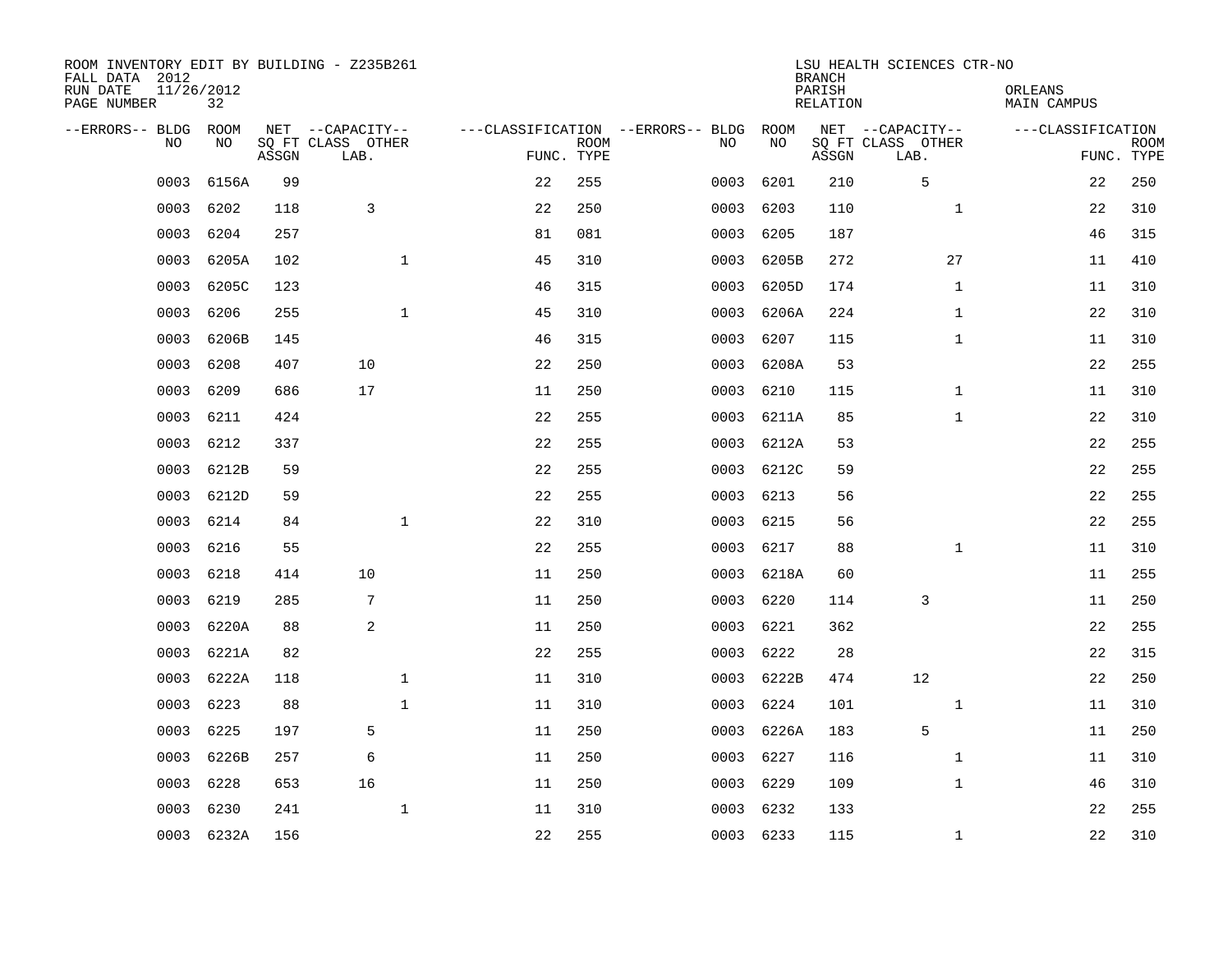| ROOM INVENTORY EDIT BY BUILDING - Z235B261<br>FALL DATA 2012<br>RUN DATE<br>PAGE NUMBER | 11/26/2012<br>33 |       |                           |              |                |                           |                                   |           | <b>BRANCH</b><br>PARISH<br><b>RELATION</b> | LSU HEALTH SCIENCES CTR-NO | ORLEANS<br><b>MAIN CAMPUS</b> |                |             |
|-----------------------------------------------------------------------------------------|------------------|-------|---------------------------|--------------|----------------|---------------------------|-----------------------------------|-----------|--------------------------------------------|----------------------------|-------------------------------|----------------|-------------|
| --ERRORS-- BLDG                                                                         | ROOM             |       | NET --CAPACITY--          |              |                |                           | ---CLASSIFICATION --ERRORS-- BLDG | ROOM      |                                            | NET --CAPACITY--           | ---CLASSIFICATION             |                |             |
| NO                                                                                      | NO               | ASSGN | SQ FT CLASS OTHER<br>LAB. |              |                | <b>ROOM</b><br>FUNC. TYPE | NO                                | NO        | ASSGN                                      | SQ FT CLASS OTHER<br>LAB.  |                               | FUNC. TYPE     | <b>ROOM</b> |
| 0003                                                                                    | 6234             | 84    |                           | $\mathbf 1$  | 22             | 310                       | 0003                              | 6235      | 361                                        | 9                          | 11                            |                | 250         |
| 0003                                                                                    | 6236             | 86    |                           | $\mathbf 1$  | 22             | 310                       | 0003                              | 6237      | 487                                        | 12                         |                               | 22             | 250         |
| 0003                                                                                    | 6238             | 513   | 13                        |              | 22             | 250                       | 0003                              | 6239      | 98                                         |                            |                               | 22             | 255         |
| 0003                                                                                    | 6240             | 86    |                           | $\mathbf{1}$ | 11             | 310                       | 0003                              | 6241      | 356                                        | 9                          |                               | 22             | 250         |
| 0003                                                                                    | 6241A            | 164   | $\overline{4}$            |              | 22             | 250                       | 0003                              | 6242      | 594                                        |                            |                               | 0 <sub>0</sub> | 030         |
| 0003                                                                                    | 6243             | 88    |                           | $\mathbf{1}$ | 11             | 310                       | 0003                              | 6244      | 61                                         |                            |                               | 81             | 081         |
| 0003                                                                                    | 6245             | 63    |                           |              | 81             | 081                       | 0003                              | 6246      | 88                                         | $\mathbf{1}$               | 11                            |                | 310         |
| 0003                                                                                    | 6247             | 523   | 13                        |              | 22             | 250                       | 0003                              | 6248      | 291                                        | $7\phantom{.0}$            | 11                            |                | 250         |
| 0003                                                                                    | 6248A            | 58    |                           |              | 11             | 255                       | 0003                              | 6248B     | 58                                         |                            | 11                            |                | 255         |
| 0003                                                                                    | 6248C            | 59    |                           |              | 11             | 255                       | 0003                              | 6249      | 81                                         |                            |                               | 22             | 255         |
| 0003                                                                                    | 6251             | 87    |                           |              | 22             | 255                       | 0003                              | 6252      | 97                                         |                            | 11                            |                | 255         |
| 0003                                                                                    | 6253             | 87    |                           |              | 22             | 255                       | 0003                              | 6253A     | 80                                         |                            |                               | 22             | 255         |
| 0003                                                                                    | 6254             | 84    |                           | $\mathbf 1$  | 11             | 310                       | 0003                              | 6255      | 55                                         |                            |                               | 22             | 255         |
| 0003                                                                                    | 6256             | 407   | 10                        |              | 22             | 250                       | 0003                              | 6256A     | 53                                         | 1                          |                               | 22             | 250         |
| 0003                                                                                    | 6257             | 596   |                           |              | 0 <sub>0</sub> | 030                       | 0003                              | 6258      | 621                                        |                            |                               | 46             | 350         |
| 0003                                                                                    | 6258A            | 8     |                           |              | 46             | 355                       | 0003                              | 6259      | 88                                         | $\mathbf{1}$               |                               | 22             | 310         |
| 0003                                                                                    | 6260             | 418   | 10                        |              | 22             | 250                       | 0003                              | 6261      | 355                                        | 9                          |                               | 22             | 250         |
| 0003                                                                                    | 6262             | 364   |                           |              | 46             | 315                       | 0003                              | 6263      | 418                                        | 10                         |                               | 22             | 250         |
| 0003                                                                                    | 6265             | 88    |                           | $\mathbf 1$  | 45             | 310                       | 0003                              | 7101      | 676                                        | $\mathbf{1}$               |                               | 46             | 310         |
| 0003                                                                                    | 7101A            | 266   |                           | $\mathbf 1$  | 11             | 310                       | 0003                              | 7102      | 248                                        |                            | 81                            |                | 081         |
| 0003                                                                                    | 7103             | 256   |                           | $\mathbf 1$  | 77             | 310                       | 0003                              | 7103A     | 84                                         |                            | 77                            |                | 315         |
| 0003                                                                                    | 7103B            | 56    |                           |              | 77             | 315                       | 0003                              | 7103C     | 272                                        | $\mathbf{1}$               | 77                            |                | 310         |
| 0003                                                                                    | 7103D            | 162   |                           | $\mathbf{1}$ | 77             | 310                       | 0003                              | 7104      | 106                                        | $\mathbf{1}$               | 11                            |                | 310         |
| 0003                                                                                    | 7105             | 193   |                           |              | 22             | 255                       | 0003                              | 7105A     | 102                                        |                            |                               | 22             | 255         |
| 0003                                                                                    | 7106             | 88    |                           | $\mathbf{1}$ | 11             | 310                       | 0003                              | 7107      | 84                                         | $\mathbf{1}$               | 11                            |                | 310         |
|                                                                                         | 0003 7108        | 523   | 13                        |              | 11             | 250                       |                                   | 0003 7109 | 331                                        | 8                          |                               | 22             | 250         |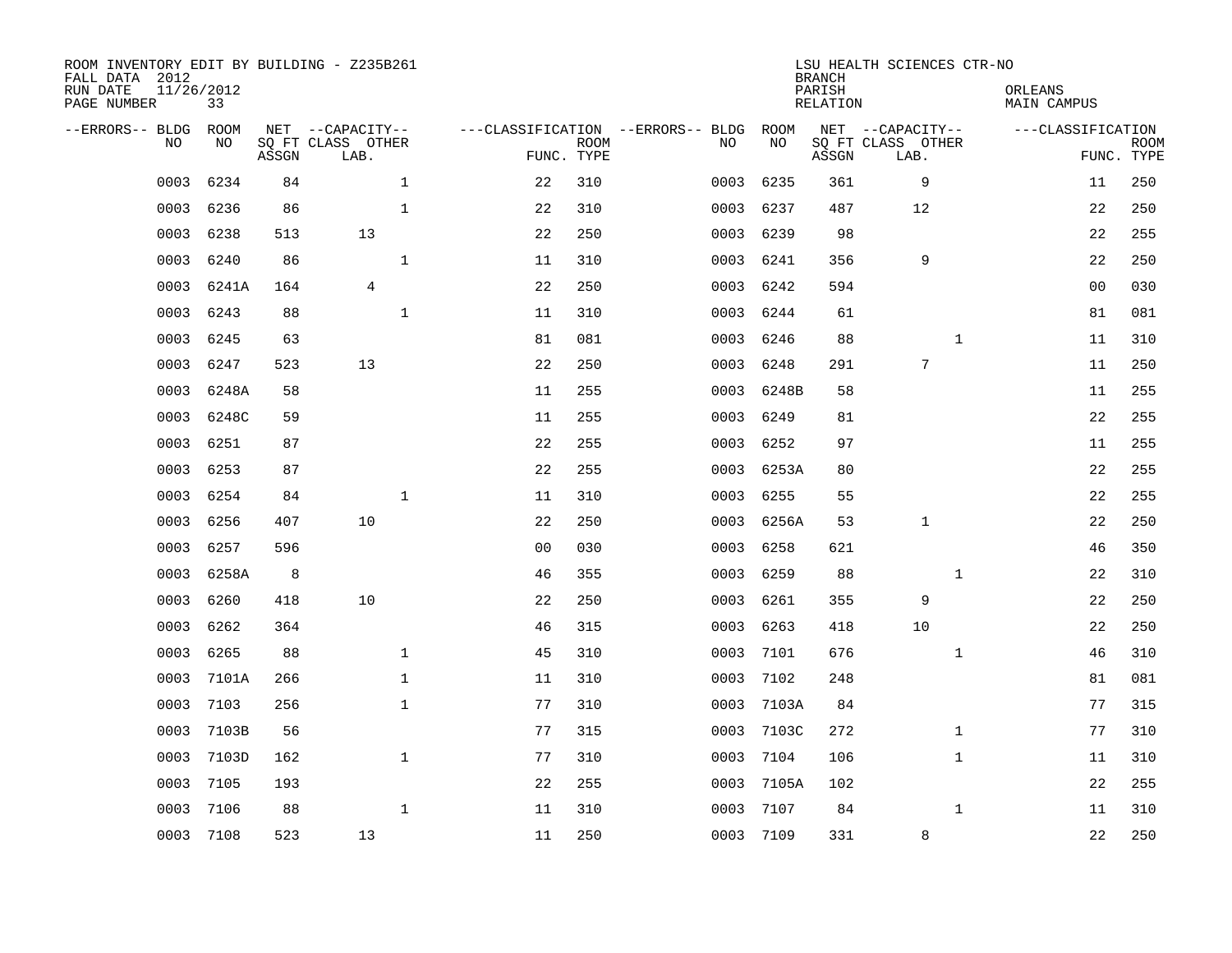| ROOM INVENTORY EDIT BY BUILDING - Z235B261<br>FALL DATA 2012<br>RUN DATE<br>PAGE NUMBER | 11/26/2012<br>34 |       |                           |                |                           |                                   |       | <b>BRANCH</b><br>PARISH<br><b>RELATION</b> | LSU HEALTH SCIENCES CTR-NO | ORLEANS<br><b>MAIN CAMPUS</b> |                           |
|-----------------------------------------------------------------------------------------|------------------|-------|---------------------------|----------------|---------------------------|-----------------------------------|-------|--------------------------------------------|----------------------------|-------------------------------|---------------------------|
| --ERRORS-- BLDG                                                                         | ROOM             |       | NET --CAPACITY--          |                |                           | ---CLASSIFICATION --ERRORS-- BLDG | ROOM  |                                            | NET --CAPACITY--           | ---CLASSIFICATION             |                           |
| NO.                                                                                     | NO               | ASSGN | SQ FT CLASS OTHER<br>LAB. |                | <b>ROOM</b><br>FUNC. TYPE | NO                                | NO    | ASSGN                                      | SQ FT CLASS OTHER<br>LAB.  |                               | <b>ROOM</b><br>FUNC. TYPE |
| 0003                                                                                    | 7109A            | 76    |                           | 22             | 255                       | 0003                              | 7110  | 84                                         | $\mathbf{1}$               | 11                            | 310                       |
| 0003                                                                                    | 7111             | 116   | $\mathbf 1$               | 11             | 310                       | 0003                              | 7112  | 391                                        |                            | 22                            | 255                       |
| 0003                                                                                    | 7113             | 369   | 9                         | 22             | 250                       | 0003                              | 7114  | 114                                        | $\mathbf{1}$               | 11                            | 310                       |
| 0003                                                                                    | 7115             | 331   | 8                         | 22             | 250                       | 0003                              | 7116  | 455                                        | 11                         | 22                            | 250                       |
| 0003                                                                                    | 7117             | 84    | $\mathbf 1$               | 11             | 310                       | 0003                              | 7118  | 423                                        | 11                         | 22                            | 250                       |
| 0003                                                                                    | 7118A            | 91    | 2                         | 22             | 250                       | 0003                              | 7119  | 522                                        | 13                         | 11                            | 250                       |
| 0003                                                                                    | 7120             | 88    |                           | 46             | 315                       | 0003                              | 7121  | 114                                        | $\mathbf{1}$               | 22                            | 310                       |
| 0003                                                                                    | 7122             | 369   | 9                         | 22             | 250                       | 0003                              | 7123  | 371                                        | 9                          | 22                            | 250                       |
| 0003                                                                                    | 7124             | 241   | $\mathbf 1$               | 11             | 310                       | 0003                              | 7126  | 88                                         | $\mathbf{1}$               | 45                            | 310                       |
| 0003                                                                                    | 7127             | 92    |                           | 22             | 255                       | 0003                              | 7128  | 109                                        | $\mathbf{1}$               | 11                            | 310                       |
| 0003                                                                                    | 7129             | 601   | 15                        | 22             | 250                       | 0003                              | 7130  | 539                                        | 13                         | 22                            | 250                       |
| 0003                                                                                    | 7131             | 163   | $\mathbf{1}$              | 22             | 310                       | 0003                              | 7132  | 62                                         |                            | 22                            | 255                       |
| 0003                                                                                    | 7133             | 183   |                           | 22             | 255                       | 0003                              | 7133A | 67                                         |                            | 22                            | 255                       |
| 0003                                                                                    | 7134             | 151   |                           | 22             | 255                       | 0003                              | 7135  | 509                                        | 13                         | 22                            | 250                       |
| 0003                                                                                    | 7136             | 150   |                           | 22             | 570                       | 0003                              | 7137  | 99                                         | $\mathbf{1}$               | 45                            | 310                       |
| 0003                                                                                    | 7138             | 202   | $\mathbf{1}$              | 11             | 310                       | 0003                              | 7139  | 101                                        | $\mathbf{1}$               | 48                            | 310                       |
| 0003                                                                                    | 7140             | 398   | 10                        | 22             | 250                       | 0003                              | 7141  | 601                                        |                            | 0 <sub>0</sub>                | 030                       |
| 0003                                                                                    | 7142             | 114   | $\mathbf 1$               | 48             | 310                       | 0003                              | 7143  | 118                                        |                            | 22                            | 255                       |
| 0003                                                                                    | 7144             | 65    |                           | 81             | 081                       | 0003                              | 7145  | 65                                         |                            | 81                            | 081                       |
| 0003                                                                                    | 7146             | 84    | $\mathbf{1}$              | 46             | 310                       | 0003                              | 7147  | 522                                        | 13                         | 11                            | 250                       |
| 0003                                                                                    | 7148             | 431   | 11                        | 22             | 250                       | 0003                              | 7149  | 84                                         | $\mathbf{1}$               | 11                            | 310                       |
| 0003                                                                                    | 7150             | 49    |                           | 0 <sub>0</sub> | 010                       | 0003                              | 7151  | 456                                        |                            | 22                            | 255                       |
| 0003                                                                                    | 7152             | 84    | $\mathbf{1}$              | 22             | 310                       | 0003                              | 7153  | 432                                        | 11                         | 22                            | 250                       |
| 0003                                                                                    | 7154             | 523   |                           | 22             | 255                       | 0003                              | 7155  | 84                                         | $\mathbf{1}$               | 22                            | 310                       |
| 0003                                                                                    | 7156             | 88    | $\mathbf 1$               | 22             | 310                       | 0003                              | 7157  | 589                                        |                            | 0 <sub>0</sub>                | 030                       |
| 0003                                                                                    | 7158             | 406   |                           | 46             | 350                       | 0003                              | 7159  | 467                                        | 12                         | 11                            | 250                       |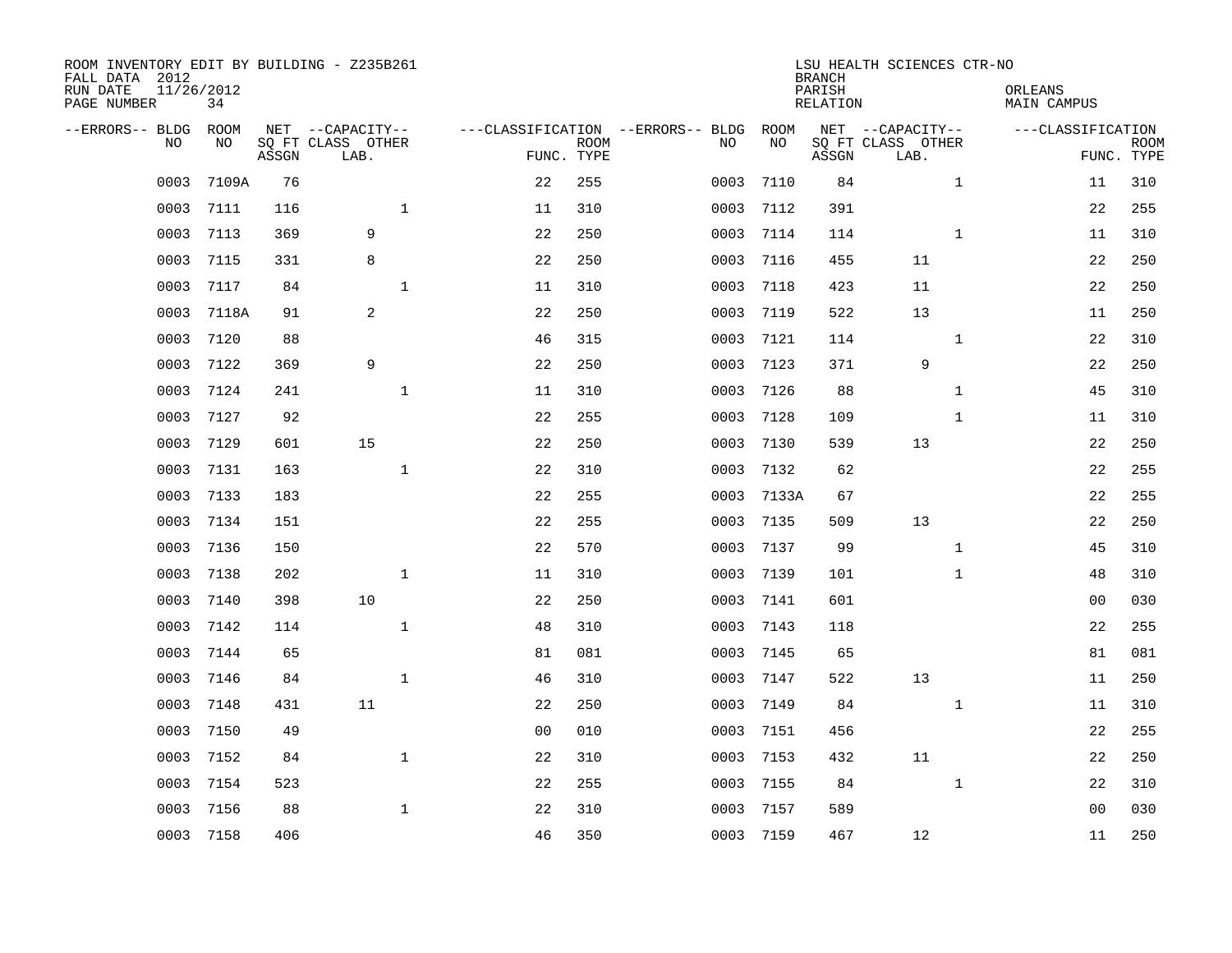| ROOM INVENTORY EDIT BY BUILDING - Z235B261<br>FALL DATA 2012<br>RUN DATE<br>PAGE NUMBER | 11/26/2012<br>35  |       |                                               |                |                           |                                         |            | <b>BRANCH</b><br>PARISH<br><b>RELATION</b> | LSU HEALTH SCIENCES CTR-NO                    | ORLEANS<br><b>MAIN CAMPUS</b> |                           |
|-----------------------------------------------------------------------------------------|-------------------|-------|-----------------------------------------------|----------------|---------------------------|-----------------------------------------|------------|--------------------------------------------|-----------------------------------------------|-------------------------------|---------------------------|
| --ERRORS-- BLDG<br>NO.                                                                  | <b>ROOM</b><br>NO | ASSGN | NET --CAPACITY--<br>SQ FT CLASS OTHER<br>LAB. |                | <b>ROOM</b><br>FUNC. TYPE | ---CLASSIFICATION --ERRORS-- BLDG<br>NO | ROOM<br>NO | ASSGN                                      | NET --CAPACITY--<br>SQ FT CLASS OTHER<br>LAB. | ---CLASSIFICATION             | <b>ROOM</b><br>FUNC. TYPE |
| 0003                                                                                    | 7159A             | 71    | 2                                             | 11             | 250                       | 0003                                    | 7159B      | 145                                        | $\overline{4}$                                | 11                            | 250                       |
| 0003                                                                                    | 7159D             | 76    | $\mathbf 1$                                   | 11             | 310                       | 0003                                    | 7160       | 352                                        | $\mathbf{1}$                                  | 77                            | 310                       |
| 0003                                                                                    | 7161              | 360   |                                               | 22             | 255                       | 0003                                    | 7162       | 250                                        | 6                                             | 11                            | 250                       |
| 0003                                                                                    | 7201              | 519   | 13                                            | 22             | 250                       | 0003                                    | 7202       | 113                                        | $\mathbf{1}$                                  | 11                            | 310                       |
| 0003                                                                                    | 7203              | 259   |                                               | 81             | 081                       | 0003                                    | 7204       | 259                                        |                                               | 46                            | 350                       |
| 0003                                                                                    | 7205              | 416   | $\mathbf{1}$                                  | 46             | 310                       | 0003                                    | 7205A      | 160                                        | $\mathbf{1}$                                  | 46                            | 310                       |
| 0003                                                                                    | 7205B             | 343   | $\mathbf{1}$                                  | 22             | 310                       | 0003                                    | 7206       | 114                                        |                                               | 22                            | 255                       |
| 0003                                                                                    | 7207              | 201   |                                               | 22             | 255                       | 0003                                    | 7208       | 120                                        | $\mathbf{1}$                                  | 11                            | 310                       |
| 0003                                                                                    | 7209              | 114   | $\mathbf{1}$                                  | 48             | 310                       | 0003                                    | 7210       | 370                                        | 9                                             | 22                            | 250                       |
| 0003                                                                                    | 7211              | 369   | 9                                             | 22             | 250                       | 0003                                    | 7212       | 113                                        |                                               | 22                            | 255                       |
| 0003                                                                                    | 7213              | 115   | $\mathbf 1$                                   | 22             | 310                       | 0003                                    | 7214       | 446                                        | 11                                            | 22                            | 250                       |
| 0003                                                                                    | 7215              | 400   | 10                                            | 22             | 250                       | 0003                                    | 7216       | 115                                        | $\mathbf{1}$                                  | 22                            | 310                       |
| 0003                                                                                    | 7217              | 93    | $\mathbf{1}$                                  | 11             | 310                       | 0003                                    | 7218       | 207                                        | 5                                             | 22                            | 250                       |
| 0003                                                                                    | 7218A             | 197   | 5                                             | 22             | 250                       | 0003                                    | 7219       | 152                                        |                                               | 22                            | 720                       |
| 0003                                                                                    | 7220              | 113   | 3                                             | 22             | 250                       | 0003                                    | 7221       | 369                                        | 9                                             | 22                            | 250                       |
| 0003                                                                                    | 7222              | 370   | 9                                             | 22             | 250                       | 0003                                    | 7223       | 114                                        | $\mathbf{1}$                                  | 11                            | 310                       |
| 0003                                                                                    | 7224              | 115   | $\mathbf{1}$                                  | 22             | 310                       | 0003                                    | 7225       | 400                                        | 10                                            | 22                            | 250                       |
| 0003                                                                                    | 7226              | 239   | 6                                             | 22             | 250                       | 0003                                    | 7226A      | 103                                        | 3                                             | 22                            | 250                       |
| 0003                                                                                    | 7226B             | 94    | 2                                             | 22             | 250                       | 0003                                    | 7227       | 115                                        | $\mathbf{1}$                                  | 22                            | 310                       |
| 0003                                                                                    | 7228              | 120   | $\mathbf 1$                                   | 11             | 310                       | 0003                                    | 7229       | 119                                        |                                               | 46                            | 350                       |
| 0003                                                                                    | 7230              | 77    |                                               | 46             | 315                       | 0003                                    | 7231       | 114                                        |                                               | 22                            | 255                       |
| 0003                                                                                    | 7232              | 256   |                                               | 22             | 255                       | 0003                                    | 7233       | 134                                        |                                               | 22                            | 255                       |
| 0003                                                                                    | 7234              | 317   | 8                                             | 22             | 250                       | 0003                                    | 7235       | 227                                        | 6                                             | 11                            | 250                       |
| 0003                                                                                    | 7236              | 407   | 10                                            | 11             | 250                       | 0003                                    | 7237       | 110                                        | 3                                             | 11                            | 250                       |
| 0003                                                                                    | 7238              | 108   | $\mathbf 1$                                   | 11             | 310                       | 0003                                    | 7239       | 597                                        | 15                                            | 11                            | 250                       |
| 0003                                                                                    | 7240              | 8     |                                               | 0 <sub>0</sub> | 010                       | 0003                                    | 7241       | 301                                        | 8                                             | 22                            | 250                       |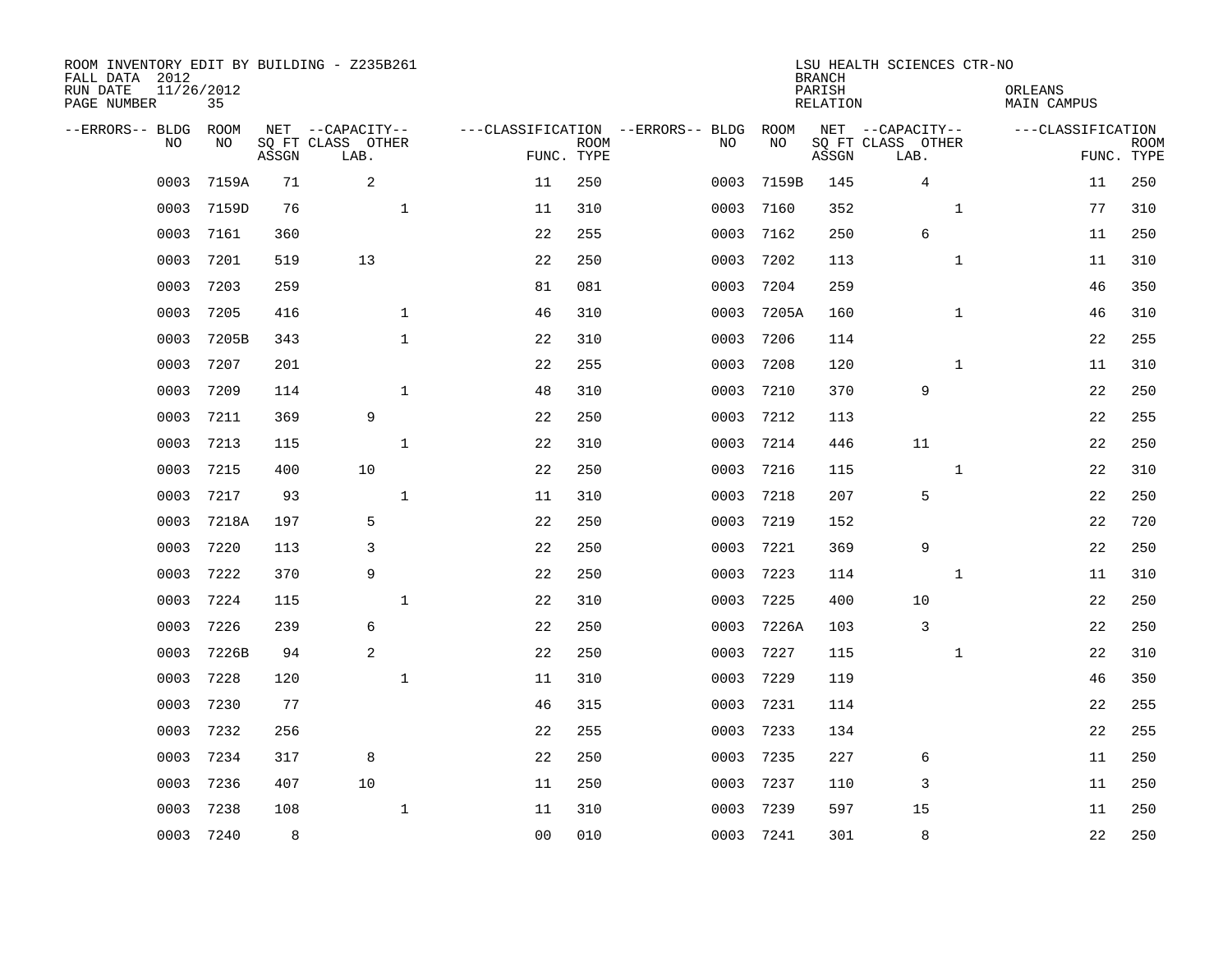| ROOM INVENTORY EDIT BY BUILDING - Z235B261<br>FALL DATA 2012<br>RUN DATE<br>PAGE NUMBER | 11/26/2012<br>36 |       |                           |                |                           |                                   |             | <b>BRANCH</b><br>PARISH<br><b>RELATION</b> | LSU HEALTH SCIENCES CTR-NO | ORLEANS<br>MAIN CAMPUS |                           |
|-----------------------------------------------------------------------------------------|------------------|-------|---------------------------|----------------|---------------------------|-----------------------------------|-------------|--------------------------------------------|----------------------------|------------------------|---------------------------|
| --ERRORS-- BLDG                                                                         | ROOM             |       | NET --CAPACITY--          |                |                           | ---CLASSIFICATION --ERRORS-- BLDG | ROOM        |                                            | NET --CAPACITY--           | ---CLASSIFICATION      |                           |
| NO.                                                                                     | NO               | ASSGN | SQ FT CLASS OTHER<br>LAB. |                | <b>ROOM</b><br>FUNC. TYPE | NO                                | NO          | ASSGN                                      | SQ FT CLASS OTHER<br>LAB.  |                        | <b>ROOM</b><br>FUNC. TYPE |
| 0003                                                                                    | 7242             | 116   | $\mathbf{1}$              | 11             | 310                       | 0003                              | 7243        | 84                                         |                            | 22                     | 255                       |
| 0003                                                                                    | 7244             | 513   | 13                        | 22             | 250                       | 0003                              | 7245        | 137                                        |                            | 46                     | 315                       |
| 0003                                                                                    | 7246             | 509   | $\mathbf{1}$              | 22             | 310                       | 0003                              | 7247        | 262                                        | $\sqrt{ }$                 | 22                     | 250                       |
| 0003                                                                                    | 7248             | 84    | $\mathbf 1$               | 22             | 310                       | 0003                              | 7249        | 116                                        | $\mathbf{1}$               | 22                     | 310                       |
| 0003                                                                                    | 7250             | 353   | 9                         | 22             | 250                       | 0003                              | 7251        | 599                                        |                            | 0 <sub>0</sub>         | 030                       |
| 0003                                                                                    | 7252             | 120   | $\mathbf{1}$              | 11             | 310                       | 0003                              | 7253        | 65                                         |                            | 81                     | 081                       |
| 0003                                                                                    | 7254             | 66    |                           | 81             | 081                       | 0003                              | 7255        | 115                                        | $\mathbf{1}$               | 48                     | 310                       |
| 0003                                                                                    | 7256             | 446   | 11                        | 22             | 250                       | 0003                              | 7257        | 400                                        | 10                         | 22                     | 250                       |
| 0003                                                                                    | 7258             | 115   | $\mathbf{1}$              | 11             | 310                       | 0003                              | 7259        | 50                                         |                            | 0 <sub>0</sub>         | 010                       |
| 0003                                                                                    | 7260             | 203   | 5                         | 22             | 250                       | 0003                              | 7261        | 118                                        |                            | 22                     | 570                       |
| 0003                                                                                    | 7262             | 114   | $\mathbf 1$               | 11             | 310                       | 0003                              | 7263        | 400                                        | 10                         | 11                     | 250                       |
| 0003                                                                                    | 7264             | 411   | 10                        | 22             | 250                       | 0003                              | 7265        | 112                                        | $\mathbf{1}$               | 22                     | 310                       |
| 0003                                                                                    | 7266             | 596   |                           | 0 <sub>0</sub> | 030                       | 0003                              | 7267        | 489                                        |                            | 11                     | 350                       |
| 0003                                                                                    | 7268             | 192   | $\mathbf 1$               | 22             | 310                       | 0003                              | 7269        | 451                                        | 11                         | 22                     | 250                       |
| 0003                                                                                    | 7269A            | 142   |                           | 22             | 255                       | 0003                              | 7271        | 118                                        | $\mathbf{1}$               | 22                     | 310                       |
| 0003                                                                                    | 7272             | 448   | 11                        | 22             | 250                       | 0003                              | 7273        | 360                                        | 9                          | 22                     | 250                       |
| 0003                                                                                    | 8101             | 393   |                           | 0 <sub>0</sub> | 030                       | 0003                              | 8102        | 482                                        |                            | 72                     | 730                       |
| 0003                                                                                    | 8102A            | 86    |                           | 92             | 730                       |                                   | 0003 8103   | 125                                        |                            | 71                     | 730                       |
|                                                                                         | 0003 8106        | 754   |                           | 71             | 730                       |                                   | 0003 A32011 | 79                                         |                            | 55                     | 650                       |
|                                                                                         | 0003 A32012      | 98    |                           | 55             | 650                       |                                   | 0003 A32051 | 142                                        | $\mathbf{1}$               | 46                     | 310                       |
|                                                                                         | 0003 A51011      | 219   | 5                         | 32             | 250                       |                                   | 0003 A51091 | 101                                        | 3                          | 22                     | 250                       |
|                                                                                         | 0003 A51321      | 24    |                           | 22             | 255                       |                                   | 0003 A62261 | 68                                         |                            | 11                     | 255                       |
|                                                                                         | 0003 A7219       | 66    |                           | 44             | 715                       |                                   | 0003 A7247  | 245                                        | 6                          | 22                     | 250                       |
|                                                                                         | 0003 B13071      | 93    | $\mathbf{1}$              | 71             | 310                       |                                   | 0003 B13072 | 150                                        |                            | 72                     | 720                       |
|                                                                                         | 0003 B22191      | 166   |                           | 71             | 730                       |                                   | 0003 C3200D | 119                                        | $\mathbf{1}$               | 32                     | 310                       |
|                                                                                         | 0003 E32051      | 61    |                           | 81             | 081                       |                                   | 0003 F32251 | 312                                        | 8                          | 11                     | 250                       |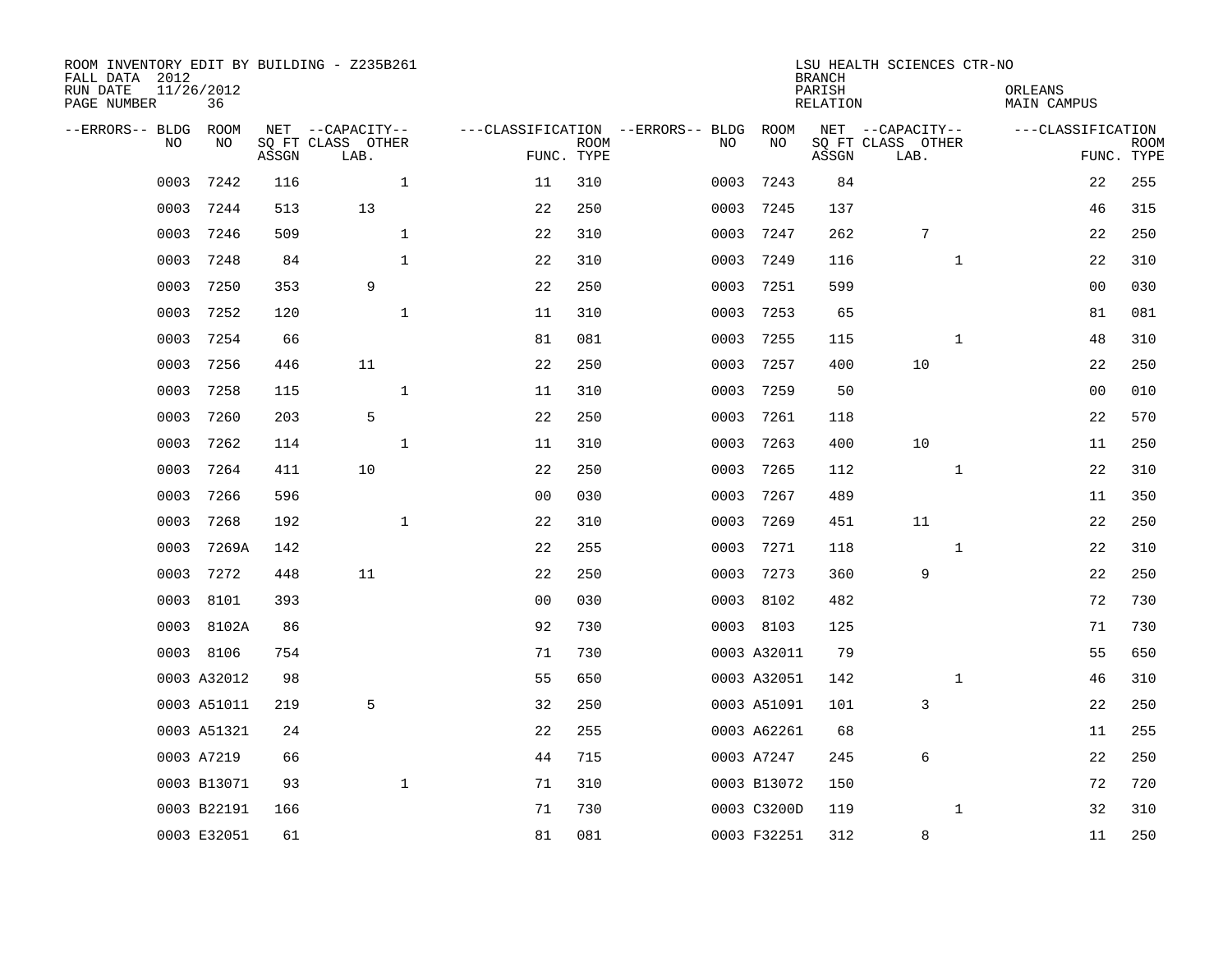| ROOM INVENTORY EDIT BY BUILDING - Z235B261<br>FALL DATA 2012<br>RUN DATE<br>PAGE NUMBER | 11/26/2012<br>37 |       |                           |                                        |                           |    |                                                                 | <b>BRANCH</b><br>PARISH<br>RELATION | LSU HEALTH SCIENCES CTR-NO                                                                                 | ORLEANS<br>MAIN CAMPUS                    |                           |
|-----------------------------------------------------------------------------------------|------------------|-------|---------------------------|----------------------------------------|---------------------------|----|-----------------------------------------------------------------|-------------------------------------|------------------------------------------------------------------------------------------------------------|-------------------------------------------|---------------------------|
| --ERRORS-- BLDG ROOM                                                                    |                  |       | NET --CAPACITY--          | ---CLASSIFICATION --ERRORS-- BLDG ROOM |                           |    |                                                                 |                                     | NET --CAPACITY--                                                                                           | ---CLASSIFICATION                         |                           |
| NO                                                                                      | NO               | ASSGN | SQ FT CLASS OTHER<br>LAB. |                                        | <b>ROOM</b><br>FUNC. TYPE | NO | NO                                                              | ASSGN                               | SQ FT CLASS OTHER<br>LAB.                                                                                  |                                           | <b>ROOM</b><br>FUNC. TYPE |
|                                                                                         | 0003 F32252      | 210   | 5                         | 11                                     | 250                       |    | 0003 T32051                                                     | 322                                 | 8                                                                                                          | 22                                        | 250                       |
|                                                                                         | 0003 T32052      | 334   | 8                         | 11                                     | 250                       |    | 0003 T32053                                                     | 313                                 | 8                                                                                                          | 22                                        | 250                       |
|                                                                                         | 0003 T32054      | 90    |                           | 22                                     | 255                       |    | 0003 T32055                                                     | 355                                 |                                                                                                            | 22                                        | 255                       |
|                                                                                         | 0003 T32056      | 384   | 10                        | 11                                     | 250                       |    | 0003 T32057                                                     | 494                                 | 12                                                                                                         | 22                                        | 250                       |
|                                                                                         | 0003 T32058      | 119   |                           | 22                                     | 255                       |    | 0003 U32051<br>TOTAL NUMBER CLASSROOMS<br>TOTAL NUMBER LABS 210 | 132                                 | TOTAL NET ASSIGN SQ. FT. IN ROOM FILE<br>TOTAL NUMBER COMPUTER CLASSROOMS<br>TOTAL NUMBER SPECIAL LABS 220 | 46<br>209,874<br>19<br>23<br><sup>1</sup> | 650                       |
|                                                                                         | 0004 0000 88950  |       |                           | 0 <sup>0</sup>                         | 020                       |    | 0004 0010                                                       | 204                                 | $\mathbf{1}$                                                                                               | 46                                        | 310                       |
|                                                                                         | 0004 0020        | 26    |                           | 0 <sub>0</sub>                         | 030                       |    | 0004 0030                                                       | 122                                 |                                                                                                            | 46                                        | 315                       |
|                                                                                         | 0004 0040        | 147   |                           | 46                                     | 315                       |    | 0004 0050                                                       | 426                                 | 43                                                                                                         | 11                                        | 410                       |
|                                                                                         | 0004 0060        | 333   |                           | 0 <sub>0</sub>                         | 030                       |    | 0004 0070                                                       | 1538                                | 38                                                                                                         | 11                                        | 210                       |
|                                                                                         | 0004 0080        | 293   | $\mathbf{1}$              | 11                                     | 310                       |    | 0004 0090                                                       | 115                                 | $\mathbf{1}$                                                                                               | 11                                        | 310                       |
|                                                                                         | 0004 0100        | 142   | $\mathbf{1}$              | 11                                     | 310                       |    | 0004 0110                                                       | 136                                 | $\mathbf{1}$                                                                                               | 11                                        | 310                       |
|                                                                                         | 0004 0120        | 121   | $\mathbf{1}$              | 11                                     | 310                       |    | 0004 0130                                                       | 300                                 |                                                                                                            | 46                                        | 650                       |
|                                                                                         | 0004 0140        | 2043  | 51                        | 11                                     | 210                       |    | 0004 0150                                                       | 172                                 |                                                                                                            | 00                                        | 030                       |
| 0004                                                                                    | 0160             | 64    |                           | 0 <sub>0</sub>                         | 010                       |    | 0004 0170                                                       | 160                                 |                                                                                                            | 81                                        | 081                       |
| 0004                                                                                    | 0180             | 90    |                           | 81                                     | 081                       |    | 0004 0190                                                       | 31                                  |                                                                                                            | 0 <sub>0</sub>                            | 010                       |
|                                                                                         | 0004 0200        | 98    |                           | 46                                     | 650                       |    | 0004 0210                                                       | 76                                  |                                                                                                            | 0 <sub>0</sub>                            | 010                       |
|                                                                                         | 0004 0220        | 109   |                           | 0 <sub>0</sub>                         | 030                       |    | 0004 0230                                                       | 342                                 |                                                                                                            | 11                                        | 215                       |
|                                                                                         | 0004 0230A       | 182   | 5                         | 11                                     | 210                       |    | 0004 0230B                                                      | 159                                 | 4                                                                                                          | 11                                        | 210                       |
|                                                                                         | 0004 0240        | 274   |                           | 11                                     | 215                       |    | 0004 0240A                                                      | 138                                 |                                                                                                            | 46                                        | 315                       |
|                                                                                         | 0004 0250        | 323   |                           | 0 <sub>0</sub>                         | 030                       |    | 0004 0260                                                       | 2000                                | 50                                                                                                         | 11                                        | 210                       |
|                                                                                         | 0004 0270        | 106   |                           | 11                                     | 215                       |    | 0004 0280                                                       | 62                                  |                                                                                                            | 11                                        | 215                       |
|                                                                                         | 0004 0290        | 170   | $\overline{4}$            | 11                                     | 210                       |    | 0004 0300                                                       | 108                                 | $\mathbf{1}$                                                                                               | 32                                        | 310                       |
|                                                                                         | 0004 0310        | 116   | $\mathbf{1}$              | 11                                     | 310                       |    | 0004 0320                                                       | 133                                 | $\mathbf{1}$                                                                                               | 11                                        | 310                       |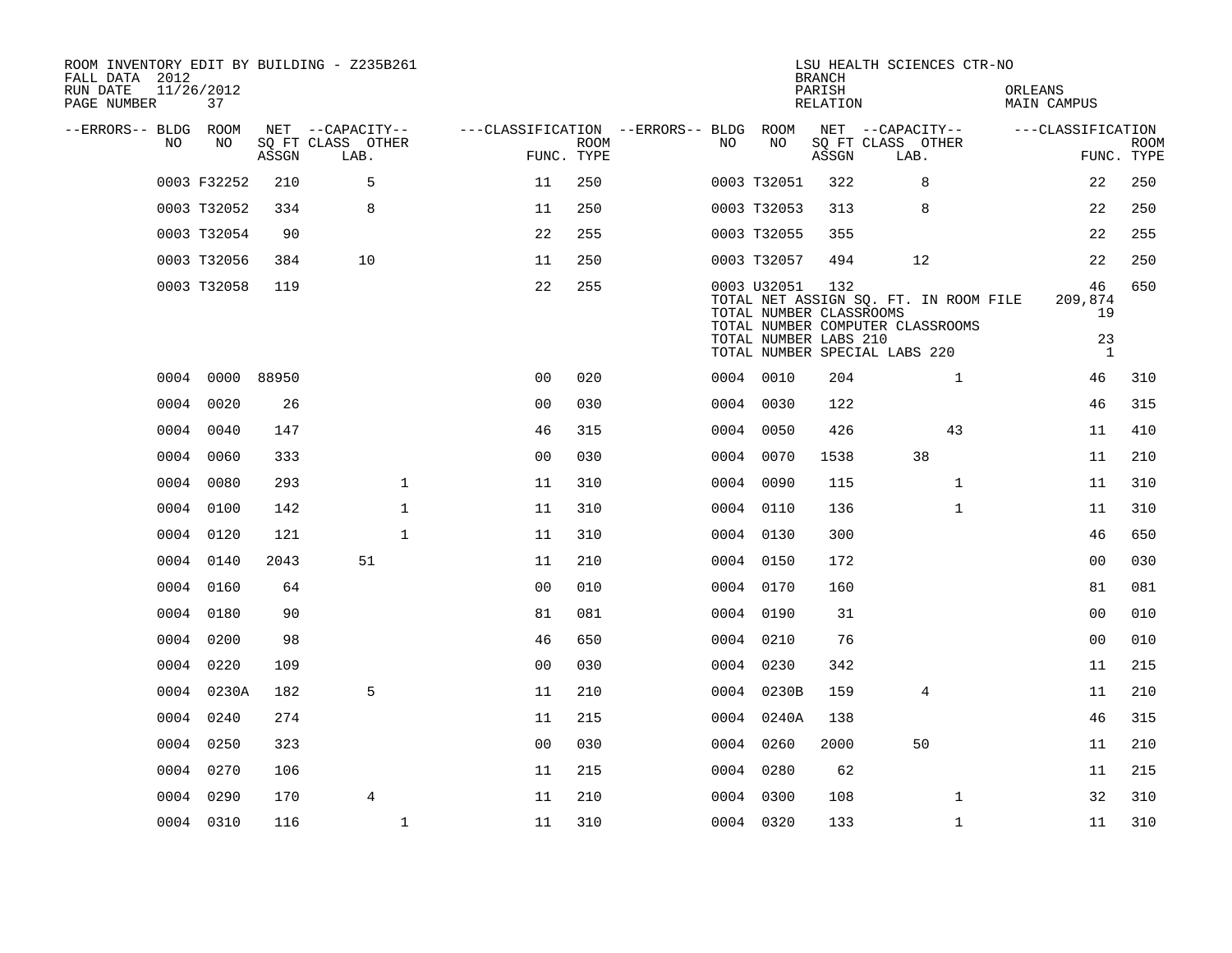| ROOM INVENTORY EDIT BY BUILDING - Z235B261<br>FALL DATA 2012<br>RUN DATE<br>PAGE NUMBER | 11/26/2012<br>38 |       |                           |                |                           |                                   |            | <b>BRANCH</b><br>PARISH<br><b>RELATION</b> | LSU HEALTH SCIENCES CTR-NO | ORLEANS<br><b>MAIN CAMPUS</b> |                           |
|-----------------------------------------------------------------------------------------|------------------|-------|---------------------------|----------------|---------------------------|-----------------------------------|------------|--------------------------------------------|----------------------------|-------------------------------|---------------------------|
| --ERRORS-- BLDG                                                                         | ROOM             |       | NET --CAPACITY--          |                |                           | ---CLASSIFICATION --ERRORS-- BLDG | ROOM       |                                            | NET --CAPACITY--           | ---CLASSIFICATION             |                           |
| NO                                                                                      | NO               | ASSGN | SQ FT CLASS OTHER<br>LAB. |                | <b>ROOM</b><br>FUNC. TYPE | NO                                | NO         | ASSGN                                      | SQ FT CLASS OTHER<br>LAB.  |                               | <b>ROOM</b><br>FUNC. TYPE |
| 0004                                                                                    | 0330             | 139   | $\mathbf{1}$              | 11             | 310                       | 0004                              | 0340       | 110                                        | $\mathbf{1}$               | 32                            | 310                       |
| 0004                                                                                    | 0350             | 108   | $\mathbf{1}$              | 32             | 310                       |                                   | 0004 0360  | 168                                        | $\mathbf{1}$               | 32                            | 310                       |
| 0004                                                                                    | 0370             | 1714  | 43                        | 11             | 210                       |                                   | 0004 0380  | 171                                        |                            | 81                            | 081                       |
| 0004                                                                                    | 0390             | 95    |                           | 81             | 081                       |                                   | 0004 0400  | 255                                        |                            | 46                            | 350                       |
| 0004                                                                                    | 0410             | 25    |                           | 0 <sub>0</sub> | 010                       |                                   | 0004 10001 | 6043                                       |                            | 82                            | 082                       |
| 0004                                                                                    | 2030             | 705   | 71                        | 11             | 110                       |                                   | 0004 2030A | 234                                        |                            | 11                            | 115                       |
| 0004                                                                                    | 2040             | 695   | 70                        | 11             | 110                       |                                   | 0004 2040A | 201                                        |                            | 11                            | 115                       |
| 0004                                                                                    | 2090             | 185   |                           | 82             | 082                       |                                   | 0004 2090A | 94                                         |                            | 82                            | 082                       |
| 0004                                                                                    | 2100             | 109   |                           | 0 <sub>0</sub> | 030                       |                                   | 0004 2110  | 109                                        |                            | 82                            | 082                       |
|                                                                                         | 0004 2120        | 162   |                           | 82             | 082                       |                                   | 0004 2130  | 619                                        |                            | 0 <sub>0</sub>                | 030                       |
| 0004                                                                                    | 2140             | 197   | $\mathbf{1}$              | 11             | 310                       |                                   | 0004 2150  | 137                                        | $\mathbf{1}$               | 48                            | 310                       |
|                                                                                         | 0004 2160        | 317   |                           | 82             | 082                       |                                   | 0004 2170  | 112                                        | $\mathbf{1}$               | 48                            | 310                       |
| 0004                                                                                    | 2180             | 152   | $\mathbf{1}$              | 11             | 310                       |                                   | 0004 2190  | 97                                         | $\mathbf{1}$               | 11                            | 310                       |
| 0004                                                                                    | 2200             | 99    | $\mathbf{1}$              | 46             | 310                       |                                   | 0004 2210  | 154                                        | $\mathbf{1}$               | 32                            | 310                       |
| 0004                                                                                    | 2220             | 90    |                           | 82             | 082                       |                                   | 0004 2230  | 113                                        | $\mathbf{1}$               | 11                            | 310                       |
| 0004                                                                                    | 2240             | 105   |                           | 82             | 082                       |                                   | 0004 2250  | 107                                        | $\mathbf{1}$               | 46                            | 310                       |
| 0004                                                                                    | 2260             | 170   | $\mathbf 1$               | 11             | 310                       |                                   | 0004 2270  | 107                                        | $\mathbf{1}$               | 11                            | 310                       |
| 0004                                                                                    | 2280             | 129   | $\mathbf 1$               | 11             | 310                       |                                   | 0004 2290  | 106                                        |                            | 46                            | 315                       |
| 0004                                                                                    | 2300             | 212   | $\mathbf{1}$              | 11             | 310                       |                                   | 0004 2310  | 171                                        |                            | 81                            | 081                       |
| 0004                                                                                    | 2320             | 99    |                           | 81             | 081                       |                                   | 0004 2330  | 379                                        |                            | 82                            | 082                       |
| 0004                                                                                    | 2340             | 165   |                           | 11             | 315                       |                                   | 0004 2340A | 174                                        | $\mathbf{1}$               | 11                            | 310                       |
| 0004                                                                                    | 2340B            | 227   | $\mathbf{1}$              | 11             | 310                       |                                   | 0004 2350  | 24                                         |                            | 0 <sub>0</sub>                | 010                       |
| 0004                                                                                    | 3010             | 120   | $\mathbf{1}$              | 11             | 310                       |                                   | 0004 3020  | 24                                         |                            | 0 <sub>0</sub>                | 030                       |
| 0004                                                                                    | 3030             | 116   | $\mathbf 1$               | 11             | 310                       |                                   | 0004 3040  | 104                                        | $\mathbf{1}$               | 46                            | 310                       |
| 0004                                                                                    | 3050             | 115   | $\mathbf 1$               | 11             | 310                       |                                   | 0004 3060  | 296                                        |                            | 0 <sub>0</sub>                | 030                       |
|                                                                                         | 0004 3070        | 170   | $\mathbf 1$               | 11             | 310                       |                                   | 0004 3070A | 30                                         |                            | 11                            | 315                       |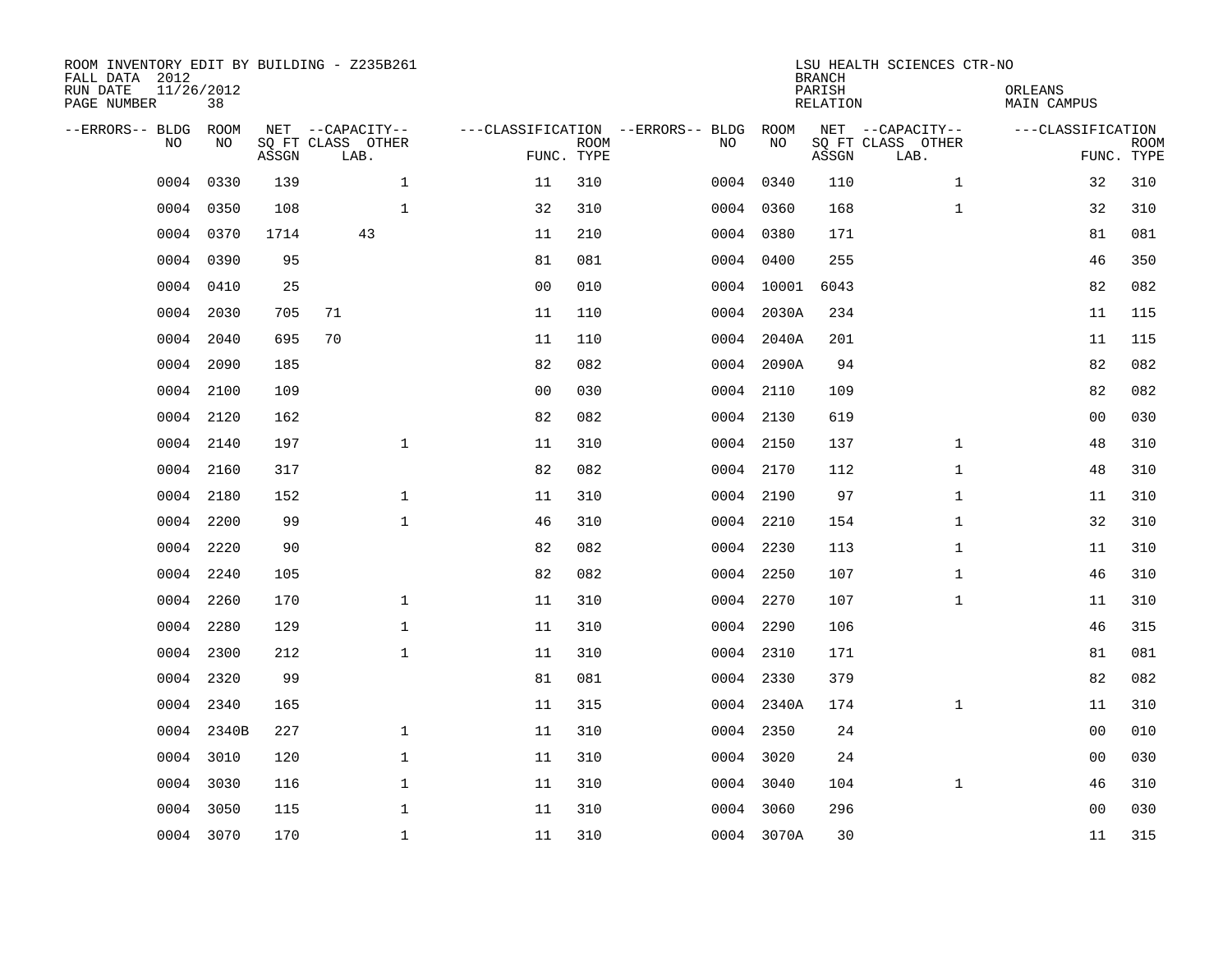| FALL DATA 2012<br>RUN DATE<br>PAGE NUMBER | 11/26/2012 | 39         |       | ROOM INVENTORY EDIT BY BUILDING - Z235B261    |                                                 |             |           |            | <b>BRANCH</b><br>PARISH<br>RELATION | LSU HEALTH SCIENCES CTR-NO                    | ORLEANS<br>MAIN CAMPUS |                |                           |
|-------------------------------------------|------------|------------|-------|-----------------------------------------------|-------------------------------------------------|-------------|-----------|------------|-------------------------------------|-----------------------------------------------|------------------------|----------------|---------------------------|
| --ERRORS-- BLDG                           | NO         | ROOM<br>NO | ASSGN | NET --CAPACITY--<br>SQ FT CLASS OTHER<br>LAB. | ---CLASSIFICATION --ERRORS-- BLDG<br>FUNC. TYPE | <b>ROOM</b> | NO        | ROOM<br>NO | ASSGN                               | NET --CAPACITY--<br>SQ FT CLASS OTHER<br>LAB. | ---CLASSIFICATION      |                | <b>ROOM</b><br>FUNC. TYPE |
|                                           | 0004       | 3080       | 116   | $\mathbf{1}$                                  | 48                                              | 310         | 0004      | 3090       | 123                                 | $\mathbf{1}$                                  |                        | 48             | 310                       |
|                                           | 0004       | 3100       | 170   | $\mathbf{1}$                                  | 11                                              | 310         |           | 0004 3100A | 83                                  |                                               |                        | 11             | 315                       |
|                                           | 0004       | 3110       | 115   | $\mathbf 1$                                   | 46                                              | 310         |           | 0004 3120  | 206                                 |                                               |                        | 81             | 081                       |
|                                           | 0004 3130  |            | 61    |                                               | 81                                              | 081         |           | 0004 3140  | 29                                  |                                               |                        | 0 <sub>0</sub> | 030                       |
|                                           | 0004       | 3150       | 83    |                                               | 0 <sub>0</sub>                                  | 020         |           | 0004 3200  | 106                                 |                                               |                        | 0 <sub>0</sub> | 030                       |
|                                           | 0004       | 3210       | 799   | $\mathbf{1}$                                  | 51                                              | 310         |           | 0004 3210C | 106                                 |                                               |                        | 0 <sub>0</sub> | 030                       |
|                                           | 0004       | 3220       | 318   |                                               | 0 <sub>0</sub>                                  | 030         |           | 0004 3230  | 132                                 | $\mathbf{1}$                                  |                        | 71             | 310                       |
|                                           | 0004 3240  |            | 121   | $\mathbf{1}$                                  | 11                                              | 310         |           | 0004 3250  | 142                                 | $\overline{4}$                                |                        | 11             | 210                       |
|                                           | 0004       | 3260       | 142   | $\mathbf{1}$                                  | 11                                              | 310         |           | 0004 3270  | 142                                 | $\mathbf{1}$                                  |                        | 48             | 310                       |
|                                           | 0004       | 3280       | 144   | $\mathbf 1$                                   | 11                                              | 310         |           | 0004 3290  | 159                                 | $\mathbf{1}$                                  |                        | 11             | 310                       |
|                                           | 0004       | 3300       | 158   | $\mathbf{1}$                                  | 11                                              | 310         | 0004 3310 |            | 158                                 | $\mathbf{1}$                                  |                        | 11             | 310                       |
|                                           | 0004 3320  |            | 158   | $\mathbf{1}$                                  | 11                                              | 310         |           | 0004 3330  | 120                                 | $\mathbf{1}$                                  |                        | 11             | 310                       |
|                                           | 0004       | 3340       | 124   | $\mathbf{1}$                                  | 11                                              | 310         |           | 0004 3350  | 278                                 | $\mathbf{1}$                                  |                        | 46             | 310                       |
|                                           | 0004       | 3360       | 122   | $\mathbf{1}$                                  | 11                                              | 310         |           | 0004 3370  | 160                                 | $\mathbf{1}$                                  |                        | 46             | 310                       |
|                                           | 0004       | 3380       | 83    | $\mathbf 1$                                   | 11                                              | 310         | 0004 3390 |            | 157                                 |                                               |                        | 46             | 315                       |
|                                           | 0004       | 3400       | 120   | $\mathbf{1}$                                  | 11                                              | 310         |           | 0004 3410  | 157                                 | $\mathbf{1}$                                  |                        | 11             | 310                       |
|                                           | 0004       | 3420       | 120   | $\mathbf 1$                                   | 11                                              | 310         |           | 0004 3430  | 161                                 | $\mathbf{1}$                                  |                        | 11             | 310                       |
|                                           | 0004       | 3440       | 275   |                                               | 46                                              | 655         |           | 0004 3450  | 125                                 | $\mathbf{1}$                                  |                        | 11             | 310                       |
|                                           | 0004       | 3460       | 120   | $\mathbf{1}$                                  | 11                                              | 310         | 0004 3470 |            | 120                                 | $\mathbf{1}$                                  |                        | 11             | 310                       |
|                                           | 0004       | 3480       | 130   | $\mathbf{1}$                                  | 11                                              | 310         |           | 0004 3490  | 188                                 |                                               |                        | 81             | 081                       |
|                                           | 0004       | 3500       | 113   | $\mathbf 1$                                   | 11                                              | 310         | 0004 3510 |            | 79                                  |                                               |                        | 81             | 081                       |
|                                           | 0004       | 3520       | 116   | $\mathbf 1$                                   | 11                                              | 310         |           | 0004 3530  | 110                                 | $\mathbf{1}$                                  |                        | 11             | 310                       |
|                                           | 0004       | 3540       | 109   | $\mathbf 1$                                   | 11                                              | 310         | 0004 3550 |            | 116                                 | $\mathbf{1}$                                  |                        | 11             | 310                       |
|                                           | 0004       | 3560       | 23    |                                               | 0 <sub>0</sub>                                  | 010         | 0004 3570 |            | 120                                 | $\mathbf{1}$                                  |                        | 11             | 310                       |
|                                           | 0004       | 36607      | 435   |                                               | 11                                              | 115         |           | 0004 3680  | 42                                  |                                               |                        | 00             | 020                       |
|                                           | 0004 3690  |            | 34    |                                               | 0 <sub>0</sub>                                  | 020         |           | 0004 3730  | 2525                                |                                               |                        | 0 <sub>0</sub> | 020                       |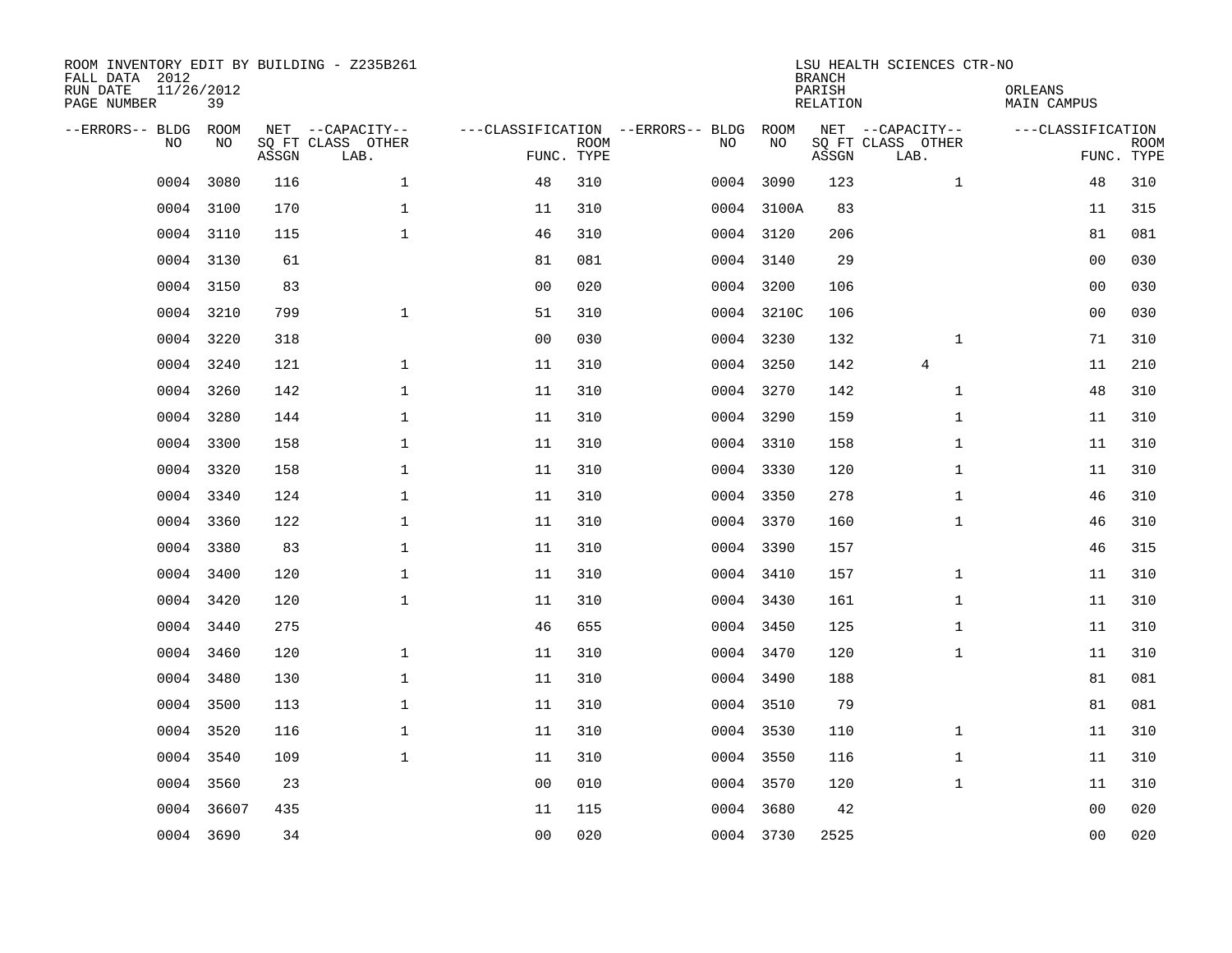| ROOM INVENTORY EDIT BY BUILDING - Z235B261<br>FALL DATA 2012<br>RUN DATE<br>PAGE NUMBER | 11/26/2012<br>40 |       |                                               |                |             |                                              |            | <b>BRANCH</b><br>PARISH<br><b>RELATION</b> | LSU HEALTH SCIENCES CTR-NO                    | ORLEANS<br><b>MAIN CAMPUS</b> |                           |
|-----------------------------------------------------------------------------------------|------------------|-------|-----------------------------------------------|----------------|-------------|----------------------------------------------|------------|--------------------------------------------|-----------------------------------------------|-------------------------------|---------------------------|
| --ERRORS-- BLDG<br>NO                                                                   | ROOM<br>NO       | ASSGN | NET --CAPACITY--<br>SQ FT CLASS OTHER<br>LAB. | FUNC. TYPE     | <b>ROOM</b> | ---CLASSIFICATION --ERRORS-- BLDG ROOM<br>NO | NO         | ASSGN                                      | NET --CAPACITY--<br>SQ FT CLASS OTHER<br>LAB. | ---CLASSIFICATION             | <b>ROOM</b><br>FUNC. TYPE |
| 0004                                                                                    | 4010             | 245   | $\mathbf 1$                                   | 46             | 310         |                                              | 0004 4020  | 26                                         |                                               | 00                            | 030                       |
| 0004                                                                                    | 4030             | 144   | $\mathbf{1}$                                  | 11             | 310         |                                              | 0004 4040  | 462                                        |                                               | 46                            | 350                       |
| 0004                                                                                    | 4050             | 329   |                                               | 0 <sub>0</sub> | 030         |                                              | 0004 4060  | 127                                        | $\mathbf{1}$                                  | 11                            | 310                       |
| 0004                                                                                    | 4070             | 356   | 36                                            | 54             | 410         |                                              | 0004 4080  | 448                                        |                                               | 11                            | 350                       |
| 0004                                                                                    | 4090             | 120   | $\mathbf{1}$                                  | 11             | 310         |                                              | 0004 4100  | 120                                        | $\mathbf{1}$                                  | 46                            | 310                       |
|                                                                                         | 0004 4110        | 132   | $\mathbf{1}$                                  | 11             | 310         |                                              | 0004 4120  | 302                                        | $\mathbf{1}$                                  | 51                            | 310                       |
|                                                                                         | 0004 4130        | 191   | $\mathbf{1}$                                  | 11             | 310         |                                              | 0004 4140  | 460                                        | 46                                            | 11                            | 110                       |
|                                                                                         | 0004 4150        | 254   |                                               | 46             | 650         |                                              | 0004 4160  | 200                                        | $\mathbf{1}$                                  | 11                            | 310                       |
|                                                                                         | 0004 4170        | 334   |                                               | 54             | 650         |                                              | 0004 4180  | 302                                        | $\mathbf{1}$                                  | 11                            | 310                       |
|                                                                                         | 0004 4190        | 128   | $\mathbf{1}$                                  | 11             | 310         |                                              | 0004 4190A | 127                                        | $\mathbf{1}$                                  | 46                            | 310                       |
|                                                                                         | 0004 4200        | 243   | $\mathbf{1}$                                  | 11             | 310         |                                              | 0004 4210  | 120                                        | $\mathbf{1}$                                  | 11                            | 310                       |
|                                                                                         | 0004 4220        | 221   | $\mathbf{1}$                                  | 11             | 310         |                                              | 0004 4230  | 130                                        | $\mathbf{1}$                                  | 11                            | 310                       |
| 0004                                                                                    | 4240             | 169   |                                               | 81             | 081         | 0004                                         | 4250       | 80                                         |                                               | 81                            | 081                       |
| 0004                                                                                    | 4260             | 140   |                                               | 46             | 315         |                                              | 0004 4260A | 226                                        |                                               | 46                            | 315                       |
| 0004                                                                                    | 4270             | 24    |                                               | 0 <sub>0</sub> | 030         | 0004                                         | 4290       | 348                                        |                                               | 11                            | 350                       |
| 0004                                                                                    | 4300             | 58    |                                               | 0 <sub>0</sub> | 020         |                                              | 0004 4310  | 711                                        | $\mathbf{1}$                                  | 51                            | 310                       |
| 0004                                                                                    | 4320             | 109   |                                               | 0 <sub>0</sub> | 030         | 0004                                         | 4330       | 323                                        |                                               | 00                            | 030                       |
| 0004                                                                                    | 4340             | 335   | $\mathbf{1}$                                  | 46             | 310         |                                              | 0004 4350  | 173                                        | $\mathbf{1}$                                  | 46                            | 310                       |
| 0004                                                                                    | 4360             | 305   | $\mathbf{1}$                                  | 46             | 310         |                                              | 0004 4370  | 484                                        |                                               | 46                            | 350                       |
|                                                                                         | 0004 4370A       | 53    |                                               | 46             | 355         |                                              | 0004 4370B | 28                                         |                                               | 81                            | 081                       |
|                                                                                         | 0004 4370C       | 48    |                                               | 46             | 355         |                                              | 0004 4380  | 262                                        | $\mathbf{1}$                                  | 46                            | 310                       |
| 0004                                                                                    | 4380A            | 68    |                                               | 46             | 315         |                                              | 0004 4390  | 200                                        | $\mathbf{1}$                                  | 11                            | 310                       |
| 0004                                                                                    | 4400             | 257   |                                               | 46             | 315         |                                              | 0004 4400A | 109                                        | $\mathbf{1}$                                  | 46                            | 310                       |
|                                                                                         | 0004 4400B       | 589   |                                               | 46             | 315         |                                              | 0004 4410  | 564                                        |                                               | 11                            | 350                       |
| 0004                                                                                    | 4420             | 401   | $\mathbf 1$                                   | 46             | 310         |                                              | 0004 4430  | 329                                        | $\mathbf{1}$                                  | 46                            | 310                       |
|                                                                                         | 0004 4440A       | 126   | $\mathbf{1}$                                  | 11             | 310         |                                              | 0004 4440B | 251                                        |                                               | 46                            | 650                       |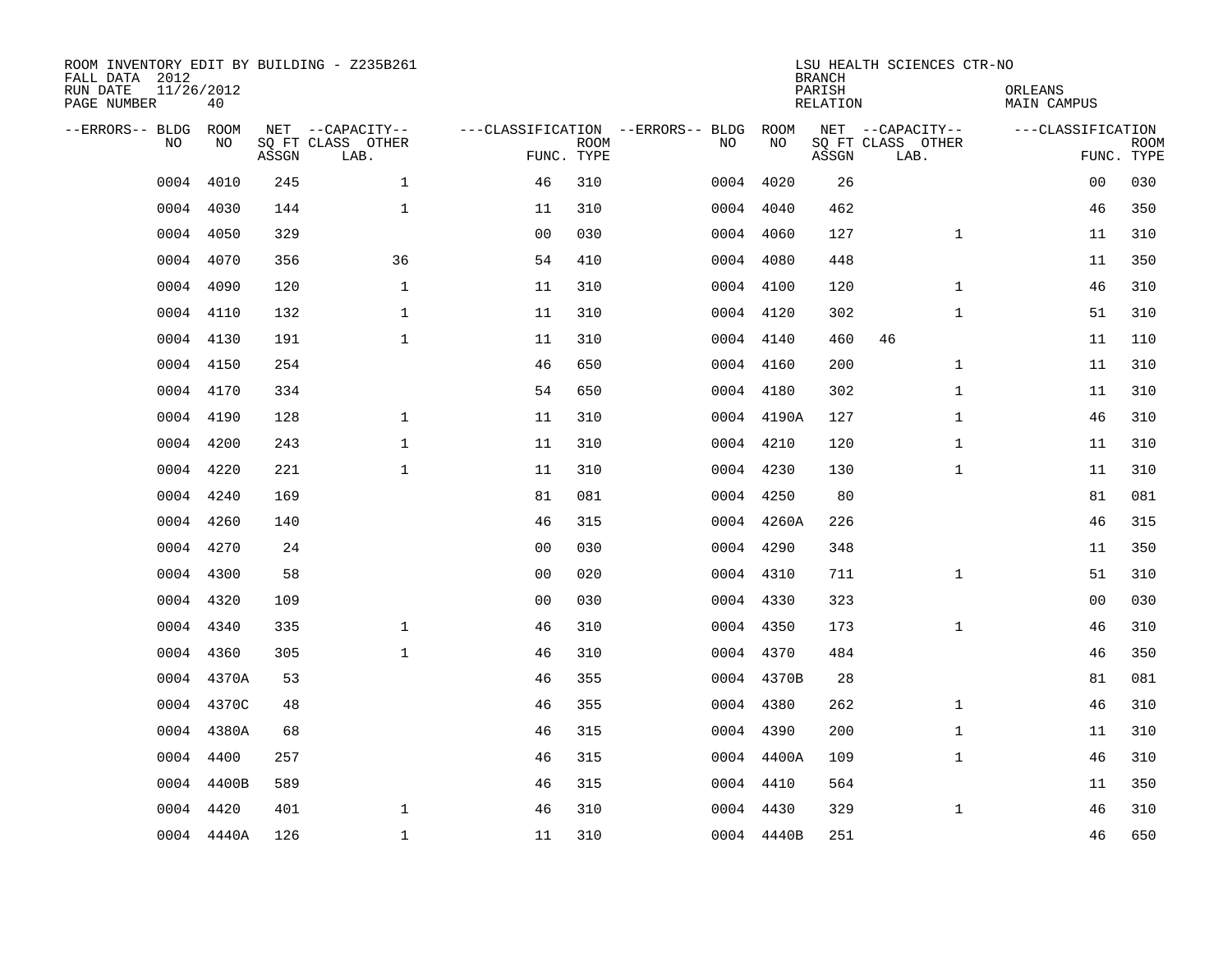| ROOM INVENTORY EDIT BY BUILDING - Z235B261<br>FALL DATA 2012<br>RUN DATE<br>PAGE NUMBER | 11/26/2012<br>41 |       |                                               |              |                |                           |                                         |            | <b>BRANCH</b><br>PARISH<br><b>RELATION</b> | LSU HEALTH SCIENCES CTR-NO                    |              | ORLEANS<br><b>MAIN CAMPUS</b> |                           |
|-----------------------------------------------------------------------------------------|------------------|-------|-----------------------------------------------|--------------|----------------|---------------------------|-----------------------------------------|------------|--------------------------------------------|-----------------------------------------------|--------------|-------------------------------|---------------------------|
| --ERRORS-- BLDG<br>NO                                                                   | ROOM<br>NO       | ASSGN | NET --CAPACITY--<br>SQ FT CLASS OTHER<br>LAB. |              |                | <b>ROOM</b><br>FUNC. TYPE | ---CLASSIFICATION --ERRORS-- BLDG<br>NO | ROOM<br>NO | ASSGN                                      | NET --CAPACITY--<br>SQ FT CLASS OTHER<br>LAB. |              | ---CLASSIFICATION             | <b>ROOM</b><br>FUNC. TYPE |
| 0004                                                                                    | 4450             | 126   |                                               | $\mathbf 1$  | 11             | 310                       |                                         | 0004 4460  | 171                                        |                                               |              | 81                            | 081                       |
| 0004                                                                                    | 4470             | 100   |                                               |              | 0 <sub>0</sub> | 030                       |                                         | 0004 4480  | 100                                        |                                               |              | 81                            | 081                       |
| 0004                                                                                    | 4490A            | 107   |                                               | $\mathbf 1$  | 46             | 310                       |                                         | 0004 4490B | 118                                        |                                               | $\mathbf{1}$ | 11                            | 310                       |
| 0004                                                                                    | 4490C            | 118   |                                               | $\mathbf 1$  | 46             | 310                       |                                         | 0004 4490D | 107                                        |                                               | $\mathbf{1}$ | 11                            | 310                       |
| 0004                                                                                    | 4500             | 150   |                                               | $\mathbf{1}$ | 11             | 310                       |                                         | 0004 4510  | 161                                        |                                               | $\mathbf{1}$ | 11                            | 310                       |
| 0004                                                                                    | 5010             | 2282  | 57                                            |              | 11             | 250                       |                                         | 0004 5010A | 23                                         |                                               |              | 0 <sub>0</sub>                | 030                       |
| 0004                                                                                    | 5010B            | 716   | 18                                            |              | 11             | 210                       |                                         | 0004 5010C | 329                                        |                                               |              | 00                            | 030                       |
| 0004                                                                                    | 5010D            | 173   | $\overline{4}$                                |              | 11             | 210                       |                                         | 0004 5010E | 3987                                       | 100                                           |              | 11                            | 250                       |
| 0004                                                                                    | 5010F            | 189   |                                               | 19           | 11             | 410                       | 0004                                    | 5010G      | 189                                        |                                               | 19           | 11                            | 410                       |
| 0004                                                                                    | 5010H            | 163   |                                               | $\mathbf{1}$ | 46             | 310                       |                                         | 0004 5010J | 156                                        |                                               |              | 81                            | 081                       |
| 0004                                                                                    | 5010K            | 74    |                                               |              | 81             | 081                       |                                         | 0004 5010L | 30                                         |                                               |              | 11                            | 730                       |
| 0004                                                                                    | 5010M            | 158   |                                               | $\mathbf{1}$ | 11             | 310                       |                                         | 0004 5010N | 221                                        | 22                                            |              | 11                            | 110                       |
| 0004                                                                                    | 5010P            | 298   |                                               |              | 11             | 730                       | 0004                                    | 5030       | 109                                        |                                               |              | 00                            | 030                       |
| 0004                                                                                    | 5040             | 162   |                                               | $\mathbf 1$  | 11             | 310                       | 0004                                    | 5050       | 122                                        |                                               |              | 44                            | 710                       |
| 0004                                                                                    | 5060             | 159   | 4                                             |              | 11             | 210                       | 0004                                    | 5070       | 322                                        |                                               |              | 0 <sub>0</sub>                | 030                       |
| 0004                                                                                    | 5080             | 2252  | 56                                            |              | 11             | 210                       | 0004                                    | 5080A      | 177                                        |                                               |              | 11                            | 215                       |
| 0004                                                                                    | 5080B            | 116   |                                               |              | 11             | 215                       |                                         | 0004 5080C | 97                                         |                                               |              | 11                            | 215                       |
| 0004                                                                                    | 5090             | 506   | 13                                            |              | 11             | 210                       |                                         | 0004 5100  | 210                                        |                                               | $\mathbf{1}$ | 46                            | 310                       |
| 0004                                                                                    | 5110             | 297   |                                               | $\mathbf{1}$ | 46             | 310                       |                                         | 0004 5120  | 154                                        |                                               | $\mathbf{1}$ | 46                            | 310                       |
| 0004                                                                                    | 5130             | 335   |                                               |              | 46             | 350                       |                                         | 0004 5130A | 97                                         |                                               | $\mathbf{1}$ | 11                            | 310                       |
| 0004                                                                                    | 5140             | 211   |                                               |              | 46             | 650                       |                                         | 0004 5160  | 210                                        |                                               |              | 11                            | 215                       |
| 0004                                                                                    | 5170             | 170   |                                               | $\mathbf{1}$ | 11             | 310                       |                                         | 0004 5180  | 120                                        |                                               | $\mathbf{1}$ | 46                            | 310                       |
|                                                                                         | 0004 5180A       | 212   |                                               |              | 48             | 650                       |                                         | 0004 5190  | 171                                        |                                               |              | 81                            | 081                       |
| 0004                                                                                    | 5200             | 95    |                                               |              | 81             | 081                       |                                         | 0004 5210  | 140                                        |                                               |              | 11                            | 215                       |
| 0004                                                                                    | 6010             | 254   | 6                                             |              | 11             | 250                       |                                         | 0004 6020  | 25                                         |                                               |              | 0 <sub>0</sub>                | 010                       |
|                                                                                         | 0004 6030        | 225   | 6                                             |              | 11             | 250                       |                                         | 0004 6040  |                                            | 1032 103                                      |              | 11                            | 110                       |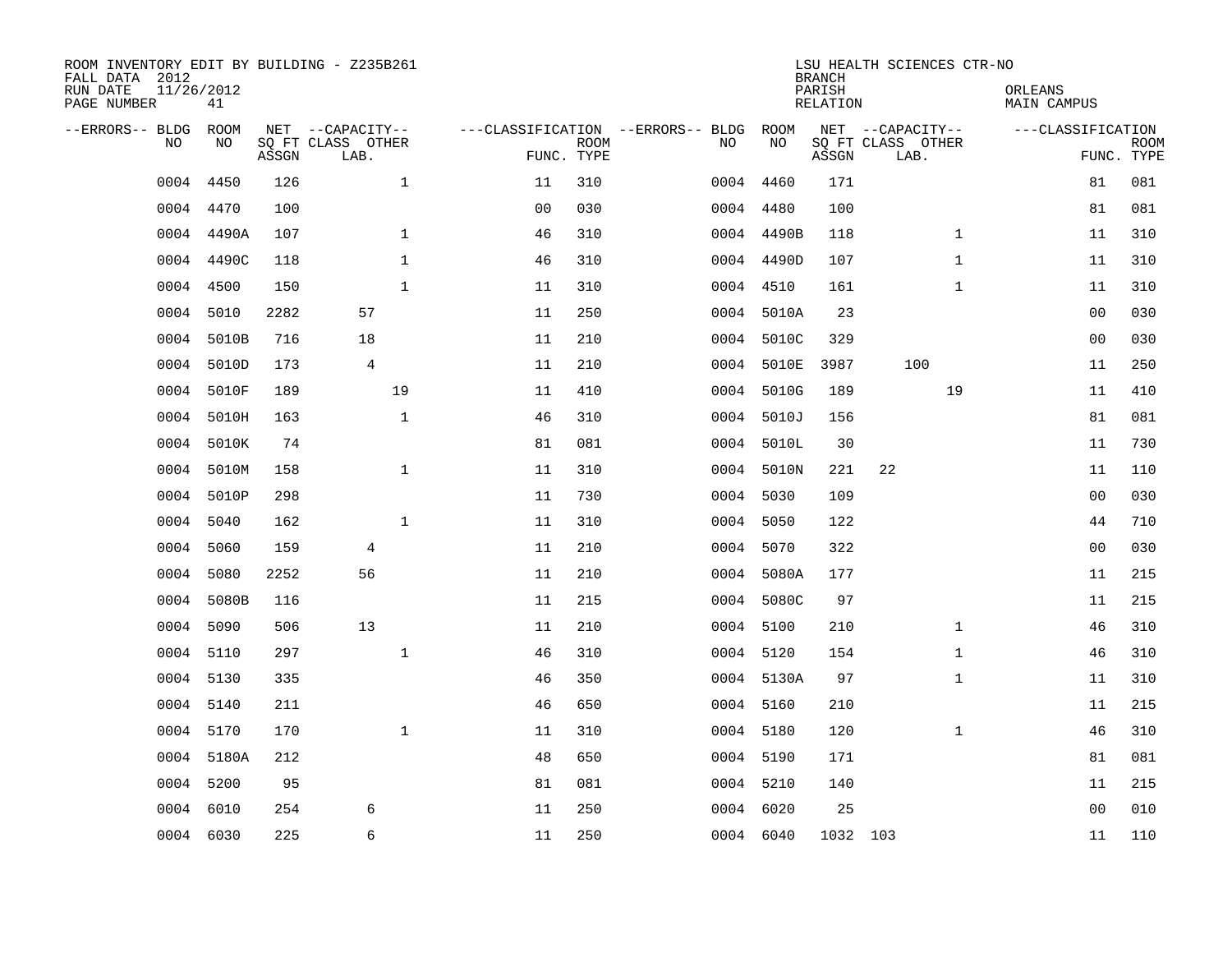| ROOM INVENTORY EDIT BY BUILDING - Z235B261<br>FALL DATA 2012<br>RUN DATE<br>PAGE NUMBER | 11/26/2012<br>42 |       |                                               |                |             |                                         |            | <b>BRANCH</b><br>PARISH<br><b>RELATION</b> | LSU HEALTH SCIENCES CTR-NO                    | ORLEANS<br><b>MAIN CAMPUS</b> |                           |
|-----------------------------------------------------------------------------------------|------------------|-------|-----------------------------------------------|----------------|-------------|-----------------------------------------|------------|--------------------------------------------|-----------------------------------------------|-------------------------------|---------------------------|
| --ERRORS-- BLDG<br>NO                                                                   | ROOM<br>NO       | ASSGN | NET --CAPACITY--<br>SQ FT CLASS OTHER<br>LAB. | FUNC. TYPE     | <b>ROOM</b> | ---CLASSIFICATION --ERRORS-- BLDG<br>NO | ROOM<br>NO | ASSGN                                      | NET --CAPACITY--<br>SQ FT CLASS OTHER<br>LAB. | ---CLASSIFICATION             | <b>ROOM</b><br>FUNC. TYPE |
| 0004                                                                                    | 6050             | 329   |                                               | 0 <sub>0</sub> | 030         |                                         | 0004 6060  | 130                                        | $\mathbf{1}$                                  | 32                            | 310                       |
| 0004                                                                                    | 6070             | 120   | $\mathbf 1$                                   | 32             | 310         |                                         | 0004 6080  | 121                                        | $\mathbf{1}$                                  | 11                            | 310                       |
| 0004                                                                                    | 6090             | 130   | $\mathbf 1$                                   | 45             | 310         |                                         | 0004 6100  | 1032                                       | 26                                            | 11                            | 210                       |
| 0004                                                                                    | 6110             | 195   |                                               | 46             | 730         |                                         | 0004 6120  | 207                                        | $\mathbf{1}$                                  | 11                            | 310                       |
| 0004                                                                                    | 6130             | 164   | $\mathbf{1}$                                  | 46             | 310         |                                         | 0004 6140  | 178                                        | $\mathbf{1}$                                  | 11                            | 310                       |
| 0004                                                                                    | 6150             | 348   |                                               | 46             | 350         |                                         | 0004 6160  | 214                                        | 5                                             | 11                            | 210                       |
| 0004                                                                                    | 6170             | 195   | $\mathbf{1}$                                  | 63             | 310         |                                         | 0004 6180  | 177                                        | 4                                             | 22                            | 250                       |
|                                                                                         | 0004 6190        | 156   | 4                                             | 22             | 250         |                                         | 0004 6200  | 831                                        | 21                                            | 11                            | 210                       |
| 0004                                                                                    | 6210             | 173   | $\overline{4}$                                | 11             | 250         |                                         | 0004 6220  | 170                                        |                                               | 81                            | 081                       |
|                                                                                         | 0004 6230        | 74    |                                               | 81             | 081         |                                         | 0004 6240  | 146                                        |                                               | 46                            | 710                       |
|                                                                                         | 0004 6250        | 148   | $\mathbf{1}$                                  | 32             | 310         |                                         | 0004 6260  | 87                                         |                                               | 0 <sub>0</sub>                | 020                       |
|                                                                                         | 0004 6270        | 293   | $\mathbf{1}$                                  | 45             | 310         |                                         | 0004 6280  | 109                                        |                                               | 0 <sub>0</sub>                | 030                       |
| 0004                                                                                    | 6290             | 231   |                                               | 51             | 315         |                                         | 0004 6290A | 285                                        |                                               | 46                            | 315                       |
| 0004                                                                                    | 6300             | 148   | $\mathbf 1$                                   | 54             | 310         |                                         | 0004 6310  | 322                                        |                                               | 0 <sub>0</sub>                | 030                       |
| 0004                                                                                    | 6320             | 251   | $\mathbf 1$                                   | 46             | 310         |                                         | 0004 6330  | 126                                        | $\mathbf{1}$                                  | 46                            | 310                       |
| 0004                                                                                    | 6340             | 124   | $\mathbf{1}$                                  | 46             | 310         |                                         | 0004 6350  | 332                                        | $\mathbf{1}$                                  | 46                            | 310                       |
| 0004                                                                                    | 6360             | 500   |                                               | 46             | 350         |                                         | 0004 6360A | 45                                         |                                               | 46                            | 315                       |
| 0004                                                                                    | 6360B            | 25    |                                               | 81             | 081         |                                         | 0004 6360C | 50                                         |                                               | 46                            | 315                       |
| 0004                                                                                    | 6370             | 283   | $\mathbf{1}$                                  | 46             | 310         |                                         | 0004 6370A | 61                                         |                                               | 46                            | 315                       |
| 0004                                                                                    | 6380             | 419   |                                               | 46             | 315         |                                         | 0004 6390  | 264                                        |                                               | 46                            | 350                       |
| 0004                                                                                    | 6400             | 399   | $\mathbf 1$                                   | 46             | 310         |                                         | 0004 6410  | 328                                        | $\mathbf{1}$                                  | 46                            | 310                       |
| 0004                                                                                    | 6420             | 217   | $\mathbf{1}$                                  | 46             | 310         |                                         | 0004 6430  | 114                                        | $\mathbf{1}$                                  | 32                            | 310                       |
| 0004                                                                                    | 6440             | 171   | $\mathbf{1}$                                  | 32             | 310         |                                         | 0004 6450  | 103                                        |                                               | 81                            | 081                       |
| 0004                                                                                    | 6460             | 89    |                                               | 81             | 081         |                                         | 0004 6470  | 225                                        | $\mathbf{1}$                                  | 46                            | 310                       |
| 0004                                                                                    | 6480             | 844   | 84                                            | 11             | 110         |                                         | 0004 6490  | 23                                         |                                               | 00                            | 010                       |
|                                                                                         | 0004 7010        | 281   | $\mathbf 1$                                   | 46             | 310         |                                         | 0004 7020  | 124                                        |                                               | 32                            | 315                       |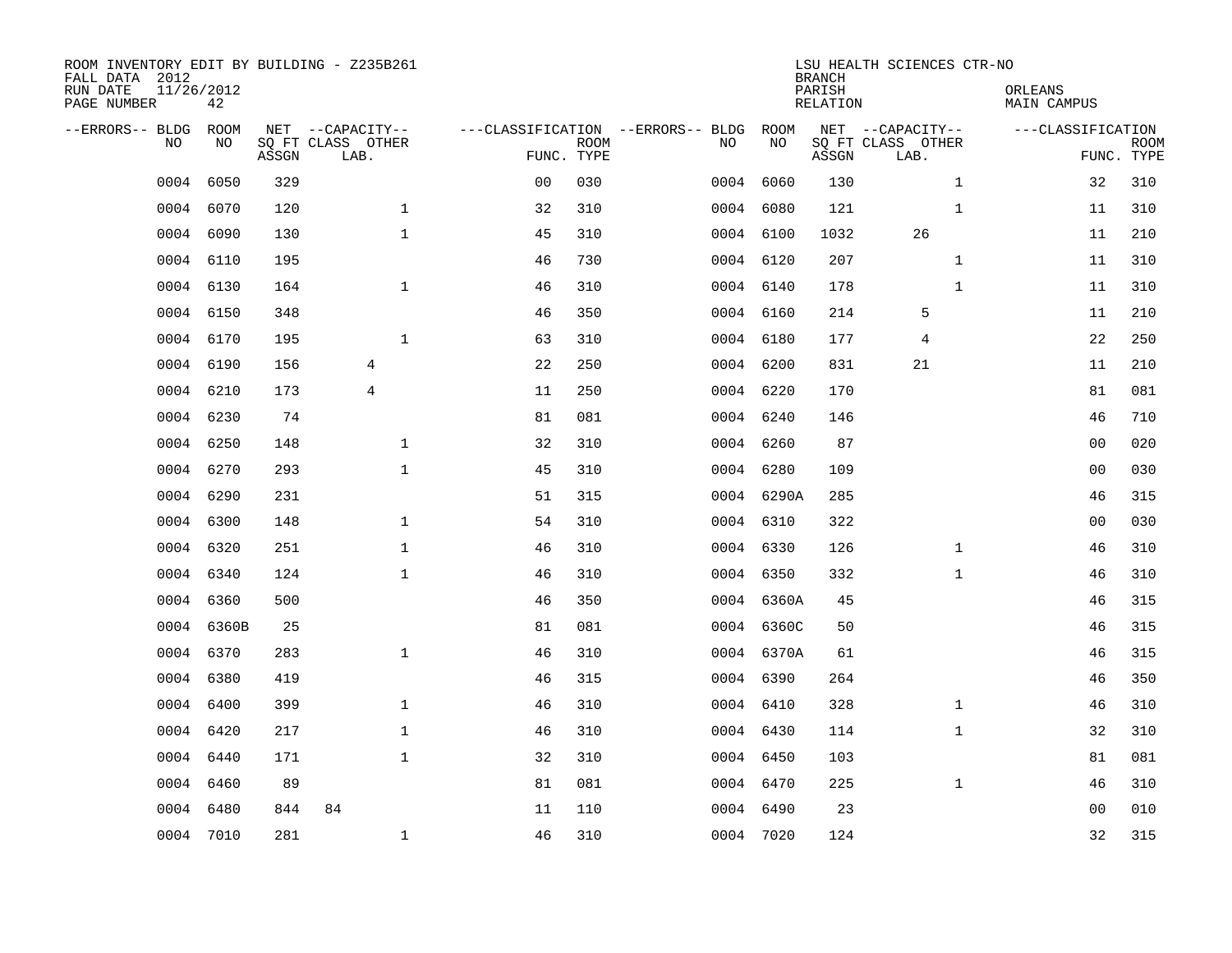| ROOM INVENTORY EDIT BY BUILDING - Z235B261<br>FALL DATA 2012<br>RUN DATE<br>PAGE NUMBER | 11/26/2012<br>43 |          |                   |                |             |                                          |            | <b>BRANCH</b><br>PARISH<br>RELATION | LSU HEALTH SCIENCES CTR-NO | ORLEANS<br>MAIN CAMPUS |             |
|-----------------------------------------------------------------------------------------|------------------|----------|-------------------|----------------|-------------|------------------------------------------|------------|-------------------------------------|----------------------------|------------------------|-------------|
|                                                                                         | <b>ROOM</b>      |          | NET --CAPACITY--  |                |             |                                          | ROOM       |                                     | NET --CAPACITY--           | ---CLASSIFICATION      |             |
| --ERRORS-- BLDG<br>N <sub>O</sub>                                                       | NO.              |          | SO FT CLASS OTHER |                | <b>ROOM</b> | ---CLASSIFICATION --ERRORS-- BLDG<br>NO. | NO         |                                     | SQ FT CLASS OTHER          |                        | <b>ROOM</b> |
|                                                                                         |                  | ASSGN    | LAB.              | FUNC. TYPE     |             |                                          |            | ASSGN                               | LAB.                       |                        | FUNC. TYPE  |
| 0004                                                                                    | 7030             | 124      |                   | 0 <sub>0</sub> | 030         | 0004                                     | 7040       | 147                                 |                            | 48                     | 315         |
| 0004                                                                                    | 7050             | 1175     | 29                | 11             | 210         |                                          | 0004 7060  | 323                                 |                            | 0 <sub>0</sub>         | 030         |
| 0004                                                                                    | 7070             | 207      |                   | 46             | 730         |                                          | 0004 7080  | 381                                 |                            | 46                     | 350         |
| 0004                                                                                    | 7090             | 1801 180 |                   | 11             | 110         | 0004                                     | 7100       | 130                                 | $\mathbf{1}$               | 56                     | 310         |
| 0004                                                                                    | 7110             | 207      | $\mathbf 1$       | 48             | 310         |                                          | 0004 7120  | 153                                 | $\mathbf{1}$               | 11                     | 310         |
| 0004                                                                                    | 7130             | 175      | $\mathbf 1$       | 11             | 310         |                                          | 0004 7140  | 175                                 | $\mathbf{1}$               | 11                     | 310         |
| 0004                                                                                    | 7150             | 153      | $\mathbf{1}$      | 48             | 310         |                                          | 0004 7160  | 213                                 |                            | 46                     | 650         |
| 0004                                                                                    | 7170             | 135      | $\mathbf{1}$      | 48             | 310         | 0004                                     | 7180       | 123                                 | $\mathbf{1}$               | 46                     | 680         |
| 0004                                                                                    | 7190             | 250      | 25                | 11             | 410         | 0004                                     | 7200       | 202                                 |                            | 46                     | 730         |
| 0004                                                                                    | 7210             | 159      |                   | 81             | 081         |                                          | 0004 7220  | 86                                  |                            | 81                     | 081         |
| 0004                                                                                    | 7230             | 32       |                   | 0 <sub>0</sub> | 010         | 0004                                     | 7240       | 270                                 | 27                         | 11                     | 410         |
| 0004                                                                                    | 7250             | 277      | 28                | 11             | 410         |                                          | 0004 7260  | 72                                  |                            | 0 <sub>0</sub>         | 020         |
| 0004                                                                                    | 7270             | 109      |                   | 0 <sub>0</sub> | 030         | 0004                                     | 7280       | 158                                 |                            | 44                     | 710         |
| 0004                                                                                    | 7290             | 1192 119 |                   | 11             | 110         | 0004                                     | 7300       | 322                                 |                            | 0 <sub>0</sub>         | 030         |
| 0004                                                                                    | 7310             | 132      | $\mathbf{1}$      | 46             | 680         | 0004                                     | 7320       | 120                                 |                            | 32                     | 850         |
| 0004                                                                                    | 7330             | 2098     |                   | 32             | 850         | 0004                                     | 7340       | 251                                 | 6                          | 11                     | 250         |
| 0004                                                                                    | 7360             | 213      | $\mathbf 1$       | 46             | 310         | 0004                                     | 7370       | 149                                 | $\mathbf{1}$               | 48                     | 310         |
| 0004                                                                                    | 7380             | 165      | $\mathbf{1}$      | 11             | 310         |                                          | 0004 7390  | 170                                 | $\mathbf{1}$               | 11                     | 310         |
| 0004                                                                                    | 7400             | 143      | $\mathbf{1}$      | 48             | 310         |                                          | 0004 7410  | 210                                 | $\mathbf{1}$               | 32                     | 310         |
| 0004                                                                                    | 7420             | 130      | $\mathbf{1}$      | 48             | 310         |                                          | 0004 7430  | 199                                 | $\mathbf{1}$               | 32                     | 310         |
| 0004                                                                                    | 7460             | 378      | $\mathbf 1$       | 48             | 310         |                                          | 0004 7470  | 189                                 |                            | 81                     | 081         |
| 0004                                                                                    | 7480             | 87       |                   | 81             | 081         |                                          | 0004 7490  | 151                                 | $\mathbf{1}$               | 32                     | 310         |
| 0004                                                                                    | 8010             | 425      | 11                | 11             | 210         |                                          | 0004 8010A | 108                                 | 3                          | 11                     | 210         |
| 0004                                                                                    | 8020             | 25       |                   | 0 <sub>0</sub> | 030         |                                          | 0004 8030  | 1162 116                            |                            | 11                     | 110         |
| 0004                                                                                    | 8030A            | 203      |                   | 11             | 115         | 0004                                     | 8040       | 321                                 |                            | 00                     | 030         |
|                                                                                         | 0004 8050        | 131      | $\mathbf{1}$      | 32             | 310         |                                          | 0004 8060  | 634                                 | 63                         | 11                     | 110         |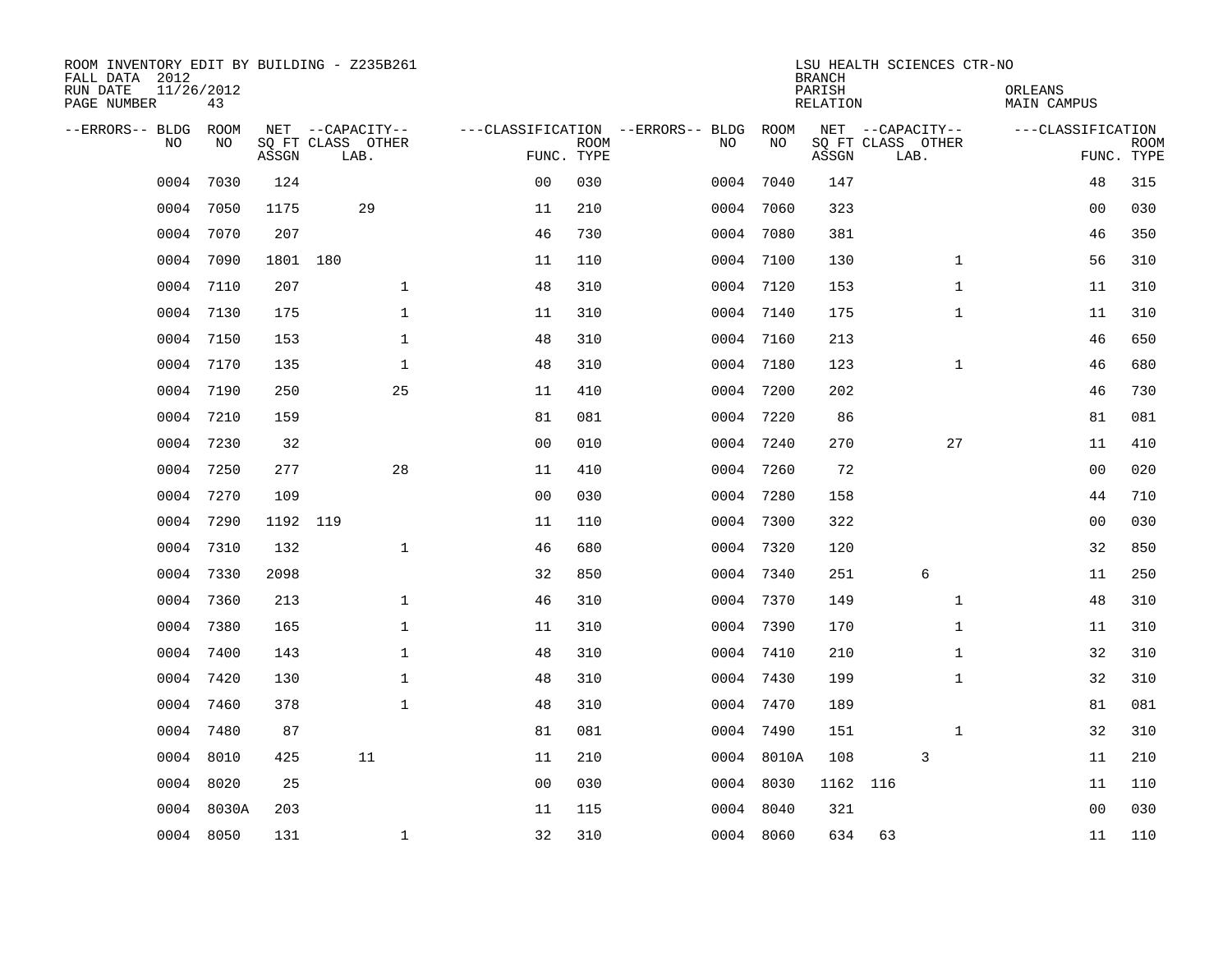| ROOM INVENTORY EDIT BY BUILDING - Z235B261<br>FALL DATA 2012<br>RUN DATE<br>PAGE NUMBER | 11/26/2012<br>44 |          |                           |              |                                   |             |      |            | <b>BRANCH</b><br>PARISH<br><b>RELATION</b> | LSU HEALTH SCIENCES CTR-NO | ORLEANS<br><b>MAIN CAMPUS</b> |                           |
|-----------------------------------------------------------------------------------------|------------------|----------|---------------------------|--------------|-----------------------------------|-------------|------|------------|--------------------------------------------|----------------------------|-------------------------------|---------------------------|
| --ERRORS-- BLDG                                                                         | ROOM             |          | NET --CAPACITY--          |              | ---CLASSIFICATION --ERRORS-- BLDG |             |      | ROOM       |                                            | NET --CAPACITY--           | ---CLASSIFICATION             |                           |
| NO.                                                                                     | NO               | ASSGN    | SQ FT CLASS OTHER<br>LAB. |              | FUNC. TYPE                        | <b>ROOM</b> | NO   | NO         | ASSGN                                      | SQ FT CLASS OTHER<br>LAB.  |                               | <b>ROOM</b><br>FUNC. TYPE |
| 0004                                                                                    | 8060A            | 634      | 63                        |              | 11                                | 110         | 0004 | 8060B      | 92                                         |                            | 44                            | 710                       |
| 0004                                                                                    | 8060C            | 107      |                           | $\mathbf 1$  | 32                                | 540         |      | 0004 8070  | 120                                        | $\mathbf{1}$               | 32                            | 310                       |
| 0004                                                                                    | 8080             | 127      |                           | $\mathbf 1$  | 32                                | 310         |      | 0004 8090  | 124                                        | $\mathbf{1}$               | 32                            | 310                       |
|                                                                                         | 0004 8100        | 207      |                           | $\mathbf{1}$ | 11                                | 310         |      | 0004 8110  | 325                                        | $\mathbf{1}$               | 46                            | 310                       |
| 0004                                                                                    | 8120             | 299      |                           | 30           | 11                                | 410         |      | 0004 8130  | 131                                        |                            | 32                            | 880                       |
|                                                                                         | 0004 8140        | 299      |                           |              | 46                                | 350         |      | 0004 8150  | 187                                        | $\mathbf{1}$               | 11                            | 310                       |
|                                                                                         | 0004 8160        | 213      |                           |              | 46                                | 650         |      | 0004 8170  | 135                                        | $\mathbf{1}$               | 11                            | 310                       |
|                                                                                         | 0004 8180        | 120      |                           |              | 32                                | 545         |      | 0004 8190  | 120                                        |                            | 32                            | 545                       |
| 0004                                                                                    | 8200             | 124      |                           | $\mathbf{1}$ | 11                                | 310         |      | 0004 8210  | 259                                        |                            | 81                            | 081                       |
|                                                                                         | 0004 8220        | 32       |                           |              | 0 <sub>0</sub>                    | 030         |      | 0004 8230  | 103                                        | $\mathbf{1}$               | 32                            | 310                       |
|                                                                                         | 0004 8240        | 121      |                           | $\mathbf 1$  | 32                                | 310         |      | 0004 8250  | 72                                         |                            | 00                            | 020                       |
|                                                                                         | 0004 8260        | 204      |                           |              | 46                                | 650         |      | 0004 8270  | 109                                        |                            | 00                            | 030                       |
| 0004                                                                                    | 8280             | 127      |                           |              | 46                                | 730         |      | 0004 8290  | 138                                        |                            | 32                            | 850                       |
| 0004                                                                                    | 8300             | 1099 110 |                           |              | 11                                | 110         |      | 0004 8310  | 322                                        |                            | 0 <sub>0</sub>                | 030                       |
| 0004                                                                                    | 8320             | 1855     | 46                        |              | 11                                | 210         |      | 0004 8320A | 114                                        |                            | 11                            | 215                       |
| 0004                                                                                    | 8320B            | 99       |                           |              | 11                                | 115         |      | 0004 8320C | 219                                        |                            | 11                            | 115                       |
| 0004                                                                                    | 8330             | 245      |                           |              | 46                                | 350         |      | 0004 8340  | 126                                        | $\mathbf{1}$               | 45                            | 310                       |
| 0004                                                                                    | 8350             | 130      |                           | $\mathbf 1$  | 32                                | 310         |      | 0004 8360  | 212                                        | $\mathbf{1}$               | 11                            | 310                       |
|                                                                                         | 0004 8370        | 324      |                           | $\mathbf 1$  | 46                                | 310         |      | 0004 8380  | 169                                        | $\mathbf{1}$               | 11                            | 310                       |
| 0004                                                                                    | 8390             | 149      |                           | $\mathbf 1$  | 11                                | 310         |      | 0004 8400  | 210                                        |                            | 46                            | 315                       |
|                                                                                         | 0004 8410        | 124      |                           | $\mathbf 1$  | 11                                | 310         |      | 0004 8420  | 120                                        | $\mathbf{1}$               | 11                            | 310                       |
| 0004                                                                                    | 8430             | 120      |                           | $\mathbf 1$  | 11                                | 310         |      | 0004 8440  | 132                                        | $\mathbf{1}$               | 11                            | 310                       |
|                                                                                         | 0004 8460        | 24       |                           |              | 0 <sub>0</sub>                    | 010         |      | 0004 9010  | 403                                        |                            | 32                            | 880                       |
|                                                                                         | 0004 9010A       | 154      |                           | $\mathbf{1}$ | 46                                | 310         |      | 0004 9020  | 24                                         |                            | 00                            | 030                       |
| 0004                                                                                    | 9030             | 90       |                           |              | 32                                | 850         |      | 0004 9040  | 158                                        | $\mathbf{1}$               | 46                            | 310                       |
|                                                                                         | 0004 9050        | 323      |                           |              | 0 <sub>0</sub>                    | 030         |      | 0004 9060  | 125                                        |                            | 32                            | 850                       |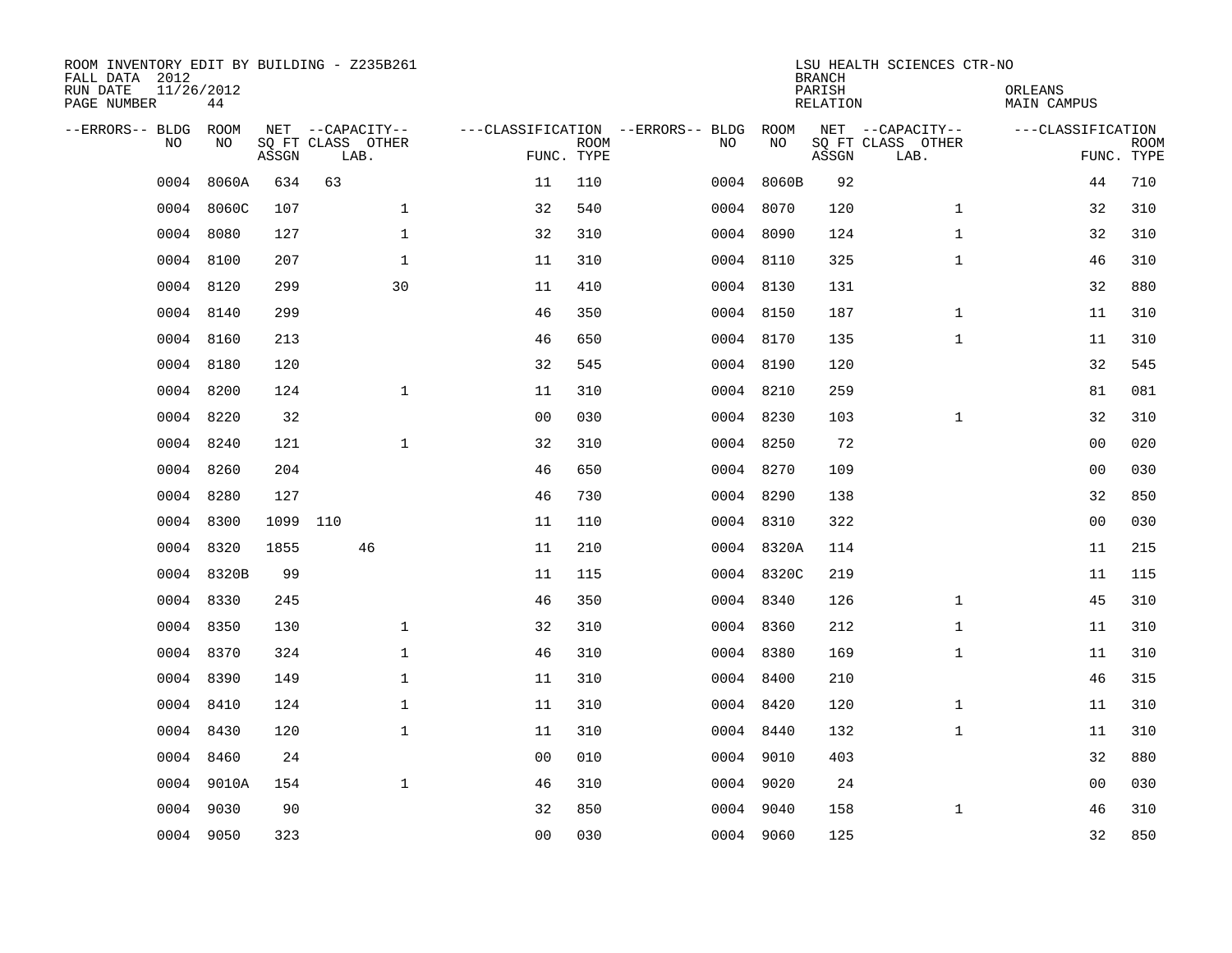| ROOM INVENTORY EDIT BY BUILDING - Z235B261<br>FALL DATA 2012 |                  |       |                           |                |             |                                        |            | <b>BRANCH</b>      | LSU HEALTH SCIENCES CTR-NO |                        |                           |
|--------------------------------------------------------------|------------------|-------|---------------------------|----------------|-------------|----------------------------------------|------------|--------------------|----------------------------|------------------------|---------------------------|
| RUN DATE<br>PAGE NUMBER                                      | 11/26/2012<br>45 |       |                           |                |             |                                        |            | PARISH<br>RELATION |                            | ORLEANS<br>MAIN CAMPUS |                           |
| --ERRORS-- BLDG                                              | ROOM             |       | NET --CAPACITY--          |                |             | ---CLASSIFICATION --ERRORS-- BLDG ROOM |            |                    | NET --CAPACITY--           | ---CLASSIFICATION      |                           |
| N <sub>O</sub>                                               | NO.              | ASSGN | SO FT CLASS OTHER<br>LAB. | FUNC. TYPE     | <b>ROOM</b> | NO.                                    | NO         | ASSGN              | SQ FT CLASS OTHER<br>LAB.  |                        | <b>ROOM</b><br>FUNC. TYPE |
| 0004                                                         | 9070             | 328   |                           | 32             | 850         |                                        | 0004 9080  | 130                |                            | 32                     | 850                       |
|                                                              | 0004 9090        | 145   |                           | 32             | 850         |                                        | 0004 9100  | 108                |                            | 32                     | 850                       |
|                                                              | 0004 9110        | 115   |                           | 32             | 850         |                                        | 0004 9120  | 139                |                            | 32                     | 850                       |
|                                                              | 0004 9130        | 130   | $\mathbf 1$               | 45             | 310         |                                        | 0004 9140  | 120                | $\mathbf{1}$               | 11                     | 310                       |
| 0004                                                         | 9150             | 120   | $\mathbf{1}$              | 11             | 310         |                                        | 0004 9160  | 80                 |                            | 32                     | 850                       |
|                                                              | 0004 9170        | 106   |                           | 32             | 850         |                                        | 0004 9180  | 179                |                            | 32                     | 850                       |
| 0004                                                         | 9190             | 106   |                           | 32             | 850         |                                        | 0004 9200  | 80                 |                            | 32                     | 850                       |
|                                                              | 0004 9210        | 66    |                           | 32             | 850         |                                        | 0004 9220  | 72                 |                            | 32                     | 850                       |
| 0004                                                         | 9230             | 77    |                           | 32             | 850         |                                        | 0004 9240  | 77                 |                            | 32                     | 850                       |
|                                                              | 0004 9250        | 72    |                           | 32             | 850         |                                        | 0004 9260  | 66                 |                            | 32                     | 850                       |
|                                                              | 0004 9270        | 124   | $\mathbf{1}$              | 11             | 310         |                                        | 0004 9280  | 230                |                            | 46                     | 730                       |
|                                                              | 0004 9290        | 207   | $\mathbf{1}$              | 11             | 310         |                                        | 0004 9300  | 153                | $\mathbf{1}$               | 11                     | 310                       |
| 0004                                                         | 9310             | 166   | $\mathbf 1$               | 11             | 310         |                                        | 0004 9320  | 168                | $\mathbf{1}$               | 11                     | 310                       |
| 0004                                                         | 9330             | 151   | $\mathbf 1$               | 11             | 310         |                                        | 0004 9340  | 213                |                            | 46                     | 650                       |
| 0004                                                         | 9350             | 130   | $\mathbf{1}$              | 11             | 310         |                                        | 0004 9360  | 381                | 10                         | 11                     | 250                       |
|                                                              | 0004 9370        | 162   |                           | 81             | 081         |                                        | 0004 9380  | 86                 |                            | 81                     | 081                       |
|                                                              | 0004 9390        | 34    |                           | 0 <sub>0</sub> | 010         |                                        | 0004 9400  | 158                |                            | 32                     | 850                       |
| 0004                                                         | 9410             | 94    |                           | 46             | 710         |                                        | 0004 9420  | 73                 |                            | 00                     | 020                       |
|                                                              | 0004 9430        | 139   |                           | 0 <sub>0</sub> | 030         |                                        | 0004 9440  | 147                |                            | 51                     | 315                       |
|                                                              | 0004 9440A       | 401   | 40                        | 11             | 410         |                                        | 0004 9450  | 322                |                            | 0 <sub>0</sub>         | 030                       |
|                                                              | 0004 9460        | 771   |                           | 32             | 850         |                                        | 0004 9460A | 56                 |                            | 32                     | 850                       |
|                                                              | 0004 9460B       | 71    |                           | 32             | 850         |                                        | 0004 9460C | 76                 |                            | 32                     | 850                       |
|                                                              | 0004 9460D       | 75    |                           | 32             | 850         |                                        | 0004 9460E | 50                 |                            | 32                     | 850                       |
| 0004                                                         | 9460F            | 63    |                           | 32             | 850         |                                        | 0004 9470  | 378                | 9                          | 11                     | 250                       |
| 0004                                                         | 9480             | 242   |                           | 32             | 850         |                                        | 0004 9490  | 336                |                            | 11                     | 350                       |
|                                                              | 0004 9500        | 130   | $\mathbf{1}$              | 11             | 310         |                                        | 0004 9510  | 356                | $\mathbf{1}$               | 45                     | 310                       |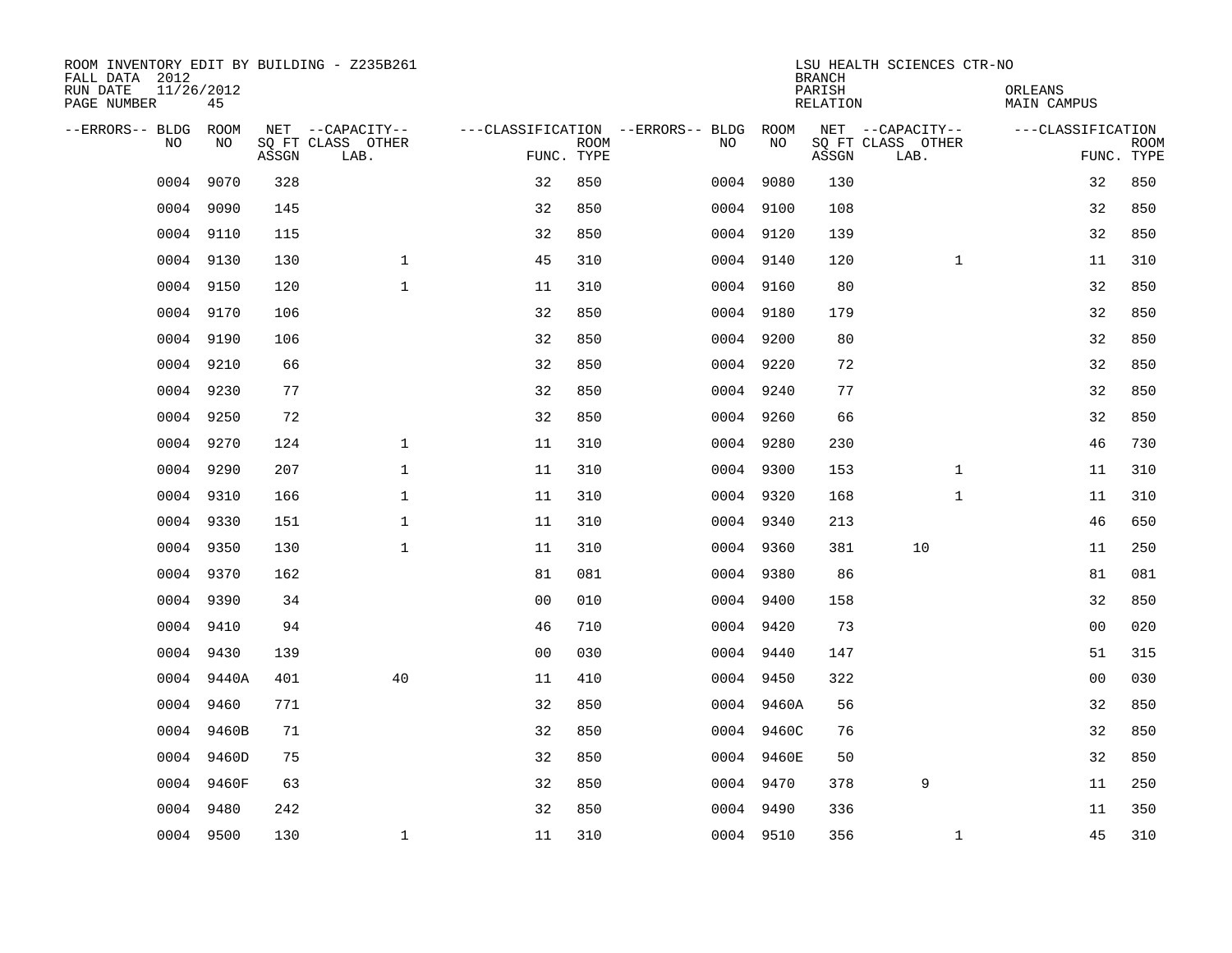| ROOM INVENTORY EDIT BY BUILDING - Z235B261<br>FALL DATA 2012<br>RUN DATE | 11/26/2012      |       |                                       |                                        |      |      |                 | <b>BRANCH</b><br>PARISH                          |                               | LSU HEALTH SCIENCES CTR-NO                                                | ORLEANS |                     |                           |
|--------------------------------------------------------------------------|-----------------|-------|---------------------------------------|----------------------------------------|------|------|-----------------|--------------------------------------------------|-------------------------------|---------------------------------------------------------------------------|---------|---------------------|---------------------------|
| PAGE NUMBER                                                              | 46              |       |                                       |                                        |      |      |                 | RELATION                                         |                               |                                                                           |         | MAIN CAMPUS         |                           |
| --ERRORS-- BLDG ROOM<br>NO.                                              | NO              |       | NET --CAPACITY--<br>SQ FT CLASS OTHER | ---CLASSIFICATION --ERRORS-- BLDG ROOM |      | NO   | NO              |                                                  |                               | NET --CAPACITY--<br>SQ FT CLASS OTHER                                     |         | ---CLASSIFICATION   |                           |
|                                                                          |                 | ASSGN | LAB.                                  | FUNC. TYPE                             | ROOM |      |                 | ASSGN                                            | LAB.                          |                                                                           |         |                     | <b>ROOM</b><br>FUNC. TYPE |
| 0004                                                                     | 9520            | 160   | $\mathbf 1$                           | 11                                     | 310  |      | 0004 9530       | 157                                              |                               | $\mathbf{1}$                                                              |         | 11                  | 310                       |
|                                                                          | 0004 9540       | 313   |                                       | 46                                     | 315  |      | 0004 9550       | 245                                              |                               | 25                                                                        |         | 11                  | 410                       |
|                                                                          | 0004 9560       | 213   | $\mathbf 1$                           | 11                                     | 310  |      | 0004 9570       | 503                                              | 50                            |                                                                           |         | 11                  | 110                       |
|                                                                          | 0004 9580       | 127   | $\mathbf{1}$                          | 11                                     | 310  |      | 0004 9590       | 253                                              | 25                            |                                                                           |         | 11                  | 110                       |
|                                                                          | 0004 9600       | 129   | 3                                     | 11                                     | 210  |      | 0004 9600A      | 203                                              |                               | 5                                                                         |         | 11                  | 210                       |
|                                                                          | 0004 9610       | 117   | 3                                     | 11                                     | 210  |      | 0004 9620       | 122                                              |                               | $\mathbf{1}$                                                              |         | 11                  | 310                       |
|                                                                          | 0004 9630       | 188   |                                       | 81                                     | 081  |      | 0004 9640       | 84                                               |                               |                                                                           |         | 81                  | 081                       |
|                                                                          | 0004 9650       | 23    |                                       | 0 <sub>0</sub>                         | 010  |      | 0004 A9280      | 222                                              |                               | 6                                                                         |         | 11                  | 250                       |
|                                                                          | 0004 B43701     | 47    |                                       | 46                                     | 315  |      |                 | TOTAL NUMBER CLASSROOMS<br>TOTAL NUMBER LABS 210 | TOTAL NUMBER SPECIAL LABS 220 | TOTAL NET ASSIGN SQ. FT. IN ROOM FILE<br>TOTAL NUMBER COMPUTER CLASSROOMS |         | 108,939<br>14<br>23 |                           |
|                                                                          | 0005 1000 92000 |       |                                       | 77                                     | 740  |      |                 | TOTAL NUMBER CLASSROOMS<br>TOTAL NUMBER LABS 210 | TOTAL NUMBER SPECIAL LABS 220 | TOTAL NET ASSIGN SQ. FT. IN ROOM FILE<br>TOTAL NUMBER COMPUTER CLASSROOMS |         | 92,000              |                           |
|                                                                          | 0006 0000 72580 |       |                                       | 0 <sub>0</sub>                         | 020  |      | 0006 1001 11560 |                                                  |                               |                                                                           |         | 82                  | 082                       |
|                                                                          | 0006 2010       | 169   |                                       | 81                                     | 081  |      | 0006 2020       | 116                                              |                               |                                                                           |         | 81                  | 081                       |
| 0006                                                                     | 2030            | 112   | $\mathbf{1}$                          | 22                                     | 310  |      | 0006 2040       | 143                                              |                               | $\mathbf{1}$                                                              |         | 22                  | 310                       |
| 0006                                                                     | 2050            | 114   | $\mathbf{1}$                          | 22                                     | 310  | 0006 | 2060            | 142                                              |                               | $\mathbf{1}$                                                              |         | 32                  | 310                       |
| 0006                                                                     | 2070            | 237   |                                       | 00                                     | 030  |      | 0006 2070A      | 251                                              |                               |                                                                           |         | 0 <sub>0</sub>      | 030                       |
| 0006                                                                     | 2070B           | 430   |                                       | 0 <sub>0</sub>                         | 030  | 0006 | 2070C           | 146                                              |                               |                                                                           |         | 0 <sub>0</sub>      | 030                       |
| 0006                                                                     | 2070D           | 472   |                                       | 00                                     | 030  | 0006 | 2080            | 133                                              |                               | $\mathbf{1}$                                                              |         | 32                  | 310                       |
|                                                                          | 0006 2090       | 117   | $\mathbf{1}$                          | 22                                     | 310  |      | 0006 2100       | 128                                              |                               | $\mathbf{1}$                                                              |         | 32                  | 310                       |
|                                                                          | 0006 2110       | 111   | $\mathbf 1$                           | 22                                     | 310  |      | 0006 2120       | 212                                              |                               | $\mathbf{1}$                                                              |         | 11                  | 310                       |
|                                                                          | 0006 2130       | 136   | $\mathbf 1$                           | 32                                     | 310  |      | 0006 2140       | 116                                              |                               | $\mathbf{1}$                                                              |         | 32                  | 310                       |
|                                                                          | 0006 2150       | 111   | $\mathbf 1$                           | 32                                     | 310  |      | 0006 2160       | 148                                              |                               | $\mathbf{1}$                                                              |         | 32                  | 310                       |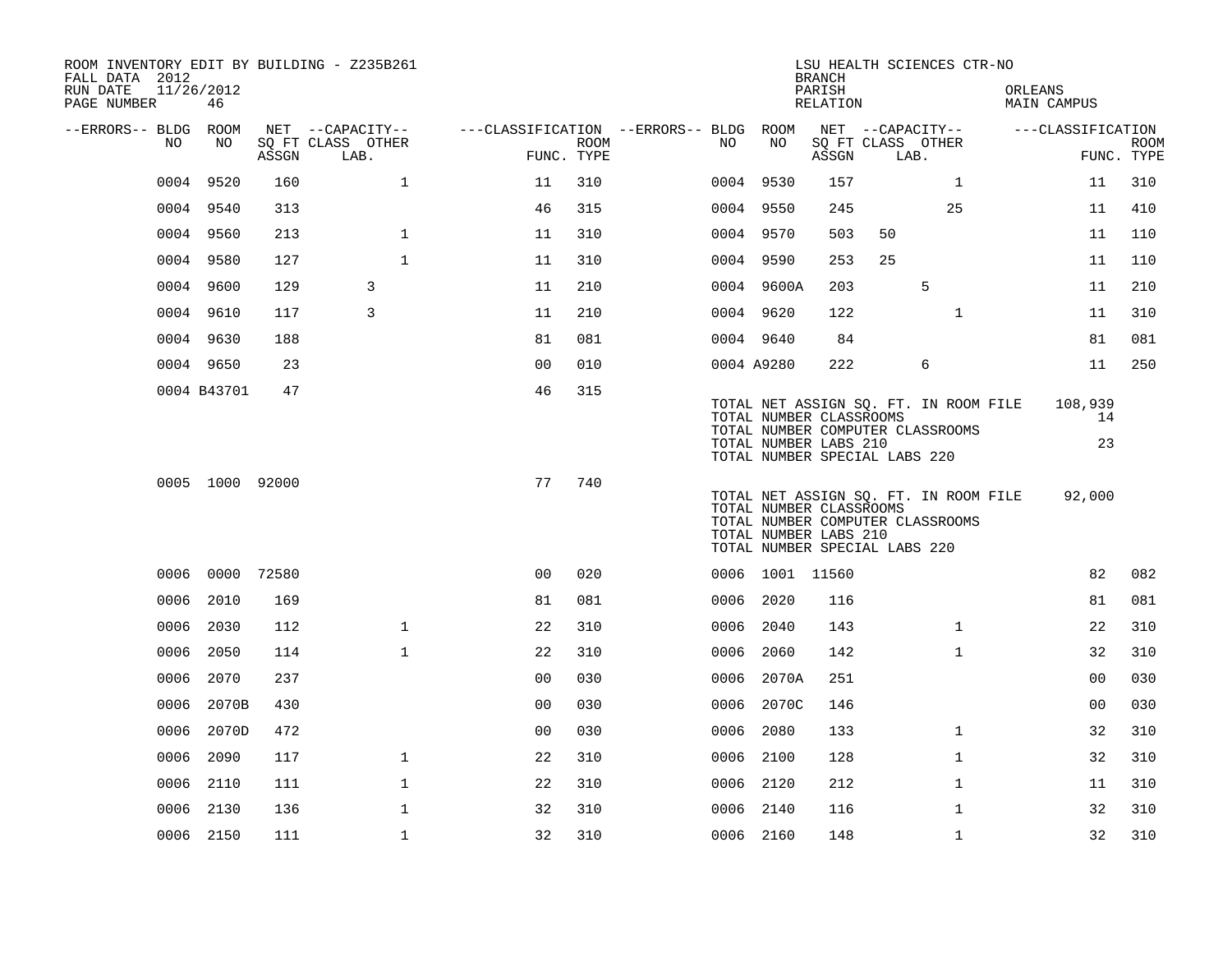| ROOM INVENTORY EDIT BY BUILDING - Z235B261<br>FALL DATA 2012<br>RUN DATE<br>PAGE NUMBER | 11/26/2012<br>47 |       |                           |                                   |             |      |           | <b>BRANCH</b><br>PARISH<br><b>RELATION</b> | LSU HEALTH SCIENCES CTR-NO | ORLEANS<br><b>MAIN CAMPUS</b> |                           |
|-----------------------------------------------------------------------------------------|------------------|-------|---------------------------|-----------------------------------|-------------|------|-----------|--------------------------------------------|----------------------------|-------------------------------|---------------------------|
| --ERRORS-- BLDG                                                                         | ROOM             |       | NET --CAPACITY--          | ---CLASSIFICATION --ERRORS-- BLDG |             |      | ROOM      |                                            | NET --CAPACITY--           | ---CLASSIFICATION             |                           |
| NO.                                                                                     | NO               | ASSGN | SQ FT CLASS OTHER<br>LAB. | FUNC. TYPE                        | <b>ROOM</b> | NO   | NO        | ASSGN                                      | SQ FT CLASS OTHER<br>LAB.  |                               | <b>ROOM</b><br>FUNC. TYPE |
| 0006                                                                                    | 2170             | 150   | $\mathbf{1}$              | 32                                | 310         | 0006 | 2180      | 235                                        |                            | 46                            | 730                       |
| 0006                                                                                    | 2190             | 100   | $\mathbf{1}$              | 11                                | 310         | 0006 | 2190A     | 254                                        | $\mathbf{1}$               | 11                            | 310                       |
| 0006                                                                                    | 2200             | 117   | $\mathbf 1$               | 46                                | 680         | 0006 | 2210      | 129                                        | $\mathbf{1}$               | 32                            | 310                       |
| 0006                                                                                    | 2220             | 615   | 62                        | 11                                | 410         | 0006 | 2230      | 104                                        | $\mathbf{1}$               | 32                            | 310                       |
| 0006                                                                                    | 2240             | 148   | $\mathbf{1}$              | 32                                | 310         | 0006 | 2250      | 110                                        | $\mathbf{1}$               | 22                            | 310                       |
| 0006                                                                                    | 2260             | 90    | $\mathbf{1}$              | 32                                | 310         | 0006 | 2260A     | 248                                        | $\mathbf{1}$               | 32                            | 310                       |
| 0006                                                                                    | 2270             | 163   |                           | 81                                | 081         | 0006 | 2270A     | 36                                         |                            | 81                            | 081                       |
| 0006                                                                                    | 2280             | 115   |                           | 0 <sub>0</sub>                    | 010         | 0006 | 2280A     | 108                                        |                            | 46                            | 730                       |
| 0006                                                                                    | 2280B            | 31    |                           | 0 <sub>0</sub>                    | 010         | 0006 | 2290      | 86                                         |                            | 81                            | 081                       |
| 0006                                                                                    | 2300             | 134   |                           | 81                                | 081         | 0006 | 2310      | 108                                        |                            | 0 <sub>0</sub>                | 030                       |
| 0006                                                                                    | 2320             | 193   | $\mathbf 1$               | 32                                | 310         | 0006 | 2330      | 76                                         |                            | 32                            | 315                       |
| 0006                                                                                    | 2330A            | 73    |                           | 46                                | 315         | 0006 | 2340      | 141                                        | $\mathbf{1}$               | 32                            | 310                       |
| 0006                                                                                    | 2350             | 205   | $\mathbf 1$               | 32                                | 310         | 0006 | 2360      | 266                                        | $\mathbf{1}$               | 22                            | 310                       |
| 0006                                                                                    | 2370             | 96    | $\mathbf{1}$              | 22                                | 310         | 0006 | 2380      | 116                                        | $\mathbf{1}$               | 22                            | 310                       |
| 0006                                                                                    | 2390             | 104   | $\mathbf 1$               | 22                                | 310         | 0006 | 2400      | 175                                        | $\mathbf{1}$               | 22                            | 310                       |
| 0006                                                                                    | 2410             | 97    | $\mathbf{1}$              | 22                                | 310         | 0006 | 2420      | 133                                        | $\mathbf{1}$               | 22                            | 310                       |
| 0006                                                                                    | 2430             | 132   | $\mathbf{1}$              | 22                                | 310         | 0006 | 2440      | 105                                        | $\mathbf{1}$               | 73                            | 310                       |
| 0006                                                                                    | 2450             | 188   | $\mathbf 1$               | 32                                | 310         | 0006 | 2460      | 148                                        | $\mathbf{1}$               | 22                            | 310                       |
| 0006                                                                                    | 2470             | 148   | $\mathbf{1}$              | 22                                | 310         | 0006 | 2480      | 67                                         |                            | 46                            | 315                       |
| 0006                                                                                    | 2490             | 113   | $\mathbf 1$               | 32                                | 310         | 0006 | 2500      | 132                                        |                            | 00                            | 030                       |
| 0006                                                                                    | 2510             | 405   |                           | 0 <sub>0</sub>                    | 030         | 0006 | 2520      | 103                                        |                            | 00                            | 030                       |
| 0006                                                                                    | 2530             | 114   | $\mathbf{1}$              | 22                                | 310         | 0006 | 2540      | 113                                        | $\mathbf{1}$               | 22                            | 310                       |
| 0006                                                                                    | 2550             | 191   | $\mathbf{1}$              | 11                                | 310         | 0006 | 2560      | 194                                        | $\mathbf{1}$               | 11                            | 310                       |
| 0006                                                                                    | 2570             | 25    |                           | 46                                | 870         | 0006 | 2580      | 286                                        | $\mathbf{1}$               | 11                            | 310                       |
| 0006                                                                                    | 2590             | 300   |                           | 46                                | 350         | 0006 | 2600      | 144                                        | $\mathbf{1}$               | 11                            | 310                       |
|                                                                                         | 0006 2610        | 115   | $\mathbf 1$               | 22                                | 310         |      | 0006 2620 | 140                                        | $\mathbf{1}$               | 44                            | 310                       |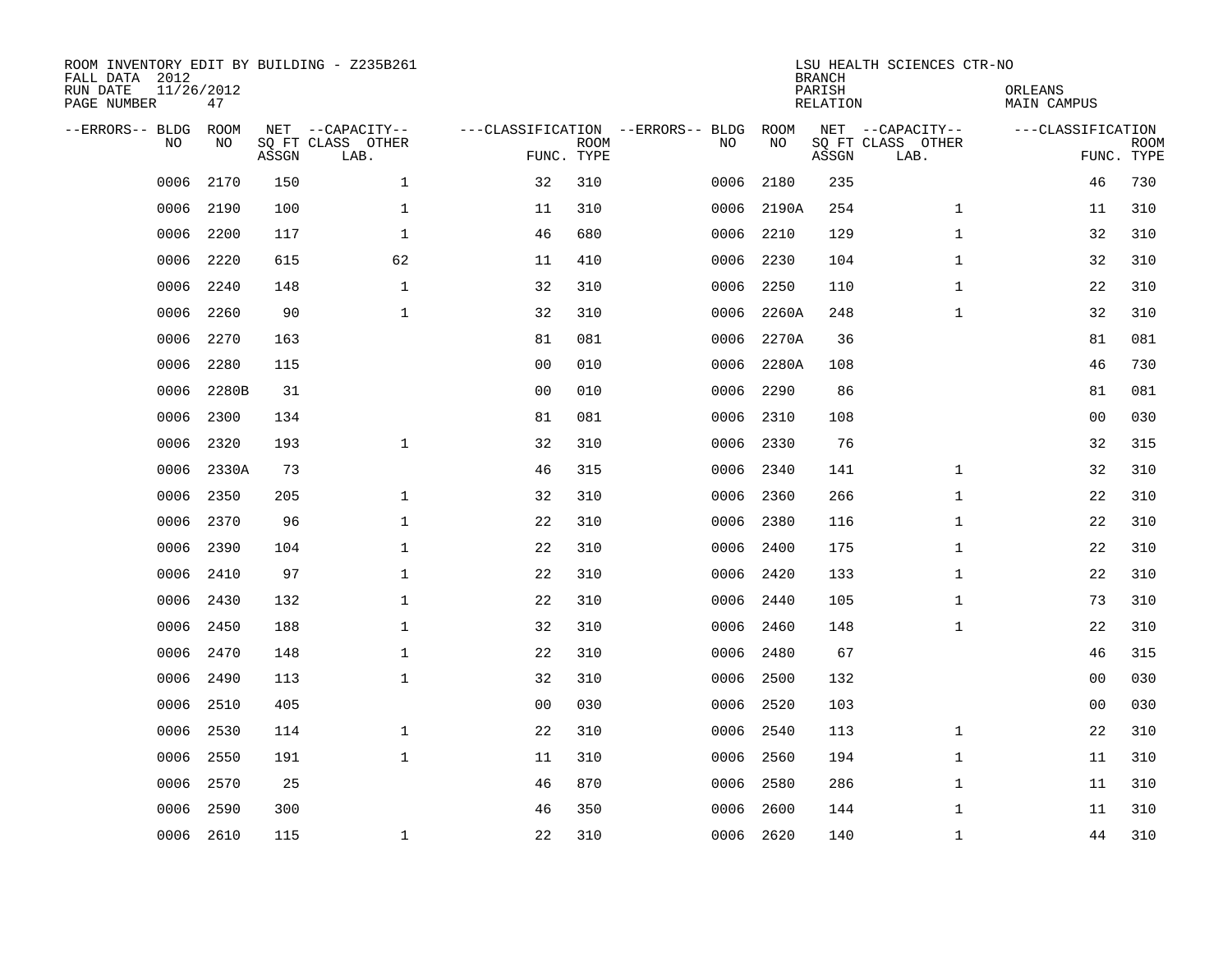| ROOM INVENTORY EDIT BY BUILDING - Z235B261<br>FALL DATA 2012<br>RUN DATE<br>PAGE NUMBER | 11/26/2012<br>48 |       |                           |                |                           |                                   |           | <b>BRANCH</b><br>PARISH<br><b>RELATION</b> | LSU HEALTH SCIENCES CTR-NO | ORLEANS<br><b>MAIN CAMPUS</b> |                           |
|-----------------------------------------------------------------------------------------|------------------|-------|---------------------------|----------------|---------------------------|-----------------------------------|-----------|--------------------------------------------|----------------------------|-------------------------------|---------------------------|
| --ERRORS-- BLDG                                                                         | ROOM             |       | NET --CAPACITY--          |                |                           | ---CLASSIFICATION --ERRORS-- BLDG | ROOM      |                                            | NET --CAPACITY--           | ---CLASSIFICATION             |                           |
| NO                                                                                      | NO               | ASSGN | SQ FT CLASS OTHER<br>LAB. |                | <b>ROOM</b><br>FUNC. TYPE | NO                                | NO        | ASSGN                                      | SQ FT CLASS OTHER<br>LAB.  |                               | <b>ROOM</b><br>FUNC. TYPE |
| 0006                                                                                    | 2630             | 129   | $\mathbf{1}$              | 11             | 310                       | 0006                              | 2640      | 155                                        | $\mathbf{1}$               | 11                            | 310                       |
| 0006                                                                                    | 2650             | 118   | $\mathbf{1}$              | 11             | 310                       | 0006                              | 2660      | 124                                        | $\mathbf{1}$               | 11                            | 310                       |
| 0006                                                                                    | 2670             | 106   | $\mathbf 1$               | 22             | 310                       | 0006                              | 2680      | 100                                        | $\mathbf{1}$               | 22                            | 310                       |
| 0006                                                                                    | 2690             | 107   |                           | 46             | 650                       | 0006                              | 2700      | 254                                        | $\mathbf{1}$               | 22                            | 310                       |
| 0006                                                                                    | 2710             | 156   | $\mathbf{1}$              | 22             | 310                       | 0006                              | 2720      | 148                                        | $\mathbf{1}$               | 22                            | 310                       |
| 0006                                                                                    | 2730             | 118   | $\mathbf 1$               | 22             | 310                       |                                   | 0006 2740 | 131                                        | $\mathbf{1}$               | 22                            | 310                       |
| 0006                                                                                    | 2750             | 104   | $\mathbf{1}$              | 22             | 310                       | 0006                              | 2760      | 378                                        | $\mathbf{1}$               | 22                            | 310                       |
| 0006                                                                                    | 2770             | 230   | $\mathbf{1}$              | 11             | 310                       | 0006                              | 2780      | 532                                        |                            | 0 <sub>0</sub>                | 030                       |
| 0006                                                                                    | 3010             | 168   |                           | 81             | 081                       | 0006                              | 3020      | 122                                        |                            | 81                            | 081                       |
| 0006                                                                                    | 3030             | 1002  | 100                       | 11             | 110                       | 0006                              | 3040      | 442                                        | 44                         | 11                            | 110                       |
| 0006                                                                                    | 3050             | 208   | $\mathbf 1$               | 46             | 310                       | 0006                              | 3060      | 351                                        | 35                         | 11                            | 110                       |
| 0006                                                                                    | 3070             | 114   |                           | 46             | 730                       | 0006                              | 3080      | 126                                        |                            | 46                            | 650                       |
| 0006                                                                                    | 3090             | 329   | 33                        | 11             | 110                       | 0006                              | 3100      | 176                                        | $\mathbf{1}$               | 32                            | 310                       |
| 0006                                                                                    | 3110             | 123   |                           | 11             | 710                       |                                   | 0006 3120 | 178                                        | $\mathbf{1}$               | 32                            | 310                       |
| 0006                                                                                    | 3130             | 164   | $\mathbf 1$               | 32             | 310                       | 0006                              | 3140      | 164                                        | $\mathbf{1}$               | 11                            | 310                       |
| 0006                                                                                    | 3150             | 164   | $\mathbf{1}$              | 11             | 310                       |                                   | 0006 3160 | 217                                        | $\mathbf{1}$               | 32                            | 310                       |
| 0006                                                                                    | 3170             | 175   | 1                         | 32             | 310                       | 0006                              | 3180      | 214                                        | $\mathbf{1}$               | 11                            | 310                       |
| 0006                                                                                    | 3190             | 170   | $\mathbf 1$               | 11             | 310                       | 0006                              | 3200      | 235                                        | $\mathbf{1}$               | 11                            | 310                       |
| 0006                                                                                    | 3210             | 161   | 1                         | 11             | 310                       | 0006                              | 3220      | 194                                        | $\mathbf{1}$               | 11                            | 310                       |
| 0006                                                                                    | 3230             | 92    |                           | 0 <sub>0</sub> | 010                       | 0006                              | 3240      | 114                                        |                            | 00                            | 010                       |
| 0006                                                                                    | 3240A            | 86    |                           | 46             | 730                       | 0006                              | 3240B     | 32                                         |                            | 00                            | 010                       |
| 0006                                                                                    | 3250             | 88    |                           | 81             | 081                       | 0006                              | 3260      | 136                                        |                            | 81                            | 081                       |
| 0006                                                                                    | 3270             | 157   | $\mathbf{1}$              | 22             | 310                       | 0006                              | 3280      | 156                                        | $\mathbf{1}$               | 22                            | 310                       |
| 0006                                                                                    | 3290             | 187   | $\mathbf{1}$              | 32             | 310                       | 0006                              | 3300      | 209                                        | $\mathbf{1}$               | 11                            | 310                       |
| 0006                                                                                    | 3310             | 178   | $\mathbf 1$               | 32             | 310                       | 0006                              | 3320      | 207                                        | 21                         | 11                            | 410                       |
|                                                                                         | 0006 3330        | 145   | $\mathbf{1}$              | 32             | 310                       |                                   | 0006 3340 | 149                                        | $\mathbf{1}$               | 22                            | 310                       |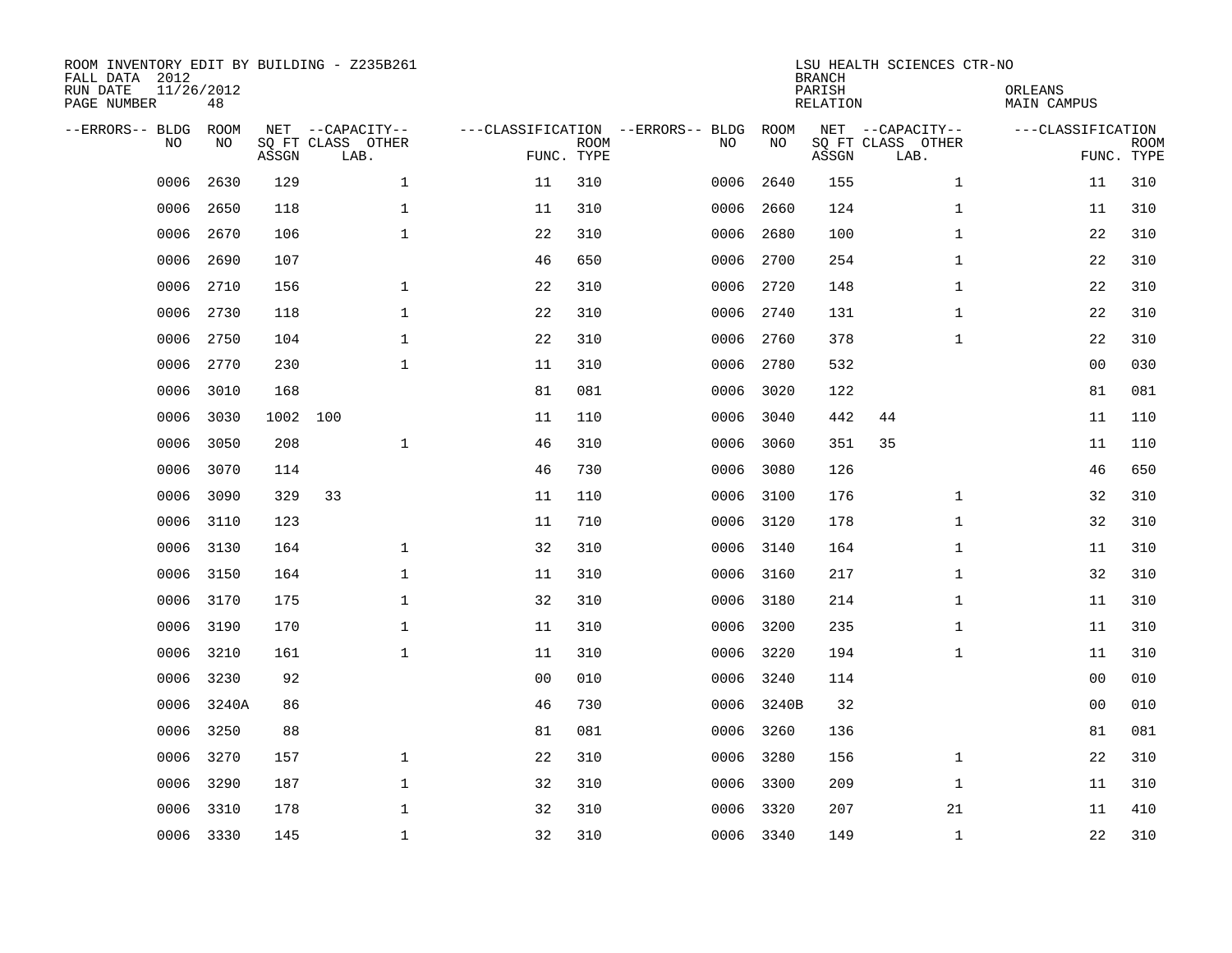| ROOM INVENTORY EDIT BY BUILDING - Z235B261<br>FALL DATA 2012<br>RUN DATE<br>PAGE NUMBER | 11/26/2012<br>49 |       |                                               |                |                           |                                         |            | <b>BRANCH</b><br>PARISH<br><b>RELATION</b> | LSU HEALTH SCIENCES CTR-NO                    | ORLEANS<br><b>MAIN CAMPUS</b> |                           |
|-----------------------------------------------------------------------------------------|------------------|-------|-----------------------------------------------|----------------|---------------------------|-----------------------------------------|------------|--------------------------------------------|-----------------------------------------------|-------------------------------|---------------------------|
| --ERRORS-- BLDG<br>NO                                                                   | ROOM<br>NO       | ASSGN | NET --CAPACITY--<br>SQ FT CLASS OTHER<br>LAB. |                | <b>ROOM</b><br>FUNC. TYPE | ---CLASSIFICATION --ERRORS-- BLDG<br>NO | ROOM<br>NO | ASSGN                                      | NET --CAPACITY--<br>SQ FT CLASS OTHER<br>LAB. | ---CLASSIFICATION             | <b>ROOM</b><br>FUNC. TYPE |
| 0006                                                                                    | 3350             | 214   | $\mathbf{1}$                                  | 46             | 310                       | 0006                                    | 3350B      | 68                                         |                                               | 0 <sub>0</sub>                | 030                       |
| 0006                                                                                    | 3350C            | 493   |                                               | 0 <sub>0</sub> | 030                       | 0006                                    | 3360       | 128                                        | $\mathbf{1}$                                  | 32                            | 310                       |
| 0006                                                                                    | 3370             | 154   |                                               | 22             | 710                       | 0006                                    | 3380       | 114                                        | $\mathbf{1}$                                  | 22                            | 310                       |
| 0006                                                                                    | 3390             | 108   | $\mathbf 1$                                   | 32             | 310                       |                                         | 0006 3400  | 127                                        | $\mathbf{1}$                                  | 32                            | 310                       |
| 0006                                                                                    | 3410             | 130   | $\mathbf{1}$                                  | 11             | 310                       |                                         | 0006 3420  | 109                                        | $\mathbf{1}$                                  | 32                            | 310                       |
| 0006                                                                                    | 3430             | 127   |                                               | 46             | 730                       |                                         | 0006 3440  | 152                                        | $\mathbf{1}$                                  | 55                            | 310                       |
| 0006                                                                                    | 3450             | 68    |                                               | 46             | 315                       |                                         | 0006 3460  | 100                                        |                                               | 00                            | 030                       |
| 0006                                                                                    | 3470             | 414   |                                               | 0 <sub>0</sub> | 030                       |                                         | 0006 3480  | 98                                         | $\mathbf{1}$                                  | 46                            | 310                       |
| 0006                                                                                    | 3480B            | 552   | $\mathbf{1}$                                  | 46             | 310                       | 0006                                    | 3480C      | 172                                        | $\mathbf{1}$                                  | 46                            | 310                       |
| 0006                                                                                    | 3480E            | 296   | $\mathbf 1$                                   | 46             | 310                       | 0006                                    | 3490       | 167                                        | $\mathbf{1}$                                  | 55                            | 310                       |
| 0006                                                                                    | 3500             | 188   | $\mathbf{1}$                                  | 46             | 310                       | 0006                                    | 3510       | 166                                        | $\mathbf{1}$                                  | 22                            | 310                       |
| 0006                                                                                    | 3520             | 146   |                                               | 46             | 730                       |                                         | 0006 3530  | 167                                        | $\mathbf{1}$                                  | 11                            | 310                       |
| 0006                                                                                    | 3540             | 146   | $\mathbf{1}$                                  | 46             | 310                       | 0006                                    | 3550       | 166                                        | $\mathbf{1}$                                  | 45                            | 310                       |
| 0006                                                                                    | 3560             | 352   |                                               | 46             | 350                       | 0006                                    | 3570       | 170                                        | $\mathbf{1}$                                  | 22                            | 680                       |
| 0006                                                                                    | 3580             | 167   | 1                                             | 11             | 310                       | 0006                                    | 3590       | 291                                        | $\mathbf{1}$                                  | 22                            | 310                       |
| 0006                                                                                    | 3600             | 276   | $\mathbf 1$                                   | 46             | 310                       | 0006                                    | 3610       | 110                                        | $\mathbf{1}$                                  | 22                            | 310                       |
| 0006                                                                                    | 3620             | 78    | $\mathbf 1$                                   | 22             | 310                       | 0006                                    | 3630       | 99                                         |                                               | 46                            | 730                       |
| 0006                                                                                    | 3640             | 112   | $\mathbf 1$                                   | 22             | 310                       | 0006                                    | 3650       | 245                                        | $\mathbf{1}$                                  | 46                            | 310                       |
| 0006                                                                                    | 3660             | 156   | $\mathbf{1}$                                  | 22             | 310                       | 0006                                    | 3670       | 493                                        |                                               | 00                            | 030                       |
| 0006                                                                                    | 3680             | 111   |                                               | 0 <sub>0</sub> | 030                       | 0006                                    | 3690       | 115                                        | $\mathbf{1}$                                  | 22                            | 310                       |
| 0006                                                                                    | 4010             | 429   |                                               | 46             | 350                       | 0006                                    | 4020       | 191                                        | 5                                             | 22                            | 250                       |
| 0006                                                                                    | 4020A            | 53    | $\mathbf{1}$                                  | 22             | 250                       | 0006                                    | 4020B      | 50                                         |                                               | 22                            | 255                       |
| 0006                                                                                    | 4030             | 233   |                                               | 22             | 255                       | 0006                                    | 4040       | 224                                        | 6                                             | 22                            | 250                       |
| 0006                                                                                    | 4050             | 88    |                                               | 0 <sub>0</sub> | 030                       | 0006                                    | 4060       | 205                                        | 5                                             | 22                            | 250                       |
| 0006                                                                                    | 4070             | 178   | 4                                             | 22             | 250                       | 0006                                    | 4080       | 192                                        |                                               | 22                            | 255                       |
|                                                                                         | 0006 4090        | 222   | 6                                             | 22             | 250                       |                                         | 0006 4100  | 224                                        | 6                                             | 22                            | 250                       |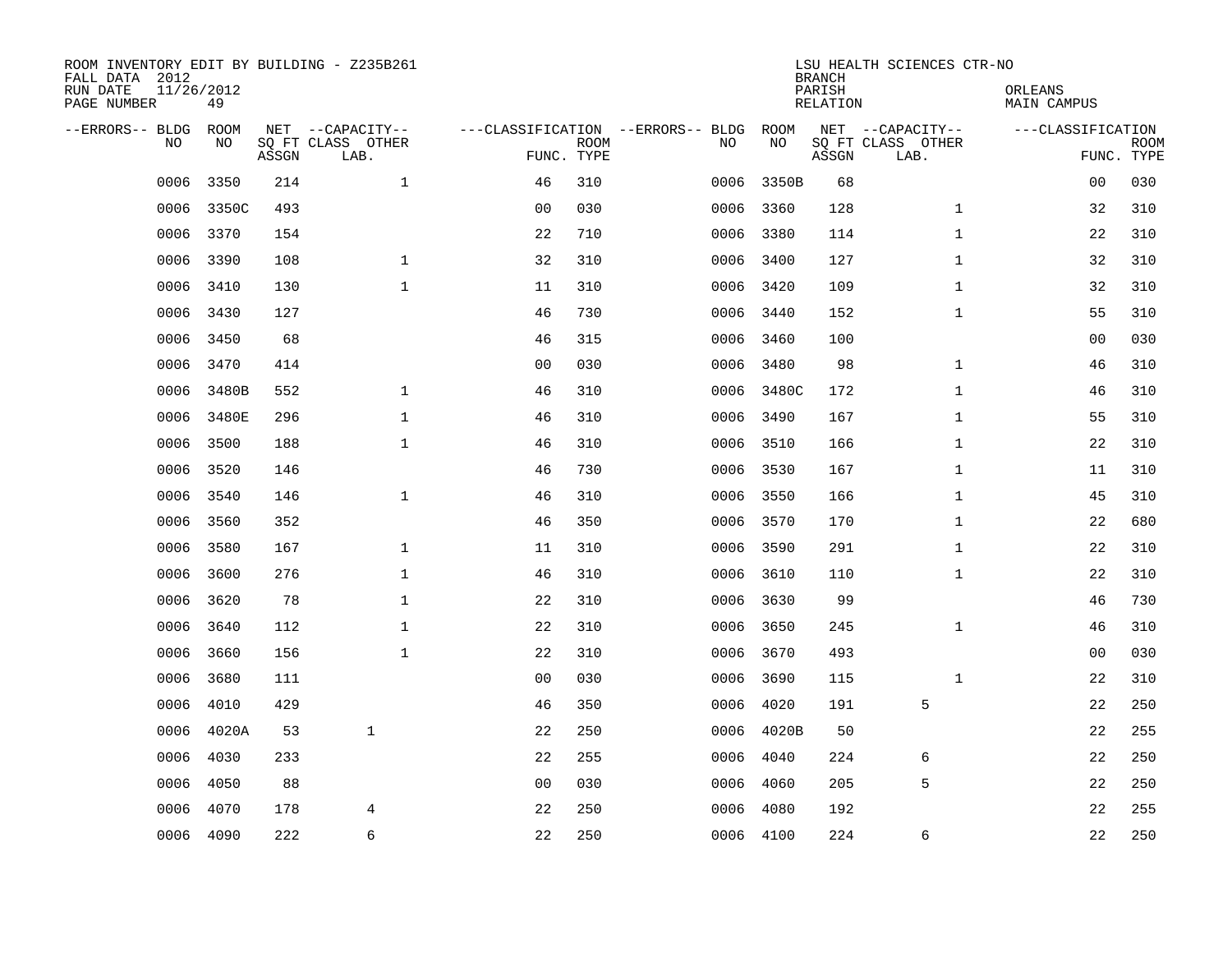| ROOM INVENTORY EDIT BY BUILDING - Z235B261<br>FALL DATA 2012<br>RUN DATE<br>PAGE NUMBER | 11/26/2012<br>50 |       |                                               |                |                           |                                         |            | <b>BRANCH</b><br>PARISH<br><b>RELATION</b> | LSU HEALTH SCIENCES CTR-NO                    | ORLEANS<br><b>MAIN CAMPUS</b> |                           |
|-----------------------------------------------------------------------------------------|------------------|-------|-----------------------------------------------|----------------|---------------------------|-----------------------------------------|------------|--------------------------------------------|-----------------------------------------------|-------------------------------|---------------------------|
| --ERRORS-- BLDG<br>NO                                                                   | ROOM<br>NO       | ASSGN | NET --CAPACITY--<br>SQ FT CLASS OTHER<br>LAB. |                | <b>ROOM</b><br>FUNC. TYPE | ---CLASSIFICATION --ERRORS-- BLDG<br>NO | ROOM<br>NO | ASSGN                                      | NET --CAPACITY--<br>SQ FT CLASS OTHER<br>LAB. | ---CLASSIFICATION             | <b>ROOM</b><br>FUNC. TYPE |
| 0006                                                                                    | 4110             | 237   | 6                                             | 22             | 250                       | 0006                                    | 4120       | 220                                        | 6                                             | 22                            | 250                       |
| 0006                                                                                    | 4130             | 225   | 6                                             | 22             | 250                       | 0006                                    | 4140       | 210                                        | 5                                             | 22                            | 250                       |
| 0006                                                                                    | 4150             | 217   | 5                                             | 22             | 250                       | 0006                                    | 4160       | 237                                        |                                               | 22                            | 255                       |
| 0006                                                                                    | 4170             | 225   | 6                                             | 22             | 250                       | 0006                                    | 4180       | 222                                        | 6                                             | 22                            | 250                       |
| 0006                                                                                    | 4190             | 88    |                                               | 81             | 081                       | 0006                                    | 4200       | 137                                        |                                               | 81                            | 081                       |
| 0006                                                                                    | 4210             | 113   |                                               | 22             | 255                       |                                         | 0006 4220  | 22                                         |                                               | 22                            | 255                       |
| 0006                                                                                    | 4230             | 20    |                                               | 22             | 255                       | 0006                                    | 4240       | 22                                         |                                               | 22                            | 255                       |
| 0006                                                                                    | 4250             | 111   |                                               | 0 <sub>0</sub> | 030                       | 0006                                    | 4260       | 527                                        |                                               | 0 <sub>0</sub>                | 030                       |
| 0006                                                                                    | 4270             | 100   |                                               | 0 <sub>0</sub> | 030                       | 0006                                    | 4280       | 413                                        |                                               | 0 <sub>0</sub>                | 030                       |
| 0006                                                                                    | 4300             | 446   | 11                                            | 22             | 250                       | 0006                                    | 4310       | 104                                        |                                               | 22                            | 255                       |
| 0006                                                                                    | 4320             | 233   | 6                                             | 22             | 250                       | 0006                                    | 4330       | 239                                        | 6                                             | 22                            | 250                       |
| 0006                                                                                    | 4330A            | 45    |                                               | 22             | 255                       |                                         | 0006 4330B | 50                                         | 1                                             | 22                            | 250                       |
| 0006                                                                                    | 4340             | 197   |                                               | 22             | 255                       | 0006                                    | 4350       | 199                                        | 5                                             | 22                            | 250                       |
| 0006                                                                                    | 4360             | 210   | 5                                             | 22             | 250                       | 0006                                    | 4370       | 255                                        | 6                                             | 22                            | 250                       |
| 0006                                                                                    | 4380             | 201   | 5                                             | 22             | 250                       | 0006                                    | 4390       | 353                                        | 9                                             | 22                            | 250                       |
| 0006                                                                                    | 4390A            | 104   |                                               | 22             | 255                       |                                         | 0006 4390B | 96                                         |                                               | 22                            | 255                       |
| 0006                                                                                    | 4400             | 146   |                                               | 22             | 255                       | 0006                                    | 4400A      | 16                                         |                                               | 22                            | 255                       |
| 0006                                                                                    | 4410             | 91    |                                               | 22             | 255                       | 0006                                    | 4420       | 221                                        | 6                                             | 22                            | 250                       |
| 0006                                                                                    | 4420A            | 89    | 2                                             | 22             | 250                       | 0006                                    | 4430       | 211                                        |                                               | 00                            | 030                       |
| 0006                                                                                    | 4440             | 210   | 5                                             | 22             | 250                       | 0006                                    | 4450       | 220                                        | 6                                             | 22                            | 250                       |
| 0006                                                                                    | 4460             | 204   | 5                                             | 22             | 250                       |                                         | 0006 4470  | 215                                        | 5                                             | 22                            | 250                       |
| 0006                                                                                    | 4480             | 215   | 5                                             | 22             | 250                       | 0006                                    | 4490       | 213                                        |                                               | 22                            | 255                       |
| 0006                                                                                    | 4500             | 226   | 6                                             | 22             | 250                       |                                         | 0006 4510  | 245                                        | 6                                             | 22                            | 250                       |
| 0006                                                                                    | 4520             | 79    | $\mathbf{1}$                                  | 22             | 310                       | 0006                                    | 4530       | 115                                        |                                               | 22                            | 255                       |
| 0006                                                                                    | 4540             | 168   |                                               | 81             | 081                       |                                         | 0006 4550  | 124                                        |                                               | 81                            | 081                       |
|                                                                                         | 0006 4560        | 257   |                                               | 22             | 255                       |                                         | 0006 4560A | 111                                        |                                               | 22                            | 255                       |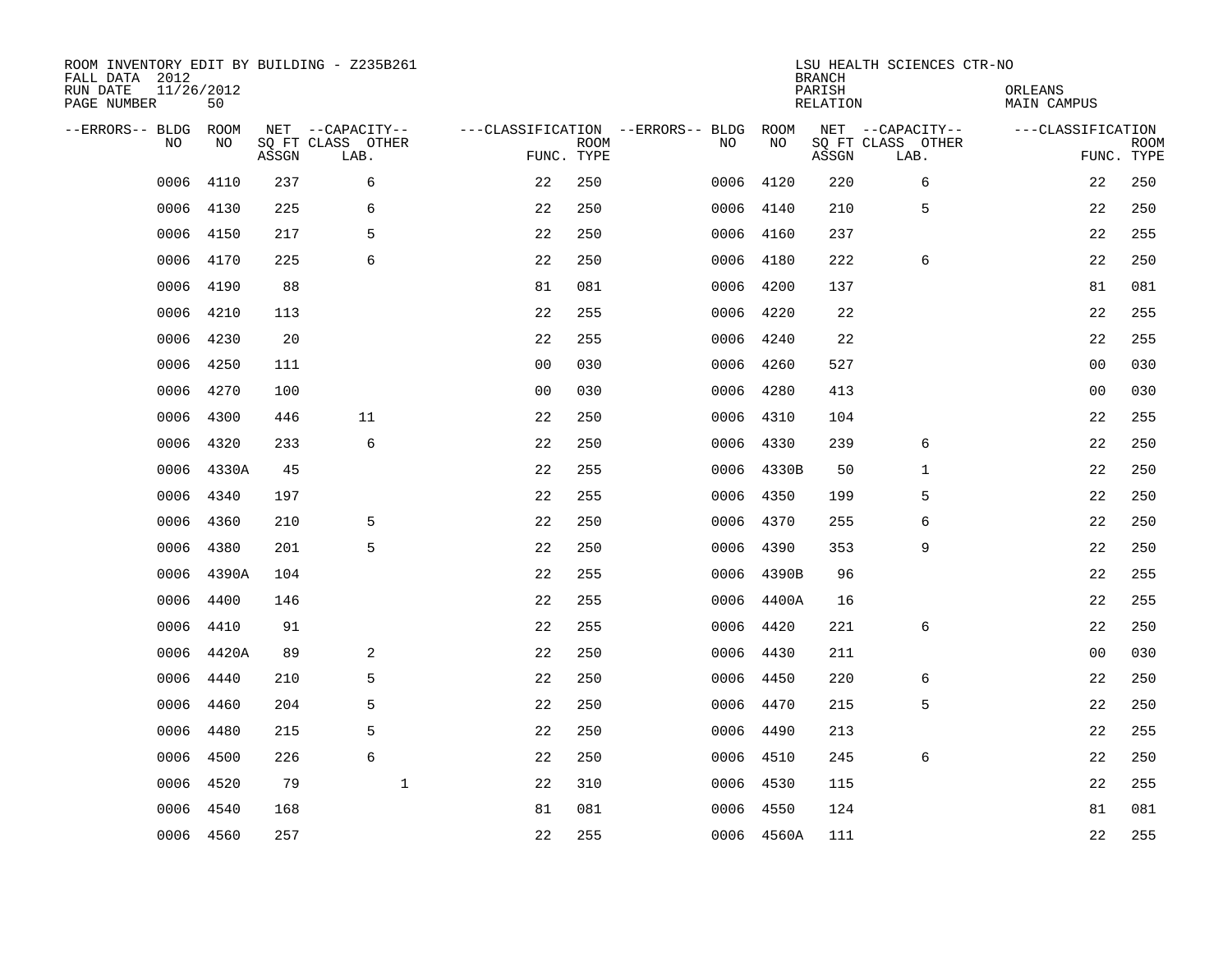| ROOM INVENTORY EDIT BY BUILDING - Z235B261<br>FALL DATA 2012<br>RUN DATE<br>PAGE NUMBER | 11/26/2012<br>51 |       |                                               |                |                           |                                         |      |            | <b>BRANCH</b><br>PARISH<br><b>RELATION</b> | LSU HEALTH SCIENCES CTR-NO                    | ORLEANS<br><b>MAIN CAMPUS</b> |                           |
|-----------------------------------------------------------------------------------------|------------------|-------|-----------------------------------------------|----------------|---------------------------|-----------------------------------------|------|------------|--------------------------------------------|-----------------------------------------------|-------------------------------|---------------------------|
| --ERRORS-- BLDG<br>NO                                                                   | ROOM<br>NO       | ASSGN | NET --CAPACITY--<br>SQ FT CLASS OTHER<br>LAB. |                | <b>ROOM</b><br>FUNC. TYPE | ---CLASSIFICATION --ERRORS-- BLDG<br>NO |      | ROOM<br>NO | ASSGN                                      | NET --CAPACITY--<br>SQ FT CLASS OTHER<br>LAB. | ---CLASSIFICATION             | <b>ROOM</b><br>FUNC. TYPE |
| 0006                                                                                    | 4560B            | 87    |                                               | 22             | 255                       |                                         | 0006 | 4570       | 199                                        | 5                                             | 22                            | 250                       |
| 0006                                                                                    | 4580             | 216   | 5                                             | 22             | 250                       |                                         | 0006 | 4590       | 185                                        | 5                                             | 22                            | 250                       |
| 0006                                                                                    | 4600             | 88    |                                               | 46             | 650                       |                                         | 0006 | 4610       | 215                                        | 5                                             | 22                            | 250                       |
| 0006                                                                                    | 4620             | 405   | 10                                            | 22             | 250                       |                                         | 0006 | 4640       | 224                                        | 6                                             | 22                            | 250                       |
| 0006                                                                                    | 4650             | 219   | 5                                             | 22             | 250                       |                                         | 0006 | 4660       | 210                                        |                                               | 22                            | 255                       |
| 0006                                                                                    | 4670             | 215   | 5                                             | 11             | 250                       |                                         | 0006 | 4680       | 225                                        | 6                                             | 11                            | 250                       |
| 0006                                                                                    | 4690             | 205   | 5                                             | 22             | 250                       |                                         | 0006 | 4700       | 510                                        | 13                                            | 22                            | 250                       |
| 0006                                                                                    | 4730             | 86    |                                               | 46             | 730                       |                                         |      | 0006 4730A | 114                                        |                                               | 0 <sub>0</sub>                | 020                       |
| 0006                                                                                    | 4740             | 114   |                                               | 0 <sub>0</sub> | 010                       |                                         | 0006 | 5010       | 80                                         |                                               | 0 <sub>0</sub>                | 030                       |
| 0006                                                                                    | 5020             | 124   | $\mathbf{1}$                                  | 46             | 310                       |                                         |      | 0006 5020A | 96                                         |                                               | 0 <sub>0</sub>                | 030                       |
| 0006                                                                                    | 5020B            | 168   |                                               | 81             | 081                       |                                         | 0006 | 5030       | 124                                        |                                               | 81                            | 081                       |
| 0006                                                                                    | 5050             | 400   |                                               | 0 <sub>0</sub> | 030                       |                                         | 0006 | 5050A      | 650                                        | $\mathbf{1}$                                  | 46                            | 310                       |
| 0006                                                                                    | 5070             | 38    |                                               | 81             | 081                       |                                         | 0006 | 5090       | 60                                         |                                               | 46                            | 655                       |
| 0006                                                                                    | 5100             | 507   |                                               | 46             | 350                       |                                         | 0006 | 5110       | 18                                         |                                               | 46                            | 315                       |
| 0006                                                                                    | 5120             | 138   |                                               | 46             | 315                       |                                         | 0006 | 5140       | 124                                        | $\mathbf{1}$                                  | 46                            | 310                       |
| 0006                                                                                    | 5150             | 116   |                                               | 0 <sub>0</sub> | 020                       |                                         | 0006 | 5160       | 75                                         | $\mathbf{1}$                                  | 46                            | 310                       |
| 0006                                                                                    | 5170             | 157   |                                               | 46             | 315                       |                                         | 0006 | 5210       | 108                                        | $\mathbf{1}$                                  | 46                            | 310                       |
| 0006                                                                                    | 5220             | 112   | $\mathbf{1}$                                  | 46             | 310                       |                                         |      | 0006 5230  | 194                                        | $\mathbf{1}$                                  | 32                            | 310                       |
| 0006                                                                                    | 5250             | 250   | $\mathbf{1}$                                  | 32             | 310                       |                                         |      | 0006 5260  | 128                                        | $\mathbf{1}$                                  | 46                            | 310                       |
| 0006                                                                                    | 5270             | 255   | $\mathbf 1$                                   | 46             | 310                       |                                         |      | 0006 5280  | 264                                        | $\mathbf{1}$                                  | 46                            | 310                       |
| 0006                                                                                    | 5300             | 102   | $\mathbf 1$                                   | 46             | 310                       |                                         |      | 0006 5310  | 108                                        | $\mathbf{1}$                                  | 46                            | 310                       |
| 0006                                                                                    | 5320             | 243   |                                               | 46             | 315                       |                                         | 0006 | 5330       | 98                                         | $\mathbf{1}$                                  | 46                            | 310                       |
| 0006                                                                                    | 5340             | 112   | $\mathbf{1}$                                  | 46             | 310                       |                                         |      | 0006 5370  | 78                                         |                                               | 46                            | 315                       |
| 0006                                                                                    | 5380             | 88    |                                               | 46             | 355                       |                                         | 0006 | 5400       | 150                                        | $\mathbf{1}$                                  | 46                            | 310                       |
| 0006                                                                                    | 5410             | 116   | $\mathbf 1$                                   | 46             | 310                       |                                         |      | 0006 5420  | 128                                        | $\mathbf{1}$                                  | 46                            | 310                       |
|                                                                                         | 0006 5430        | 167   |                                               | 46             | 650                       |                                         |      | 0006 5440  | 645                                        |                                               | 32                            | 350                       |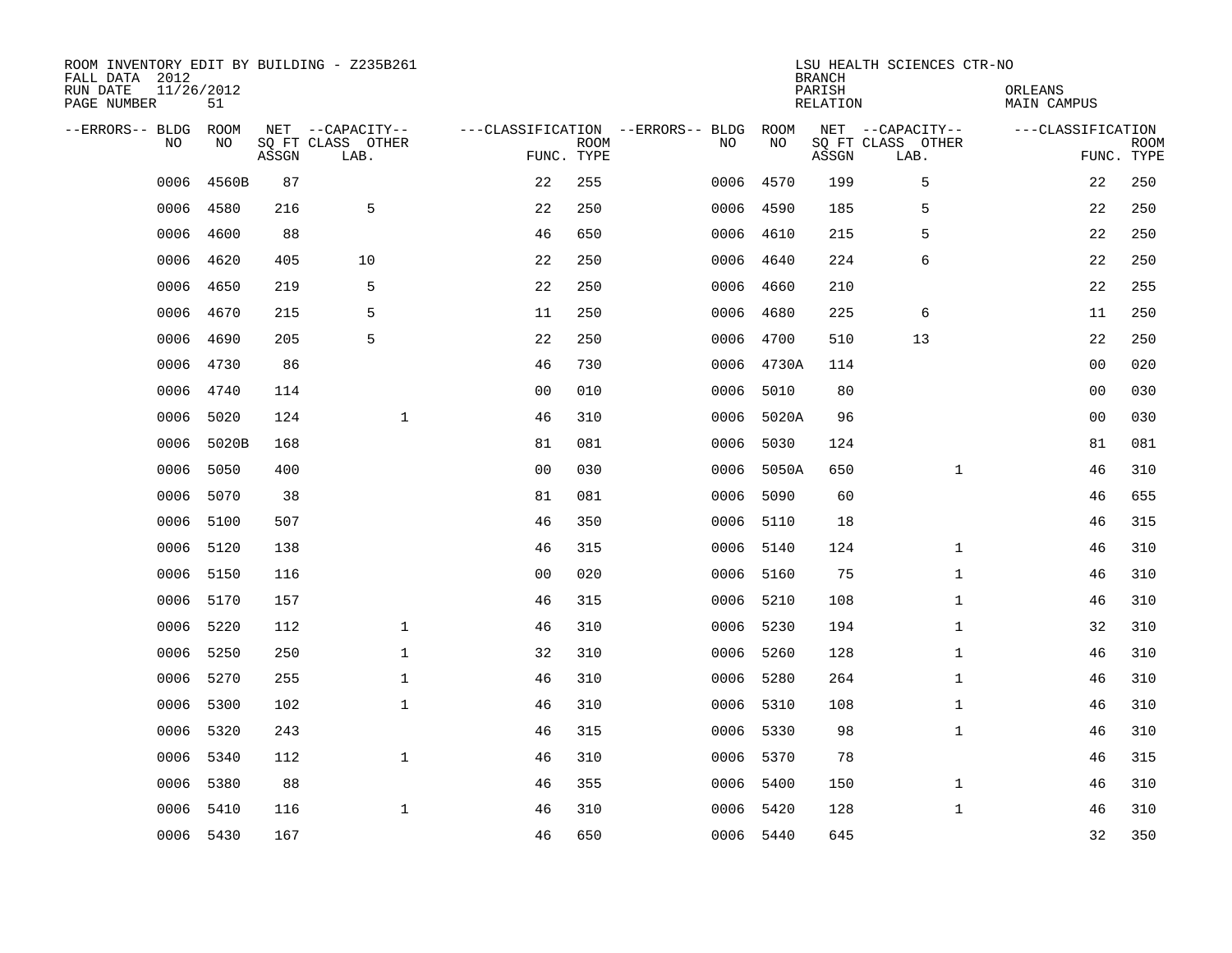| ROOM INVENTORY EDIT BY BUILDING - Z235B261<br>FALL DATA 2012 |                  |       |                           |                |             |                                        |            | <b>BRANCH</b>      | LSU HEALTH SCIENCES CTR-NO |                        |                           |
|--------------------------------------------------------------|------------------|-------|---------------------------|----------------|-------------|----------------------------------------|------------|--------------------|----------------------------|------------------------|---------------------------|
| RUN DATE<br>PAGE NUMBER                                      | 11/26/2012<br>52 |       |                           |                |             |                                        |            | PARISH<br>RELATION |                            | ORLEANS<br>MAIN CAMPUS |                           |
| --ERRORS-- BLDG ROOM                                         |                  |       | NET --CAPACITY--          |                |             | ---CLASSIFICATION --ERRORS-- BLDG ROOM |            |                    | NET --CAPACITY--           | ---CLASSIFICATION      |                           |
| NO.                                                          | NO.              | ASSGN | SQ FT CLASS OTHER<br>LAB. | FUNC. TYPE     | <b>ROOM</b> | NO.                                    | NO         | ASSGN              | SQ FT CLASS OTHER<br>LAB.  |                        | <b>ROOM</b><br>FUNC. TYPE |
| 0006                                                         | 5450             | 59    |                           | 11             | 225         | 0006                                   | 5460       | 117                |                            | 0 <sub>0</sub>         | 020                       |
| 0006                                                         | 5470             | 214   |                           | 11             | 225         |                                        | 0006 5480  | 168                |                            | 11                     | 225                       |
| 0006                                                         | 5490             | 101   |                           | 11             | 225         |                                        | 0006 5500  | 181                |                            | 11                     | 225                       |
| 0006                                                         | 5520             | 3065  | 77                        | 11             | 220         |                                        | 0006 5540  | 127                |                            | 11                     | 225                       |
| 0006                                                         | 5550             | 120   |                           | 11             | 225         | 0006                                   | 5560       | 473                |                            | 0 <sub>0</sub>         | 030                       |
| 0006                                                         | 5570             | 155   |                           | 11             | 225         |                                        | 0006 5580  | 155                |                            | 11                     | 225                       |
| 0006                                                         | 5590             | 302   | 8                         | 11             | 220         | 0006                                   | 5600       | 319                | 8                          | 11                     | 220                       |
| 0006                                                         | 5630             | 865   |                           | 32             | 650         |                                        | 0006 5630A | 132                |                            | 81                     | 081                       |
| 0006                                                         | 5640             | 187   |                           | 81             | 081         | 0006                                   | 5660       | 430                | 11                         | 11                     | 220                       |
| 0006                                                         | 5670             | 412   | 10                        | 11             | 220         |                                        | 0006 5680  | 121                |                            | 11                     | 225                       |
| 0006                                                         | 5690             | 79    |                           | 11             | 225         |                                        | 0006 5700  | 121                |                            | 11                     | 225                       |
| 0006                                                         | 5730             | 50    |                           | 11             | 225         |                                        | 0006 5740  | 125                | $\mathbf{1}$               | 32                     | 310                       |
| 0006                                                         | 5760             | 97    | $\mathbf{1}$              | 46             | 310         |                                        | 0006 5780  | 75                 |                            | 0 <sub>0</sub>         | 020                       |
| 0006                                                         | 5790             | 110   | $\mathbf{1}$              | 32             | 310         |                                        | 0006 6010  | 230                |                            | 00                     | 020                       |
| 0006                                                         | 6020             | 414   |                           | 0 <sub>0</sub> | 020         | 0006                                   | 6030       | 106                |                            | 0 <sub>0</sub>         | 030                       |
| 0006                                                         | 6040             | 419   |                           | 0 <sub>0</sub> | 030         | 0006                                   | 6050       | 875                | 88                         | 11                     | 410                       |
| 0006                                                         | 6070             | 230   | $\mathbf 1$               | 32             | 310         | 0006                                   | 6080       | 89                 |                            | 32                     | 315                       |
| 0006                                                         | 6090             | 470   | $\mathbf{1}$              | 32             | 310         |                                        | 0006 6110  | 151                | $\mathbf{1}$               | 32                     | 310                       |
| 0006                                                         | 6120             | 61    |                           | 32             | 315         |                                        | 0006 6130  | 159                | $\mathbf{1}$               | 32                     | 310                       |
| 0006                                                         | 6140             | 113   | $\mathbf{1}$              | 32             | 310         |                                        | 0006 6150  | 113                | $\mathbf{1}$               | 32                     | 310                       |
| 0006                                                         | 6160             | 151   | $\mathbf{1}$              | 32             | 310         |                                        | 0006 6170  | 113                | $\mathbf{1}$               | 32                     | 310                       |
| 0006                                                         | 6180             | 104   | $\mathbf 1$               | 11             | 310         |                                        | 0006 6190  | 113                | $\mathbf{1}$               | 32                     | 310                       |
| 0006                                                         | 6210             | 99    | $\mathbf 1$               | 32             | 310         |                                        | 0006 6220  | 120                | $\mathbf{1}$               | 32                     | 310                       |
| 0006                                                         | 6230             | 108   | $\mathbf{1}$              | 11             | 310         | 0006                                   | 6240       | 805                | 81                         | 11                     | 410                       |
| 0006                                                         | 6260             | 296   | 30                        | 11             | 110         | 0006                                   | 6280       | 115                |                            | 11                     | 115                       |
|                                                              | 0006 6290        | 464   |                           | 0 <sub>0</sub> | 030         |                                        | 0006 6310  | 199                |                            | 0 <sub>0</sub>         | 030                       |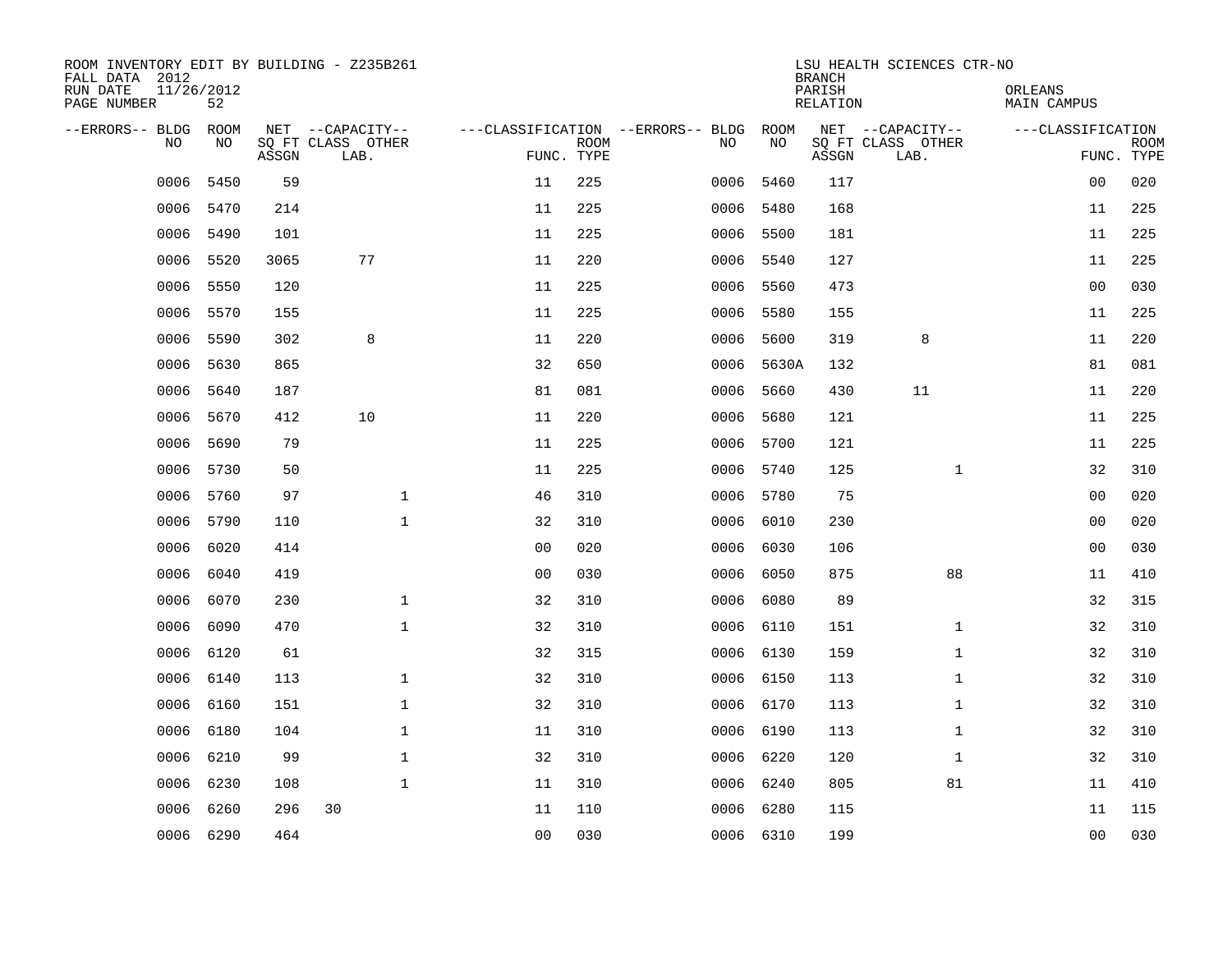| ROOM INVENTORY EDIT BY BUILDING - Z235B261<br>FALL DATA 2012 |                  |          |                           |              |    |                           |                                   |           | LSU HEALTH SCIENCES CTR-NO<br><b>BRANCH</b> |    |                           |              |                        |                           |
|--------------------------------------------------------------|------------------|----------|---------------------------|--------------|----|---------------------------|-----------------------------------|-----------|---------------------------------------------|----|---------------------------|--------------|------------------------|---------------------------|
| RUN DATE<br>PAGE NUMBER                                      | 11/26/2012<br>53 |          |                           |              |    |                           |                                   |           | PARISH<br>RELATION                          |    |                           |              | ORLEANS<br>MAIN CAMPUS |                           |
| --ERRORS-- BLDG                                              | ROOM             |          | NET --CAPACITY--          |              |    |                           | ---CLASSIFICATION --ERRORS-- BLDG | ROOM      |                                             |    | NET --CAPACITY--          |              | ---CLASSIFICATION      |                           |
| <b>NO</b>                                                    | NO.              | ASSGN    | SQ FT CLASS OTHER<br>LAB. |              |    | <b>ROOM</b><br>FUNC. TYPE | NO.                               | NO        | ASSGN                                       |    | SQ FT CLASS OTHER<br>LAB. |              |                        | <b>ROOM</b><br>FUNC. TYPE |
| 0006                                                         | 6320             | 1345 135 |                           |              | 11 | 110                       | 0006                              | 6330      | 64                                          |    |                           |              | 11                     | 115                       |
| 0006                                                         | 6340             | 26       |                           |              | 11 | 115                       | 0006                              | 6350      | 1204                                        |    |                           |              | 11                     | 115                       |
| 0006                                                         | 6370             | 592      | 15                        |              | 11 | 220                       | 0006                              | 6380      | 121                                         |    |                           |              | 11                     | 225                       |
| 0006                                                         | 6390             | 45       |                           |              | 11 | 225                       |                                   | 0006 6420 | 63                                          |    |                           |              | 11                     | 225                       |
| 0006                                                         | 6430             | 492      | 12                        |              | 11 | 220                       | 0006                              | 6440      | 263                                         |    |                           |              | 11                     | 225                       |
| 0006                                                         | 6450             | 184      |                           |              | 11 | 225                       |                                   | 0006 6470 | 190                                         |    |                           |              | 11                     | 115                       |
| 0006                                                         | 6480             | 343      |                           |              | 11 | 315                       | 0006                              | 6490      | 262                                         |    |                           |              | 81                     | 081                       |
| 0006                                                         | 6530             | 334      |                           |              | 81 | 081                       |                                   | 0006 6550 | 75                                          |    |                           |              | 11                     | 225                       |
| 0006                                                         | 6560             | 123      |                           |              | 00 | 020                       | 0006                              | 6570      | 221                                         |    |                           |              | 32                     | 315                       |
| 0006                                                         | 6580             | 141      |                           | $\mathbf 1$  | 32 | 310                       | 0006                              | 6590      | 125                                         |    |                           | $\mathbf{1}$ | 46                     | 310                       |
| 0006                                                         | 6600             | 103      |                           | $\mathbf 1$  | 32 | 310                       | 0006                              | 6610      | 117                                         |    |                           | $\mathbf{1}$ | 46                     | 310                       |
| 0006                                                         | 6620             | 117      |                           | $\mathbf{1}$ | 32 | 310                       | 0006                              | 6630      | 96                                          |    |                           |              | 32                     | 350                       |
| 0006                                                         | 6640             | 108      |                           | $\mathbf 1$  | 32 | 310                       | 0006                              | 6650      | 107                                         |    |                           | $\mathbf{1}$ | 32                     | 310                       |
| 0006                                                         | 6670             | 120      |                           |              | 44 | 710                       | 0006                              | 6680      | 52                                          |    |                           |              | 32                     | 315                       |
| 0006                                                         | 6690             | 117      | 3                         |              | 11 | 220                       |                                   | 0006 6710 | 494                                         | 49 |                           |              | 11                     | 110                       |
| 0006                                                         | 6720             | 153      |                           |              | 11 | 225                       |                                   | 0006 6730 | 532                                         |    | 13                        |              | 11                     | 220                       |
| 0006                                                         | 6750             | 346      | 35                        |              | 11 | 110                       | 0006                              | 6760      | 413                                         | 41 |                           |              | 11                     | 110                       |
| 0006                                                         | 6770             | 351      | 35                        |              | 11 | 110                       | 0006                              | 6780      | 643                                         |    | 16                        |              | 11                     | 220                       |
| 0006                                                         | 6790             | 78       |                           |              | 11 | 225                       | 0006                              | 6810      | 367                                         | 37 |                           |              | 11                     | 110                       |
| 0006                                                         | 6820             | 345      | 35                        |              | 11 | 110                       | 0006                              | 6830      | 361                                         | 36 |                           |              | 11                     | 110                       |
| 0006                                                         | 7010             | 174      |                           |              | 81 | 081                       | 0006                              | 7020      | 125                                         |    |                           |              | 81                     | 081                       |
| 0006                                                         | 7030             | 30       |                           |              | 51 | 730                       | 0006                              | 7040      | 123                                         |    |                           | $\mathbf{1}$ | 51                     | 310                       |
| 0006                                                         | 7050             | 115      |                           | $\mathbf 1$  | 51 | 310                       | 0006                              | 7060      | 101                                         |    |                           |              | 51                     | 315                       |
| 0006                                                         | 7070             | 114      |                           | $\mathbf 1$  | 51 | 310                       | 0006                              | 7080      | 114                                         |    |                           | $\mathbf{1}$ | 51                     | 310                       |
| 0006                                                         | 7090             | 115      |                           | $\mathbf{1}$ | 51 | 310                       | 0006                              | 7100      | 109                                         |    |                           |              | 51                     | 315                       |
|                                                              | 0006 7110        | 124      |                           |              | 51 | 315                       |                                   | 0006 7120 | 38                                          |    |                           |              | 81                     | 081                       |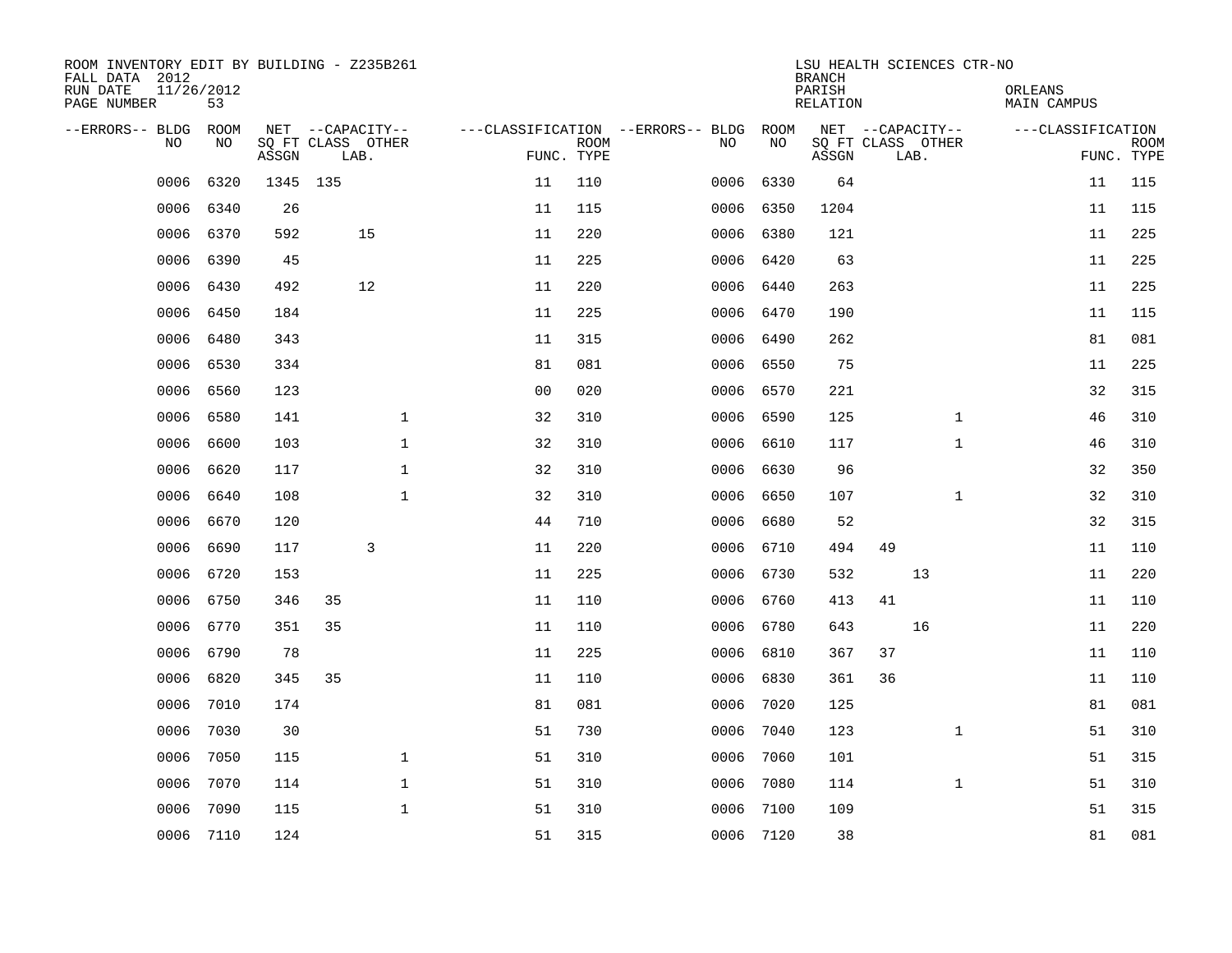| ROOM INVENTORY EDIT BY BUILDING - Z235B261<br>FALL DATA 2012<br>RUN DATE<br>PAGE NUMBER | 11/26/2012<br>54 |       |                                               |                |                           |                                         |            | <b>BRANCH</b><br>PARISH<br><b>RELATION</b> | LSU HEALTH SCIENCES CTR-NO                    | ORLEANS<br><b>MAIN CAMPUS</b> |                           |
|-----------------------------------------------------------------------------------------|------------------|-------|-----------------------------------------------|----------------|---------------------------|-----------------------------------------|------------|--------------------------------------------|-----------------------------------------------|-------------------------------|---------------------------|
| --ERRORS-- BLDG<br>NO.                                                                  | ROOM<br>NO       | ASSGN | NET --CAPACITY--<br>SQ FT CLASS OTHER<br>LAB. |                | <b>ROOM</b><br>FUNC. TYPE | ---CLASSIFICATION --ERRORS-- BLDG<br>NO | ROOM<br>NO | ASSGN                                      | NET --CAPACITY--<br>SQ FT CLASS OTHER<br>LAB. | ---CLASSIFICATION             | <b>ROOM</b><br>FUNC. TYPE |
| 0006                                                                                    | 7130             | 38    |                                               | 32             | 820                       | 0006                                    | 7140       | 67                                         |                                               | 51                            | 315                       |
| 0006                                                                                    | 7150             | 115   |                                               | 51             | 315                       | 0006                                    | 7160       | 139                                        | $\mathbf{1}$                                  | 77                            | 310                       |
| 0006                                                                                    | 7170             | 114   | $\mathbf{1}$                                  | 77             | 310                       | 0006                                    | 7180       | 115                                        | $\mathbf{1}$                                  | 77                            | 310                       |
| 0006                                                                                    | 7190             | 124   | $\mathbf{1}$                                  | 77             | 310                       | 0006                                    | 7200       | 38                                         |                                               | 81                            | 081                       |
| 0006                                                                                    | 7210             | 38    |                                               | 81             | 081                       | 0006                                    | 7220       | 67                                         |                                               | 77                            | 730                       |
| 0006                                                                                    | 7230             | 115   | $\mathbf{1}$                                  | 77             | 310                       | 0006                                    | 7240       | 138                                        | $\mathbf{1}$                                  | 77                            | 310                       |
| 0006                                                                                    | 7250             | 106   | $\mathbf{1}$                                  | 32             | 310                       | 0006                                    | 7260       | 114                                        | $\mathbf{1}$                                  | 46                            | 310                       |
| 0006                                                                                    | 7270             | 343   |                                               | 46             | 350                       | 0006                                    | 7280       | 115                                        | $\mathbf{1}$                                  | 32                            | 310                       |
| 0006                                                                                    | 7300             | 108   |                                               | 32             | 315                       | 0006                                    | 7310       | 114                                        |                                               | 32                            | 315                       |
| 0006                                                                                    | 7320             | 142   | $\mathbf 1$                                   | 32             | 310                       | 0006                                    | 7330       | 118                                        |                                               | 0 <sub>0</sub>                | 020                       |
| 0006                                                                                    | 7330A            | 90    |                                               | 0 <sub>0</sub> | 010                       | 0006                                    | 7330B      | 27                                         |                                               | 0 <sub>0</sub>                | 010                       |
| 0006                                                                                    | 7340             | 1885  |                                               | 46             | 350                       | 0006                                    | 7350       | 99                                         |                                               | 81                            | 081                       |
| 0006                                                                                    | 7360             | 162   |                                               | 81             | 081                       | 0006                                    | 7370       | 55                                         |                                               | 0 <sub>0</sub>                | 030                       |
| 0006                                                                                    | 7370A            | 52    |                                               | 00             | 030                       | 0006                                    | 7380       | 90                                         |                                               | 0 <sub>0</sub>                | 030                       |
| 0006                                                                                    | 7380A            | 37    |                                               | 0 <sub>0</sub> | 030                       | 0006                                    | 7390       | 485                                        |                                               | 0 <sub>0</sub>                | 030                       |
| 0006                                                                                    | 7400             | 132   | $\mathbf 1$                                   | 77             | 310                       | 0006                                    | 7410       | 135                                        | $\mathbf{1}$                                  | 77                            | 310                       |
| 0006                                                                                    | 7420             | 132   | $\mathbf 1$                                   | 77             | 310                       | 0006                                    | 7430       | 123                                        | $\mathbf{1}$                                  | 77                            | 310                       |
| 0006                                                                                    | 7440             | 115   | $\mathbf 1$                                   | 11             | 310                       | 0006                                    | 7450       | 134                                        | $\mathbf{1}$                                  | 11                            | 680                       |
| 0006                                                                                    | 7460             | 114   | $\mathbf 1$                                   | 11             | 310                       |                                         | 0006 7470  | 114                                        | $\mathbf{1}$                                  | 11                            | 310                       |
| 0006                                                                                    | 7480             | 115   | $\mathbf{1}$                                  | 32             | 310                       | 0006                                    | 7490       | 110                                        | $\mathbf{1}$                                  | 46                            | 310                       |
| 0006                                                                                    | 7500             | 54    |                                               | 46             | 315                       | 0006                                    | 7510       | 38                                         |                                               | 81                            | 081                       |
| 0006                                                                                    | 7520             | 38    |                                               | 32             | 820                       | 0006                                    | 7530       | 114                                        | $\mathbf{1}$                                  | 46                            | 310                       |
| 0006                                                                                    | 7540             | 109   | $\mathbf{1}$                                  | 11             | 310                       | 0006                                    | 7550       | 122                                        | $\mathbf{1}$                                  | 32                            | 310                       |
| 0006                                                                                    | 7560             | 108   | $\mathbf{1}$                                  | 32             | 310                       | 0006                                    | 7710       | 38                                         |                                               | 81                            | 081                       |
| 0006                                                                                    | 7790             | 400   |                                               | 0 <sub>0</sub> | 030                       | 0006                                    | 7800       | 48                                         |                                               | 0 <sub>0</sub>                | 030                       |
|                                                                                         | 0006 7800A       | 49    |                                               | 00             | 030                       |                                         | 0006 7830  | 112                                        | $\mathbf{1}$                                  | 11                            | 310                       |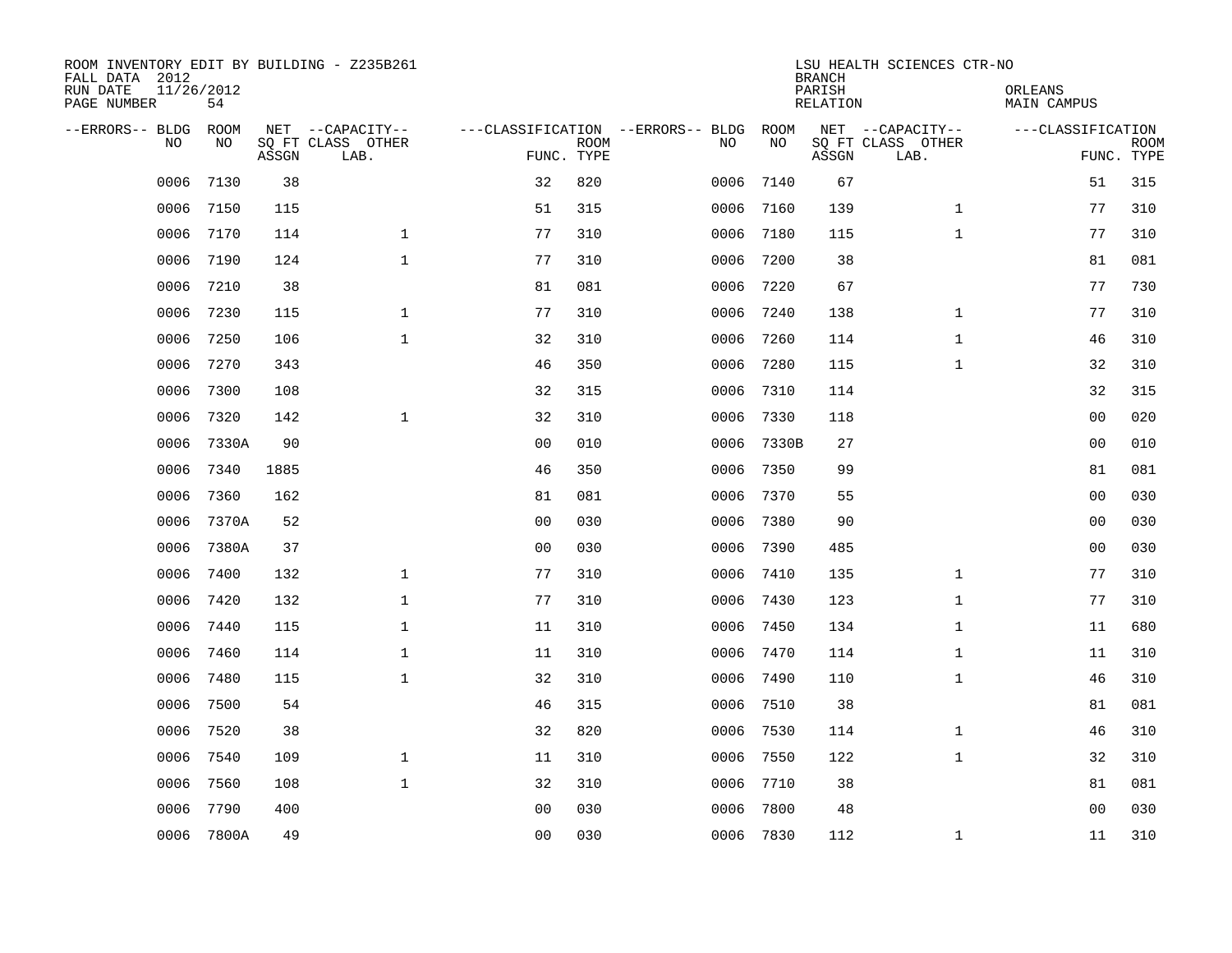| ROOM INVENTORY EDIT BY BUILDING - Z235B261<br>FALL DATA 2012<br>RUN DATE<br>PAGE NUMBER | 11/26/2012<br>55 |       |                                               |              |                                   |                           |      |            | <b>BRANCH</b><br>PARISH<br><b>RELATION</b> | LSU HEALTH SCIENCES CTR-NO                    | ORLEANS      | <b>MAIN CAMPUS</b> |                           |
|-----------------------------------------------------------------------------------------|------------------|-------|-----------------------------------------------|--------------|-----------------------------------|---------------------------|------|------------|--------------------------------------------|-----------------------------------------------|--------------|--------------------|---------------------------|
| --ERRORS-- BLDG<br>NO                                                                   | ROOM<br>NO       | ASSGN | NET --CAPACITY--<br>SQ FT CLASS OTHER<br>LAB. |              | ---CLASSIFICATION --ERRORS-- BLDG | <b>ROOM</b><br>FUNC. TYPE | NO   | ROOM<br>NO | ASSGN                                      | NET --CAPACITY--<br>SQ FT CLASS OTHER<br>LAB. |              | ---CLASSIFICATION  | <b>ROOM</b><br>FUNC. TYPE |
| 0006                                                                                    | 7840             | 109   |                                               | $\mathbf{1}$ | 21                                | 310                       | 0006 | 7850       | 130                                        | 3                                             |              | 21                 | 250                       |
| 0006                                                                                    | 7860             | 142   | 4                                             |              | 21                                | 250                       | 0006 | 7880       | 124                                        | 3                                             |              | 21                 | 250                       |
| 0006                                                                                    | 7910             | 120   | 3                                             |              | 21                                | 250                       | 0006 | 7920       | 69                                         |                                               |              | 21                 | 255                       |
| 0006                                                                                    | 7930             | 54    |                                               |              | 21                                | 255                       | 0006 | 7940       | 133                                        |                                               | $\mathbf{1}$ | 21                 | 310                       |
| 0006                                                                                    | 7950             | 2040  | 51                                            |              | 21                                | 250                       | 0006 | 7960A      | 1424                                       | 36                                            |              | 21                 | 250                       |
| 0006                                                                                    | 8010             | 174   |                                               |              | 81                                | 081                       | 0006 | 8020       | 125                                        |                                               |              | 81                 | 081                       |
| 0006                                                                                    | 8030             | 754   |                                               |              | 46                                | 650                       | 0006 | 8040       | 471                                        | 12                                            |              | 21                 | 250                       |
| 0006                                                                                    | 8040A            | 215   | 5                                             |              | 21                                | 250                       | 0006 | 8050       | 137                                        | 3                                             |              | 21                 | 250                       |
| 0006                                                                                    | 8050A            | 122   |                                               | $\mathbf 1$  | 11                                | 310                       | 0006 | 8060       | 301                                        | 8                                             |              | 21                 | 250                       |
| 0006                                                                                    | 8070             | 558   | 14                                            |              | 21                                | 250                       |      | 0006 8070A | 78                                         |                                               |              | 21                 | 255                       |
| 0006                                                                                    | 8070B            | 78    |                                               |              | 21                                | 255                       | 0006 | 8080       | 159                                        | 4                                             |              | 21                 | 250                       |
| 0006                                                                                    | 8080A            | 119   |                                               | $\mathbf 1$  | 21                                | 310                       | 0006 | 8090       | 283                                        |                                               |              | 21                 | 255                       |
| 0006                                                                                    | 8100             | 95    |                                               |              | 21                                | 255                       | 0006 | 8110       | 149                                        |                                               |              | 21                 | 255                       |
| 0006                                                                                    | 8110A            | 129   |                                               |              | 21                                | 255                       | 0006 | 8120       | 962                                        | 24                                            |              | 11                 | 250                       |
| 0006                                                                                    | 8130             | 156   | $\overline{4}$                                |              | 21                                | 250                       |      | 0006 8130A | 104                                        | 3                                             |              | 21                 | 250                       |
| 0006                                                                                    | 8140             | 180   | 5                                             |              | 11                                | 250                       |      | 0006 8140A | 98                                         |                                               | $\mathbf{1}$ | 11                 | 310                       |
| 0006                                                                                    | 8150             | 398   | 10                                            |              | 21                                | 250                       |      | 0006 8160  | 764                                        | 19                                            |              | 21                 | 250                       |
| 0006                                                                                    | 8170             | 246   | 6                                             |              | 21                                | 250                       | 0006 | 8180       | 88                                         |                                               | $\mathbf{1}$ | 21                 | 310                       |
| 0006                                                                                    | 8180A            | 178   |                                               | $\mathbf{1}$ | 21                                | 310                       |      | 0006 8190  | 118                                        |                                               |              | 0 <sub>0</sub>     | 020                       |
| 0006                                                                                    | 8190A            | 90    |                                               |              | 21                                | 255                       |      | 0006 8190B | 26                                         |                                               |              | 0 <sub>0</sub>     | 010                       |
| 0006                                                                                    | 8200             | 226   | 6                                             |              | 11                                | 250                       |      | 0006 8210  | 99                                         |                                               |              | 81                 | 081                       |
| 0006                                                                                    | 8220             | 157   |                                               |              | 81                                | 081                       | 0006 | 8230       | 273                                        |                                               |              | 21                 | 255                       |
| 0006                                                                                    | 8240             | 55    |                                               |              | 0 <sub>0</sub>                    | 030                       |      | 0006 8240A | 52                                         |                                               |              | 0 <sub>0</sub>     | 030                       |
| 0006                                                                                    | 8250             | 486   |                                               |              | 00                                | 030                       | 0006 | 8260       | 737                                        | 18                                            |              | 21                 | 250                       |
| 0006                                                                                    | 8270             | 135   | 3                                             |              | 21                                | 250                       | 0006 | 8280       | 142                                        | 4                                             |              | 21                 | 250                       |
|                                                                                         | 0006 8280A       | 130   |                                               | $\mathbf{1}$ | 11                                | 310                       |      | 0006 8290  | 197                                        | 5                                             |              | 21                 | 250                       |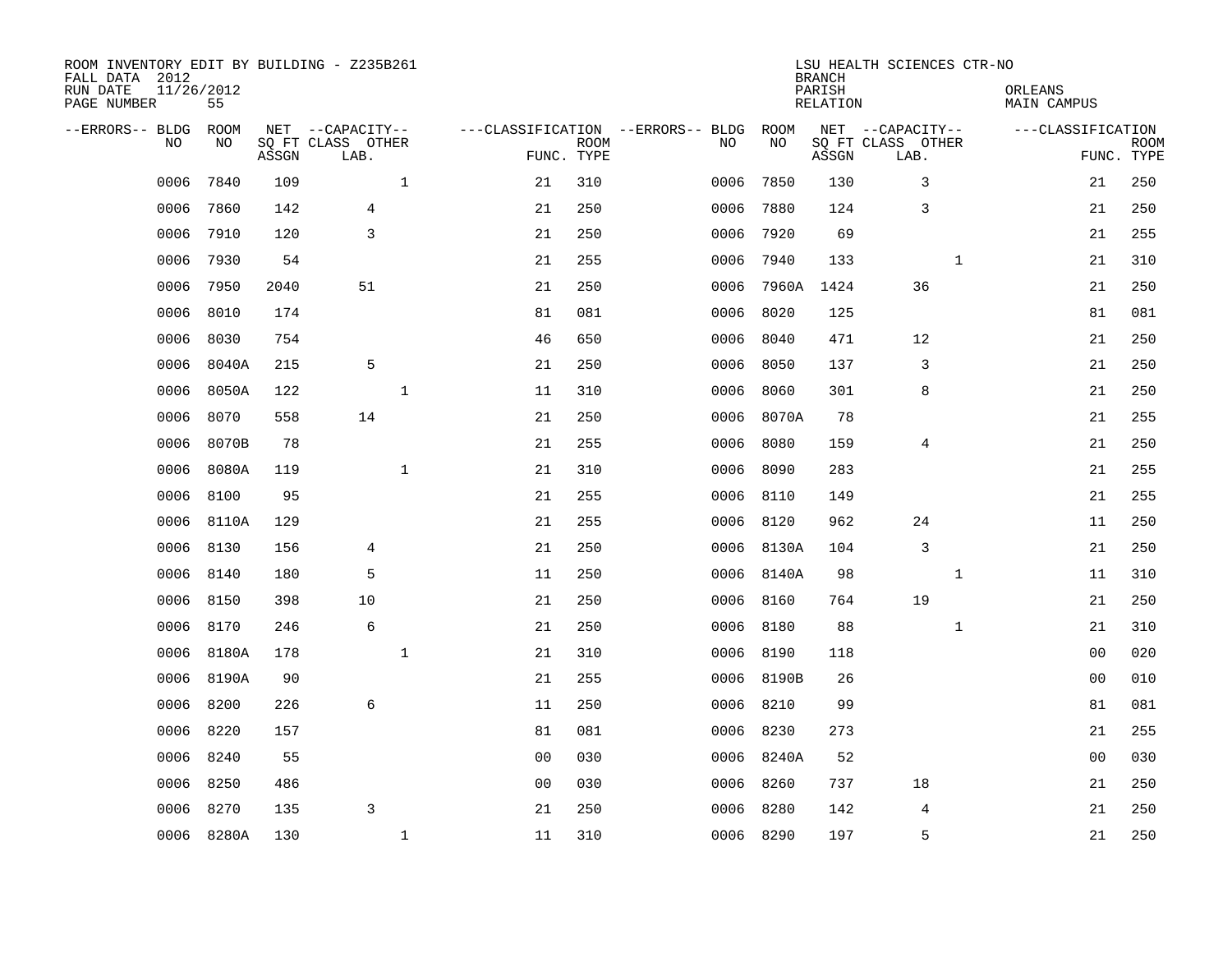| ROOM INVENTORY EDIT BY BUILDING - Z235B261<br>FALL DATA 2012<br>RUN DATE<br>PAGE NUMBER | 11/26/2012<br>56 |       |                                               |                |                           |                                         |            | <b>BRANCH</b><br>PARISH<br><b>RELATION</b> | LSU HEALTH SCIENCES CTR-NO                    | ORLEANS<br><b>MAIN CAMPUS</b> |                           |
|-----------------------------------------------------------------------------------------|------------------|-------|-----------------------------------------------|----------------|---------------------------|-----------------------------------------|------------|--------------------------------------------|-----------------------------------------------|-------------------------------|---------------------------|
| --ERRORS-- BLDG<br>NO                                                                   | ROOM<br>NO       | ASSGN | NET --CAPACITY--<br>SQ FT CLASS OTHER<br>LAB. |                | <b>ROOM</b><br>FUNC. TYPE | ---CLASSIFICATION --ERRORS-- BLDG<br>NO | ROOM<br>NO | ASSGN                                      | NET --CAPACITY--<br>SQ FT CLASS OTHER<br>LAB. | ---CLASSIFICATION             | <b>ROOM</b><br>FUNC. TYPE |
| 0006                                                                                    | 8290A            | 136   | 3                                             | 11             | 250                       | 0006                                    | 8290B      | 202                                        | 5                                             | 11                            | 250                       |
| 0006                                                                                    | 8290C            | 123   | 3                                             | 21             | 250                       | 0006                                    | 8300       | 492                                        | 12                                            | 11                            | 250                       |
| 0006                                                                                    | 8300A            | 62    |                                               | 21             | 255                       | 0006                                    | 8300B      | 110                                        |                                               | 11                            | 255                       |
| 0006                                                                                    | 8310             | 70    | 2                                             | 11             | 250                       |                                         | 0006 8320  | 478                                        | 12                                            | 21                            | 250                       |
| 0006                                                                                    | 8330             | 423   |                                               | 46             | 315                       | 0006                                    | 8330A      | 172                                        | $\mathbf{1}$                                  | 11                            | 310                       |
| 0006                                                                                    | 8330B            | 173   | $\mathbf 1$                                   | 46             | 310                       |                                         | 0006 8330C | 176                                        | $\mathbf{1}$                                  | 46                            | 310                       |
| 0006                                                                                    | 8330D            | 172   | $\mathbf{1}$                                  | 46             | 310                       |                                         | 0006 8330E | 176                                        | $\mathbf{1}$                                  | 46                            | 310                       |
| 0006                                                                                    | 8330F            | 138   |                                               | 46             | 315                       |                                         | 0006 8330G | 84                                         |                                               | 0 <sub>0</sub>                | 030                       |
| 0006                                                                                    | 8340             | 97    |                                               | 46             | 315                       | 0006                                    | 8350       | 1600                                       |                                               | 46                            | 350                       |
| 0006                                                                                    | 8360             | 447   | $\mathbf{1}$                                  | 46             | 310                       |                                         | 0006 8370  | 399                                        |                                               | 0 <sub>0</sub>                | 030                       |
| 0006                                                                                    | 8380             | 48    |                                               | 0 <sub>0</sub> | 030                       | 0006                                    | 8380A      | 49                                         |                                               | 0 <sub>0</sub>                | 030                       |
| 0006                                                                                    | 9010             | 662   |                                               | 21             | 255                       | 0006                                    | 9010B      | 577                                        | 14                                            | 11                            | 250                       |
| 0006                                                                                    | 9020             | 174   |                                               | 81             | 081                       | 0006                                    | 9030       | 125                                        |                                               | 81                            | 081                       |
| 0006                                                                                    | 9040             | 260   |                                               | 21             | 315                       | 0006                                    | 9040A      | 126                                        | 1                                             | 21                            | 310                       |
| 0006                                                                                    | 9040B            | 116   | $\mathbf 1$                                   | 21             | 310                       | 0006                                    | 9050       | 501                                        | 13                                            | 21                            | 250                       |
| 0006                                                                                    | 9050A            | 132   | 3                                             | 21             | 250                       | 0006                                    | 9070       | 159                                        | 4                                             | 21                            | 250                       |
| 0006                                                                                    | 9080             | 635   | 16                                            | 21             | 250                       | 0006                                    | 9090       | 161                                        | 4                                             | 21                            | 250                       |
| 0006                                                                                    | 9100             | 645   | 16                                            | 21             | 250                       |                                         | 0006 9110  | 433                                        | 11                                            | 21                            | 250                       |
| 0006                                                                                    | 9110A            | 121   | 3                                             | 21             | 250                       |                                         | 0006 9110B | 134                                        | 3                                             | 21                            | 250                       |
| 0006                                                                                    | 9120             | 340   | 9                                             | 21             | 250                       |                                         | 0006 9120A | 111                                        | 3                                             | 21                            | 250                       |
| 0006                                                                                    | 9120B            | 196   |                                               | 21             | 255                       |                                         | 0006 9130  | 48                                         | 1                                             | 21                            | 250                       |
| 0006                                                                                    | 9130A            | 42    | $\mathbf{1}$                                  | 21             | 250                       |                                         | 0006 9140  | 51                                         |                                               | 11                            | 255                       |
| 0006                                                                                    | 9140A            | 76    |                                               | 21             | 255                       |                                         | 0006 9140B | 95                                         | 2                                             | 21                            | 250                       |
| 0006                                                                                    | 9150             | 144   | 4                                             | 21             | 250                       |                                         | 0006 9150A | 107                                        | 3                                             | 21                            | 250                       |
| 0006                                                                                    | 9160             | 100   | 3                                             | 21             | 250                       |                                         | 0006 9170  | 265                                        |                                               | 11                            | 315                       |
|                                                                                         | 0006 9170A       | 109   | $\mathbf{1}$                                  | 11             | 310                       |                                         | 0006 9170B | 109                                        | $\mathbf{1}$                                  | 11                            | 310                       |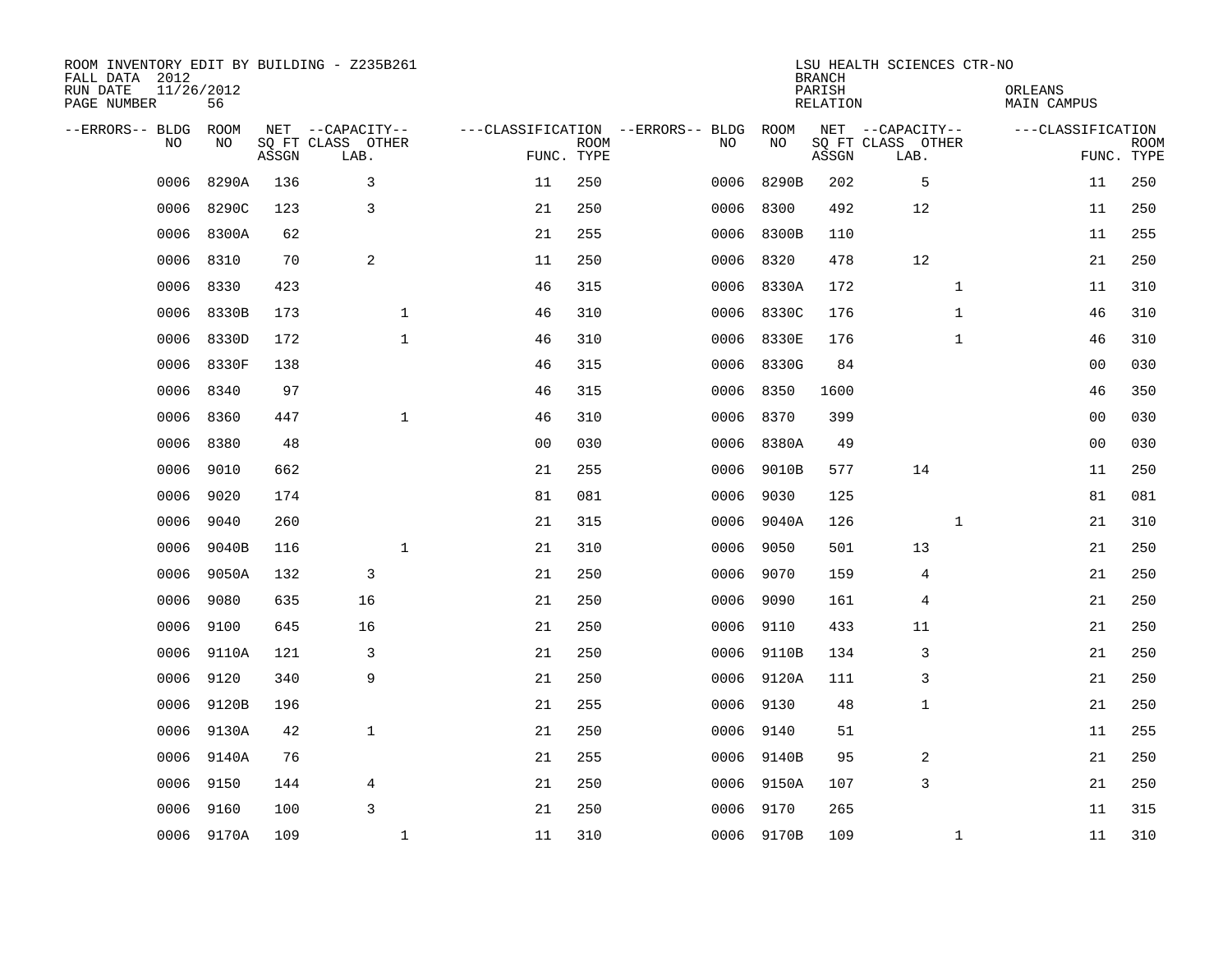| ROOM INVENTORY EDIT BY BUILDING - Z235B261<br>FALL DATA 2012 |                  |       |                           |                |             |                                   |             | <b>BRANCH</b>             | LSU HEALTH SCIENCES CTR-NO |                               |                |             |
|--------------------------------------------------------------|------------------|-------|---------------------------|----------------|-------------|-----------------------------------|-------------|---------------------------|----------------------------|-------------------------------|----------------|-------------|
| RUN DATE<br>PAGE NUMBER                                      | 11/26/2012<br>57 |       |                           |                |             |                                   |             | PARISH<br><b>RELATION</b> |                            | ORLEANS<br><b>MAIN CAMPUS</b> |                |             |
| --ERRORS-- BLDG                                              | ROOM             |       | NET --CAPACITY--          |                |             | ---CLASSIFICATION --ERRORS-- BLDG | ROOM        |                           | NET --CAPACITY--           | ---CLASSIFICATION             |                |             |
| NO                                                           | NO               | ASSGN | SQ FT CLASS OTHER<br>LAB. | FUNC. TYPE     | <b>ROOM</b> | NO                                | NO          | ASSGN                     | SQ FT CLASS OTHER<br>LAB.  |                               | FUNC. TYPE     | <b>ROOM</b> |
| 0006                                                         | 9170C            | 123   | $\mathbf 1$               | 21             | 310         |                                   | 0006 9180   | 117                       |                            |                               | 00             | 010         |
| 0006                                                         | 9180A            | 90    |                           | 21             | 730         |                                   | 0006 9180B  | 27                        |                            |                               | 00             | 010         |
| 0006                                                         | 9190             | 121   |                           | 21             | 575         |                                   | 0006 9200   | 121                       |                            |                               | 21             | 575         |
| 0006                                                         | 9210             | 266   |                           | 21             | 570         |                                   | 0006 9220   | 120                       |                            |                               | 21             | 570         |
| 0006                                                         | 9230             | 250   |                           | 21             | 570         | 0006                              | 9240        | 254                       |                            |                               | 21             | 570         |
| 0006                                                         | 9250             | 121   |                           | 21             | 575         |                                   | 0006 9260   | 66                        |                            |                               | 21             | 575         |
| 0006                                                         | 9270             | 144   |                           | 21             | 575         |                                   | 0006 9280   | 137                       |                            |                               | 21             | 575         |
| 0006                                                         | 9290             | 142   |                           | 21             | 575         |                                   | 0006 9300   | 120                       |                            |                               | 21             | 575         |
| 0006                                                         | 9310             | 97    |                           | 81             | 081         |                                   | 0006 9320   | 157                       |                            |                               | 81             | 081         |
| 0006                                                         | 9330             | 55    |                           | 0 <sub>0</sub> | 030         |                                   | 0006 9330A  | 52                        |                            |                               | 0 <sub>0</sub> | 030         |
| 0006                                                         | 9340             | 486   |                           | 0 <sub>0</sub> | 030         |                                   | 0006 9350   | 229                       |                            |                               | 21             | 315         |
| 0006                                                         | 9350A            | 156   | $\mathbf{1}$              | 21             | 310         |                                   | 0006 9350B  | 123                       | $\mathbf{1}$               |                               | 11             | 310         |
| 0006                                                         | 9350C            | 116   | $\mathbf 1$               | 21             | 310         | 0006                              | 9360        | 266                       | 7                          |                               | 21             | 250         |
| 0006                                                         | 9370             | 546   | 14                        | 21             | 250         |                                   | 0006 9380   | 576                       |                            |                               | 21             | 255         |
| 0006                                                         | 9390             | 576   | 14                        | 21             | 250         | 0006                              | 9400        | 262                       | 7                          |                               | 21             | 250         |
| 0006                                                         | 9410             | 283   | $\mathbf{1}$              | 21             | 310         |                                   | 0006 9420   | 645                       | 16                         |                               | 21             | 250         |
| 0006                                                         | 9430             | 282   | $7\phantom{.0}$           | 21             | 250         | 0006                              | 9440        | 635                       | 16                         |                               | 21             | 250         |
| 0006                                                         | 9450             | 582   | 15                        | 11             | 250         |                                   | 0006 9460   | 237                       |                            |                               | 21             | 315         |
| 0006                                                         | 9460A            | 114   | $\mathbf{1}$              | 45             | 310         |                                   | 0006 9460B  | 109                       | $\mathbf{1}$               |                               | 45             | 310         |
| 0006                                                         | 9460C            | 109   | $\mathbf 1$               | 21             | 310         |                                   | 0006 9460D  | 123                       | $\mathbf{1}$               |                               | 11             | 310         |
|                                                              | 0006 9460E       | 156   | $\mathbf 1$               | 11             | 310         |                                   | 0006 9470   | 399                       |                            |                               | 00             | 030         |
|                                                              | 0006 9480        | 48    |                           | 0 <sub>0</sub> | 030         |                                   | 0006 9480A  | 49                        |                            |                               | 00             | 030         |
|                                                              | 0006 A43901      | 73    |                           | 22             | 255         |                                   | 0006 A8230  | 75                        |                            |                               | 21             | 255         |
|                                                              | 0006 A83602      | 63    |                           | 46             | 315         |                                   | 0006 A83603 | 566                       |                            |                               | 21             | 350         |
|                                                              | 0006 A83604      | 495   | $\mathbf 1$               | 21             | 310         |                                   | 0006 A83605 | 20                        |                            |                               | 21             | 730         |
|                                                              | 0006 A9120       | 59    |                           | 21             | 255         |                                   | 0006 B91401 | 110                       | 3                          |                               | 11             | 250         |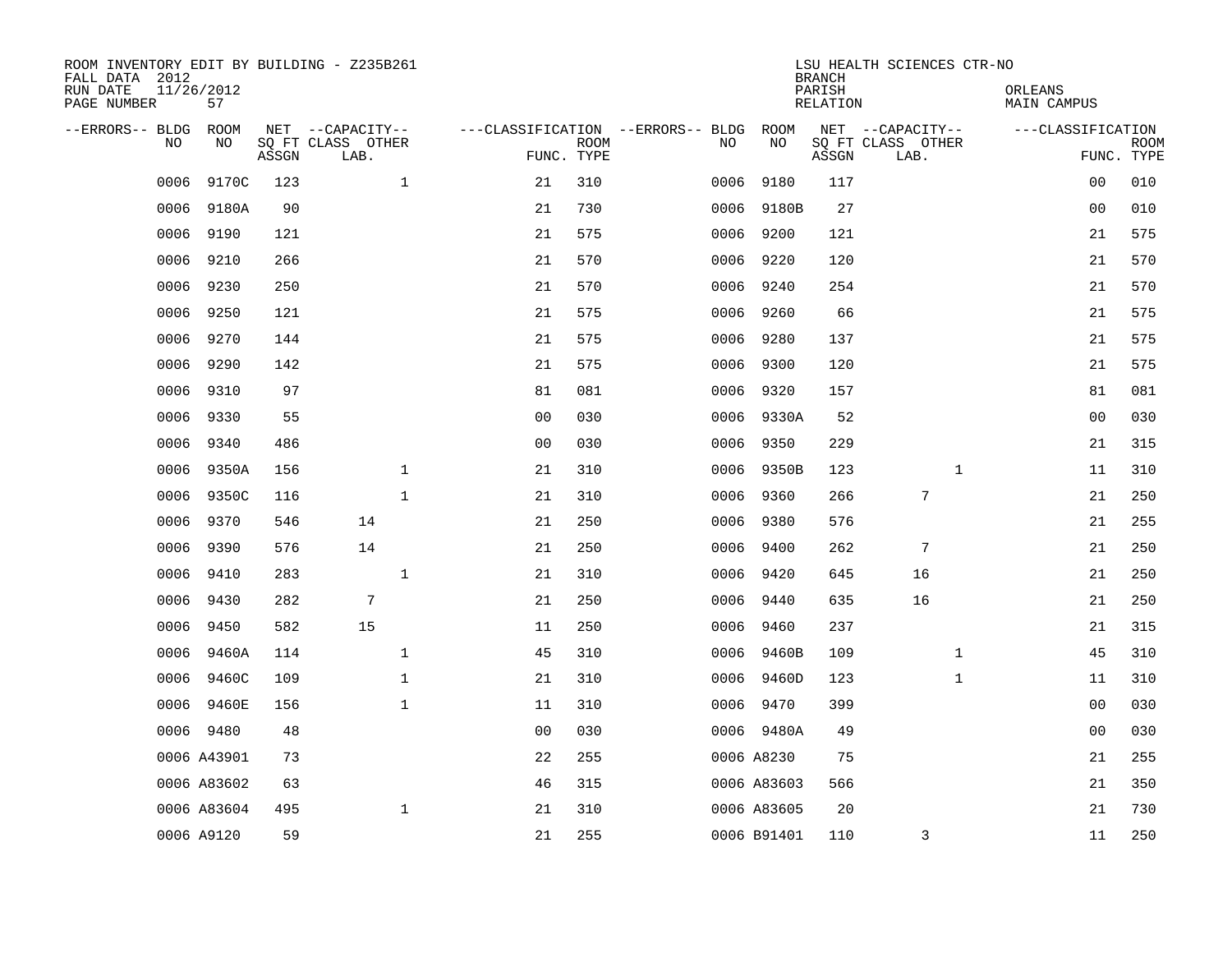| ROOM INVENTORY EDIT BY BUILDING - Z235B261<br>FALL DATA 2012<br>RUN DATE<br>PAGE NUMBER | 11/26/2012<br>58 |       |                           |                                                                             |                           |           |                                                  | <b>BRANCH</b><br>PARISH<br>RELATION |                               | LSU HEALTH SCIENCES CTR-NO                                                | ORLEANS | MAIN CAMPUS    |                           |
|-----------------------------------------------------------------------------------------|------------------|-------|---------------------------|-----------------------------------------------------------------------------|---------------------------|-----------|--------------------------------------------------|-------------------------------------|-------------------------------|---------------------------------------------------------------------------|---------|----------------|---------------------------|
| --ERRORS-- BLDG ROOM                                                                    |                  |       | NET --CAPACITY--          | ---CLASSIFICATION --ERRORS-- BLDG ROOM NET --CAPACITY-- -----CLASSIFICATION |                           |           |                                                  |                                     |                               |                                                                           |         |                |                           |
| NO                                                                                      | NO               | ASSGN | SO FT CLASS OTHER<br>LAB. |                                                                             | <b>ROOM</b><br>FUNC. TYPE | NO        | NO                                               | ASSGN                               |                               | SQ FT CLASS OTHER<br>LAB.                                                 |         |                | <b>ROOM</b><br>FUNC. TYPE |
|                                                                                         | 0006 B91402      | 134   | $\mathbf{3}$              | 21                                                                          | 250                       |           | 0006 48360A                                      | 37                                  |                               |                                                                           |         |                | 81 081                    |
|                                                                                         | 0006 48360B      | 15    |                           | 21                                                                          | 315                       |           |                                                  |                                     |                               |                                                                           |         |                |                           |
|                                                                                         |                  |       |                           |                                                                             |                           |           | TOTAL NUMBER CLASSROOMS<br>TOTAL NUMBER LABS 210 |                                     |                               | TOTAL NET ASSIGN SQ. FT. IN ROOM FILE<br>TOTAL NUMBER COMPUTER CLASSROOMS |         | 121,202<br>13  |                           |
|                                                                                         |                  |       |                           |                                                                             |                           |           |                                                  |                                     | TOTAL NUMBER SPECIAL LABS 220 |                                                                           |         | 10             |                           |
|                                                                                         | 0015 B001 20595  |       |                           | 82                                                                          | 082                       |           | 0015 0000 80220                                  |                                     |                               |                                                                           |         | 00             | 020                       |
|                                                                                         | 0015 1300        | 1009  | $\mathbf{1}$              | 46                                                                          | 310                       |           | 0015 1301                                        | 3197                                |                               |                                                                           |         | 46             | 730                       |
|                                                                                         | 0015 1302        | 65    |                           | 0 <sub>0</sub>                                                              | 010                       |           | 0015 1302A                                       | 320                                 |                               |                                                                           |         | 00             | 030                       |
|                                                                                         | 0015 1303        | 87    |                           | 46                                                                          | 590                       |           | 0015 1303A                                       | 87                                  |                               |                                                                           |         | 46             | 590                       |
|                                                                                         | 0015 1304        | 87    |                           | 81                                                                          | 081                       |           | 0015 1305                                        | 1663                                |                               |                                                                           |         | 72             | 720                       |
|                                                                                         | 0015 1305A       | 197   |                           | 72                                                                          | 720                       |           | 0015 1305B                                       | 700                                 |                               |                                                                           |         | 72             | 720                       |
|                                                                                         | 0015 1305C       | 221   |                           | 72                                                                          | 720                       |           | 0015 1305D                                       | 463                                 |                               |                                                                           |         | 72             | 720                       |
|                                                                                         | 0015 1306        | 77    |                           | 81                                                                          | 081                       |           | 0015 1400                                        | 2839                                |                               |                                                                           |         | 82             | 082                       |
|                                                                                         | 0015 1400A       | 304   |                           | 00                                                                          | 030                       |           | 0015 1400B                                       | 273                                 |                               |                                                                           |         | 0 <sub>0</sub> | 030                       |
|                                                                                         | 0015 1404        | 164   | $\mathbf{1}$              | 46                                                                          | 310                       |           | 0015 1404A                                       | 164                                 |                               | $\mathbf{1}$                                                              |         | 74             | 310                       |
|                                                                                         | 0015 1404B       | 164   | $\mathbf{1}$              | 46                                                                          | 310                       |           | 0015 1500                                        | 1763                                |                               |                                                                           |         | 82             | 082                       |
|                                                                                         | 0015 1500A       | 383   |                           | 0 <sub>0</sub>                                                              | 030                       |           | 0015 1500B                                       | 114                                 |                               |                                                                           |         | 0 <sub>0</sub> | 030                       |
|                                                                                         | 0015 1500C       | 242   |                           | 82                                                                          | 082                       |           | 0015 1500D                                       | 247                                 |                               |                                                                           |         | 82             | 082                       |
|                                                                                         | 0015 2300A       | 19    |                           | 0 <sub>0</sub>                                                              | 030                       |           | 0015 2300B                                       | 18                                  |                               |                                                                           |         | 0 <sub>0</sub> | 030                       |
|                                                                                         | 0015 2301        | 91    | $\mathbf{1}$              | 32                                                                          | 310                       | 0015 2302 |                                                  | 656                                 |                               |                                                                           |         | 0 <sub>0</sub> | 030                       |
|                                                                                         | 0015 2303        | 91    | $\mathbf{1}$              | 32                                                                          | 310                       | 0015 2304 |                                                  | 8                                   |                               |                                                                           |         | 71             | 315                       |
|                                                                                         | 0015 2305        | 103   | $\mathbf{1}$              | 32                                                                          | 310                       | 0015 2306 |                                                  | 21                                  |                               |                                                                           |         | 0 <sub>0</sub> | 030                       |
|                                                                                         | 0015 2307        | 129   | $\mathbf{1}$              | 11                                                                          | 310                       | 0015 2308 |                                                  | 155                                 |                               |                                                                           |         | 81             | 081                       |
|                                                                                         | 0015 2309        | 1064  |                           | 11                                                                          | 350                       | 0015 2310 |                                                  | 143                                 |                               |                                                                           |         | 81             | 081                       |
|                                                                                         | 0015 2311        | 275   | 7                         | 32                                                                          | 220                       |           | 0015 2312A 1219                                  |                                     |                               |                                                                           |         | 32             | 850                       |
|                                                                                         | 0015 2312B 1164  |       |                           | 32                                                                          | 850                       |           | 0015 2312C 1162                                  |                                     |                               |                                                                           |         | 32             | 850                       |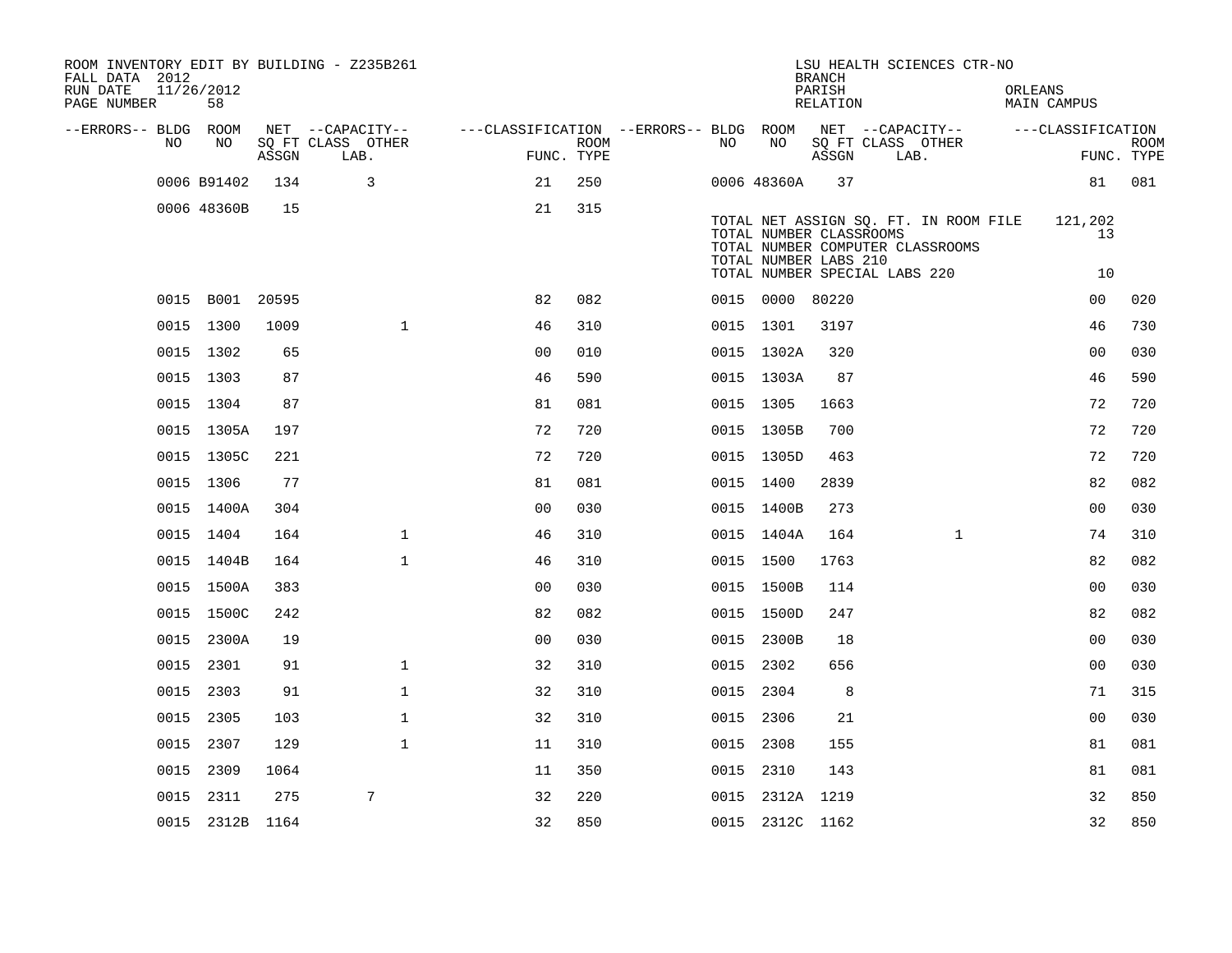| ROOM INVENTORY EDIT BY BUILDING - Z235B261<br>FALL DATA 2012 |                 |       |                           |                                        |             |      | <b>BRANCH</b>   | LSU HEALTH SCIENCES CTR-NO |                           |                        |             |
|--------------------------------------------------------------|-----------------|-------|---------------------------|----------------------------------------|-------------|------|-----------------|----------------------------|---------------------------|------------------------|-------------|
| 11/26/2012<br>RUN DATE<br>PAGE NUMBER                        | 59              |       |                           |                                        |             |      |                 | PARISH<br>RELATION         |                           | ORLEANS<br>MAIN CAMPUS |             |
| --ERRORS-- BLDG ROOM                                         |                 |       | NET --CAPACITY--          | ---CLASSIFICATION --ERRORS-- BLDG ROOM |             |      |                 |                            | NET --CAPACITY--          | ---CLASSIFICATION      |             |
| NO.                                                          | NO.             | ASSGN | SQ FT CLASS OTHER<br>LAB. | FUNC. TYPE                             | <b>ROOM</b> | NO.  | NO              | ASSGN                      | SQ FT CLASS OTHER<br>LAB. | FUNC. TYPE             | <b>ROOM</b> |
| 0015                                                         | 2312D 1162      |       |                           | 32                                     | 850         | 0015 | 2312E 1162      |                            |                           | 32                     | 850         |
| 0015                                                         | 2312F 1162      |       |                           | 32                                     | 850         | 0015 | 2312G 1219      |                            |                           | 32                     | 850         |
| 0015                                                         | 2312H 1162      |       |                           | 32                                     | 850         |      | 0015 2312J 1164 |                            |                           | 32                     | 850         |
| 0015                                                         | 2312K 2312      |       |                           | 32                                     | 850         |      | 0015 2312L      | 392                        |                           | 32                     | 870         |
| 0015                                                         | 2312M           | 305   |                           | 32                                     | 870         |      | 0015 2312N      | 21                         |                           | 0 <sub>0</sub>         | 030         |
|                                                              | 0015 2312P      | 69    |                           | 71                                     | 730         |      | 0015 23120      | 71                         |                           | 32                     | 860         |
| 0015                                                         | 2312R           | 615   |                           | 0 <sub>0</sub>                         | 030         |      | 0015 2312S      | 15                         |                           | 0 <sub>0</sub>         | 030         |
| 0015                                                         | 2312T           | 27    |                           | 0 <sub>0</sub>                         | 010         |      | 0015 2312U      | 16                         |                           | 00                     | 030         |
| 0015                                                         | 2312W           | 25    |                           | 0 <sub>0</sub>                         | 030         |      | 0015 2312X      | 17                         |                           | 0 <sub>0</sub>         | 030         |
|                                                              | 0015 2313       | 140   | $\mathbf{1}$              | 11                                     | 310         |      | 0015 2313B      | 108                        | $\mathbf{1}$              | 11                     | 310         |
| 0015                                                         | 2315            | 849   |                           | 32                                     | 860         |      | 0015 2315A      | 128                        |                           | 32                     | 860         |
|                                                              | 0015 2315B      | 51    |                           | 32                                     | 860         |      | 0015 2315C      | 191                        |                           | 32                     | 860         |
| 0015                                                         | 2315D           | 66    | $\mathbf{1}$              | 11                                     | 310         |      | 0015 2317A      | 145                        | $\mathbf{1}$              | 11                     | 310         |
|                                                              | 0015 2319       | 62    | $\mathbf 1$               | 11                                     | 310         |      | 0015 2321       | 57                         | $\mathbf{1}$              | 11                     | 310         |
| 0015                                                         | 2323            | 68    | $\mathbf{1}$              | 11                                     | 310         |      | 0015 2325       | 166                        | $\mathbf{1}$              | 46                     | 310         |
|                                                              | 0015 2327       | 57    | $\mathbf{1}$              | 11                                     | 310         |      | 0015 2329       | 141                        | $\mathbf{1}$              | 11                     | 310         |
| 0015                                                         | 2331            | 56    | 1                         | 32                                     | 310         |      | 0015 3300A      | 19                         |                           | 00                     | 030         |
| 0015                                                         | 3300B           | 19    |                           | 0 <sub>0</sub>                         | 030         |      | 0015 3301       | 952                        |                           | 32                     | 720         |
|                                                              | 0015 3301A      | 195   |                           | 32                                     | 590         |      | 0015 3302       | 719                        |                           | 0 <sub>0</sub>         | 030         |
|                                                              | 0015 3303       | 95    | $\mathbf{1}$              | 11                                     | 310         |      | 0015 3306       | 22                         |                           | 0 <sub>0</sub>         | 030         |
|                                                              | 0015 3307       | 265   | 7                         | 32                                     | 210         |      | 0015 3308       | 158                        |                           | 81                     | 081         |
| 0015                                                         | 3309            | 229   | $\mathbf 1$               | 11                                     | 310         |      | 0015 3310       | 126                        |                           | 81                     | 081         |
|                                                              | 0015 3311       | 113   | $\mathbf{1}$              | 32                                     | 310         |      | 0015 3312A 1172 |                            |                           | 32                     | 850         |
| 0015                                                         | 3312B           | 1145  |                           | 32                                     | 850         |      | 0015 3312C 1141 |                            |                           | 32                     | 850         |
|                                                              | 0015 3312D 1173 |       |                           | 32                                     | 850         |      | 0015 3312E 1173 |                            |                           | 32                     | 850         |
|                                                              | 0015 3312F      | 25    |                           | 0 <sub>0</sub>                         | 030         |      | 0015 3312G      | 188                        |                           | 32                     | 730         |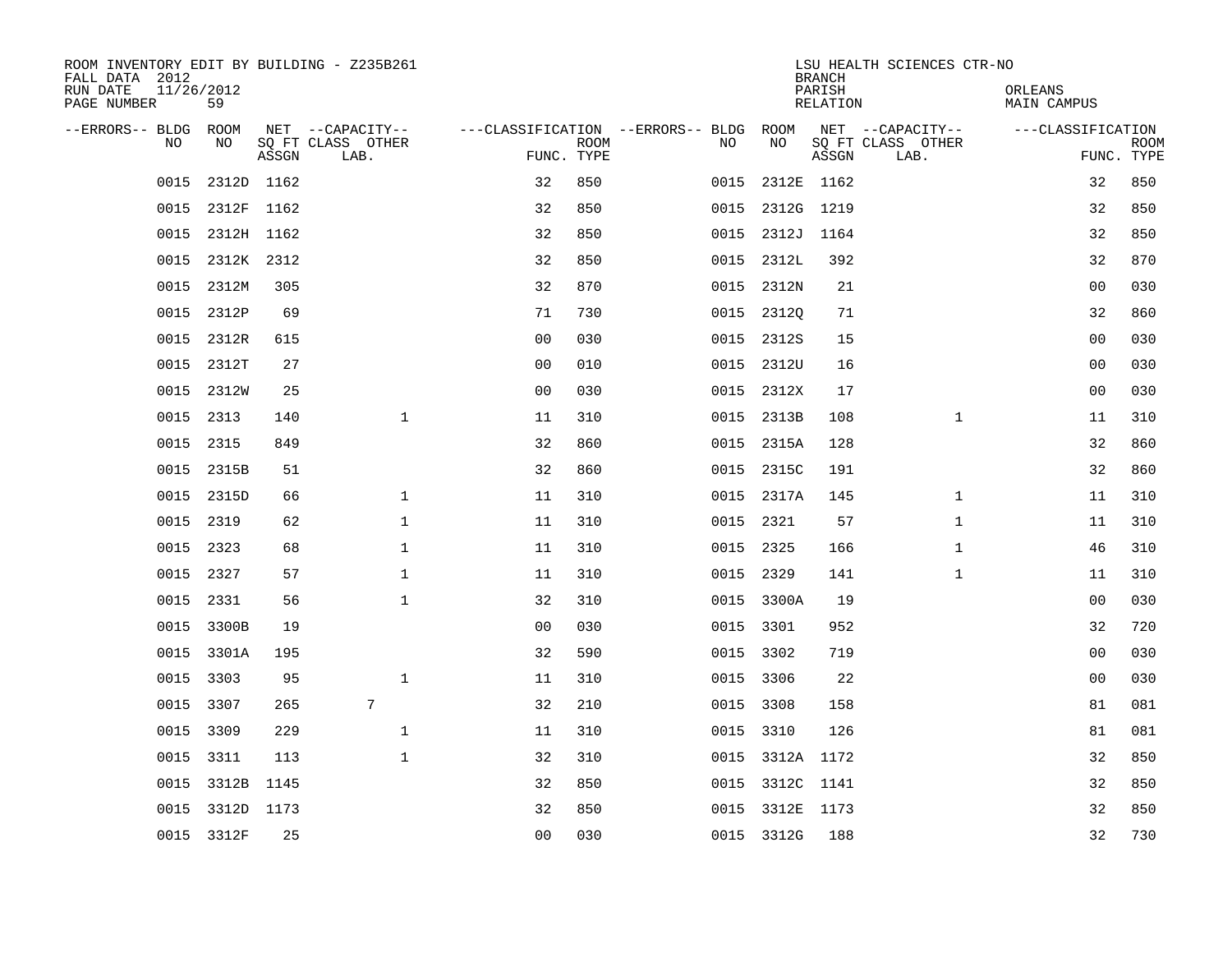| ROOM INVENTORY EDIT BY BUILDING - Z235B261<br>FALL DATA 2012<br>RUN DATE<br>PAGE NUMBER | 11/26/2012<br>60 |       |                                               |                |             |                                              |                 | <b>BRANCH</b><br>PARISH<br><b>RELATION</b> | LSU HEALTH SCIENCES CTR-NO                    | ORLEANS<br><b>MAIN CAMPUS</b> |                           |
|-----------------------------------------------------------------------------------------|------------------|-------|-----------------------------------------------|----------------|-------------|----------------------------------------------|-----------------|--------------------------------------------|-----------------------------------------------|-------------------------------|---------------------------|
| --ERRORS-- BLDG ROOM<br>NO                                                              | NO               | ASSGN | NET --CAPACITY--<br>SQ FT CLASS OTHER<br>LAB. | FUNC. TYPE     | <b>ROOM</b> | ---CLASSIFICATION --ERRORS-- BLDG ROOM<br>NO | NO              | ASSGN                                      | NET --CAPACITY--<br>SQ FT CLASS OTHER<br>LAB. | ---CLASSIFICATION             | <b>ROOM</b><br>FUNC. TYPE |
| 0015                                                                                    | 3312H            | 21    |                                               | 0 <sub>0</sub> | 030         | 0015                                         | 3312J           | 101                                        |                                               | 32                            | 730                       |
|                                                                                         | 0015 3312K       | 92    | $\mathbf 1$                                   | 11             | 310         |                                              | 0015 3312L      | 76                                         |                                               | 32                            | 850                       |
| 0015                                                                                    | 3312M            | 90    | $\mathbf{1}$                                  | 11             | 310         |                                              | 0015 3312N      | 372                                        | 9                                             | 32                            | 250                       |
| 0015                                                                                    | 3312P            | 421   | 11                                            | 32             | 220         |                                              | 0015 33120      | 102                                        | $\mathbf{1}$                                  | 11                            | 310                       |
| 0015                                                                                    | 3312R            | 81    |                                               | 32             | 730         |                                              | 0015 3312S      | 113                                        | $\mathbf{1}$                                  | 11                            | 310                       |
|                                                                                         | 0015 3312T       | 21    |                                               | 0 <sub>0</sub> | 030         |                                              | 0015 3312U      | 16                                         |                                               | 0 <sub>0</sub>                | 010                       |
| 0015                                                                                    | 3313             | 31    |                                               | 0 <sub>0</sub> | 030         |                                              | 0015 3314       | 387                                        |                                               | 32                            | 870                       |
|                                                                                         | 0015 3315        | 153   | $\mathbf{1}$                                  | 46             | 310         |                                              | 0015 3315B      | 225                                        | $\mathbf{1}$                                  | 11                            | 310                       |
| 0015                                                                                    | 3316             | 338   |                                               | 32             | 870         |                                              | 0015 3317       | 352                                        |                                               | 11                            | 350                       |
|                                                                                         | 0015 3318        | 128   |                                               | 32             | 860         |                                              | 0015 3319       | 147                                        | $\mathbf{1}$                                  | 11                            | 310                       |
| 0015                                                                                    | 3321             | 226   | $\mathbf{1}$                                  | 32             | 310         |                                              | 0015 3323       | 138                                        | $\mathbf{1}$                                  | 32                            | 310                       |
|                                                                                         | 0015 3325        | 1958  |                                               | 32             | 860         |                                              | 0015 3331       | 144                                        | $\mathbf{1}$                                  | 11                            | 310                       |
| 0015                                                                                    | 3337             | 265   |                                               | 32             | 860         |                                              | 0015 3339       | 509                                        |                                               | 32                            | 860                       |
| 0015                                                                                    | 3341             | 283   | $\mathbf 1$                                   | 32             | 310         |                                              | 0015 3345       | 1459                                       | 36                                            | 11                            | 220                       |
| 0015                                                                                    | 3345A            | 636   |                                               | 0 <sub>0</sub> | 030         |                                              | 0015 4300A      | 20                                         |                                               | 00                            | 030                       |
| 0015                                                                                    | 4300B            | 20    |                                               | 0 <sub>0</sub> | 030         |                                              | 0015 4301       | 82                                         | $\mathbf{1}$                                  | 32                            | 310                       |
| 0015                                                                                    | 4302             | 698   |                                               | 0 <sub>0</sub> | 030         | 0015                                         | 4303            | 86                                         | $\mathbf{1}$                                  | 32                            | 310                       |
| 0015                                                                                    | 4304             | 6     |                                               | 0 <sub>0</sub> | 030         |                                              | 0015 4305       | 81                                         | $\mathbf{1}$                                  | 32                            | 310                       |
| 0015                                                                                    | 4306             | 26    |                                               | 0 <sub>0</sub> | 030         |                                              | 0015 4307       | 88                                         | $\mathbf{1}$                                  | 11                            | 310                       |
| 0015                                                                                    | 4308             | 156   |                                               | 81             | 081         |                                              | 0015 4309       | 956                                        | 24                                            | 11                            | 210                       |
| 0015                                                                                    | 4310             | 129   |                                               | 81             | 081         |                                              | 0015 4312A 1164 |                                            |                                               | 32                            | 850                       |
| 0015                                                                                    | 4312B            | 1150  |                                               | 32             | 850         | 0015                                         | 4312C 1139      |                                            |                                               | 32                            | 850                       |
|                                                                                         | 0015 4312D 1564  |       |                                               | 32             | 850         |                                              | 0015 4312E 1167 |                                            |                                               | 32                            | 850                       |
| 0015                                                                                    | 4312F            | 20    |                                               | 32             | 870         |                                              | 0015 4312G      | 56                                         |                                               | 32                            | 850                       |
|                                                                                         | 0015 4312H       | 95    | $\mathbf 1$                                   | 32             | 310         |                                              | 0015 4312J      | 197                                        | $\mathbf{1}$                                  | 32                            | 310                       |
|                                                                                         | 0015 4312K       | 90    | $\mathbf{1}$                                  | 32             | 310         |                                              | 0015 4312L      | 358                                        |                                               | 32                            | 870                       |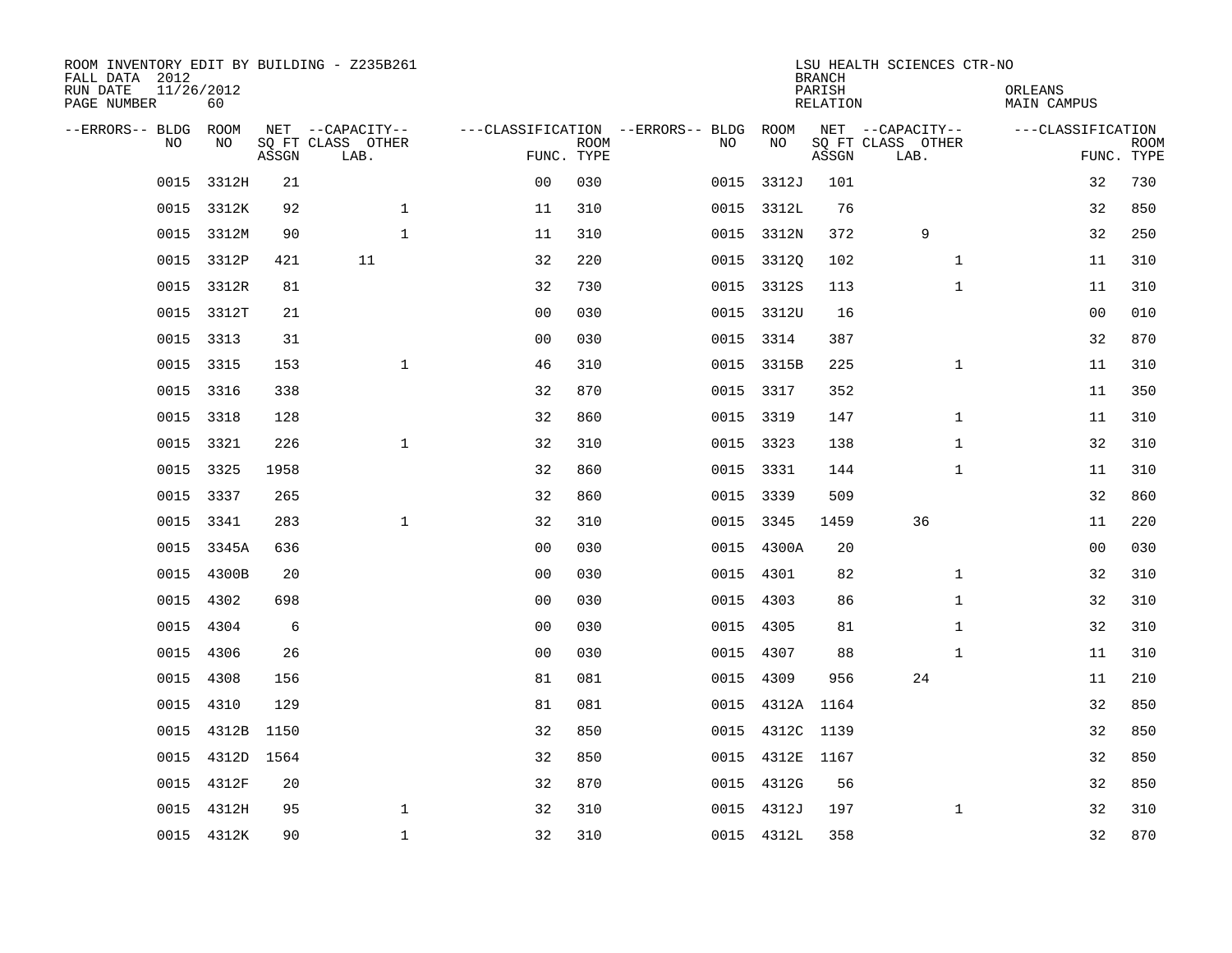| ROOM INVENTORY EDIT BY BUILDING - Z235B261<br>FALL DATA 2012<br>RUN DATE<br>PAGE NUMBER | 11/26/2012<br>61 |       |                                               |                |             |                                              |           |            | <b>BRANCH</b><br>PARISH<br><b>RELATION</b> | LSU HEALTH SCIENCES CTR-NO                    | ORLEANS<br><b>MAIN CAMPUS</b> |                           |
|-----------------------------------------------------------------------------------------|------------------|-------|-----------------------------------------------|----------------|-------------|----------------------------------------------|-----------|------------|--------------------------------------------|-----------------------------------------------|-------------------------------|---------------------------|
| --ERRORS-- BLDG ROOM<br>NO                                                              | NO               | ASSGN | NET --CAPACITY--<br>SQ FT CLASS OTHER<br>LAB. | FUNC. TYPE     | <b>ROOM</b> | ---CLASSIFICATION --ERRORS-- BLDG ROOM<br>NO |           | NO         | ASSGN                                      | NET --CAPACITY--<br>SQ FT CLASS OTHER<br>LAB. | ---CLASSIFICATION             | <b>ROOM</b><br>FUNC. TYPE |
| 0015                                                                                    | 4312M            | 354   | $\mathbf 1$                                   | 32             | 310         | 0015                                         |           | 4312N      | 187                                        |                                               | 32                            | 850                       |
|                                                                                         | 0015 4312P       | 243   | $\mathbf 1$                                   | 32             | 310         |                                              |           | 0015 43120 | 90                                         | $\mathbf{1}$                                  | 32                            | 310                       |
| 0015                                                                                    | 4312R            | 140   | $\mathbf 1$                                   | 32             | 310         |                                              |           | 0015 4312S | 17                                         |                                               | 00                            | 030                       |
|                                                                                         | 0015 4312T       | 23    |                                               | 0 <sub>0</sub> | 030         |                                              |           | 0015 4312U | 14                                         |                                               | 0 <sub>0</sub>                | 010                       |
| 0015                                                                                    | 4313             | 140   | $\mathbf{1}$                                  | 32             | 310         |                                              |           | 0015 4313A | 117                                        | $\mathbf{1}$                                  | 32                            | 310                       |
|                                                                                         | 0015 4313B       | 159   | $\mathbf{1}$                                  | 32             | 310         |                                              | 0015 4315 |            | 220                                        | 6                                             | 11                            | 210                       |
| 0015                                                                                    | 4317             | 201   | $\mathbf{1}$                                  | 32             | 310         |                                              | 0015 4319 |            | 258                                        | $\mathbf{1}$                                  | 32                            | 310                       |
|                                                                                         | 0015 4321        | 79    | $\mathbf{1}$                                  | 46             | 310         |                                              |           | 0015 4321A | 124                                        | $\mathbf{1}$                                  | 11                            | 310                       |
| 0015                                                                                    | 4323             | 85    |                                               | 32             | 850         |                                              | 0015      | 4325       | 80                                         | $\mathbf{1}$                                  | 32                            | 310                       |
|                                                                                         | 0015 4327        | 84    | $\mathbf{1}$                                  | 32             | 310         |                                              |           | 0015 4329A | 437                                        |                                               | 32                            | 870                       |
|                                                                                         | 0015 4329B       | 331   |                                               | 32             | 870         |                                              |           | 0015 4329C | 71                                         |                                               | 0 <sub>0</sub>                | 030                       |
| 0015                                                                                    | 4329D            | 28    |                                               | 0 <sub>0</sub> | 030         |                                              |           | 0015 4329E | 227                                        | $\mathbf{1}$                                  | 32                            | 310                       |
| 0015                                                                                    | 4329F            | 638   |                                               | 0 <sub>0</sub> | 030         | 0015                                         |           | 4329G      | 92                                         | $\mathbf{1}$                                  | 11                            | 310                       |
| 0015                                                                                    | 4329H            | 80    |                                               | 32             | 850         |                                              |           | 0015 4329J | 84                                         |                                               | 32                            | 860                       |
| 0015                                                                                    | 4329K            | 217   |                                               | 32             | 860         |                                              | 0015      | 4329L      | 96                                         |                                               | 32                            | 850                       |
| 0015                                                                                    | 4329P            | 1151  |                                               | 32             | 850         |                                              |           |            | 0015 43290 1178                            |                                               | 32                            | 850                       |
| 0015                                                                                    | 4329R 1104       |       |                                               | 32             | 850         |                                              | 0015      | 5300A      | 15                                         |                                               | 0 <sub>0</sub>                | 030                       |
| 0015                                                                                    | 5300B            | 15    |                                               | 0 <sub>0</sub> | 030         |                                              | 0015 5301 |            | 513                                        | $\mathbf{1}$                                  | 32                            | 310                       |
|                                                                                         | 0015 5302        | 539   |                                               | 0 <sub>0</sub> | 030         |                                              | 0015 5303 |            | 96                                         | $\mathbf{1}$                                  | 32                            | 310                       |
| 0015                                                                                    | 5304             | 5     |                                               | 0 <sub>0</sub> | 030         |                                              | 0015 5305 |            | 96                                         | $\mathbf{1}$                                  | 11                            | 310                       |
|                                                                                         | 0015 5306        | 13    |                                               | 0 <sub>0</sub> | 030         |                                              | 0015 5307 |            | 127                                        | $\mathbf{1}$                                  | 11                            | 310                       |
| 0015                                                                                    | 5308             | 153   |                                               | 81             | 081         |                                              | 0015 5309 |            | 96                                         |                                               | 46                            | 315                       |
|                                                                                         | 0015 5310        | 148   |                                               | 81             | 081         |                                              | 0015 5311 |            | 96                                         | $\mathbf{1}$                                  | 46                            | 310                       |
| 0015                                                                                    | 5312             | 634   |                                               | 46             | 710         |                                              |           | 0015 5312B | 634                                        |                                               | 46                            | 710                       |
|                                                                                         | 0015 5313        | 231   | $\mathbf 1$                                   | 11             | 310         |                                              | 0015 5314 |            | 13                                         |                                               | 0 <sub>0</sub>                | 030                       |
|                                                                                         | 0015 5315        | 100   | $\mathbf{1}$                                  | 11             | 310         |                                              | 0015 5316 |            | 262                                        |                                               | 46                            | 315                       |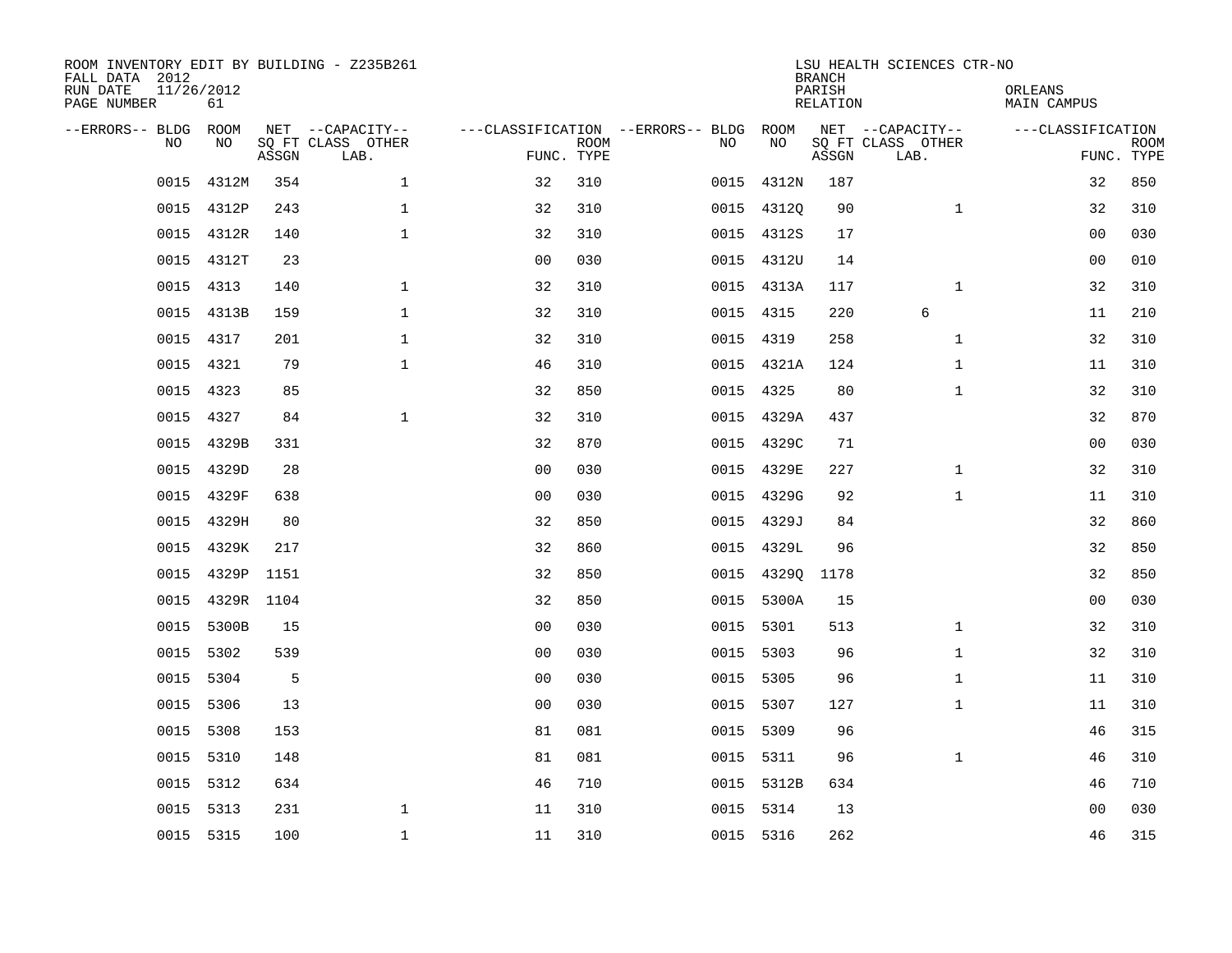| ROOM INVENTORY EDIT BY BUILDING - Z235B261<br>FALL DATA 2012<br>RUN DATE<br>PAGE NUMBER | 11/26/2012<br>62 |       |                                               |                |                           |                                         |            | <b>BRANCH</b><br>PARISH<br><b>RELATION</b> | LSU HEALTH SCIENCES CTR-NO                    | ORLEANS<br><b>MAIN CAMPUS</b> |                           |
|-----------------------------------------------------------------------------------------|------------------|-------|-----------------------------------------------|----------------|---------------------------|-----------------------------------------|------------|--------------------------------------------|-----------------------------------------------|-------------------------------|---------------------------|
| --ERRORS-- BLDG<br>NO.                                                                  | ROOM<br>NO       | ASSGN | NET --CAPACITY--<br>SQ FT CLASS OTHER<br>LAB. |                | <b>ROOM</b><br>FUNC. TYPE | ---CLASSIFICATION --ERRORS-- BLDG<br>NO | ROOM<br>NO | ASSGN                                      | NET --CAPACITY--<br>SQ FT CLASS OTHER<br>LAB. | ---CLASSIFICATION             | <b>ROOM</b><br>FUNC. TYPE |
| 0015                                                                                    | 5317             | 112   | $\mathbf{1}$                                  | 11             | 310                       |                                         | 0015 5317A | 12                                         |                                               | 0 <sub>0</sub>                | 030                       |
| 0015                                                                                    | 5318             | 21    |                                               | 0 <sub>0</sub> | 030                       |                                         | 0015 5319  | 219                                        |                                               | 11                            | 350                       |
| 0015                                                                                    | 5320             | 560   |                                               | 0 <sub>0</sub> | 030                       |                                         | 0015 5321  | 107                                        | $\mathbf{1}$                                  | 11                            | 310                       |
| 0015                                                                                    | 5322             | 6     |                                               | 0 <sub>0</sub> | 030                       |                                         | 0015 5323  | 128                                        | $\mathbf{1}$                                  | 46                            | 310                       |
| 0015                                                                                    | 5325             | 108   | $\mathbf{1}$                                  | 11             | 310                       | 0015                                    | 5327       | 506                                        |                                               | 46                            | 650                       |
| 0015                                                                                    | 5327A            | 89    |                                               | 46             | 655                       |                                         | 0015 5327B | 20                                         |                                               | 46                            | 655                       |
| 0015                                                                                    | 5329             | 99    | $\mathbf{1}$                                  | 11             | 310                       |                                         | 0015 5331  | 128                                        | $\mathbf{1}$                                  | 11                            | 310                       |
|                                                                                         | 0015 5333        | 378   | $\mathbf{1}$                                  | 32             | 310                       |                                         | 0015 5335  | 257                                        | $\mathbf{1}$                                  | 11                            | 310                       |
| 0015                                                                                    | 5335A            | 130   | $\mathbf{1}$                                  | 45             | 310                       |                                         | 0015 5335B | 122                                        | $\mathbf{1}$                                  | 11                            | 310                       |
| 0015                                                                                    | 5337             | 131   | $\mathbf 1$                                   | 11             | 310                       |                                         | 0015 5339  | 108                                        | $\mathbf{1}$                                  | 11                            | 310                       |
| 0015                                                                                    | 5341             | 131   | $\mathbf 1$                                   | 11             | 310                       |                                         | 0015 5343  | 131                                        | $\mathbf{1}$                                  | 46                            | 310                       |
| 0015                                                                                    | 5345             | 219   | $\mathbf 1$                                   | 11             | 310                       |                                         | 0015 5347  | 124                                        | $\mathbf{1}$                                  | 11                            | 310                       |
| 0015                                                                                    | 5349             | 105   | $\mathbf 1$                                   | 11             | 310                       | 0015                                    | 5351       | 226                                        | $\mathbf{1}$                                  | 11                            | 310                       |
| 0015                                                                                    | 5353             | 96    | $\mathbf{1}$                                  | 46             | 310                       |                                         | 0015 5355  | 96                                         | $\mathbf{1}$                                  | 11                            | 310                       |
| 0015                                                                                    | 5357             | 124   | $\mathbf 1$                                   | 11             | 310                       | 0015                                    | 5359       | 96                                         | $\mathbf{1}$                                  | 11                            | 310                       |
| 0015                                                                                    | 5361             | 96    | $\mathbf{1}$                                  | 11             | 310                       |                                         | 0015 5401  | 504                                        |                                               | 46                            | 350                       |
| 0015                                                                                    | 5402             | 13    |                                               | 0 <sub>0</sub> | 030                       |                                         | 0015 5403  | 86                                         | $\mathbf{1}$                                  | 11                            | 310                       |
| 0015                                                                                    | 5404             | 19    |                                               | 0 <sub>0</sub> | 010                       |                                         | 0015 5405  | 91                                         | $\mathbf{1}$                                  | 11                            | 310                       |
| 0015                                                                                    | 5406             | 4     |                                               | 0 <sub>0</sub> | 030                       |                                         | 0015 5407  | 118                                        | $\mathbf{1}$                                  | 11                            | 310                       |
| 0015                                                                                    | 5409             | 91    | $\mathbf 1$                                   | 46             | 310                       |                                         | 0015 5411  | 91                                         | $\mathbf{1}$                                  | 46                            | 310                       |
|                                                                                         | 0015 5413        | 193   | $\mathbf 1$                                   | 11             | 310                       |                                         | 0015 5415  | 95                                         | $\mathbf{1}$                                  | 11                            | 310                       |
| 0015                                                                                    | 5417             | 121   | $\mathbf{1}$                                  | 11             | 310                       |                                         | 0015 5419  | 195                                        | $\mathbf{1}$                                  | 11                            | 310                       |
|                                                                                         | 0015 5421        | 95    | $\mathbf{1}$                                  | 11             | 310                       |                                         | 0015 5423  | 116                                        | $\mathbf{1}$                                  | 11                            | 310                       |
| 0015                                                                                    | 5425             | 10    |                                               | 0 <sub>0</sub> | 030                       |                                         | 0015 5427  | 96                                         | $\mathbf{1}$                                  | 32                            | 310                       |
| 0015                                                                                    | 5429             | 195   | $\mathbf 1$                                   | 11             | 310                       |                                         | 0015 5431  | 94                                         | $\mathbf{1}$                                  | 11                            | 310                       |
|                                                                                         | 0015 5433        | 98    | $\mathbf{1}$                                  | 11             | 310                       |                                         | 0015 5435  | 98                                         | $\mathbf{1}$                                  | 11                            | 310                       |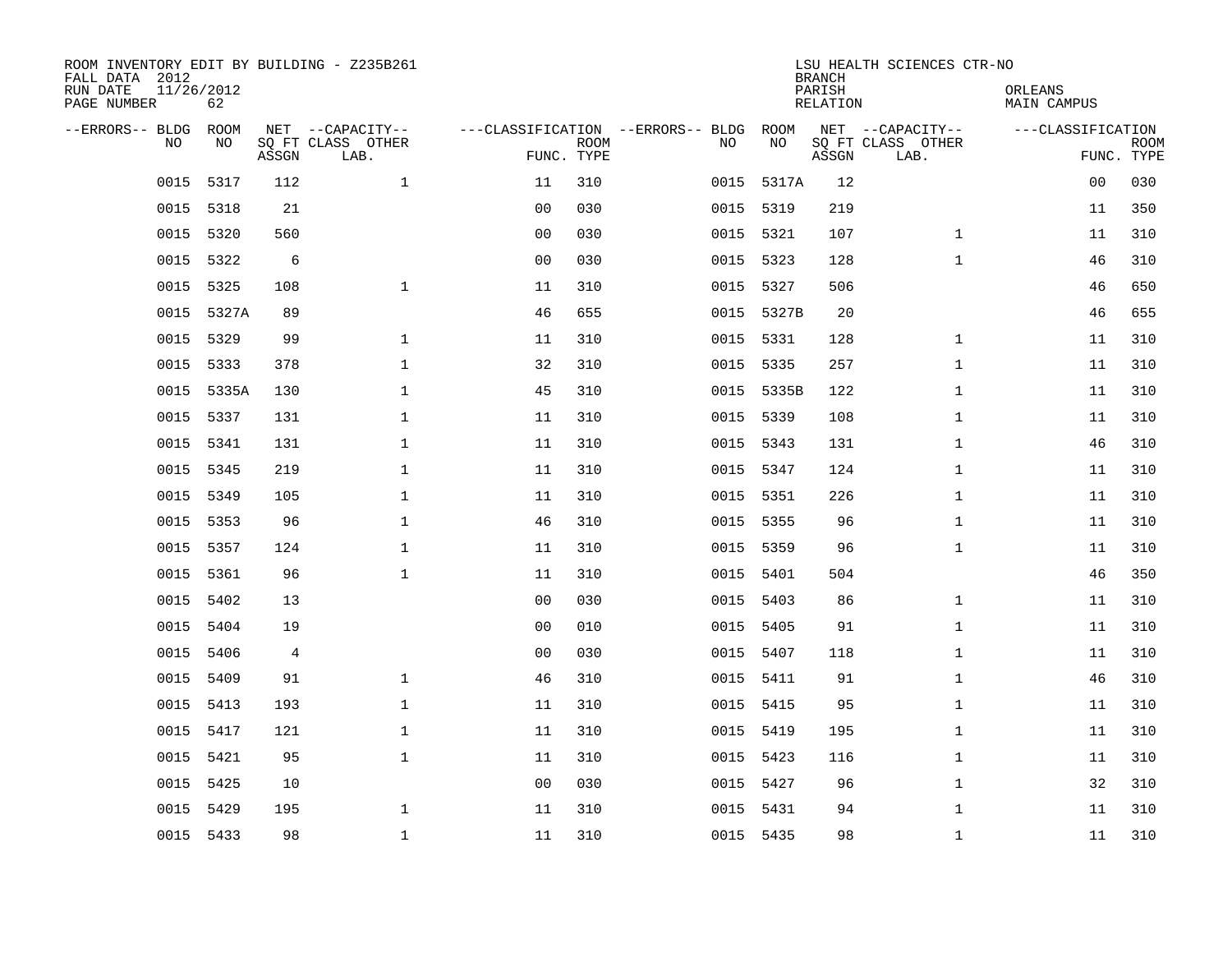| ROOM INVENTORY EDIT BY BUILDING - Z235B261<br>FALL DATA 2012<br>RUN DATE<br>PAGE NUMBER | 11/26/2012<br>63 |       |                                               |                                                 |             |      |            | <b>BRANCH</b><br>PARISH<br>RELATION | LSU HEALTH SCIENCES CTR-NO                    | ORLEANS<br>MAIN CAMPUS |                           |
|-----------------------------------------------------------------------------------------|------------------|-------|-----------------------------------------------|-------------------------------------------------|-------------|------|------------|-------------------------------------|-----------------------------------------------|------------------------|---------------------------|
| --ERRORS-- BLDG<br><b>NO</b>                                                            | ROOM<br>NO.      | ASSGN | NET --CAPACITY--<br>SO FT CLASS OTHER<br>LAB. | ---CLASSIFICATION --ERRORS-- BLDG<br>FUNC. TYPE | <b>ROOM</b> | NO   | ROOM<br>NO | ASSGN                               | NET --CAPACITY--<br>SQ FT CLASS OTHER<br>LAB. | ---CLASSIFICATION      | <b>ROOM</b><br>FUNC. TYPE |
| 0015                                                                                    | 5437             | 132   | $\mathbf{1}$                                  | 11                                              | 310         | 0015 | 5439       | 95                                  | $\mathbf{1}$                                  | 32                     | 310                       |
| 0015                                                                                    | 5441             | 509   |                                               | 11                                              | 350         |      | 0015 5442  | 16                                  |                                               | 0 <sub>0</sub>         | 030                       |
| 0015                                                                                    | 5443             | 95    | $\mathbf{1}$                                  | 11                                              | 310         |      | 0015 5445  | 131                                 | $\mathbf{1}$                                  | 11                     | 310                       |
|                                                                                         | 0015 5447        | 98    | $\mathbf{1}$                                  | 11                                              | 310         |      | 0015 5449  | 98                                  | $\mathbf{1}$                                  | 11                     | 310                       |
| 0015                                                                                    | 5451             | 94    | $\mathbf{1}$                                  | 11                                              | 310         |      | 0015 5453  | 195                                 | $\mathbf{1}$                                  | 11                     | 310                       |
| 0015                                                                                    | 5455             | 95    | $\mathbf{1}$                                  | 46                                              | 310         |      | 0015 5457  | 131                                 | $\mathbf{1}$                                  | 11                     | 310                       |
| 0015                                                                                    | 5459             | 95    | $\mathbf{1}$                                  | 11                                              | 310         |      | 0015 5461  | 195                                 | $\mathbf{1}$                                  | 46                     | 310                       |
| 0015                                                                                    | 5463             | 128   | $\mathbf 1$                                   | 11                                              | 310         |      | 0015 5465  | 95                                  | $\mathbf{1}$                                  | 11                     | 310                       |
| 0015                                                                                    | 5467             | 207   | $\mathbf{1}$                                  | 11                                              | 310         | 0015 | 5469       | 96                                  | $\mathbf{1}$                                  | 11                     | 310                       |
| 0015                                                                                    | 5471             | 96    | $\mathbf 1$                                   | 11                                              | 310         |      | 0015 5473  | 126                                 | $\mathbf{1}$                                  | 11                     | 310                       |
| 0015                                                                                    | 5475             | 96    | $\mathbf 1$                                   | 11                                              | 310         | 0015 | 5477       | 90                                  | $\mathbf{1}$                                  | 11                     | 310                       |
| 0015                                                                                    | 6300A            | 15    |                                               | 0 <sub>0</sub>                                  | 030         |      | 0015 6300B | 15                                  |                                               | 00                     | 030                       |
| 0015                                                                                    | 6301             | 208   | $\mathbf 1$                                   | 22                                              | 310         | 0015 | 6302       | 437                                 |                                               | 00                     | 030                       |
| 0015                                                                                    | 6303             | 238   |                                               | 22                                              | 255         | 0015 | 6304       | 8                                   |                                               | 00                     | 030                       |
| 0015                                                                                    | 6305             | 234   | $\mathbf{1}$                                  | 22                                              | 310         | 0015 | 6306       | 13                                  |                                               | 0 <sub>0</sub>         | 030                       |
| 0015                                                                                    | 6307             | 16    |                                               | 0 <sub>0</sub>                                  | 030         |      | 0015 6308  | 159                                 |                                               | 81                     | 081                       |
| 0015                                                                                    | 6309             | 14    |                                               | 0 <sub>0</sub>                                  | 030         | 0015 | 6310       | 137                                 |                                               | 81                     | 081                       |
| 0015                                                                                    | 6311             | 534   |                                               | 11                                              | 350         |      | 0015 6312  | 184                                 | $\mathbf{1}$                                  | 45                     | 310                       |
|                                                                                         | 0015 6312A       | 114   |                                               | 45                                              | 350         |      | 0015 6313  | 330                                 | 8                                             | 22                     | 250                       |
| 0015                                                                                    | 6314             | 24    |                                               | 0 <sub>0</sub>                                  | 030         |      | 0015 6315  | 224                                 |                                               | 22                     | 255                       |
|                                                                                         | 0015 6316        | 136   |                                               | 0 <sub>0</sub>                                  | 030         |      | 0015 6317  | 226                                 | 6                                             | 22                     | 250                       |
| 0015                                                                                    | 6318             | 175   | $\overline{4}$                                | 22                                              | 250         |      | 0015 6319  | 540                                 | 14                                            | 22                     | 250                       |
| 0015                                                                                    | 6320             | 643   |                                               | 0 <sub>0</sub>                                  | 030         |      | 0015 6321  | 445                                 | 11                                            | 22                     | 250                       |
| 0015                                                                                    | 6323             | 418   | $\mathbf{1}$                                  | 22                                              | 310         |      | 0015 6325  | 178                                 | 4                                             | 22                     | 250                       |
| 0015                                                                                    | 6327             | 197   | 1                                             | 22                                              | 310         |      | 0015 6329  | 197                                 | 5                                             | 22                     | 250                       |
|                                                                                         | 0015 6331        | 57    | $\mathbf 1$                                   | 22                                              | 310         |      | 0015 6333  | 229                                 | $\mathbf{1}$                                  | 22                     | 310                       |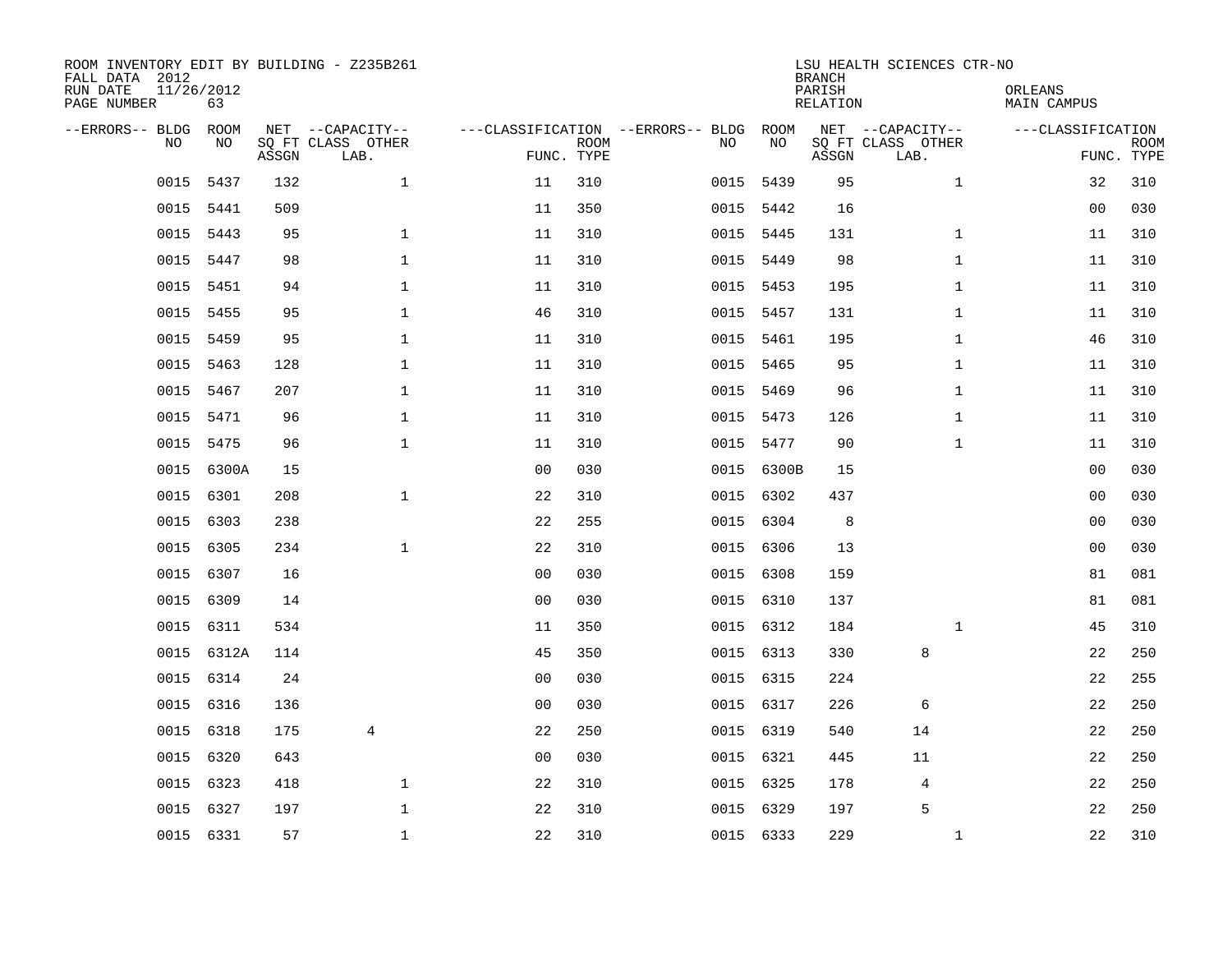| ROOM INVENTORY EDIT BY BUILDING - Z235B261<br>FALL DATA 2012<br>RUN DATE<br>PAGE NUMBER | 11/26/2012<br>64 |       |                                               |                |                           |                                         |            | <b>BRANCH</b><br>PARISH<br><b>RELATION</b> | LSU HEALTH SCIENCES CTR-NO                    | ORLEANS<br><b>MAIN CAMPUS</b> |                           |
|-----------------------------------------------------------------------------------------|------------------|-------|-----------------------------------------------|----------------|---------------------------|-----------------------------------------|------------|--------------------------------------------|-----------------------------------------------|-------------------------------|---------------------------|
| --ERRORS-- BLDG<br>NO.                                                                  | ROOM<br>NO       | ASSGN | NET --CAPACITY--<br>SQ FT CLASS OTHER<br>LAB. |                | <b>ROOM</b><br>FUNC. TYPE | ---CLASSIFICATION --ERRORS-- BLDG<br>NO | ROOM<br>NO | ASSGN                                      | NET --CAPACITY--<br>SQ FT CLASS OTHER<br>LAB. | ---CLASSIFICATION             | <b>ROOM</b><br>FUNC. TYPE |
| 0015                                                                                    | 6335             | 346   | 9                                             | 22             | 250                       | 0015                                    | 6337       | 58                                         |                                               |                               | 22<br>255                 |
| 0015                                                                                    | 6339             | 453   |                                               | 46             | 350                       |                                         | 0015 6341  | 151                                        | $\mathbf{1}$                                  |                               | 310<br>11                 |
| 0015                                                                                    | 6343             | 285   | 7                                             | 22             | 250                       |                                         | 0015 6345  | 190                                        | 5                                             |                               | 22<br>250                 |
| 0015                                                                                    | 6347             | 234   | 6                                             | 22             | 250                       |                                         | 0015 6349  | 157                                        | $\mathbf{1}$                                  |                               | 22<br>310                 |
| 0015                                                                                    | 6351             | 117   | $\mathbf{1}$                                  | 45             | 310                       |                                         | 0015 6353  | 371                                        | 9                                             |                               | 250<br>22                 |
| 0015                                                                                    | 6355             | 29    |                                               | 22             | 255                       |                                         | 0015 6401  | 258                                        | 6                                             |                               | 22<br>250                 |
| 0015                                                                                    | 6402             | 13    |                                               | 0 <sub>0</sub> | 030                       |                                         | 0015 6403  | 258                                        | $\mathbf{1}$                                  |                               | 32<br>310                 |
| 0015                                                                                    | 6403A            | 28    |                                               | 32             | 315                       |                                         | 0015 6404  | 17                                         |                                               |                               | 00<br>010                 |
| 0015                                                                                    | 6405             | 1250  | 31                                            | 22             | 250                       | 0015                                    | 6405A      | 175                                        | $\mathbf{1}$                                  |                               | 45<br>310                 |
| 0015                                                                                    | 6405B            | 240   | $\mathbf 1$                                   | 45             | 310                       | 0015                                    | 6405C      | 328                                        | $\mathbf{1}$                                  |                               | 32<br>310                 |
| 0015                                                                                    | 6405D            | 323   | $\mathbf{1}$                                  | 32             | 310                       |                                         | 0015 6405E | 512                                        | 13                                            |                               | 250<br>32                 |
| 0015                                                                                    | 6406             | 114   | $\mathbf{1}$                                  | 32             | 310                       | 0015                                    | 6407       | 73                                         |                                               |                               | 255<br>22                 |
| 0015                                                                                    | 6408             | 466   | 12                                            | 22             | 250                       | 0015                                    | 6409       | 1486                                       | 149                                           |                               | 11<br>110                 |
| 0015                                                                                    | 6410             | 257   | 6                                             | 11             | 250                       | 0015                                    | 6411       | 467                                        | $\mathbf{1}$                                  |                               | 310<br>11                 |
| 0015                                                                                    | 6411A            | 331   | 8                                             | 22             | 250                       |                                         | 0015 6411B | 36                                         |                                               |                               | 315<br>11                 |
| 0015                                                                                    | 6413             | 447   | 11                                            | 22             | 250                       |                                         | 0015 6413A | 297                                        | $7\phantom{.0}$                               |                               | 22<br>250                 |
| 0015                                                                                    | 6413B            | 558   | 14                                            | 32             | 250                       |                                         | 0015 6413E | 101                                        | $\mathbf{1}$                                  |                               | 45<br>310                 |
| 0015                                                                                    | 6413F            | 101   | $\mathbf{1}$                                  | 22             | 310                       | 0015                                    | 7300A      | 18                                         |                                               |                               | 0 <sub>0</sub><br>030     |
| 0015                                                                                    | 7300B            | 18    |                                               | 0 <sub>0</sub> | 030                       |                                         | 0015 7301  | 580                                        |                                               |                               | 51<br>590                 |
| 0015                                                                                    | 7301A            | 218   |                                               | 51             | 590                       | 0015                                    | 7301B      | 100                                        |                                               |                               | 51<br>590                 |
| 0015                                                                                    | 7302             | 454   |                                               | 0 <sub>0</sub> | 030                       | 0015                                    | 7303       | 1283                                       |                                               |                               | 51<br>590                 |
| 0015                                                                                    | 7304             | 3     |                                               | 00             | 030                       | 0015                                    | 7305       | 82                                         |                                               |                               | 11<br>255                 |
| 0015                                                                                    | 7306             | 12    |                                               | 0 <sub>0</sub> | 030                       |                                         | 0015 7307  | 82                                         | $\mathbf{1}$                                  |                               | 32<br>310                 |
| 0015                                                                                    | 7308             | 159   |                                               | 81             | 081                       | 0015                                    | 7309       | 10                                         |                                               |                               | 030<br>00                 |
| 0015                                                                                    | 7310             | 129   |                                               | 81             | 081                       | 0015                                    | 7312       | 343                                        | 9                                             |                               | 250<br>11                 |
|                                                                                         | 0015 7314        | 149   |                                               | 0 <sub>0</sub> | 030                       |                                         | 0015 7315  | 726                                        | 18                                            |                               | 11<br>250                 |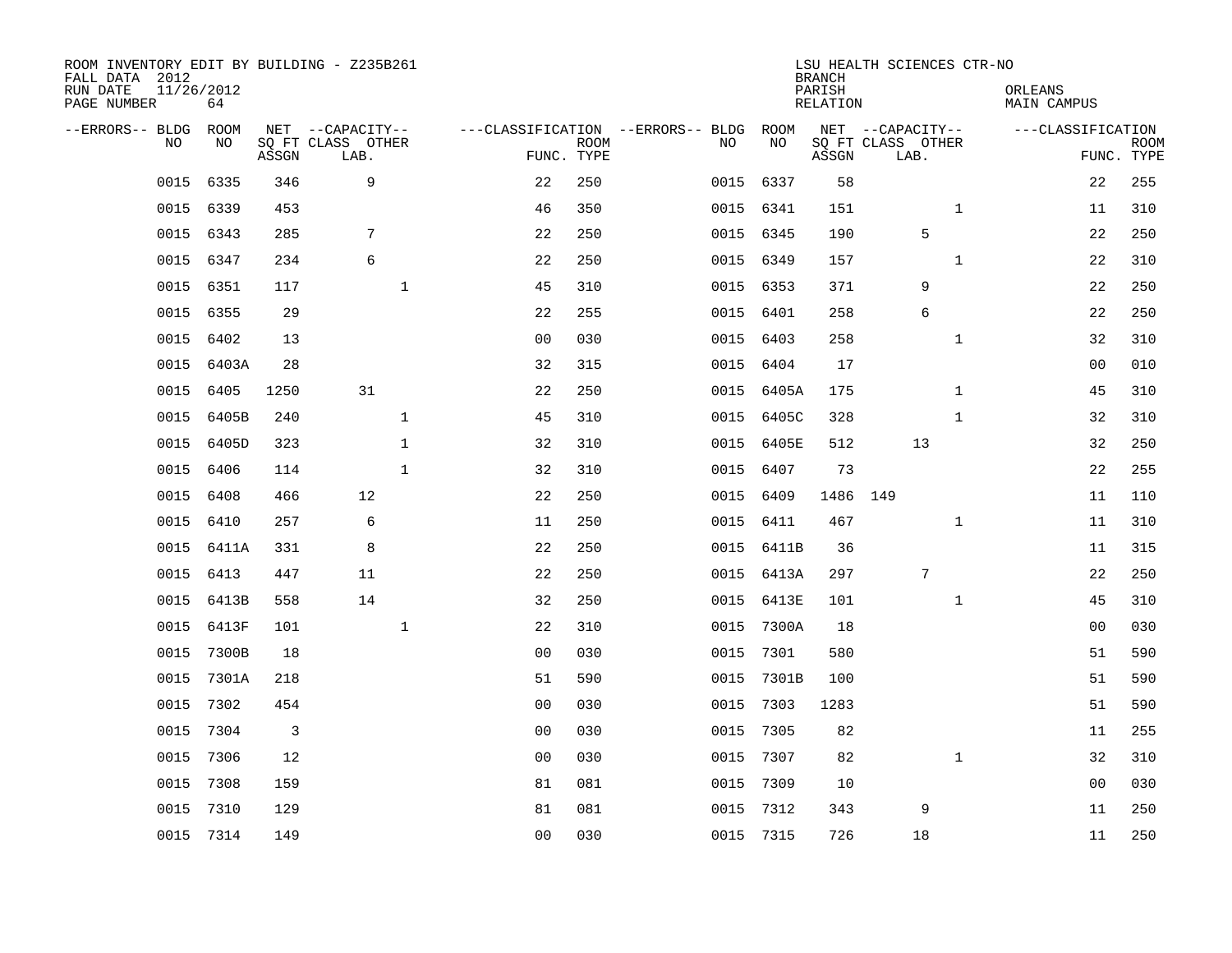| ROOM INVENTORY EDIT BY BUILDING - Z235B261<br>FALL DATA 2012<br>RUN DATE<br>PAGE NUMBER | 11/26/2012<br>65 |       |                           |                    |                           |                                   |            | <b>BRANCH</b><br>PARISH<br>RELATION | LSU HEALTH SCIENCES CTR-NO | ORLEANS<br>MAIN CAMPUS |                           |
|-----------------------------------------------------------------------------------------|------------------|-------|---------------------------|--------------------|---------------------------|-----------------------------------|------------|-------------------------------------|----------------------------|------------------------|---------------------------|
| --ERRORS-- BLDG                                                                         | ROOM             |       | NET --CAPACITY--          |                    |                           | ---CLASSIFICATION --ERRORS-- BLDG | ROOM       |                                     | NET --CAPACITY--           | ---CLASSIFICATION      |                           |
| N <sub>O</sub>                                                                          | NO.              | ASSGN | SO FT CLASS OTHER<br>LAB. |                    | <b>ROOM</b><br>FUNC. TYPE | NO.                               | NO         | ASSGN                               | SQ FT CLASS OTHER<br>LAB.  |                        | <b>ROOM</b><br>FUNC. TYPE |
| 0015                                                                                    | 7316             | 67    |                           | 22                 | 255                       | 0015                              | 7317       | 168                                 | $\mathbf{1}$               | 45                     | 310                       |
| 0015                                                                                    | 7318             | 23    |                           | 0 <sub>0</sub>     | 030                       |                                   | 0015 7319  | 175                                 | $\mathbf{1}$               | 11                     | 310                       |
| 0015                                                                                    | 7320             | 44    |                           | 46                 | 315                       |                                   | 0015 7321  | 203                                 | 5                          | 22                     | 250                       |
| 0015                                                                                    | 7322             | 175   | $\overline{4}$            | 11                 | 250                       | 0015                              | 7323       | 289                                 | $7\phantom{.0}$            | 22                     | 250                       |
| 0015                                                                                    | 7324             | 612   |                           | 0 <sub>0</sub>     | 030                       | 0015                              | 7325       | 270                                 | 7                          | 22                     | 250                       |
| 0015                                                                                    | 7327             | 82    | $\overline{c}$            | 22                 | 250                       | 0015                              | 7329       | 236                                 | $\mathbf{1}$               | 45                     | 310                       |
| 0015                                                                                    | 7331             | 109   |                           | $\mathbf{1}$<br>46 | 310                       | 0015                              | 7331A      | 200                                 | $\mathbf{1}$               | 11                     | 310                       |
| 0015                                                                                    | 7333             | 190   | 5                         | 11                 | 250                       | 0015                              | 7335       | 183                                 | $\mathbf{1}$               | 11                     | 310                       |
| 0015                                                                                    | 7337             | 134   |                           | 46                 | 650                       | 0015                              | 7339       | 365                                 | 9                          | 22                     | 250                       |
| 0015                                                                                    | 7339A            | 152   | 4                         | 22                 | 250                       | 0015                              | 7339B      | 150                                 | $\mathbf{1}$               | 22                     | 310                       |
| 0015                                                                                    | 7341             | 375   | 9                         | 22                 | 250                       |                                   | 0015 7341A | 163                                 | 4                          | 22                     | 250                       |
| 0015                                                                                    | 7341B            | 200   | 5                         | 22                 | 250                       | 0015                              | 7343       | 390                                 | 39                         | 11                     | 110                       |
| 0015                                                                                    | 7401             | 2554  | 64                        | 11                 | 210                       | 0015                              | 7401A      | 396                                 | 10                         | 11                     | 210                       |
| 0015                                                                                    | 7401B            | 408   | 10                        | 11                 | 210                       | 0015                              | 7402       | 15                                  |                            | 0 <sub>0</sub>         | 030                       |
| 0015                                                                                    | 7403             | 9     |                           | 0 <sub>0</sub>     | 030                       |                                   | 0015 7404  | 16                                  |                            | 00                     | 010                       |
| 0015                                                                                    | 7405             | 10    |                           | 0 <sub>0</sub>     | 030                       |                                   | 0015 7406  | 113                                 |                            | 00                     | 030                       |
| 0015                                                                                    | 7407             | 2427  | 61                        | 11                 | 210                       |                                   | 0015 7407B | 1289                                | 32                         | 11                     | 210                       |
| 0015                                                                                    | 7408             | 364   |                           | 11                 | 215                       | 0015                              | 7409       | 191                                 |                            | 51                     | 590                       |
| 0015                                                                                    | 7410             | 189   | 5                         | 11                 | 250                       |                                   | 0015 7412  | 23                                  |                            | 0 <sub>0</sub>         | 030                       |
| 0015                                                                                    | 8300A            | 11    |                           | 0 <sub>0</sub>     | 030                       |                                   | 0015 8300B | 11                                  |                            | 00                     | 030                       |
| 0015                                                                                    | 8301             | 122   |                           | $\mathbf{1}$<br>45 | 310                       |                                   | 0015 8302  | 32                                  |                            | 0 <sub>0</sub>         | 030                       |
| 0015                                                                                    | 8303             | 186   | 5                         | 11                 | 250                       |                                   | 0015 8304  | 16                                  |                            | 71                     | 730                       |
| 0015                                                                                    | 8305             | 192   | 5                         | 11                 | 250                       |                                   | 0015 8306  | 11                                  |                            | 00                     | 030                       |
| 0015                                                                                    | 8307             | 188   | 5                         | 22                 | 250                       |                                   | 0015 8308  | 172                                 |                            | 81                     | 081                       |
| 0015                                                                                    | 8309             | 1229  | 31                        | 22                 | 250                       |                                   | 0015 8310  | 158                                 |                            | 81                     | 081                       |
|                                                                                         | 0015 8311        | 195   |                           | $\mathbf{1}$<br>45 | 310                       |                                   | 0015 8312  | 153                                 | $\mathbf{1}$               | 45                     | 310                       |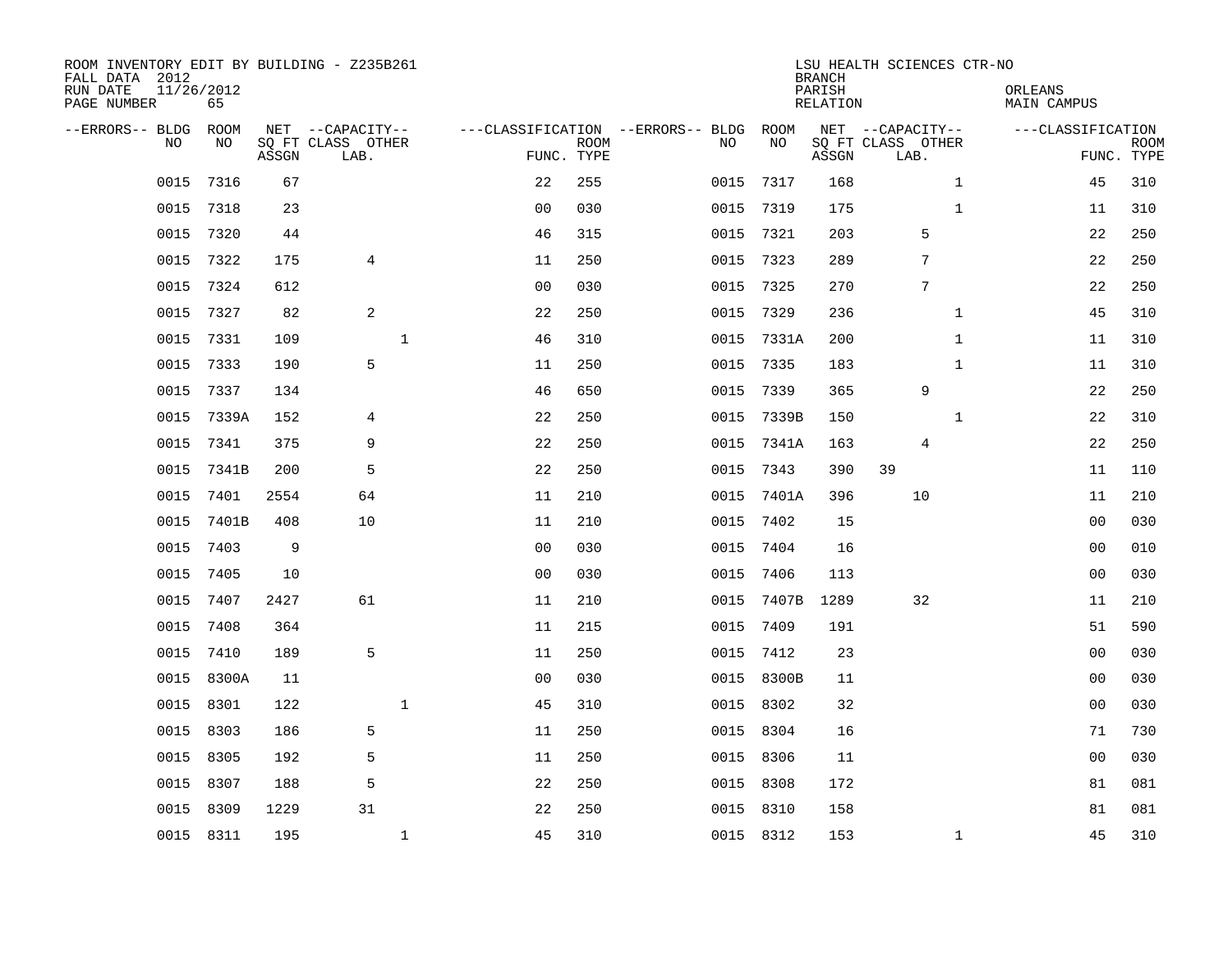| ROOM INVENTORY EDIT BY BUILDING - Z235B261<br>FALL DATA 2012<br>RUN DATE<br>PAGE NUMBER | 11/26/2012<br>66 |       |                           |                                   |                           |           |            | <b>BRANCH</b><br>PARISH<br><b>RELATION</b> | LSU HEALTH SCIENCES CTR-NO |              | ORLEANS<br><b>MAIN CAMPUS</b> |                |                           |
|-----------------------------------------------------------------------------------------|------------------|-------|---------------------------|-----------------------------------|---------------------------|-----------|------------|--------------------------------------------|----------------------------|--------------|-------------------------------|----------------|---------------------------|
| --ERRORS-- BLDG                                                                         | ROOM             |       | NET --CAPACITY--          | ---CLASSIFICATION --ERRORS-- BLDG |                           |           | ROOM       |                                            | NET --CAPACITY--           |              | ---CLASSIFICATION             |                |                           |
| NO.                                                                                     | NO               | ASSGN | SQ FT CLASS OTHER<br>LAB. |                                   | <b>ROOM</b><br>FUNC. TYPE | NO        | NO         | ASSGN                                      | SQ FT CLASS OTHER<br>LAB.  |              |                               |                | <b>ROOM</b><br>FUNC. TYPE |
| 0015                                                                                    | 8313             | 375   | 9                         | 22                                | 250                       | 0015 8314 |            | 545                                        |                            |              |                               | 46             | 730                       |
| 0015                                                                                    | 8315             | 249   | 6                         | 11                                | 250                       | 0015 8316 |            | 368                                        |                            | 1            |                               | 11             | 310                       |
| 0015                                                                                    | 8317             | 208   | $\mathbf 1$               | 11                                | 310                       | 0015 8318 |            | 599                                        | 15                         |              |                               | 32             | 250                       |
| 0015                                                                                    | 8318A            | 84    |                           | 71                                | 730                       | 0015 8319 |            | 485                                        | 12                         |              |                               | 11             | 250                       |
| 0015                                                                                    | 8320             | 28    |                           | 0 <sub>0</sub>                    | 030                       | 0015 8321 |            | 246                                        | 6                          |              |                               | 22             | 250                       |
|                                                                                         | 0015 8323        | 304   | 8                         | 11                                | 250                       | 0015 8325 |            | 341                                        | 9                          |              |                               | 22             | 250                       |
| 0015                                                                                    | 8327             | 339   | 8                         | 11                                | 250                       | 0015 8329 |            | 497                                        |                            |              |                               | 11             | 350                       |
| 0015                                                                                    | 8331             | 358   | 9                         | 22                                | 250                       |           | 0015 8331A | 103                                        |                            |              |                               | 22             | 255                       |
| 0015                                                                                    | 8333             | 323   |                           | 46                                | 350                       | 0015 8335 |            | 361                                        |                            | $\mathbf{1}$ |                               | 11             | 310                       |
| 0015                                                                                    | 8335A            | 105   | $\mathbf{1}$              | 11                                | 310                       | 0015 8337 |            | 168                                        | 4                          |              |                               | 32             | 250                       |
| 0015                                                                                    | 8339             | 175   | $\overline{4}$            | 22                                | 250                       | 0015 8341 |            | 261                                        | 7                          |              |                               | 46             | 250                       |
| 0015                                                                                    | 8341A            | 101   | $\mathbf 1$               | 32                                | 310                       | 0015 8343 |            | 104                                        |                            |              |                               | 46             | 730                       |
| 0015                                                                                    | 8345             | 216   | $\mathbf 1$               | 46                                | 310                       | 0015 8347 |            | 152                                        |                            | $\mathbf{1}$ |                               | 45             | 310                       |
| 0015                                                                                    | 8349             | 149   | $\mathbf{1}$              | 45                                | 310                       | 0015 8351 |            | 146                                        |                            | $\mathbf{1}$ |                               | 45             | 310                       |
| 0015                                                                                    | 8353             | 159   | $\mathbf{1}$              | 11                                | 310                       | 0015 8355 |            | 159                                        |                            | $\mathbf{1}$ |                               | 11             | 310                       |
| 0015                                                                                    | 8401             | 2266  | 57                        | 11                                | 210                       |           | 0015 8401A | 295                                        |                            |              |                               | 11             | 215                       |
| 0015                                                                                    | 8401B            | 335   |                           | 11                                | 215                       | 0015      | 8401D      | 1208                                       | 121                        |              |                               | 11             | 110                       |
| 0015                                                                                    | 8402             | 133   | 3                         | 22                                | 250                       | 0015      | 8403       | 443                                        | 44                         |              |                               | 11             | 110                       |
| 0015                                                                                    | 8404             | 154   |                           | 22                                | 255                       |           | 0015 8405A | 1030                                       | 26                         |              |                               | 22             | 250                       |
| 0015                                                                                    | 8405B            | 983   | 25                        | 11                                | 250                       | 0015      | 8405C      | 295                                        | 7                          |              |                               | 22             | 250                       |
|                                                                                         | 0015 8405D       | 78    |                           | 22                                | 255                       |           | 0015 8405E | 147                                        | 4                          |              |                               | 22             | 250                       |
| 0015                                                                                    | 8405F            | 229   | 6                         | 22                                | 250                       | 0015      | 8405G      | 191                                        | 5                          |              |                               | 22             | 250                       |
| 0015                                                                                    | 8405H            | 97    | 2                         | 22                                | 250                       |           | 0015 8405I | 148                                        | $\overline{4}$             |              |                               | 22             | 250                       |
| 0015                                                                                    | 8405J            | 169   | $\mathbf{1}$              | 22                                | 310                       |           | 0015 8405K | 186                                        |                            | $\mathbf{1}$ |                               | 11             | 310                       |
| 0015                                                                                    | 8406             | 81    |                           | 0 <sub>0</sub>                    | 010                       | 0015 8407 |            | 186                                        |                            |              |                               | 11             | 730                       |
|                                                                                         | 0015 8408        | 16    |                           | 0 <sub>0</sub>                    | 030                       | 0015 8410 |            | 24                                         |                            |              |                               | 0 <sub>0</sub> | 010                       |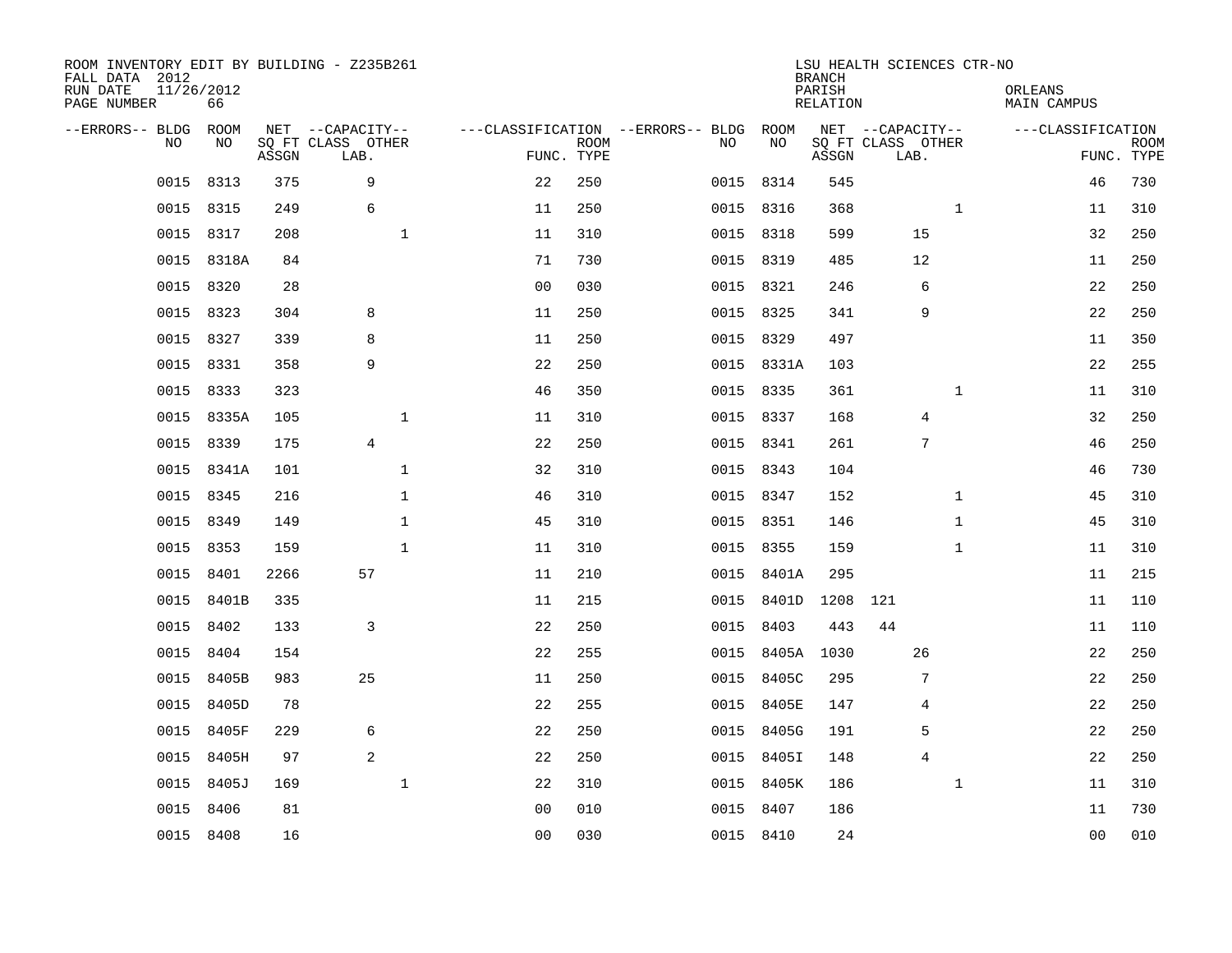| ROOM INVENTORY EDIT BY BUILDING - Z235B261<br>FALL DATA 2012<br>RUN DATE<br>PAGE NUMBER | 11/26/2012<br>67 |       |                                       |                                        |             |      |                                                                 | <b>BRANCH</b><br>PARISH<br>RELATION | LSU HEALTH SCIENCES CTR-NO                                                                                 | ORLEANS<br><b>MAIN CAMPUS</b>              |             |
|-----------------------------------------------------------------------------------------|------------------|-------|---------------------------------------|----------------------------------------|-------------|------|-----------------------------------------------------------------|-------------------------------------|------------------------------------------------------------------------------------------------------------|--------------------------------------------|-------------|
| --ERRORS-- BLDG ROOM<br>NO                                                              | NO               |       | NET --CAPACITY--<br>SQ FT CLASS OTHER | ---CLASSIFICATION --ERRORS-- BLDG ROOM | <b>ROOM</b> | NO   | NO                                                              |                                     | NET --CAPACITY--<br>SQ FT CLASS OTHER                                                                      | ---CLASSIFICATION                          | <b>ROOM</b> |
|                                                                                         |                  | ASSGN | LAB.                                  | FUNC. TYPE                             |             |      |                                                                 | ASSGN                               | LAB.                                                                                                       |                                            | FUNC. TYPE  |
|                                                                                         | 0015 8412        | 137   |                                       | 22                                     | 255         |      | 0015 8414                                                       | 71                                  |                                                                                                            | 22                                         | 255         |
|                                                                                         | 0015 8416        | 26    |                                       | 0 <sub>0</sub>                         | 030         |      | 0015 A13021                                                     | 19                                  |                                                                                                            | 0 <sub>0</sub>                             | 030         |
|                                                                                         | 0015 A74011 1260 |       | 32                                    | 11                                     | 210         |      | 0015 A84011                                                     | 113                                 |                                                                                                            | 11                                         | 215         |
|                                                                                         | 0015 B73011      | 106   |                                       | 51                                     | 590         |      | 0015 B74071                                                     | 10                                  |                                                                                                            | 11                                         | 215         |
|                                                                                         | 0015 E64051      | 45    |                                       | 32                                     | 255         |      | 0015 E64052                                                     | 27                                  |                                                                                                            | 32                                         | 730         |
|                                                                                         | 0015 E64053      | 112   |                                       | 32                                     | 730         |      | 0015 G43121                                                     | 41                                  |                                                                                                            | 32                                         | 870         |
|                                                                                         | 0015 G43291      | 140   | $\mathbf{1}$                          | 11                                     | 310         |      | 0015 H43121                                                     | 143                                 | $\mathbf{1}$                                                                                               | 11                                         | 310         |
|                                                                                         | 0015 H43291      | 94    |                                       | 32                                     | 850         |      | 0015 K33121                                                     | 138                                 |                                                                                                            | 32                                         | 850         |
|                                                                                         | 0015 K33122      | 16    |                                       | 11                                     | 315         |      | 0015 K43291                                                     | 65                                  |                                                                                                            | 32                                         | 870         |
|                                                                                         | 0015 L33121      | 84    |                                       | 32                                     | 850         |      | 0015 L43121                                                     | 75                                  |                                                                                                            | 32                                         | 870         |
|                                                                                         | 0015 L43293      | 184   |                                       | 32                                     | 860         |      | 0015 N33121                                                     | 91                                  | 2                                                                                                          | 32                                         | 250         |
|                                                                                         | 0015 P23121      | 90    |                                       | 32                                     | 870         |      | 0015 P33121                                                     | 132                                 |                                                                                                            | 32                                         | 225         |
|                                                                                         | 0015 P43121      | 92    |                                       | 32                                     | 860         |      | 0015 Q33121                                                     | 144                                 | $\mathbf{1}$                                                                                               | 11                                         | 310         |
|                                                                                         | 0015 Q43121      | 91    | $\mathbf{1}$                          | 32                                     | 310         |      | 0015 043122<br>TOTAL NUMBER CLASSROOMS<br>TOTAL NUMBER LABS 210 | 16                                  | TOTAL NET ASSIGN SQ. FT. IN ROOM FILE<br>TOTAL NUMBER COMPUTER CLASSROOMS<br>TOTAL NUMBER SPECIAL LABS 220 | 32<br>150,744<br>$\overline{4}$<br>10<br>3 | 315         |
|                                                                                         | 0016 B000 15117  |       |                                       | 82                                     | 082         |      | 0016 0000                                                       | 4174                                |                                                                                                            | 00                                         | 020         |
|                                                                                         | 0016 1020        | 307   | $\mathbf 1$                           | 46                                     | 310         |      | 0016 1030                                                       | 141                                 |                                                                                                            | 46                                         | 315         |
|                                                                                         | 0016 2103A       | 472   | $\mathbf{1}$                          | 46                                     | 310         |      | 0016 2104                                                       | 141                                 | $\mathbf{1}$                                                                                               | 46                                         | 310         |
|                                                                                         | 0016 2105        | 36    |                                       | 46                                     | 315         |      | 0016 2105A                                                      | 28                                  |                                                                                                            | 46                                         | 315         |
|                                                                                         | 0016 2106        | 586   |                                       | 11                                     | 850         |      | 0016 2106A                                                      | 41                                  |                                                                                                            | 46                                         | 870         |
|                                                                                         | 0016 2107        | 485   |                                       | 46                                     | 350         |      | 0016 2107A                                                      | 21                                  |                                                                                                            | 46                                         | 355         |
|                                                                                         | 0016 2108        | 172   | $\mathbf{1}$                          | 46                                     | 310         | 0016 | 2109                                                            | 481                                 | $\mathbf{1}$                                                                                               | 46                                         | 310         |
|                                                                                         | 0016 2109A       | 296   | $\mathbf{1}$                          | 46                                     | 310         |      | 0016 2109B                                                      | 233                                 | $\mathbf{1}$                                                                                               | 32                                         | 310         |
|                                                                                         | 0016 2110        | 532   |                                       | 00                                     | 030         |      | 0016 2111                                                       | 200                                 | $\mathbf{1}$                                                                                               | 46                                         | 310         |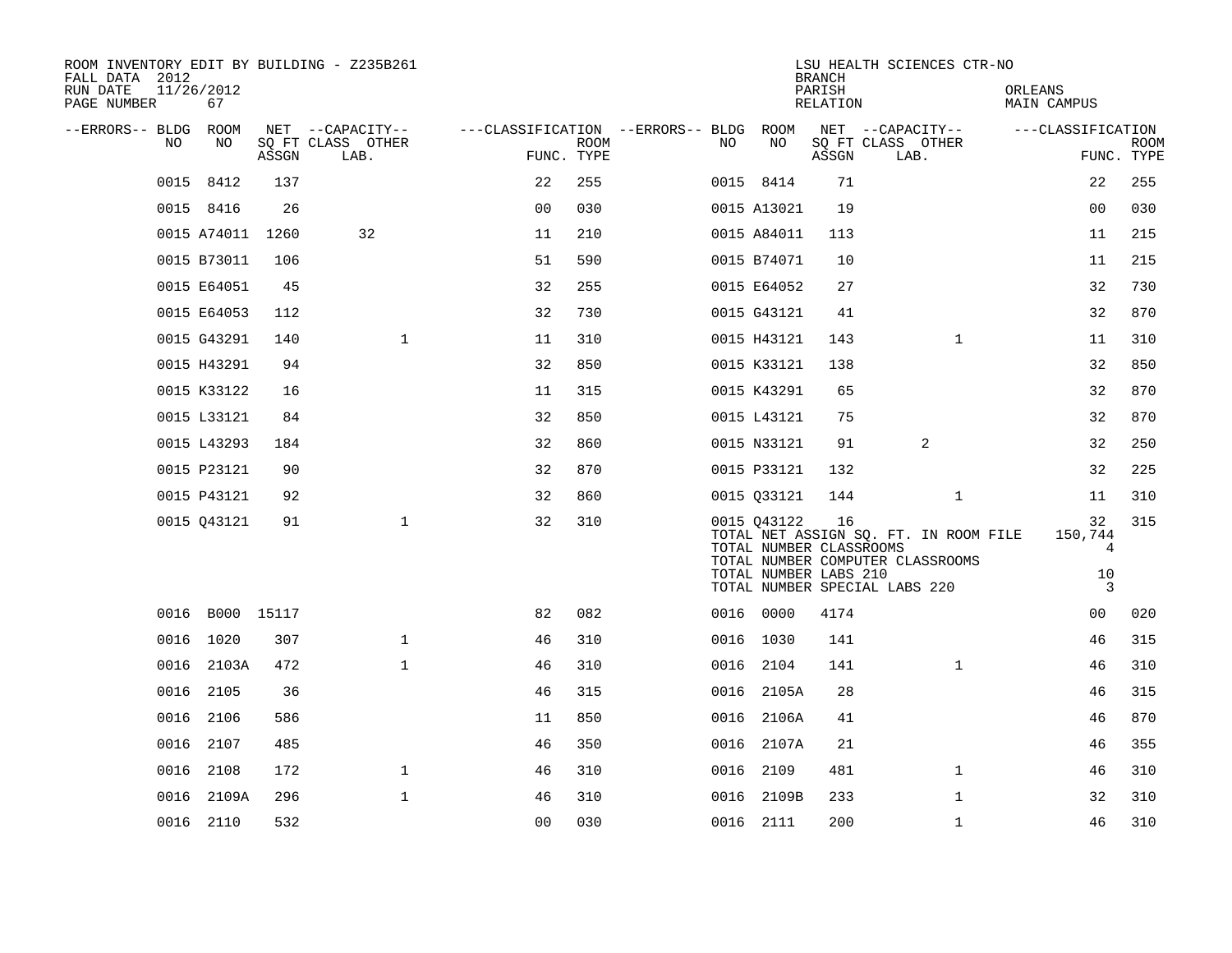| ROOM INVENTORY EDIT BY BUILDING - Z235B261<br>FALL DATA 2012<br>RUN DATE<br>PAGE NUMBER | 11/26/2012<br>68 |                 |                                               |                                                      |             |      |            | <b>BRANCH</b><br>PARISH<br><b>RELATION</b> | LSU HEALTH SCIENCES CTR-NO                    | ORLEANS<br><b>MAIN CAMPUS</b> |                           |
|-----------------------------------------------------------------------------------------|------------------|-----------------|-----------------------------------------------|------------------------------------------------------|-------------|------|------------|--------------------------------------------|-----------------------------------------------|-------------------------------|---------------------------|
| --ERRORS-- BLDG ROOM<br>NO                                                              | NO               | ASSGN           | NET --CAPACITY--<br>SQ FT CLASS OTHER<br>LAB. | ---CLASSIFICATION --ERRORS-- BLDG ROOM<br>FUNC. TYPE | <b>ROOM</b> | NO   | NO         | ASSGN                                      | NET --CAPACITY--<br>SQ FT CLASS OTHER<br>LAB. | ---CLASSIFICATION             | <b>ROOM</b><br>FUNC. TYPE |
| 0016                                                                                    | 2111A            | 203             | $\mathbf 1$                                   | 46                                                   | 310         | 0016 | 2111B      | 250                                        | $\mathbf{1}$                                  | 46                            | 310                       |
| 0016                                                                                    | 2111C            | $7\phantom{.0}$ |                                               | 46                                                   | 315         |      | 0016 2111D | 15                                         |                                               | 46                            | 315                       |
| 0016                                                                                    | 2112             | 144             |                                               | 81                                                   | 081         |      | 0016 2113  | $7\phantom{.0}$                            |                                               | 00                            | 030                       |
| 0016                                                                                    | 2114             | 166             |                                               | 81                                                   | 081         |      | 0016 2115  | 206                                        | $\mathbf{1}$                                  | 46                            | 310                       |
| 0016                                                                                    | 2115A            | 238             | $\mathbf{1}$                                  | 32                                                   | 310         |      | 0016 2115B | 221                                        | $\mathbf{1}$                                  | 46                            | 310                       |
| 0016                                                                                    | 2115C            | 18              |                                               | 46                                                   | 315         |      | 0016 2115D | 7                                          |                                               | 46                            | 315                       |
| 0016                                                                                    | 2116             | 59              |                                               | 0 <sub>0</sub>                                       | 010         |      | 0016 2117  | 269                                        |                                               | 46                            | 350                       |
| 0016                                                                                    | 2201             | 180             | $\mathbf{1}$                                  | 46                                                   | 310         |      | 0016 2201B | 258                                        | $\mathbf{1}$                                  | 46                            | 310                       |
| 0016                                                                                    | 2201C            | 308             |                                               | 46                                                   | 350         | 0016 | 2202       | 489                                        | $\mathbf{1}$                                  | 51                            | 310                       |
| 0016                                                                                    | 2203             | 807             |                                               | 11                                                   | 350         |      | 0016 2204  | 261                                        | $\mathbf{1}$                                  | 51                            | 310                       |
| 0016                                                                                    | 2205             | 414             |                                               | 46                                                   | 535         | 0016 | 2205A      | 130                                        |                                               | 46                            | 535                       |
| 0016                                                                                    | 2206             | 313             |                                               | 44                                                   | 530         | 0016 | 2206A      | 101                                        |                                               | 46                            | 730                       |
| 0016                                                                                    | 2207             | 140             |                                               | 46                                                   | 530         | 0016 | 2207A      | 90                                         |                                               | 46                            | 720                       |
| 0016                                                                                    | 2208             | 13              |                                               | 46                                                   | 530         |      | 0016 2208A | 149                                        |                                               | 00                            | 030                       |
| 0016                                                                                    | 2208B            | 149             |                                               | 32                                                   | 730         | 0016 | 2209       | 106                                        | $\mathbf{1}$                                  | 46                            | 310                       |
| 0016                                                                                    | 2209A            | 122             | $\mathbf{1}$                                  | 46                                                   | 310         |      | 0016 2210  | 18                                         |                                               | 0 <sub>0</sub>                | 030                       |
| 0016                                                                                    | 2211             | 125             | $\mathbf{1}$                                  | 46                                                   | 310         |      | 0016 2211A | 141                                        | $\mathbf{1}$                                  | 46                            | 310                       |
| 0016                                                                                    | 2213             | 479             |                                               | 46                                                   | 530         |      | 0016 2214  | 845                                        |                                               | 0 <sub>0</sub>                | 030                       |
|                                                                                         | 0016 3101 10675  |                 | 1068                                          | 41                                                   | 430         |      | 0016 3101A | 1535                                       |                                               | 92                            | 660                       |
| 0016                                                                                    | 3102             | 97              | $\mathbf 1$                                   | 92                                                   | 310         |      | 0016 3104  | 375                                        | 38                                            | 41                            | 410                       |
| 0016                                                                                    | 3105             | 120             | 12                                            | 41                                                   | 410         |      | 0016 3106  | 135                                        | 14                                            | 41                            | 410                       |
| 0016                                                                                    | 3107             | 53              | 5                                             | 41                                                   | 410         |      | 0016 3108  | 38                                         | 4                                             | 41                            | 410                       |
| 0016                                                                                    | 3109             | 36              | $\overline{4}$                                | 41                                                   | 410         |      | 0016 3110  | 81                                         | 8                                             | 41                            | 410                       |
| 0016                                                                                    | 3111             | 113             |                                               | 81                                                   | 081         |      | 0016 3112  | 22                                         |                                               | 0 <sub>0</sub>                | 010                       |
| 0016                                                                                    | 3113             | 148             |                                               | 81                                                   | 081         |      | 0016 3114  | 8                                          |                                               | 41                            | 730                       |
|                                                                                         | 0016 3201        | 316             |                                               | 41                                                   | 440         |      | 0016 3202  | 143                                        | $\mathbf{1}$                                  | 41                            | 310                       |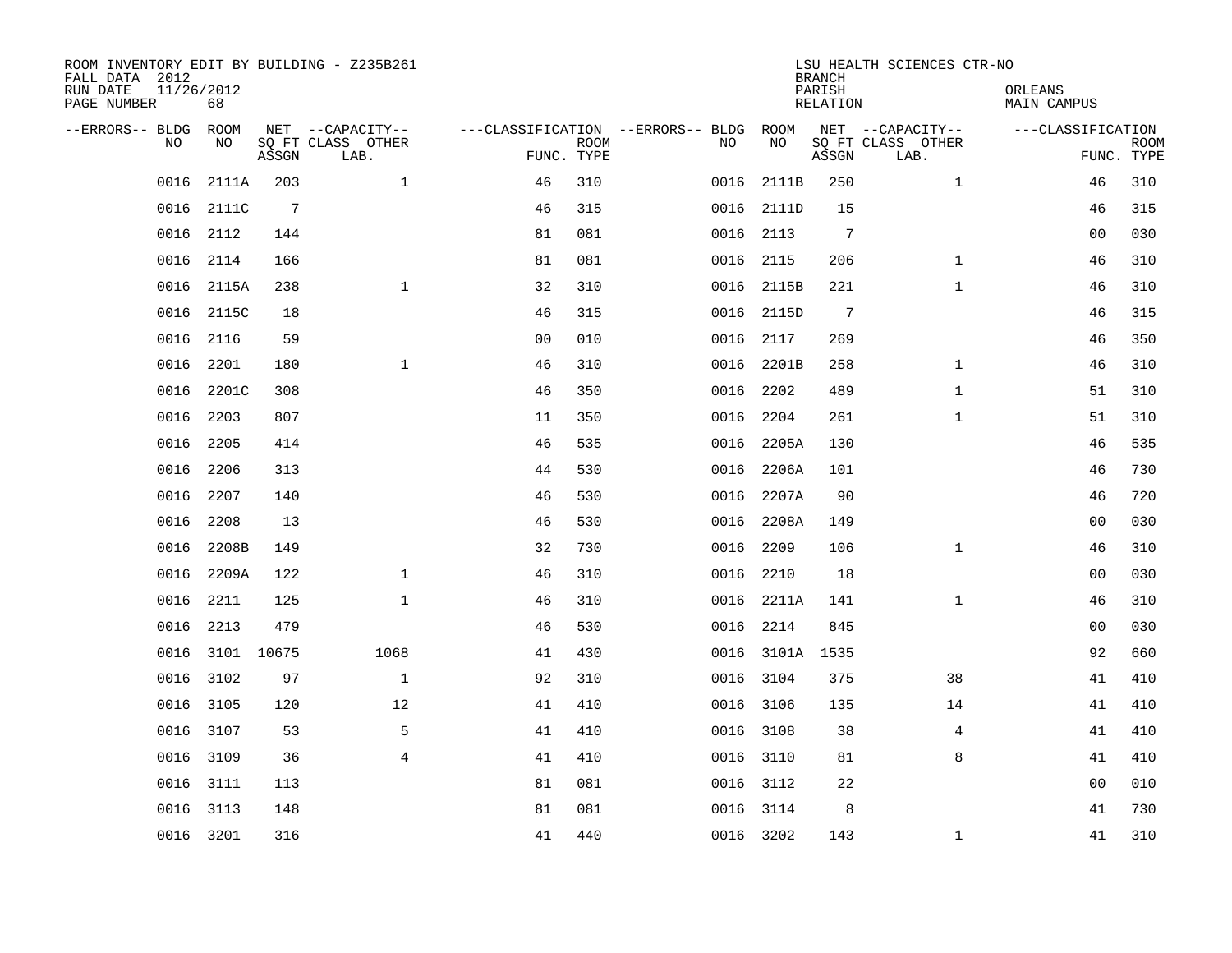| ROOM INVENTORY EDIT BY BUILDING - Z235B261<br>FALL DATA 2012 |                  |       |                                       |                |             |                                              |                                                                                   | <b>BRANCH</b>      |          | LSU HEALTH SCIENCES CTR-NO                                                |                        |                |             |
|--------------------------------------------------------------|------------------|-------|---------------------------------------|----------------|-------------|----------------------------------------------|-----------------------------------------------------------------------------------|--------------------|----------|---------------------------------------------------------------------------|------------------------|----------------|-------------|
| RUN DATE<br>PAGE NUMBER                                      | 11/26/2012<br>69 |       |                                       |                |             |                                              |                                                                                   | PARISH<br>RELATION |          |                                                                           | ORLEANS<br>MAIN CAMPUS |                |             |
| --ERRORS-- BLDG ROOM<br>NO                                   | NO               |       | NET --CAPACITY--<br>SQ FT CLASS OTHER |                | <b>ROOM</b> | ---CLASSIFICATION --ERRORS-- BLDG ROOM<br>NO | NO                                                                                |                    |          | NET --CAPACITY--                                                          | ---CLASSIFICATION      |                | <b>ROOM</b> |
|                                                              |                  | ASSGN | LAB.                                  | FUNC. TYPE     |             |                                              |                                                                                   | ASSGN              |          | SQ FT CLASS OTHER<br>LAB.                                                 |                        | FUNC. TYPE     |             |
| 0016                                                         | 3202A            | 37    |                                       | 41             | 315         |                                              | 0016 3203                                                                         | 631                |          |                                                                           |                        | 41             | 730         |
|                                                              | 0016 3203A       | 8     |                                       | 0 <sub>0</sub> | 030         |                                              | 0016 3204                                                                         | 96                 |          | $\mathbf{1}$                                                              |                        | 41             | 310         |
|                                                              | 0016 3204A       | 56    |                                       | 41             | 315         |                                              | 0016 3205                                                                         | 127                |          | $\mathbf{1}$                                                              |                        | 41             | 310         |
|                                                              | 0016 3206        | 133   |                                       | 41             | 420         |                                              | 0016 3206A                                                                        | 34                 |          | 3                                                                         |                        | 41             | 430         |
| 0016                                                         | 3207             | 179   |                                       | 41             | 650         |                                              | 0016 3208                                                                         | 23                 |          |                                                                           |                        | 00             | 030         |
|                                                              | 0016 3209        | 837   | 84                                    | 46             | 110         |                                              | 0016 3210                                                                         | 293                | 29       |                                                                           |                        | 46             | 110         |
|                                                              | 0016 4101        | 150   |                                       | 81             | 081         |                                              | 0016 4103                                                                         | 15                 |          |                                                                           |                        | 0 <sub>0</sub> | 010         |
|                                                              | 0016 4105        | 102   |                                       | 81             | 081         |                                              | 0016 4107                                                                         |                    | 2215 222 |                                                                           |                        | 11             | 110         |
|                                                              | 0016 4109        | 2215  | 222                                   | 11             | 110         |                                              | 0016 4202                                                                         | 4412               | 441      |                                                                           |                        | 11             | 110         |
|                                                              | 0016 4202A       | 356   |                                       | 11             | 115         |                                              | 0016 4202B                                                                        | 299                |          |                                                                           |                        | 46             | 615         |
|                                                              | 0016 4204        | 95    |                                       | 46             | 535         |                                              | 0016 4206                                                                         | 395                |          |                                                                           |                        | 0 <sub>0</sub> | 030         |
|                                                              | 0016 4206A       | 206   |                                       | 32             | 730         |                                              | 0016 4208                                                                         | 285                |          |                                                                           |                        | 32             | 650         |
|                                                              | 0016 4218        | 2711  | $\mathbf{1}$                          | 92             | 630         |                                              | 0016 A21031                                                                       | 398                |          | $\mathbf{1}$                                                              |                        | 46             | 310         |
|                                                              | 0016 A21061      | 43    |                                       | 46             | 870         |                                              | 0016 A21091                                                                       | 17                 |          |                                                                           |                        | 46             | 315         |
|                                                              | 0016 A22051      | 162   |                                       | 46             | 535         |                                              |                                                                                   |                    |          |                                                                           |                        |                |             |
|                                                              |                  |       |                                       |                |             |                                              | TOTAL NUMBER CLASSROOMS<br>TOTAL NUMBER LABS 210<br>TOTAL NUMBER SPECIAL LABS 220 |                    |          | TOTAL NET ASSIGN SQ. FT. IN ROOM FILE<br>TOTAL NUMBER COMPUTER CLASSROOMS |                        | 55,089<br>5    |             |
|                                                              | 0017 1000        | 7843  |                                       | 0 <sub>0</sub> | 030         |                                              | 0017 1000A                                                                        | 63                 |          |                                                                           |                        | 0 <sub>0</sub> | 030         |
|                                                              | 0017 M1000       | 330   |                                       | 0 <sub>0</sub> | 030         |                                              | 0017 M2000                                                                        | 2754               |          |                                                                           |                        | 00             | 030         |
|                                                              | 0017 M2000A      | 293   |                                       | 81             | 081         |                                              | 0017 M2000B 1405                                                                  |                    |          |                                                                           |                        | 0 <sub>0</sub> | 030         |
|                                                              | 0017 M2010       | 210   | $\mathbf{1}$                          | 71             | 310         |                                              | 0017 M2010A                                                                       | 51                 |          |                                                                           |                        | 81             | 081         |
|                                                              | 0017 M2020       | 203   | $\mathbf 1$                           | 71             | 310         |                                              | TOTAL NUMBER CLASSROOMS<br>TOTAL NUMBER LABS 210<br>TOTAL NUMBER SPECIAL LABS 220 |                    |          | TOTAL NET ASSIGN SQ. FT. IN ROOM FILE<br>TOTAL NUMBER COMPUTER CLASSROOMS |                        | 757            |             |
|                                                              | 0061 0000 38858  |       |                                       | 0 <sub>0</sub> | 020         |                                              | 0061 1000                                                                         | 8703               |          |                                                                           |                        | 82             | 082         |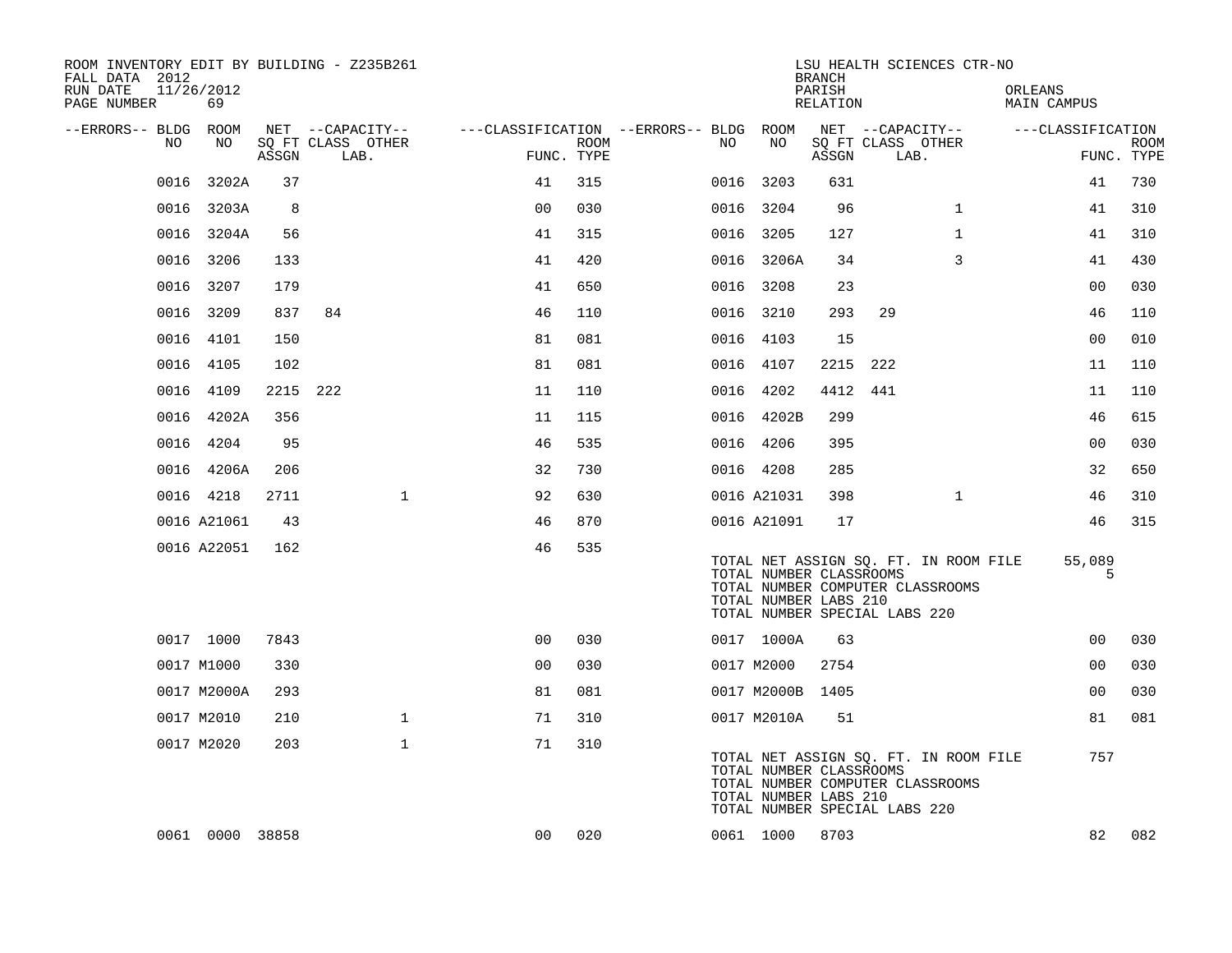| ROOM INVENTORY EDIT BY BUILDING - Z235B261<br>FALL DATA 2012<br>RUN DATE<br>PAGE NUMBER | 11/26/2012<br>70 |       |                                       |                |             |                                         |            | <b>BRANCH</b><br>PARISH<br><b>RELATION</b> | LSU HEALTH SCIENCES CTR-NO            | ORLEANS<br><b>MAIN CAMPUS</b> |             |
|-----------------------------------------------------------------------------------------|------------------|-------|---------------------------------------|----------------|-------------|-----------------------------------------|------------|--------------------------------------------|---------------------------------------|-------------------------------|-------------|
| --ERRORS-- BLDG<br>NO                                                                   | ROOM<br>NO       |       | NET --CAPACITY--<br>SQ FT CLASS OTHER |                | <b>ROOM</b> | ---CLASSIFICATION --ERRORS-- BLDG<br>NO | ROOM<br>NO |                                            | NET --CAPACITY--<br>SQ FT CLASS OTHER | ---CLASSIFICATION             | <b>ROOM</b> |
|                                                                                         |                  | ASSGN | LAB.                                  | FUNC. TYPE     |             |                                         |            | ASSGN                                      | LAB.                                  |                               | FUNC. TYPE  |
| 0061                                                                                    | 2010             | 795   | $\mathbf{1}$                          | 77             | 310         | 0061                                    | 2010A      | 152                                        | $\mathbf{1}$                          | 77                            | 310         |
| 0061                                                                                    | 2010B            | 142   | $\mathbf{1}$                          | 77             | 310         |                                         | 0061 2010C | 82                                         | $\mathbf{1}$                          | 77                            | 310         |
| 0061                                                                                    | 2020             | 173   |                                       | 81             | 081         |                                         | 0061 2030  | 453                                        |                                       | 0 <sub>0</sub>                | 030         |
|                                                                                         | 0061 2040        | 30    |                                       | 0 <sub>0</sub> | 030         |                                         | 0061 2040A | 112                                        |                                       | 0 <sub>0</sub>                | 030         |
| 0061                                                                                    | 2050             | 230   | $\mathbf{1}$                          | 46             | 310         |                                         | 0061 2050A | 165                                        | $\mathbf{1}$                          | 46                            | 310         |
|                                                                                         | 0061 2050B       | 204   | $\mathbf{1}$                          | 46             | 310         |                                         | 0061 2060  | 270                                        | $\mathbf{1}$                          | 46                            | 310         |
|                                                                                         | 0061 2060A       | 467   | $\mathbf{1}$                          | 46             | 310         |                                         | 0061 2060B | 165                                        | $\mathbf{1}$                          | 32                            | 310         |
|                                                                                         | 0061 2060C       | 134   | $\mathbf{1}$                          | 32             | 310         |                                         | 0061 2060D | 142                                        | $\mathbf{1}$                          | 46                            | 310         |
| 0061                                                                                    | 2060E            | 131   | $\mathbf{1}$                          | 46             | 310         |                                         | 0061 2060F | 303                                        | $\mathbf{1}$                          | 46                            | 310         |
| 0061                                                                                    | 2060G            | 270   |                                       | 46             | 315         |                                         | 0061 2070  | 68                                         |                                       | 00                            | 020         |
| 0061                                                                                    | 2070A            | 665   |                                       | 0 <sub>0</sub> | 030         |                                         | 0061 2080  | 713                                        |                                       | 92                            | 665         |
|                                                                                         | 0061 2090        | 116   |                                       | 0 <sub>0</sub> | 030         |                                         | 0061 2100  | 4536                                       |                                       | 92                            | 660         |
| 0061                                                                                    | 2100A            | 226   |                                       | 92             | 660         |                                         | 0061 2100B | 236                                        |                                       | 92                            | 660         |
| 0061                                                                                    | 2100C            | 115   |                                       | 00             | 030         |                                         | 0061 2100D | 123                                        |                                       | 0 <sub>0</sub>                | 030         |
| 0061                                                                                    | 2110             | 94    |                                       | 0 <sub>0</sub> | 010         |                                         | 0061 2120  | 173                                        |                                       | 81                            | 081         |
| 0061                                                                                    | 2150             | 498   | $\mathbf 1$                           | 54             | 310         |                                         | 0061 2150A | 123                                        | $\mathbf{1}$                          | 54                            | 310         |
| 0061                                                                                    | 2150B            | 120   | $\mathbf 1$                           | 54             | 310         |                                         | 0061 2150C | 122                                        | $\mathbf{1}$                          | 54                            | 310         |
| 0061                                                                                    | 2150D            | 153   | $\mathbf 1$                           | 54             | 310         |                                         | 0061 2150E | 180                                        | $\mathbf{1}$                          | 54                            | 310         |
|                                                                                         | 0061 3010        | 3700  | 370                                   | 41             | 430         |                                         | 0061 3010A | 171                                        |                                       | 81                            | 081         |
| 0061                                                                                    | 3010B            | 26    |                                       | 0 <sub>0</sub> | 030         |                                         | 0061 3010C | 257                                        | $\mathbf{1}$                          | 41                            | 310         |
|                                                                                         | 0061 3010D       | 273   | $\mathbf{1}$                          | 41             | 310         |                                         | 0061 3010E | 38                                         |                                       | 0 <sub>0</sub>                | 030         |
| 0061                                                                                    | 3010F            | 127   |                                       | 41             | 440         |                                         | 0061 3010G | 127                                        |                                       | 41                            | 440         |
|                                                                                         | 0061 3010H       | 193   |                                       | 81             | 081         |                                         | 0061 3020  | 585                                        | $\mathbf{1}$                          | 41                            | 310         |
| 0061                                                                                    | 3020A            | 114   |                                       | 41             | 730         |                                         | 0061 3020B | 206                                        | $\mathbf{1}$                          | 41                            | 310         |
|                                                                                         | 0061 3020C       | 260   | $\mathbf{1}$                          | 41             | 310         |                                         | 0061 3020D | 339                                        |                                       | 41                            | 350         |
|                                                                                         | 0061 3030        | 65    |                                       | 00             | 020         |                                         | 0061 3030A | 114                                        |                                       | 00                            | 030         |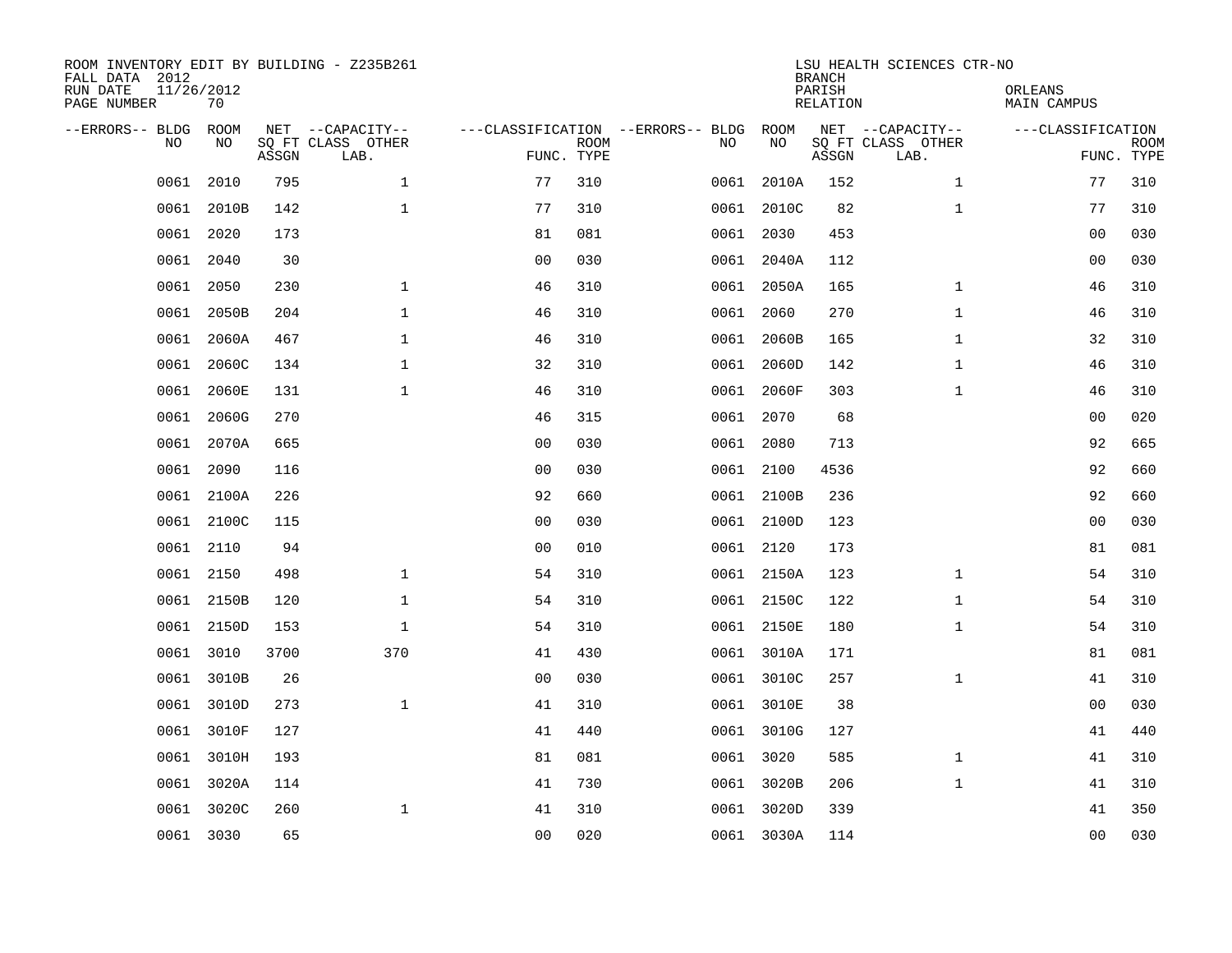| ROOM INVENTORY EDIT BY BUILDING - Z235B261<br>FALL DATA 2012<br>RUN DATE<br>PAGE NUMBER | 11/26/2012<br>71 |       |                           |                                        |             |      |                 | <b>BRANCH</b><br>PARISH<br><b>RELATION</b> | LSU HEALTH SCIENCES CTR-NO | ORLEANS<br><b>MAIN CAMPUS</b> |                           |
|-----------------------------------------------------------------------------------------|------------------|-------|---------------------------|----------------------------------------|-------------|------|-----------------|--------------------------------------------|----------------------------|-------------------------------|---------------------------|
| --ERRORS-- BLDG ROOM                                                                    |                  |       | NET --CAPACITY--          | ---CLASSIFICATION --ERRORS-- BLDG ROOM |             |      |                 |                                            | NET --CAPACITY--           | ---CLASSIFICATION             |                           |
| NO                                                                                      | NO               | ASSGN | SQ FT CLASS OTHER<br>LAB. | FUNC. TYPE                             | <b>ROOM</b> | NO   | NO              | ASSGN                                      | SQ FT CLASS OTHER<br>LAB.  |                               | <b>ROOM</b><br>FUNC. TYPE |
| 0061                                                                                    | 3040             | 760   |                           | 41                                     | 440         |      | 0061 3040A      | 111                                        | $\mathbf{1}$               | 41                            | 310                       |
|                                                                                         | 0061 3040B       | 55    |                           | 41                                     | 730         |      | 0061 3040C      | 69                                         |                            | 00                            | 010                       |
|                                                                                         | 0061 3050        | 44    |                           | 81                                     | 081         |      | 0061 3060       | 46                                         |                            | 81                            | 081                       |
|                                                                                         | 0061 3070        | 212   | $\mathbf{1}$              | 41                                     | 310         |      | 0061 3080       | 246                                        | $\mathbf{1}$               | 41                            | 310                       |
| 0061                                                                                    | 3090             | 1421  |                           | 41                                     | 440         |      | 0061 3090A      | 289                                        |                            | 41                            | 650                       |
|                                                                                         | 0061 3100        | 2014  |                           | 41                                     | 650         |      | 0061 3110       | 508                                        | $\mathbf{1}$               | 41                            | 680                       |
| 0061                                                                                    | 3120             | 298   | $\mathbf{1}$              | 41                                     | 680         |      | 0061 3140       | 551                                        | $\mathbf{1}$               | 92                            | 630                       |
|                                                                                         | 0061 4010 12461  |       |                           | 41                                     | 420         |      | 0061 4010A      | 197                                        |                            | 81                            | 081                       |
|                                                                                         | 0061 4010B       | 44    |                           | 0 <sub>0</sub>                         | 030         |      | 0061 4010C      | 117                                        | $\mathbf{1}$               | 51                            | 310                       |
|                                                                                         | 0061 4010D       | 100   |                           | 51                                     | 315         |      | 0061 4010E      | 93                                         | $\mathbf{1}$               | 51                            | 310                       |
|                                                                                         | 0061 4010F       | 93    | $\mathbf{1}$              | 51                                     | 310         |      | 0061 4010G      | 113                                        |                            | 51                            | 730                       |
|                                                                                         | 0061 4010K       | 404   | 10                        | 41                                     | 220         |      | 0061 4010L      | 178                                        | 18                         | 41                            | 410                       |
| 0061                                                                                    | 4010M            | 188   | 19                        | 41                                     | 410         |      | 0061 4010N      | 111                                        |                            | 41                            | 315                       |
| 0061                                                                                    | 4010P            | 113   | 11                        | 41                                     | 410         |      | 0061 40100      | 93                                         | 9                          | 41                            | 410                       |
| 0061                                                                                    | 4010R            | 93    | 9                         | 41                                     | 410         |      | 0061 4010S      | 92                                         | 9                          | 41                            | 410                       |
| 0061                                                                                    | 4010T            | 117   | $\mathbf{1}$              | 63                                     | 310         |      | 0061 4010U      | 44                                         |                            | 0 <sub>0</sub>                | 030                       |
| 0061                                                                                    | 4010V            | 197   |                           | 81                                     | 081         | 0061 | 4020            | 1409                                       | 141                        | 41                            | 430                       |
| 0061                                                                                    | 4020A            | 178   |                           | 41                                     | 420         |      | 0061 4020B      | 110                                        |                            | 41                            | 730                       |
|                                                                                         | 0061 4030        | 62    |                           | 0 <sub>0</sub>                         | 020         |      | 0061 4030A      | 644                                        |                            | 0 <sub>0</sub>                | 030                       |
| 0061                                                                                    | 4040             | 118   |                           | 0 <sub>0</sub>                         | 010         |      | 0061 4050       | 531                                        | 13                         | 41                            | 220                       |
|                                                                                         | 0061 4070        | 29    |                           | 0 <sub>0</sub>                         | 030         |      | 0061 5010 17219 |                                            | 1722                       | 41                            | 430                       |
| 0061                                                                                    | 5010A            | 197   |                           | 81                                     | 081         |      | 0061 5010C      | 62                                         |                            | 00                            | 020                       |
|                                                                                         | 0061 5010D       | 118   |                           | 0 <sub>0</sub>                         | 010         |      | 0061 5010F      | 197                                        |                            | 81                            | 081                       |
|                                                                                         | 0061 5070        | 29    |                           | 41                                     | 315         |      | 0061 5090       | 85                                         |                            | 0 <sub>0</sub>                | 030                       |
|                                                                                         | 0061 5110        | 44    |                           | 0 <sub>0</sub>                         | 020         |      | 0061 5130       | 85                                         |                            | 00                            | 030                       |
|                                                                                         | 0061 5140        | 44    |                           | 0 <sub>0</sub>                         | 020         |      | 0061 6010       | 135                                        | $\mathbf{1}$               | 63                            | 310                       |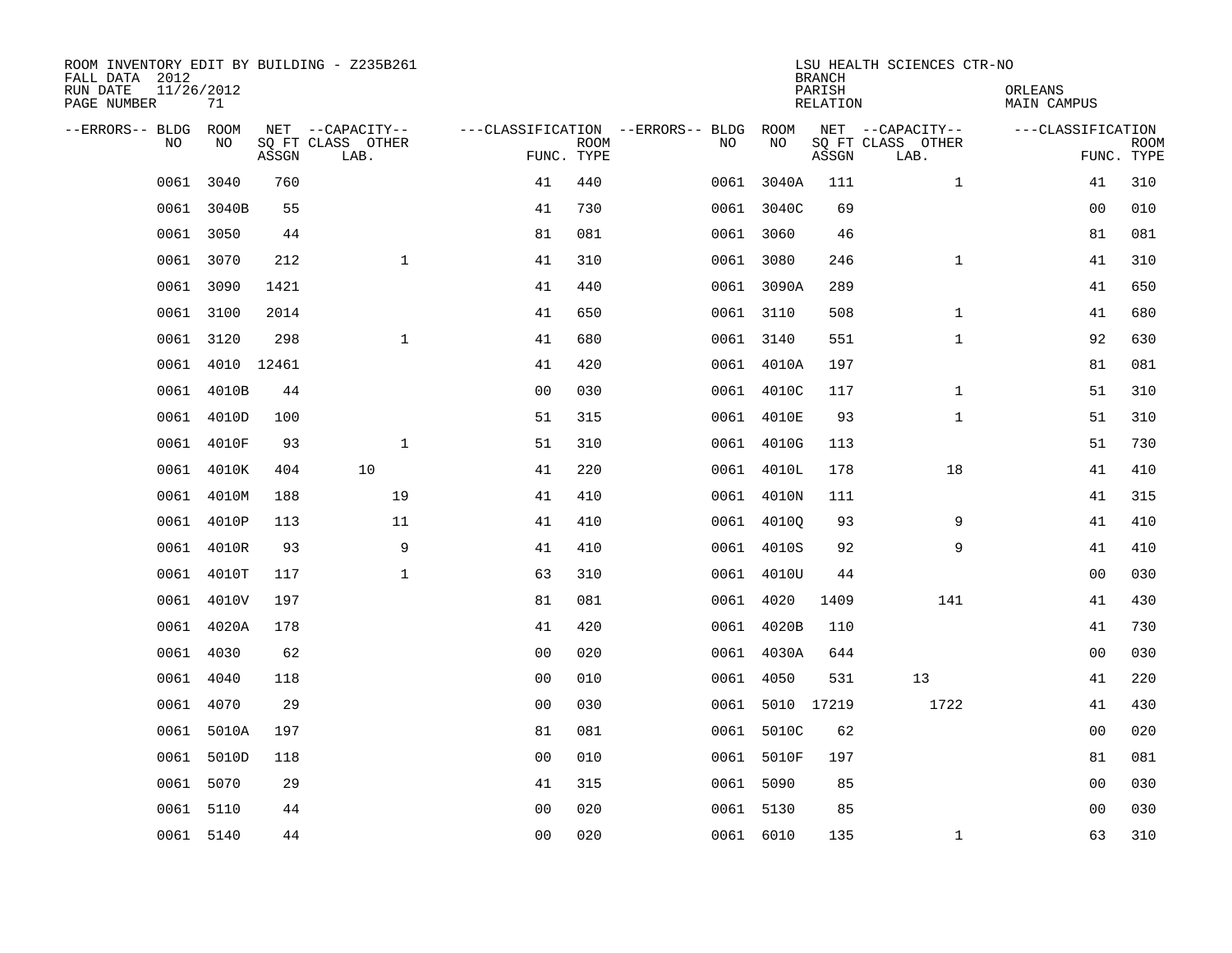| FALL DATA 2012<br>RUN DATE<br>PAGE NUMBER | 11/26/2012<br>72 |       | ROOM INVENTORY EDIT BY BUILDING - Z235B261    |                                                 |             |      |            | <b>BRANCH</b><br>PARISH<br>RELATION | LSU HEALTH SCIENCES CTR-NO                    | ORLEANS<br>MAIN CAMPUS |                           |
|-------------------------------------------|------------------|-------|-----------------------------------------------|-------------------------------------------------|-------------|------|------------|-------------------------------------|-----------------------------------------------|------------------------|---------------------------|
| --ERRORS-- BLDG<br><b>NO</b>              | ROOM<br>NO.      | ASSGN | NET --CAPACITY--<br>SO FT CLASS OTHER<br>LAB. | ---CLASSIFICATION --ERRORS-- BLDG<br>FUNC. TYPE | <b>ROOM</b> | NO   | ROOM<br>NO | ASSGN                               | NET --CAPACITY--<br>SQ FT CLASS OTHER<br>LAB. | ---CLASSIFICATION      | <b>ROOM</b><br>FUNC. TYPE |
| 0061                                      | 6020             | 181   |                                               | 81                                              | 081         | 0061 | 6030       | 405                                 | $\mathbf{1}$                                  | 63                     | 310                       |
| 0061                                      | 6030A            | 495   | $\mathbf{1}$                                  | 63                                              | 310         |      | 0061 6030B | 275                                 | $\mathbf{1}$                                  | 63                     | 310                       |
| 0061                                      | 6030C            | 234   | $\mathbf{1}$                                  | 63                                              | 310         |      | 0061 6040  | 48                                  |                                               | 0 <sub>0</sub>         | 020                       |
|                                           | 6040A<br>0061    | 85    |                                               | 0 <sub>0</sub>                                  | 030         |      | 0061 6050  | 342                                 | $\mathbf{1}$                                  | 63                     | 310                       |
| 0061                                      | 6060             | 104   | $\mathbf{1}$                                  | 63                                              | 310         |      | 0061 6070  | 247                                 | $\mathbf{1}$                                  | 63                     | 310                       |
|                                           | 0061 6080        | 592   | $\mathbf{1}$                                  | 63                                              | 310         |      | 0061 6080A | 119                                 | $\mathbf{1}$                                  | 63                     | 310                       |
|                                           | 0061<br>6090     | 104   | $\mathbf{1}$                                  | 63                                              | 310         |      | 0061 6100  | 429                                 | $\mathbf{1}$                                  | 63                     | 310                       |
|                                           | 0061 6100A       | 126   | $\mathbf 1$                                   | 63                                              | 310         |      | 0061 6110  | 638                                 | $\mathbf{1}$                                  | 63                     | 310                       |
|                                           | 0061<br>6110A    | 104   | $\mathbf{1}$                                  | 63                                              | 310         |      | 0061 6120  | 636                                 | $\mathbf{1}$                                  | 46                     | 310                       |
|                                           | 0061 6120A       | 104   | $\mathbf 1$                                   | 46                                              | 310         |      | 0061 6130  | 60                                  |                                               | 0 <sub>0</sub>         | 010                       |
|                                           | 0061 6130A       | 644   |                                               | 0 <sub>0</sub>                                  | 030         |      | 0061 6140  | 398                                 |                                               | 63                     | 650                       |
|                                           | 0061 6150        | 419   | $\mathbf 1$                                   | 63                                              | 310         |      | 0061 6150A | 116                                 | $\mathbf{1}$                                  | 63                     | 310                       |
|                                           | 0061<br>6160     | 63    |                                               | 0 <sub>0</sub>                                  | 010         |      | 0061 6170  | 67                                  |                                               | 00                     | 010                       |
| 0061                                      | 6180             | 117   | $\mathbf{1}$                                  | 63                                              | 310         |      | 0061 6190  | 633                                 | $\mathbf{1}$                                  | 63                     | 310                       |
| 0061                                      | 6190A            | 125   | $\mathbf 1$                                   | 63                                              | 310         |      | 0061 6200  | 1376                                | $\mathbf{1}$                                  | 63                     | 310                       |
| 0061                                      | 6200A            | 135   | $\mathbf 1$                                   | 63                                              | 310         |      | 0061 6200B | 196                                 | $\mathbf{1}$                                  | 63                     | 310                       |
| 0061                                      | 6200C            | 186   | $\mathbf{1}$                                  | 63                                              | 310         |      | 0061 6200D | 170                                 | $\mathbf{1}$                                  | 63                     | 310                       |
| 0061                                      | 6210             | 44    |                                               | 0 <sub>0</sub>                                  | 030         |      | 0061 6210A | 85                                  |                                               | 0 <sub>0</sub>         | 030                       |
|                                           | 0061 6220        | 34    |                                               | 63                                              | 315         |      | 0061 6220A | 154                                 | $\mathbf{1}$                                  | 63                     | 310                       |
|                                           | 6230<br>0061     | 483   | $\mathbf{1}$                                  | 63                                              | 310         |      | 0061 6230A | 119                                 | $\mathbf{1}$                                  | 63                     | 310                       |
|                                           | 0061<br>6230B    | 138   | $\mathbf{1}$                                  | 63                                              | 310         |      | 0061 6230C | 114                                 | $\mathbf{1}$                                  | 63                     | 310                       |
|                                           | 0061<br>6230D    | 119   | $\mathbf{1}$                                  | 63                                              | 310         |      | 0061 6230E | 175                                 | $\mathbf{1}$                                  | 63                     | 310                       |
|                                           | 0061 6230F       | 95    | $\mathbf{1}$                                  | 63                                              | 310         |      | 0061 6230H | 155                                 | $\mathbf{1}$                                  | 63                     | 310                       |
|                                           | 6230J<br>0061    | 182   | $\mathbf{1}$                                  | 63                                              | 310         |      | 0061 6240  | 153                                 |                                               | 63                     | 315                       |
|                                           | 0061 6250        | 165   |                                               | 81                                              | 081         |      | 0061 6260  | 337                                 | $\mathbf{1}$                                  | 63                     | 310                       |
|                                           | 0061 6260A       | 169   | 1                                             | 63                                              | 310         |      | 0061 6260B | 181                                 | $\mathbf{1}$                                  | 63                     | 310                       |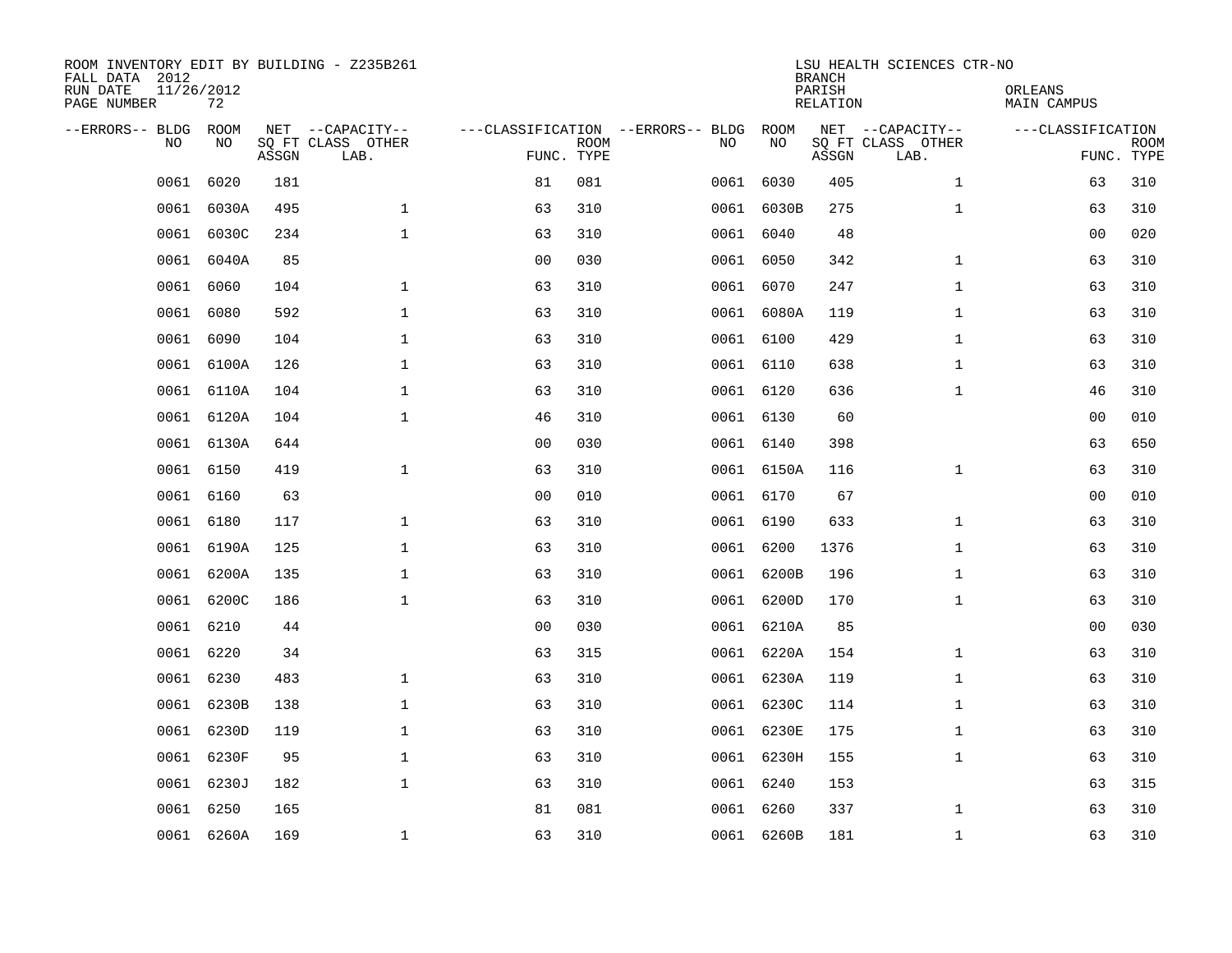| ROOM INVENTORY EDIT BY BUILDING - Z235B261<br>FALL DATA 2012<br>RUN DATE<br>PAGE NUMBER | 11/26/2012<br>73 |       |                                       |                |             |                                         |            | <b>BRANCH</b><br>PARISH<br><b>RELATION</b> | LSU HEALTH SCIENCES CTR-NO            | ORLEANS<br><b>MAIN CAMPUS</b> |             |
|-----------------------------------------------------------------------------------------|------------------|-------|---------------------------------------|----------------|-------------|-----------------------------------------|------------|--------------------------------------------|---------------------------------------|-------------------------------|-------------|
| --ERRORS-- BLDG<br>NO                                                                   | ROOM<br>NO       |       | NET --CAPACITY--<br>SQ FT CLASS OTHER |                | <b>ROOM</b> | ---CLASSIFICATION --ERRORS-- BLDG<br>NO | ROOM<br>NO |                                            | NET --CAPACITY--<br>SQ FT CLASS OTHER | ---CLASSIFICATION             | <b>ROOM</b> |
|                                                                                         |                  | ASSGN | LAB.                                  | FUNC. TYPE     |             |                                         |            | ASSGN                                      | LAB.                                  |                               | FUNC. TYPE  |
| 0061                                                                                    | 6260C            | 236   | $\mathbf{1}$                          | 63             | 310         | 0061                                    | 6260D      | 160                                        | $\mathbf{1}$                          | 63                            | 310         |
| 0061                                                                                    | 6260E            | 226   | $\mathbf{1}$                          | 63             | 310         |                                         | 0061 6260F | 156                                        | $\mathbf{1}$                          | 45                            | 310         |
| 0061                                                                                    | 7000A            | 634   | $\mathbf 1$                           | 63             | 310         | 0061                                    | 7010       | 39                                         |                                       | 46                            | 650         |
| 0061                                                                                    | 7020             | 145   | $\mathbf 1$                           | 63             | 310         |                                         | 0061 7030  | 139                                        | $\mathbf{1}$                          | 63                            | 310         |
| 0061                                                                                    | 7040             | 140   | $\mathbf{1}$                          | 63             | 310         |                                         | 0061 7050  | 142                                        | $\mathbf{1}$                          | 63                            | 310         |
| 0061                                                                                    | 7060             | 152   | $\mathbf 1$                           | 63             | 310         |                                         | 0061 7070  | 185                                        | $\mathbf{1}$                          | 63                            | 310         |
| 0061                                                                                    | 7080             | 254   | $\mathbf{1}$                          | 63             | 310         |                                         | 0061 7090  | 123                                        | $\mathbf{1}$                          | 63                            | 310         |
| 0061                                                                                    | 7100             | 142   | $\mathbf 1$                           | 63             | 310         |                                         | 0061 7100A | 70                                         | $\mathbf{1}$                          | 63                            | 310         |
| 0061                                                                                    | 7110             | 142   | $\mathbf 1$                           | 63             | 310         |                                         | 0061 7120  | 39                                         |                                       | 63                            | 315         |
| 0061                                                                                    | 7130             | 175   |                                       | 81             | 081         |                                         | 0061 7140  | 390                                        |                                       | 46                            | 350         |
| 0061                                                                                    | 7150             | 188   | $\mathbf 1$                           | 63             | 310         |                                         | 0061 7160  | 44                                         |                                       | 00                            | 030         |
| 0061                                                                                    | 7160A            | 85    |                                       | 0 <sub>0</sub> | 030         |                                         | 0061 7170  | 328                                        |                                       | 44                            | 710         |
| 0061                                                                                    | 7180             | 1123  |                                       | 44             | 710         |                                         | 0061 7180A | 161                                        |                                       | 44                            | 710         |
| 0061                                                                                    | 7190             | 2815  |                                       | 44             | 710         |                                         | 0061 7190A | 169                                        | $\mathbf{1}$                          | 63                            | 310         |
| 0061                                                                                    | 7190B            | 62    |                                       | 0 <sub>0</sub> | 020         |                                         | 0061 7190C | 203                                        | $\mathbf{1}$                          | 63                            | 310         |
| 0061                                                                                    | 7200             | 168   | $\mathbf{1}$                          | 63             | 310         |                                         | 0061 7210  | 167                                        | $\mathbf{1}$                          | 63                            | 310         |
| 0061                                                                                    | 7220             | 248   |                                       | 63             | 650         |                                         | 0061 7230  | 167                                        | $\mathbf{1}$                          | 63                            | 310         |
| 0061                                                                                    | 7240             | 163   | $\mathbf 1$                           | 63             | 310         |                                         | 0061 7250  | 128                                        | $\mathbf{1}$                          | 63                            | 310         |
| 0061                                                                                    | 7260             | 129   | $\mathbf 1$                           | 63             | 310         | 0061                                    | 7270       | 157                                        | $\mathbf{1}$                          | 63                            | 310         |
| 0061                                                                                    | 7280             | 39    |                                       | 63             | 315         |                                         | 0061 7290  | 126                                        | $\mathbf{1}$                          | 63                            | 310         |
| 0061                                                                                    | 7300             | 77    | $\mathbf 1$                           | 63             | 310         |                                         | 0061 7310  | 186                                        | $\mathbf{1}$                          | 63                            | 310         |
| 0061                                                                                    | 7320             | 142   | $\mathbf 1$                           | 63             | 310         |                                         | 0061 7330  | 194                                        | $\mathbf{1}$                          | 63                            | 310         |
| 0061                                                                                    | 7340             | 91    | $\mathbf{1}$                          | 63             | 310         |                                         | 0061 7350  | 44                                         |                                       | 0 <sub>0</sub>                | 030         |
| 0061                                                                                    | 7350A            | 85    |                                       | 0 <sub>0</sub> | 030         |                                         | 0061 7360  | 121                                        | $\mathbf{1}$                          | 63                            | 310         |
| 0061                                                                                    | 7370             | 131   | $\mathbf 1$                           | 63             | 310         | 0061                                    | 7380       | 134                                        | $\mathbf{1}$                          | 63                            | 310         |
|                                                                                         | 0061 7390        | 159   | $\mathbf{1}$                          | 63             | 310         |                                         | 0061 7400  | 188                                        | $\mathbf{1}$                          | 63                            | 310         |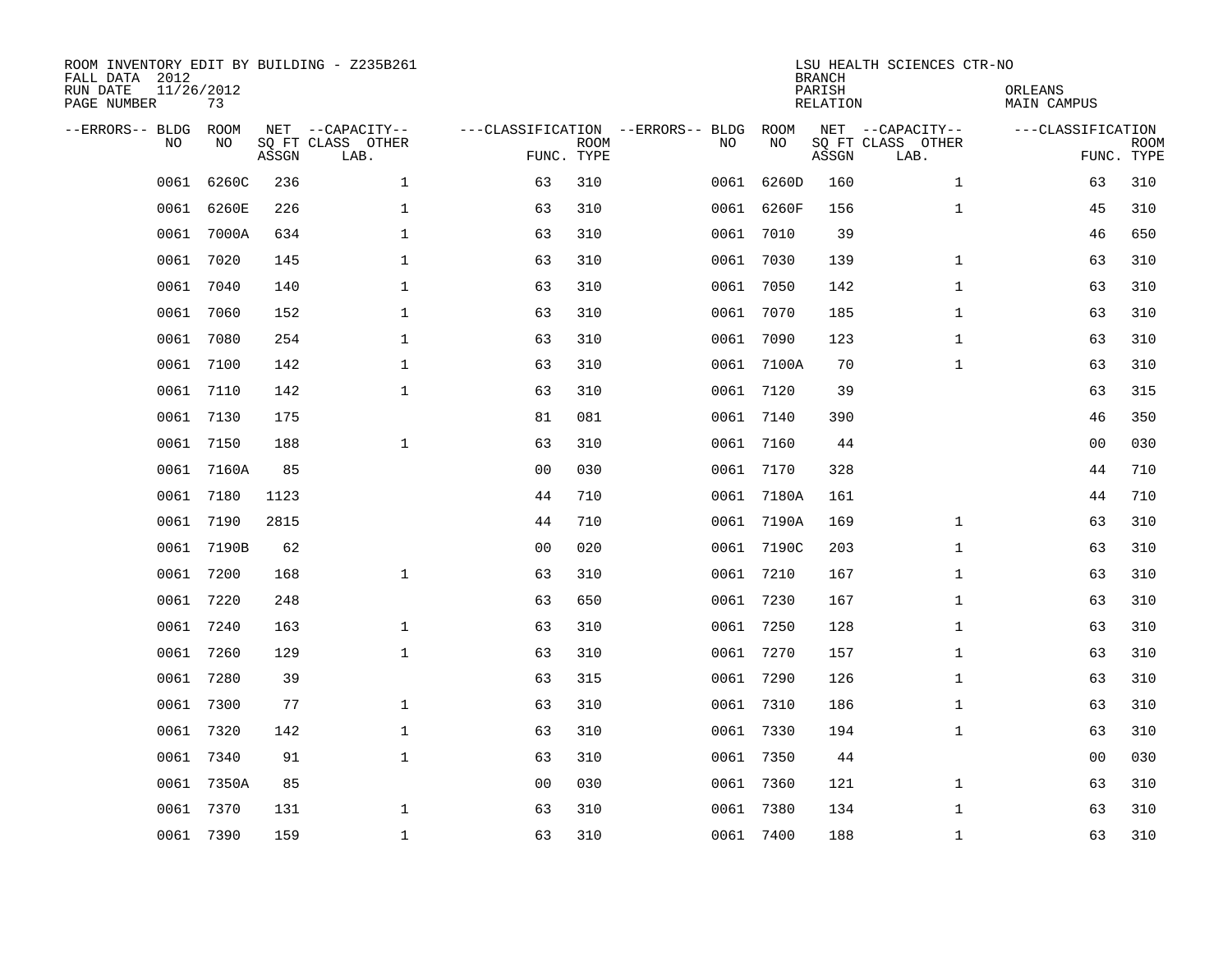| ROOM INVENTORY EDIT BY BUILDING - Z235B261<br>FALL DATA 2012<br>RUN DATE<br>PAGE NUMBER | 11/26/2012<br>74 |       |                                               |                |             |                                         |            | <b>BRANCH</b><br>PARISH<br><b>RELATION</b> | LSU HEALTH SCIENCES CTR-NO                    | ORLEANS<br><b>MAIN CAMPUS</b> |                           |
|-----------------------------------------------------------------------------------------|------------------|-------|-----------------------------------------------|----------------|-------------|-----------------------------------------|------------|--------------------------------------------|-----------------------------------------------|-------------------------------|---------------------------|
| --ERRORS-- BLDG<br>NO                                                                   | ROOM<br>NO       | ASSGN | NET --CAPACITY--<br>SQ FT CLASS OTHER<br>LAB. | FUNC. TYPE     | <b>ROOM</b> | ---CLASSIFICATION --ERRORS-- BLDG<br>NO | ROOM<br>NO | ASSGN                                      | NET --CAPACITY--<br>SQ FT CLASS OTHER<br>LAB. | ---CLASSIFICATION             | <b>ROOM</b><br>FUNC. TYPE |
| 0061                                                                                    | 7410             | 52    |                                               | 0 <sub>0</sub> | 030         |                                         | 0061 7420  | 184                                        |                                               | 0 <sub>0</sub>                | 010                       |
| 0061                                                                                    | 7430             | 129   | $\mathbf 1$                                   | 63             | 310         |                                         | 0061 7440  | 129                                        | $\mathbf{1}$                                  | 63                            | 310                       |
| 0061                                                                                    | 7450             | 178   | $\mathbf 1$                                   | 63             | 310         |                                         | 0061 7460  | 197                                        | $\mathbf{1}$                                  | 63                            | 310                       |
| 0061                                                                                    | 7470             | 34    | $\mathbf 1$                                   | 63             | 310         |                                         | 0061 7480  | 179                                        | $\mathbf{1}$                                  | 63                            | 310                       |
| 0061                                                                                    | 7490             | 149   | $\mathbf{1}$                                  | 63             | 310         |                                         | 0061 7500  | 135                                        | $\mathbf{1}$                                  | 63                            | 310                       |
| 0061                                                                                    | 7510             | 175   |                                               | 81             | 081         |                                         | 0061 8010  | 178                                        |                                               | 81                            | 081                       |
| 0061                                                                                    | 8020             | 913   |                                               | 46             | 350         |                                         | 0061 8030  | 321                                        | $\mathbf{1}$                                  | 63                            | 310                       |
|                                                                                         | 0061 8030A       | 228   | $\mathbf 1$                                   | 63             | 310         |                                         | 0061 8030B | 192                                        | $\mathbf{1}$                                  | 63                            | 310                       |
| 0061                                                                                    | 8040             | 417   | $\mathbf{1}$                                  | 63             | 310         |                                         | 0061 8050  | 200                                        | $\mathbf{1}$                                  | 63                            | 310                       |
|                                                                                         | 0061 8060        | 241   | $\mathbf{1}$                                  | 63             | 310         |                                         | 0061 8070  | 157                                        | $\mathbf{1}$                                  | 63                            | 310                       |
|                                                                                         | 0061 8080        | 160   | $\mathbf 1$                                   | 45             | 310         |                                         | 0061 8090  | 156                                        | $\mathbf{1}$                                  | 63                            | 310                       |
|                                                                                         | 0061 8100        | 344   | $\mathbf 1$                                   | 63             | 310         |                                         | 0061 8110  | 382                                        | $\mathbf{1}$                                  | 63                            | 310                       |
|                                                                                         | 0061 8110A       | 76    |                                               | 63             | 315         |                                         | 0061 8120  | 197                                        |                                               | 81                            | 081                       |
|                                                                                         | 0061 8130        | 375   | $\mathbf{1}$                                  | 63             | 310         |                                         | 0061 8140  | 44                                         |                                               | 00                            | 030                       |
| 0061                                                                                    | 8140A            | 85    |                                               | 0 <sub>0</sub> | 030         |                                         | 0061 8150  | 621                                        | $\mathbf{1}$                                  | 63                            | 310                       |
| 0061                                                                                    | 8150A            | 222   |                                               | 63             | 315         |                                         | 0061 8150B | 583                                        | $\mathbf{1}$                                  | 63                            | 310                       |
|                                                                                         | 0061 8150C       | 138   | $\mathbf{1}$                                  | 63             | 310         |                                         | 0061 8160  | 327                                        | $\mathbf{1}$                                  | 63                            | 310                       |
| 0061                                                                                    | 8160B            | 285   | $\mathbf{1}$                                  | 63             | 310         |                                         | 0061 8160C | 324                                        | $\mathbf{1}$                                  | 63                            | 310                       |
|                                                                                         | 0061 8170        | 62    |                                               | 0 <sub>0</sub> | 020         |                                         | 0061 8170A | 644                                        |                                               | 0 <sub>0</sub>                | 030                       |
|                                                                                         | 0061 8180        | 324   | $\mathbf 1$                                   | 32             | 310         |                                         | 0061 8180A | 128                                        | $\mathbf{1}$                                  | 63                            | 310                       |
|                                                                                         | 0061 8190        | 117   | $\mathbf 1$                                   | 32             | 310         |                                         | 0061 8200  | 138                                        | $\mathbf{1}$                                  | 32                            | 310                       |
|                                                                                         | 0061 8210        | 96    |                                               | 63             | 315         |                                         | 0061 8220  | 67                                         |                                               | 00                            | 010                       |
|                                                                                         | 0061 8230        | 138   | $\mathbf 1$                                   | 32             | 310         |                                         | 0061 8240  | 101                                        | $\mathbf{1}$                                  | 63                            | 310                       |
|                                                                                         | 0061 8250        | 325   | $\mathbf 1$                                   | 32             | 310         |                                         | 0061 8260  | 134                                        | $\mathbf{1}$                                  | 51                            | 310                       |
| 0061                                                                                    | 8260A            | 127   | $\mathbf 1$                                   | 51             | 310         |                                         | 0061 8270  | 97                                         | $\mathbf{1}$                                  | 32                            | 310                       |
|                                                                                         | 0061 8270A       | 88    | $\mathbf{1}$                                  | 32             | 310         |                                         | 0061 8280  | 171                                        |                                               | 63                            | 730                       |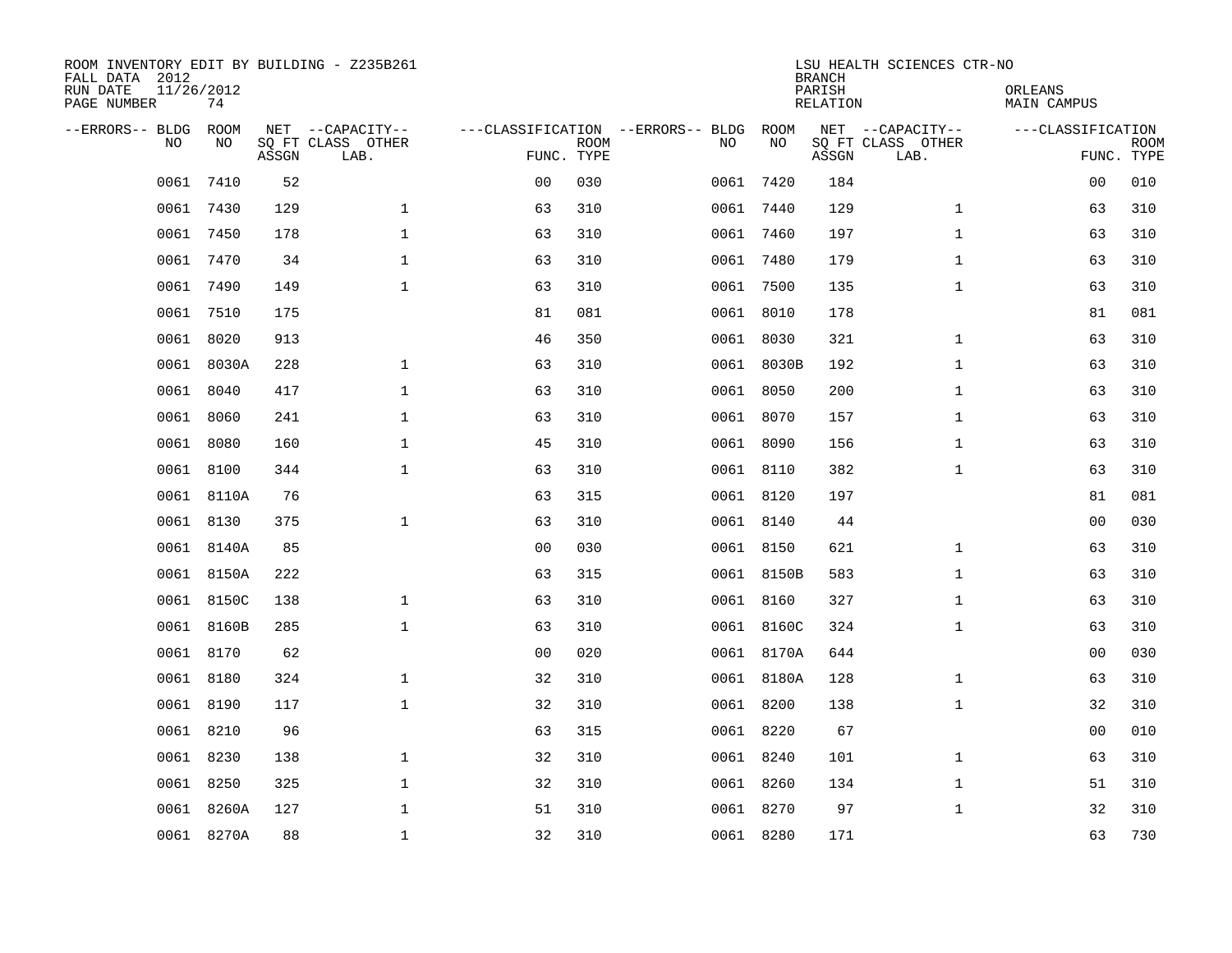| ROOM INVENTORY EDIT BY BUILDING - Z235B261<br>FALL DATA 2012 |                 |       |                           |                                        |      |    |                                                                 | <b>BRANCH</b>      |                                                                   | LSU HEALTH SCIENCES CTR-NO                                                |                        |                                |             |
|--------------------------------------------------------------|-----------------|-------|---------------------------|----------------------------------------|------|----|-----------------------------------------------------------------|--------------------|-------------------------------------------------------------------|---------------------------------------------------------------------------|------------------------|--------------------------------|-------------|
| RUN DATE<br>11/26/2012<br>PAGE NUMBER                        | 75              |       |                           |                                        |      |    |                                                                 | PARISH<br>RELATION |                                                                   |                                                                           | ORLEANS<br>MAIN CAMPUS |                                |             |
| --ERRORS-- BLDG ROOM                                         |                 |       | NET --CAPACITY--          | ---CLASSIFICATION --ERRORS-- BLDG ROOM |      |    |                                                                 |                    |                                                                   | NET --CAPACITY--                                                          | ---CLASSIFICATION      |                                |             |
| NO                                                           | NO              | ASSGN | SO FT CLASS OTHER<br>LAB. | FUNC. TYPE                             | ROOM | NO | NO                                                              | ASSGN              | SQ FT CLASS OTHER<br>LAB.                                         |                                                                           |                        | FUNC. TYPE                     | <b>ROOM</b> |
|                                                              | 0061 8280A      | 86    |                           | 46                                     | 650  |    | 0061 8290                                                       | 44                 |                                                                   |                                                                           |                        | 0 <sub>0</sub>                 | 030         |
|                                                              | 0061 8290A      | 85    |                           | 0 <sub>0</sub>                         | 030  |    | 0061 8300                                                       | 99                 |                                                                   |                                                                           |                        | 63                             | 315         |
| 0061 9000                                                    |                 | 622   |                           | 0 <sub>0</sub>                         | 030  |    | 0061 9020                                                       | 551                |                                                                   |                                                                           |                        | 0 <sub>0</sub>                 | 030         |
| 0061 9030                                                    |                 | 248   |                           | 0 <sub>0</sub>                         | 030  |    | 0061 9040                                                       | 187                |                                                                   |                                                                           |                        | 0 <sub>0</sub>                 | 030         |
| 0061 9050                                                    |                 | 182   |                           | 0 <sub>0</sub>                         | 030  |    | 0061 9060                                                       | 178                |                                                                   |                                                                           |                        | 0 <sub>0</sub>                 | 030         |
| 0061 9070                                                    |                 | 111   |                           | 44                                     | 715  |    | 0061 9090                                                       | 110                |                                                                   |                                                                           |                        | 0 <sub>0</sub>                 | 030         |
| 0061 9120                                                    |                 | 171   |                           | 0 <sub>0</sub>                         | 030  |    | 0061 A71901                                                     | 110                |                                                                   |                                                                           |                        | 44                             | 710         |
| 0061 A81501                                                  |                 | 566   |                           | 63                                     | 350  |    | 0061 A81502                                                     | 182                |                                                                   |                                                                           |                        | 63                             | 315         |
| 0061 B30101                                                  |                 | 91    |                           | 0 <sub>0</sub>                         | 030  |    | 0061 B30201                                                     | 11                 |                                                                   |                                                                           |                        | 41                             | 730         |
| 0061 B40101                                                  |                 | 85    |                           | 0 <sub>0</sub>                         | 030  |    | 0061 B71901                                                     | 644                |                                                                   |                                                                           |                        | 0 <sub>0</sub>                 | 030         |
| 0061 C30201                                                  |                 | 9     |                           | 41                                     | 730  |    | 0061 C50101                                                     | 661                |                                                                   |                                                                           |                        | 0 <sub>0</sub>                 | 030         |
|                                                              | 0061 E30101     | 80    |                           | 0 <sub>0</sub>                         | 030  |    | 0061 U40101<br>TOTAL NUMBER CLASSROOMS<br>TOTAL NUMBER LABS 210 | 85                 | TOTAL NUMBER SPECIAL LABS 220                                     | TOTAL NET ASSIGN SQ. FT. IN ROOM FILE<br>TOTAL NUMBER COMPUTER CLASSROOMS |                        | 0 <sub>0</sub><br>102,150<br>2 | 030         |
|                                                              | 0074 1000 12429 |       |                           | 0 <sub>0</sub>                         | 030  |    | TOTAL NUMBER CLASSROOMS<br>TOTAL NUMBER LABS 210                |                    | TOTAL NUMBER COMPUTER CLASSROOMS<br>TOTAL NUMBER SPECIAL LABS 220 | TOTAL NET ASSIGN SQ. FT. IN ROOM FILE                                     |                        |                                |             |
|                                                              | 0140 1000       | 2625  |                           | 22                                     | 730  |    | TOTAL NUMBER CLASSROOMS<br>TOTAL NUMBER LABS 210                |                    | TOTAL NUMBER COMPUTER CLASSROOMS<br>TOTAL NUMBER SPECIAL LABS 220 | TOTAL NET ASSIGN SQ. FT. IN ROOM FILE                                     |                        | 2,625                          |             |
| 0167 A330                                                    |                 | 46    |                           | 22                                     | 575  |    | 0167 A340                                                       | 45                 |                                                                   |                                                                           |                        | 22                             | 575         |
| 0167 P250                                                    |                 | 349   |                           | 46                                     | 315  |    | 0167 S010                                                       | 520                |                                                                   |                                                                           |                        | 63                             | 730         |
| 0167 S080                                                    |                 | 186   |                           | 0 <sub>0</sub>                         | 030  |    | 0167 0000                                                       | 62959              |                                                                   |                                                                           |                        | 0 <sub>0</sub>                 | 020         |
| 0167 1P03                                                    |                 | 104   |                           | 72                                     | 730  |    | 0167 1P04                                                       | 1566               |                                                                   |                                                                           |                        | 0 <sub>0</sub>                 | 020         |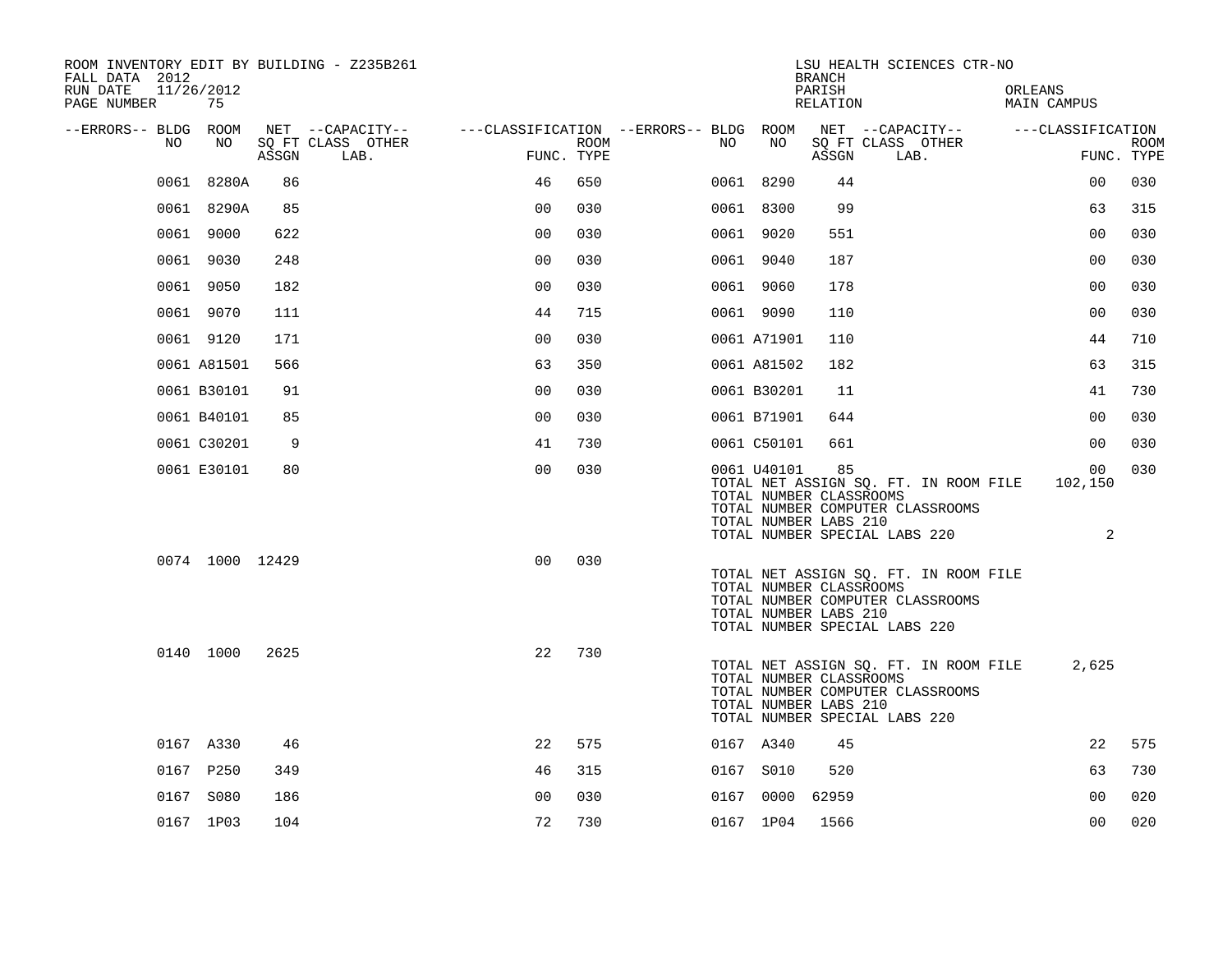| ROOM INVENTORY EDIT BY BUILDING - Z235B261<br>FALL DATA 2012 |                  |       |                           |                |                           |                                        |            |    | <b>BRANCH</b>             | LSU HEALTH SCIENCES CTR-NO |                               |                           |
|--------------------------------------------------------------|------------------|-------|---------------------------|----------------|---------------------------|----------------------------------------|------------|----|---------------------------|----------------------------|-------------------------------|---------------------------|
| RUN DATE<br>PAGE NUMBER                                      | 11/26/2012<br>76 |       |                           |                |                           |                                        |            |    | PARISH<br><b>RELATION</b> |                            | ORLEANS<br><b>MAIN CAMPUS</b> |                           |
| --ERRORS-- BLDG                                              | ROOM             |       | NET --CAPACITY--          |                |                           | ---CLASSIFICATION --ERRORS-- BLDG ROOM |            |    |                           | NET --CAPACITY--           | ---CLASSIFICATION             |                           |
| NO                                                           | NO               | ASSGN | SQ FT CLASS OTHER<br>LAB. |                | <b>ROOM</b><br>FUNC. TYPE | NO                                     |            | NO | ASSGN                     | SQ FT CLASS OTHER<br>LAB.  |                               | <b>ROOM</b><br>FUNC. TYPE |
| 0167                                                         | 1010             | 161   | $\mathbf{1}$              | 46             | 310                       |                                        | 0167 1010A |    | 74                        |                            | 0 <sub>0</sub>                | 020                       |
|                                                              | 0167 1020        | 83    |                           | 0 <sub>0</sub> | 030                       |                                        | 0167 1030  |    | 229                       |                            | 22                            | 575                       |
|                                                              | 0167 1040        | 172   |                           | 22             | 575                       |                                        | 0167 1050  |    | 213                       |                            | 22                            | 575                       |
|                                                              | 0167 1060        | 217   |                           | 22             | 570                       |                                        | 0167 1070  |    | 214                       |                            | 22                            | 570                       |
|                                                              | 0167 1080        | 494   |                           | 22             | 570                       |                                        | 0167 1090  |    | 504                       |                            | 22                            | 570                       |
|                                                              | 0167 1100        | 346   |                           | 11             | 575                       |                                        | 0167 1110  |    | 151                       |                            | 22                            | 575                       |
|                                                              | 0167 1120        | 595   |                           | 22             | 570                       |                                        | 0167 1130  |    | 255                       |                            | 22                            | 575                       |
|                                                              | 0167 1140A       | 665   |                           | 0 <sub>0</sub> | 030                       |                                        | 0167 1140B |    | 141                       |                            | 0 <sub>0</sub>                | 030                       |
|                                                              | 0167 1150        | 457   |                           | 22             | 575                       |                                        | 0167 1160  |    | 77                        |                            | 0 <sub>0</sub>                | 010                       |
|                                                              | 0167 1170        | 324   |                           | 22             | 575                       |                                        | 0167 1180  |    | 226                       |                            | 22                            | 575                       |
|                                                              | 0167 1190        | 71    |                           | 22             | 575                       |                                        | 0167 1200  |    | 258                       |                            | 22                            | 570                       |
|                                                              | 0167 1210        | 75    |                           | 11             | 570                       |                                        | 0167 1220  |    | 71                        |                            | 11                            | 575                       |
|                                                              | 0167 1230        | 198   |                           | 22             | 575                       |                                        | 0167 1240  |    | 124                       |                            | 22                            | 575                       |
|                                                              | 0167 1250        | 77    |                           | 22             | 575                       |                                        | 0167 1260  |    | 139                       |                            | 22                            | 575                       |
|                                                              | 0167 1270        | 384   |                           | 22             | 575                       |                                        | 0167 1270A |    | 140                       |                            | 22                            | 575                       |
|                                                              | 0167 1280        | 592   |                           | 22             | 575                       |                                        | 0167 1290  |    | 167                       |                            | 22                            | 575                       |
|                                                              | 0167 1300        | 447   |                           | 22             | 575                       |                                        | 0167 1310  |    | 956                       |                            | 22                            | 575                       |
|                                                              | 0167 1320        | 179   |                           | 72             | 730                       |                                        | 0167 1330  |    | 145                       | $\mathbf{1}$               | 63                            | 310                       |
|                                                              | 0167 1340        | 112   |                           | 0 <sup>0</sup> | 010                       |                                        | 0167 1350  |    | 494                       |                            | 72                            | 730                       |
|                                                              | 0167 1350A       | 113   |                           | 0 <sub>0</sub> | 010                       |                                        | 0167 1360  |    | 142                       |                            | 81                            | 081                       |
|                                                              | 0167 1360A       | 112   |                           | 11             | 590                       |                                        | 0167 1370  |    | 158                       |                            | 81                            | 081                       |
|                                                              | 0167 1370A       | 135   |                           | 11             | 590                       |                                        | 0167 1380  |    | 208                       |                            | 72                            | 650                       |
|                                                              | 0167 1390        | 2448  |                           | 0 <sub>0</sub> | 030                       |                                        | 0167 1390A |    | 209                       |                            | 0 <sub>0</sub>                | 030                       |
|                                                              | 0167 1390B       | 160   |                           | 00             | 030                       |                                        | 0167 1390C |    | 566                       |                            | 0 <sub>0</sub>                | 030                       |
|                                                              | 0167 1390D       | 146   |                           | 0 <sub>0</sub> | 030                       |                                        | 0167 1390E |    | 121                       |                            | 0 <sub>0</sub>                | 030                       |
|                                                              | 0167 1390X       | 184   | $\mathbf 1$               | 71             | 310                       |                                        | 0167 2010  |    | 212                       |                            | 81                            | 081                       |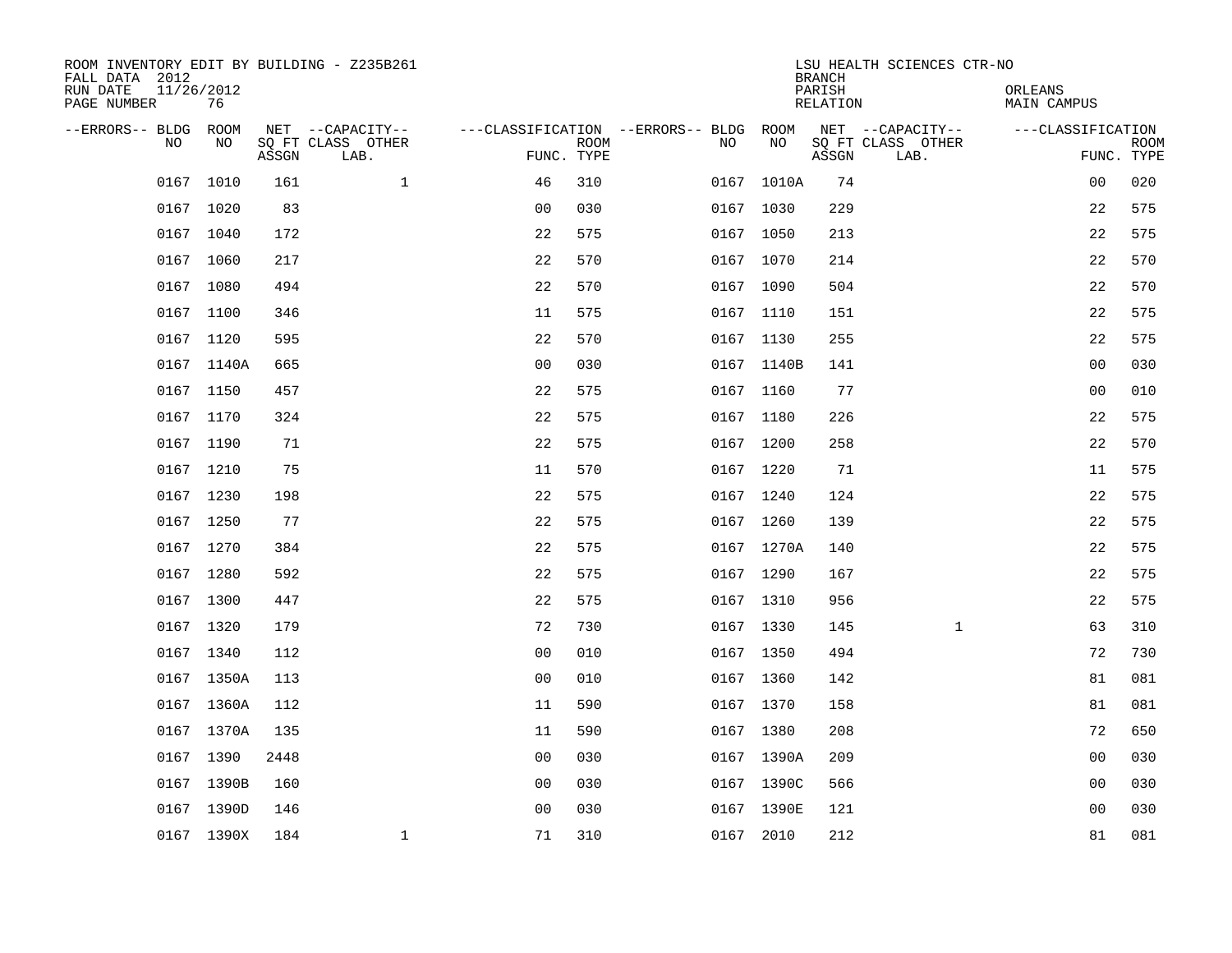| ROOM INVENTORY EDIT BY BUILDING - Z235B261<br>FALL DATA 2012<br>RUN DATE<br>PAGE NUMBER | 11/26/2012<br>77 |       |                                               |                                                      |             |           |            | <b>BRANCH</b><br>PARISH<br><b>RELATION</b> | LSU HEALTH SCIENCES CTR-NO                    | ORLEANS<br><b>MAIN CAMPUS</b> |                           |
|-----------------------------------------------------------------------------------------|------------------|-------|-----------------------------------------------|------------------------------------------------------|-------------|-----------|------------|--------------------------------------------|-----------------------------------------------|-------------------------------|---------------------------|
| --ERRORS-- BLDG ROOM<br>NO                                                              | NO               | ASSGN | NET --CAPACITY--<br>SQ FT CLASS OTHER<br>LAB. | ---CLASSIFICATION --ERRORS-- BLDG ROOM<br>FUNC. TYPE | <b>ROOM</b> | NO        | NO         | ASSGN                                      | NET --CAPACITY--<br>SQ FT CLASS OTHER<br>LAB. | ---CLASSIFICATION             | <b>ROOM</b><br>FUNC. TYPE |
| 0167                                                                                    | 2020             | 33    |                                               | 0 <sub>0</sub>                                       | 010         | 0167      | 2030       | 417                                        | $\mathbf{1}$                                  | 46                            | 310                       |
|                                                                                         | 0167 2030A       | 169   | $\mathbf 1$                                   | 46                                                   | 310         | 0167      | 2030B      | 165                                        | $\mathbf{1}$                                  | 46                            | 310                       |
| 0167                                                                                    | 2030C            | 157   | $\mathbf{1}$                                  | 46                                                   | 310         | 0167      | 2030D      | 252                                        | $\mathbf{1}$                                  | 46                            | 310                       |
|                                                                                         | 0167 2040        | 321   |                                               | 46                                                   | 350         | 0167      | 2050       | 270                                        |                                               | 22                            | 570                       |
| 0167                                                                                    | 2060             | 337   |                                               | 46                                                   | 650         | 0167      | 2070       | 135                                        |                                               | 81                            | 081                       |
|                                                                                         | 0167 2070A       | 76    |                                               | 22                                                   | 590         | 0167 2080 |            | 172                                        |                                               | 81                            | 081                       |
|                                                                                         | 0167 2080A       | 172   |                                               | 22                                                   | 590         | 0167      | 2090       | 131                                        |                                               | 46                            | 315                       |
|                                                                                         | 0167 2100        | 111   | $\mathbf{1}$                                  | 22                                                   | 310         | 0167 2110 |            | 40                                         |                                               | 0 <sub>0</sub>                | 030                       |
|                                                                                         | 0167 2110A       | 532   |                                               | 0 <sub>0</sub>                                       | 030         |           | 0167 2110B | 140                                        |                                               | 00                            | 030                       |
|                                                                                         | 0167 2120        | 32    |                                               | 22                                                   | 575         | 0167 2130 |            | 228                                        |                                               | 22                            | 570                       |
|                                                                                         | 0167 2140        | 225   |                                               | 72                                                   | 860         | 0167 2150 |            | 29                                         |                                               | 0 <sub>0</sub>                | 010                       |
|                                                                                         | 0167 2160        | 201   |                                               | 22                                                   | 570         | 0167 2170 |            | 206                                        |                                               | 22                            | 570                       |
|                                                                                         | 0167 2180        | 207   |                                               | 22                                                   | 570         | 0167 2190 |            | 186                                        |                                               | 22                            | 575                       |
|                                                                                         | 0167 2200        | 72    |                                               | 22                                                   | 575         | 0167 2210 |            | 222                                        |                                               | 22                            | 575                       |
|                                                                                         | 0167 2220        | 158   |                                               | 11                                                   | 575         | 0167 2230 |            | 152                                        | $\mathbf{1}$                                  | 46                            | 310                       |
|                                                                                         | 0167 2240        | 241   |                                               | 22                                                   | 575         | 0167 2250 |            | 103                                        |                                               | 22                            | 575                       |
|                                                                                         | 0167 2260        | 106   | $\mathbf{1}$                                  | 22                                                   | 310         | 0167 2270 |            | 126                                        |                                               | 22                            | 575                       |
| 0167                                                                                    | 2280             | 126   |                                               | 22                                                   | 575         | 0167 2290 |            | 129                                        |                                               | 22                            | 575                       |
|                                                                                         | 0167 2300        | 127   |                                               | 22                                                   | 575         | 0167 2310 |            | 77                                         |                                               | 22                            | 575                       |
| 0167                                                                                    | 2320             | 75    |                                               | 22                                                   | 575         | 0167 2330 |            | 140                                        |                                               | 11                            | 570                       |
|                                                                                         | 0167 2340        | 140   |                                               | 22                                                   | 575         | 0167 2350 |            | 113                                        |                                               | 22                            | 575                       |
| 0167                                                                                    | 2360             | 320   |                                               | 22                                                   | 575         | 0167 2370 |            | 55                                         |                                               | 22                            | 575                       |
|                                                                                         | 0167 2380        | 306   |                                               | 22                                                   | 575         | 0167 2390 |            | 204                                        |                                               | 11                            | 570                       |
| 0167                                                                                    | 2400             | 87    |                                               | 81                                                   | 081         | 0167      | 2410       | 91                                         |                                               | 81                            | 081                       |
|                                                                                         | 0167 2420        | 206   |                                               | 22                                                   | 570         | 0167 2430 |            | 230                                        |                                               | 22                            | 570                       |
|                                                                                         | 0167 2440        | 226   |                                               | 22                                                   | 575         | 0167 2450 |            | 200                                        |                                               | 22                            | 570                       |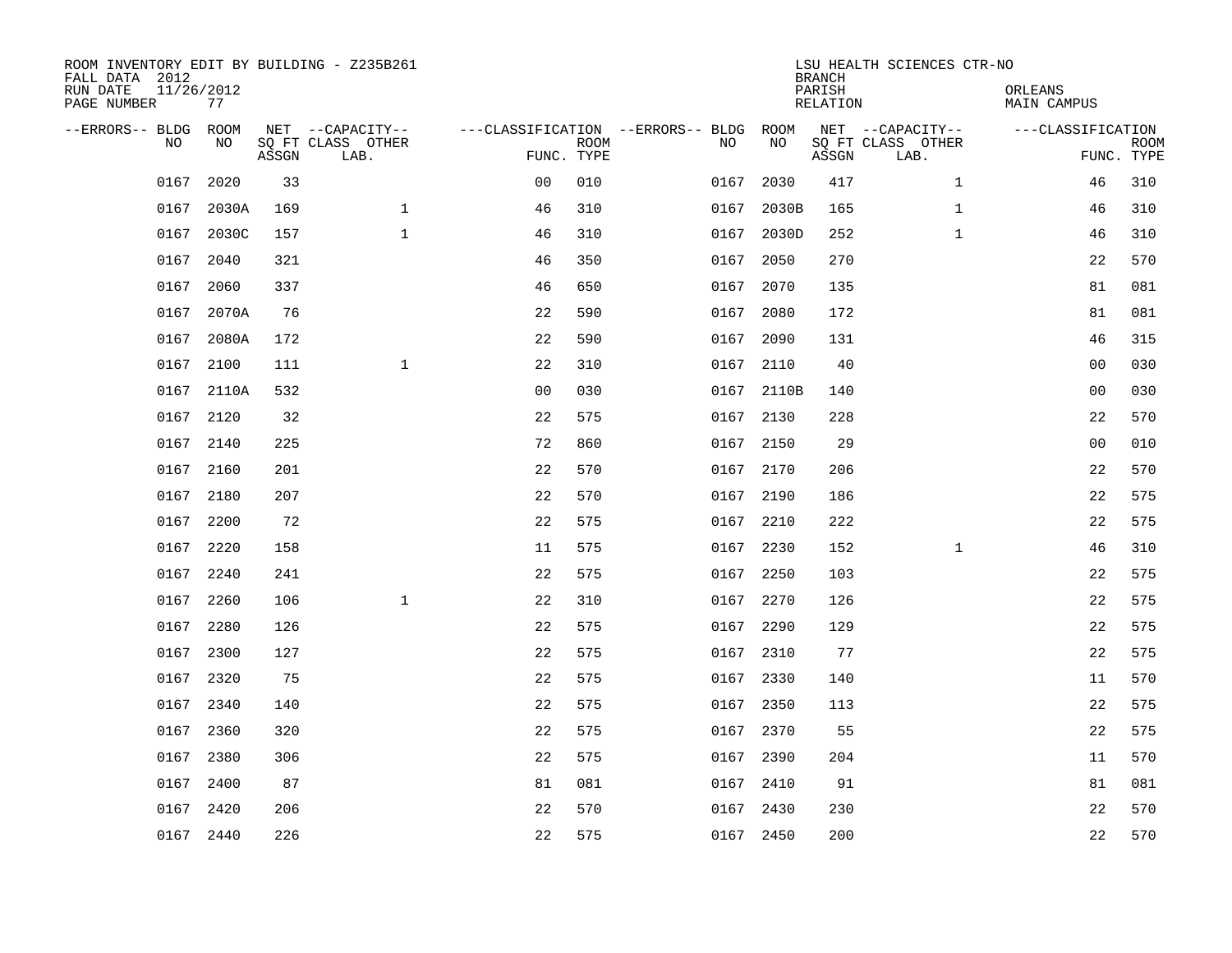| ROOM INVENTORY EDIT BY BUILDING - Z235B261<br>FALL DATA 2012 |                  |       |                           |              |                                        |             |      |            | <b>BRANCH</b>      | LSU HEALTH SCIENCES CTR-NO |              |                        |                           |
|--------------------------------------------------------------|------------------|-------|---------------------------|--------------|----------------------------------------|-------------|------|------------|--------------------|----------------------------|--------------|------------------------|---------------------------|
| RUN DATE<br>PAGE NUMBER                                      | 11/26/2012<br>78 |       |                           |              |                                        |             |      |            | PARISH<br>RELATION |                            |              | ORLEANS<br>MAIN CAMPUS |                           |
| --ERRORS-- BLDG ROOM                                         |                  |       | NET --CAPACITY--          |              | ---CLASSIFICATION --ERRORS-- BLDG ROOM |             |      |            |                    | NET --CAPACITY--           |              | ---CLASSIFICATION      |                           |
| NO.                                                          | NO.              | ASSGN | SO FT CLASS OTHER<br>LAB. |              | FUNC. TYPE                             | <b>ROOM</b> | NO.  | NO         | ASSGN              | SQ FT CLASS OTHER<br>LAB.  |              |                        | <b>ROOM</b><br>FUNC. TYPE |
| 0167                                                         | 2460             | 216   |                           |              | 22                                     | 575         | 0167 | 2470       | 228                |                            |              | 22                     | 575                       |
|                                                              | 0167 2480        | 30    |                           |              | 0 <sub>0</sub>                         | 010         |      | 0167 2490  | 229                |                            |              | 22                     | 570                       |
|                                                              | 0167 2500        | 229   |                           |              | 22                                     | 570         |      | 0167 2510  | 239                |                            |              | 22                     | 575                       |
|                                                              | 0167 2520        | 28    |                           |              | 0 <sub>0</sub>                         | 030         |      | 0167 2520A | 522                |                            |              | 0 <sub>0</sub>         | 030                       |
| 0167                                                         | 2520B            | 157   |                           |              | 00                                     | 030         |      | 0167 2530  | 142                |                            |              | 22                     | 575                       |
|                                                              | 0167 2540        | 138   |                           |              | 22                                     | 570         |      | 0167 2550  | 244                |                            |              | 22                     | 575                       |
| 0167                                                         | 2560             | 338   |                           |              | 22                                     | 575         |      | 0167 2570  | 244                |                            |              | 22                     | 575                       |
|                                                              | 0167 2580        | 337   |                           |              | 22                                     | 575         |      | 0167 2590  | 336                |                            |              | 22                     | 575                       |
| 0167                                                         | 2600             | 244   |                           |              | 22                                     | 570         | 0167 | 2610       | 188                |                            |              | 22                     | 570                       |
|                                                              | 0167 2620        | 188   |                           |              | 22                                     | 570         |      | 0167 2630  | 263                |                            |              | 22                     | 570                       |
|                                                              | 0167 2640        | 646   |                           |              | 71                                     | 730         | 0167 | 2650       | 743                |                            | $\mathbf{1}$ | 32                     | 310                       |
|                                                              | 0167 2650A       | 116   |                           | $\mathbf{1}$ | 32                                     | 310         |      | 0167 2650B | 72                 |                            | $\mathbf{1}$ | 32                     | 310                       |
|                                                              | 0167 2660        | 35    |                           |              | 0 <sub>0</sub>                         | 010         | 0167 | 2670       | 212                |                            |              | 81                     | 081                       |
|                                                              | 0167 3010        | 491   |                           |              | 46                                     | 350         |      | 0167 3020  | 42                 |                            |              | 81                     | 081                       |
|                                                              | 0167 3020A       | 131   |                           |              | 81                                     | 081         | 0167 | 3030       | 47                 |                            |              | 00                     | 010                       |
|                                                              | 0167 3040        | 430   | 11                        |              | 22                                     | 250         |      | 0167 3050  | 125                |                            | $\mathbf{1}$ | 46                     | 310                       |
| 0167                                                         | 3060             | 125   |                           | $\mathbf{1}$ | 22                                     | 310         |      | 0167 3070  | 391                | 10                         |              | 21                     | 250                       |
|                                                              | 0167 3080        | 98    |                           | $\mathbf 1$  | 21                                     | 310         |      | 0167 3090  | 106                |                            | $\mathbf{1}$ | 46                     | 310                       |
|                                                              | 0167 3100        | 119   |                           | $\mathbf{1}$ | 21                                     | 310         |      | 0167 3110  | 127                |                            | $\mathbf{1}$ | 21                     | 310                       |
|                                                              | 0167 3120        | 457   | 11                        |              | 21                                     | 250         |      | 0167 3130  | 222                | 6                          |              | 21                     | 250                       |
|                                                              | 0167 3140        | 122   |                           |              | 21                                     | 255         |      | 0167 3150  | 509                | 13                         |              | 21                     | 250                       |
| 0167                                                         | 3160             | 114   |                           |              | 46                                     | 315         |      | 0167 3170  | 317                | 8                          |              | 21                     | 250                       |
|                                                              | 0167 3180        | 404   | 10                        |              | 21                                     | 250         |      | 0167 3190  | 407                | 10                         |              | 22                     | 250                       |
| 0167                                                         | 3200             | 41    |                           |              | 0 <sub>0</sub>                         | 030         |      | 0167 3200A | 521                |                            |              | 0 <sub>0</sub>         | 030                       |
|                                                              | 0167 3200B       | 148   |                           |              | 0 <sub>0</sub>                         | 030         |      | 0167 3210  | 517                | 13                         |              | 22                     | 250                       |
|                                                              | 0167 3220        | 25    |                           |              | 0 <sub>0</sub>                         | 010         |      | 0167 3230  | 130                |                            | $\mathbf{1}$ | 46                     | 310                       |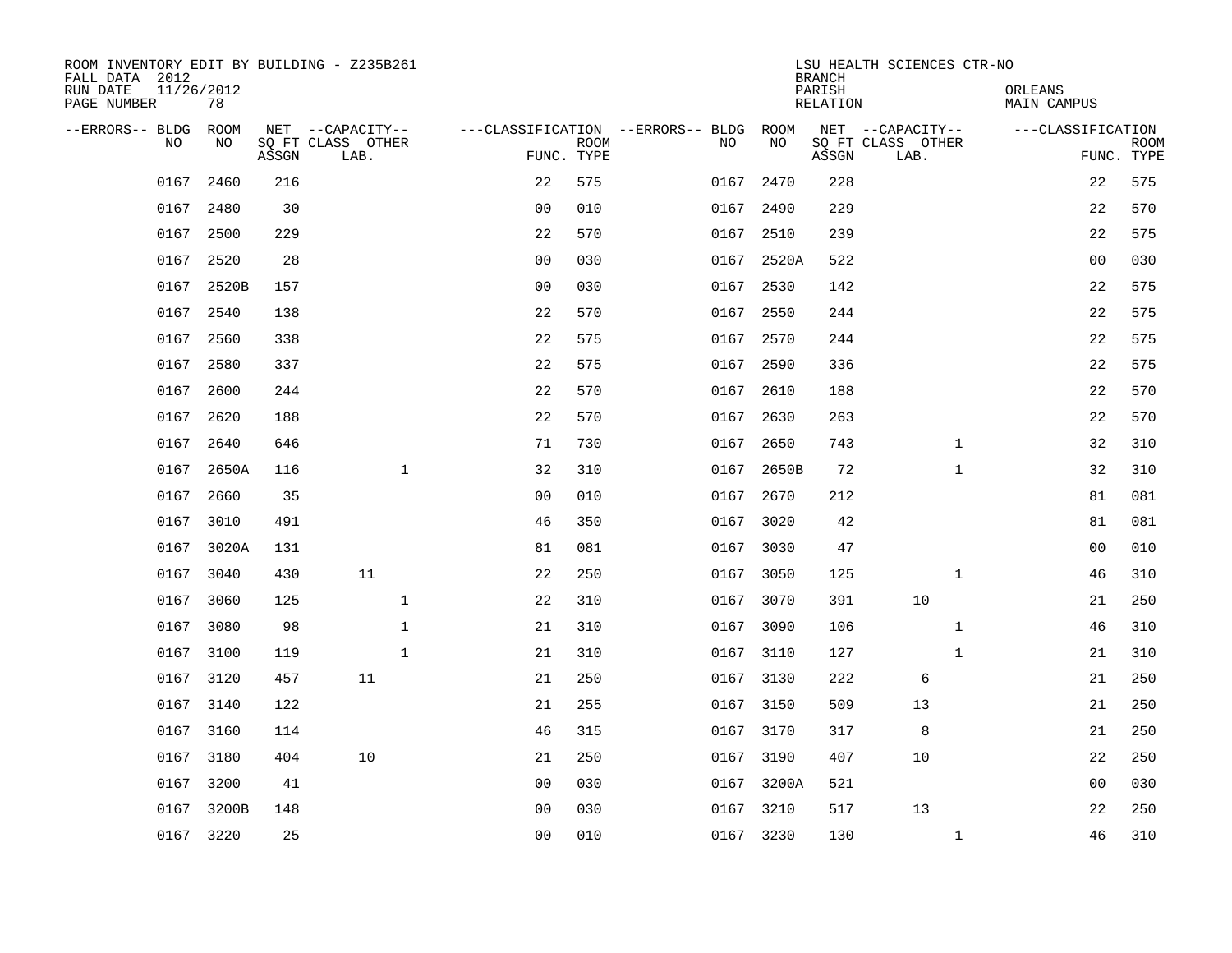| ROOM INVENTORY EDIT BY BUILDING - Z235B261<br>FALL DATA 2012<br>RUN DATE<br>PAGE NUMBER | 11/26/2012<br>79 |       |                                       |                |             |                                              |            | <b>BRANCH</b><br>PARISH<br><b>RELATION</b> | LSU HEALTH SCIENCES CTR-NO            | ORLEANS<br><b>MAIN CAMPUS</b> |                |             |
|-----------------------------------------------------------------------------------------|------------------|-------|---------------------------------------|----------------|-------------|----------------------------------------------|------------|--------------------------------------------|---------------------------------------|-------------------------------|----------------|-------------|
| --ERRORS-- BLDG ROOM<br>NO                                                              | NO               |       | NET --CAPACITY--<br>SQ FT CLASS OTHER |                | <b>ROOM</b> | ---CLASSIFICATION --ERRORS-- BLDG ROOM<br>NO | NO         |                                            | NET --CAPACITY--<br>SQ FT CLASS OTHER | ---CLASSIFICATION             |                | <b>ROOM</b> |
|                                                                                         |                  | ASSGN | LAB.                                  |                | FUNC. TYPE  |                                              |            | ASSGN                                      | LAB.                                  |                               |                | FUNC. TYPE  |
| 0167                                                                                    | 3240             | 111   | $\mathbf 1$                           | 46             | 310         | 0167                                         | 3250       | 243                                        | $\mathbf{1}$                          |                               | 21             | 310         |
|                                                                                         | 0167 3260        | 391   | 10                                    | 21             | 250         |                                              | 0167 3270  | 407                                        | 10                                    |                               | 22             | 250         |
| 0167                                                                                    | 3280             | 120   | $\mathbf{1}$                          | 22             | 310         |                                              | 0167 3290  | 108                                        | $\mathbf{1}$                          |                               | 32             | 310         |
|                                                                                         | 0167 3300        | 430   | 11                                    | 22             | 250         |                                              | 0167 3310  | 1072                                       | 27                                    |                               | 11             | 250         |
| 0167                                                                                    | 3310A            | 70    | $\mathbf{1}$                          | 11             | 310         |                                              | 0167 3310B | 69                                         |                                       |                               | 11             | 255         |
|                                                                                         | 0167 3320        | 370   | 9                                     | 21             | 250         |                                              | 0167 3330  | 987                                        |                                       |                               | 22             | 570         |
|                                                                                         | 0167 3330A       | 89    |                                       | 22             | 570         |                                              | 0167 3340  | 67                                         |                                       |                               | 22             | 570         |
|                                                                                         | 0167 3350        | 106   | $\mathbf{1}$                          | 46             | 310         |                                              | 0167 3360  | 107                                        |                                       |                               | 44             | 710         |
|                                                                                         | 0167 3370        | 29    |                                       | 22             | 255         | 0167                                         | 3380       | 287                                        |                                       |                               | 22             | 255         |
|                                                                                         | 0167 3380A       | 44    |                                       | 0 <sub>0</sub> | 030         |                                              | 0167 3390  | 243                                        | $\mathbf{1}$                          |                               | 22             | 310         |
|                                                                                         | 0167 3400        | 92    |                                       | 81             | 081         |                                              | 0167 3410  | 94                                         |                                       |                               | 81             | 081         |
|                                                                                         | 0167 3420        | 1174  |                                       | 82             | 082         |                                              | 0167 3420A | 193                                        |                                       |                               | 82             | 082         |
|                                                                                         | 0167 3420B       | 394   |                                       | 82             | 082         |                                              | 0167 3420C | 193                                        |                                       |                               | 82             | 082         |
|                                                                                         | 0167 3430        | 119   | $\mathbf 1$                           | 32             | 310         |                                              | 0167 3440  | 117                                        | $\mathbf{1}$                          |                               | 32             | 310         |
|                                                                                         | 0167 3450        | 111   | $\mathbf 1$                           | 32             | 310         |                                              | 0167 3460  | 132                                        | $\mathbf{1}$                          |                               | 11             | 310         |
|                                                                                         | 0167 3470        | 25    |                                       | 0 <sub>0</sub> | 010         |                                              | 0167 3480  | 268                                        |                                       |                               | 11             | 255         |
|                                                                                         | 0167 3490        | 501   |                                       | 0 <sub>0</sub> | 030         |                                              | 0167 3500  | 400                                        |                                       |                               | 82             | 082         |
|                                                                                         | 0167 3510        | 193   |                                       | 82             | 082         |                                              | 0167 3520  | 115                                        | 3                                     |                               | 22             | 250         |
|                                                                                         | 0167 3530        | 191   | 5                                     | 22             | 250         |                                              | 0167 3540  | 41                                         |                                       |                               | 0 <sub>0</sub> | 030         |
|                                                                                         | 0167 3540A       | 685   |                                       | 0 <sub>0</sub> | 030         |                                              | 0167 3540B | 147                                        |                                       |                               | 0 <sub>0</sub> | 030         |
|                                                                                         | 0167 3550        | 251   | 6                                     | 21             | 250         |                                              | 0167 3560  | 408                                        | 10                                    |                               | 21             | 250         |
| 0167                                                                                    | 3570             | 465   | 12                                    | 21             | 250         |                                              | 0167 3580  | 128                                        | $\mathbf{1}$                          |                               | 46             | 310         |
|                                                                                         | 0167 3590        | 121   | $\mathbf{1}$                          | 46             | 310         |                                              | 0167 3600  | 211                                        | $\mathbf{1}$                          |                               | 46             | 310         |
| 0167                                                                                    | 3610             | 298   | $\mathbf{1}$                          | 32             | 310         |                                              | 0167 3620  | 207                                        |                                       |                               | 82             | 082         |
|                                                                                         | 0167 3630        | 45    |                                       | 0 <sub>0</sub> | 010         |                                              | 0167 3640  | 42                                         |                                       |                               | 81             | 081         |
|                                                                                         | 0167 3640A       | 132   |                                       | 81             | 081         |                                              | 0167 3650  | 491                                        | $\mathbf{1}$                          |                               | 46             | 310         |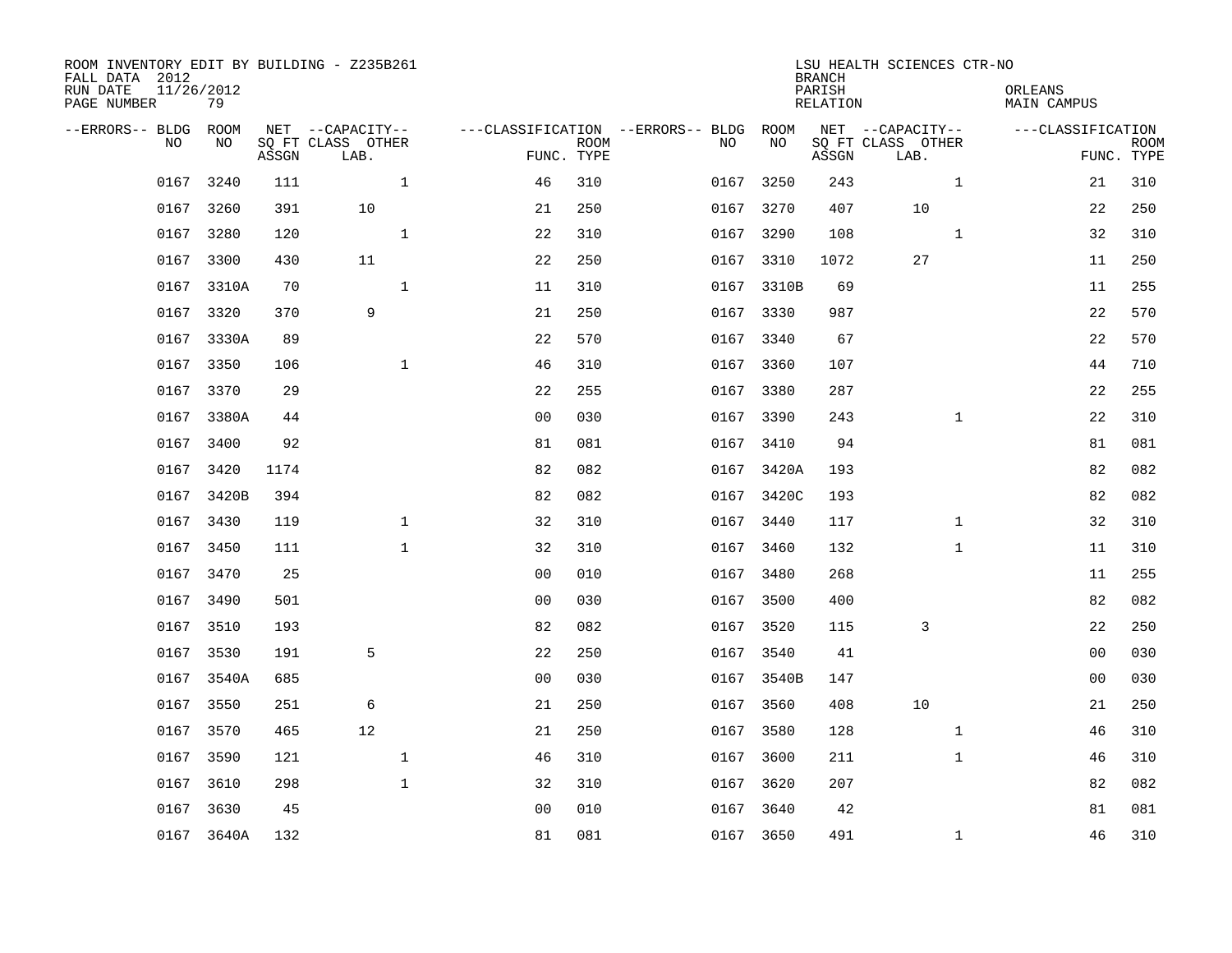| ROOM INVENTORY EDIT BY BUILDING - Z235B261<br>FALL DATA 2012<br>RUN DATE | 11/26/2012  |       |                                       |                |             |                                          |            | <b>BRANCH</b><br>PARISH | LSU HEALTH SCIENCES CTR-NO            | ORLEANS           |             |
|--------------------------------------------------------------------------|-------------|-------|---------------------------------------|----------------|-------------|------------------------------------------|------------|-------------------------|---------------------------------------|-------------------|-------------|
| PAGE NUMBER                                                              | 80          |       |                                       |                |             |                                          |            | RELATION                |                                       | MAIN CAMPUS       |             |
| --ERRORS-- BLDG<br>NO.                                                   | ROOM<br>NO. |       | NET --CAPACITY--<br>SO FT CLASS OTHER |                | <b>ROOM</b> | ---CLASSIFICATION --ERRORS-- BLDG<br>NO. | ROOM<br>NO |                         | NET --CAPACITY--<br>SQ FT CLASS OTHER | ---CLASSIFICATION | <b>ROOM</b> |
|                                                                          |             | ASSGN | LAB.                                  | FUNC. TYPE     |             |                                          |            | ASSGN                   | LAB.                                  |                   | FUNC. TYPE  |
| 0167                                                                     | 3660        | 1065  |                                       | 46             | 315         | 0167                                     | 3800A      | 320                     |                                       | 22                | 255         |
| 0167                                                                     | 4010        | 702   | 18                                    | 11             | 250         | 0167                                     | 4020       | 42                      |                                       | 81                | 081         |
| 0167                                                                     | 4020A       | 131   |                                       | 81             | 081         | 0167                                     | 4030       | 46                      |                                       | 00                | 010         |
| 0167                                                                     | 4040        | 606   | 15                                    | 11             | 250         | 0167                                     | 4050       | 583                     | 15                                    | 21                | 250         |
| 0167                                                                     | 4060        | 143   | $\mathbf{1}$                          | 11             | 310         | 0167                                     | 4060A      | 465                     | $\mathbf{1}$                          | 11                | 310         |
|                                                                          | 0167 4070   | 607   | 15                                    | 11             | 250         | 0167                                     | 4080       | 191                     | $\mathbf{1}$                          | 11                | 310         |
|                                                                          | 0167 4090A  | 102   | $\mathbf{1}$                          | 21             | 310         | 0167                                     | 4090B      | 131                     | $\mathbf{1}$                          | 21                | 310         |
|                                                                          | 0167 4090C  | 150   | $\mathbf 1$                           | 21             | 310         |                                          | 0167 4100  | 519                     | 13                                    | 21                | 250         |
|                                                                          | 0167 4100A  | 91    |                                       | 22             | 255         | 0167                                     | 4110       | 41                      |                                       | 0 <sub>0</sub>    | 030         |
|                                                                          | 0167 4110A  | 523   |                                       | 0 <sub>0</sub> | 030         |                                          | 0167 4110B | 147                     |                                       | 0 <sub>0</sub>    | 030         |
|                                                                          | 0167 4120   | 687   |                                       | 11             | 255         |                                          | 0167 4120A | 92                      |                                       | 11                | 255         |
|                                                                          | 0167 4120B  | 87    |                                       | 11             | 255         |                                          | 0167 4120C | 66                      |                                       | 11                | 255         |
|                                                                          | 0167 4120D  | 34    |                                       | 11             | 255         | 0167                                     | 4120E      | 300                     |                                       | 22                | 255         |
|                                                                          | 0167 4120F  | 87    |                                       | 11             | 255         |                                          | 0167 4120G | 185                     |                                       | 11                | 255         |
|                                                                          | 0167 4130   | 118   | $\mathbf{1}$                          | 21             | 310         | 0167                                     | 4140       | 387                     | 10                                    | 21                | 250         |
|                                                                          | 0167 4150   | 24    |                                       | 0 <sub>0</sub> | 010         |                                          | 0167 4160  | 131                     | $\mathbf{1}$                          | 21                | 310         |
|                                                                          | 0167 4170   | 110   | $\mathbf{1}$                          | 21             | 310         | 0167                                     | 4180       | 243                     | $\mathbf{1}$                          | 46                | 310         |
|                                                                          | 0167 4190   | 212   | 5                                     | 11             | 250         | 0167                                     | 4200       | 449                     | $\mathbf{1}$                          | 21                | 310         |
|                                                                          | 0167 4210   | 207   |                                       | 22             | 255         |                                          | 0167 4230  | 394                     | 10                                    | 21                | 250         |
| 0167                                                                     | 4240        | 187   |                                       | 32             | 255         | 0167                                     | 4250       | 193                     |                                       | 21                | 255         |
|                                                                          | 0167 4260A  | 330   | 8                                     | 21             | 250         |                                          | 0167 4260B | 330                     | 8                                     | 21                | 250         |
| 0167                                                                     | 4270        | 171   | $\mathbf 1$                           | 46             | 310         | 0167                                     | 4280       | 208                     |                                       | 21                | 255         |
|                                                                          | 0167 4290   | 192   |                                       | 21             | 255         |                                          | 0167 4300  | 394                     | 10                                    | 22                | 250         |
|                                                                          | 0167 4310   | 193   |                                       | 11             | 255         | 0167                                     | 4320       | 193                     | 5                                     | 22                | 250         |
|                                                                          | 0167 4320A  | 185   |                                       | 0 <sub>0</sub> | 030         |                                          | 0167 4330  | 191                     | 5                                     | 22                | 250         |
|                                                                          | 0167 4340   | 408   |                                       | 22             | 255         |                                          | 0167 4350  | 60                      |                                       | 32                | 255         |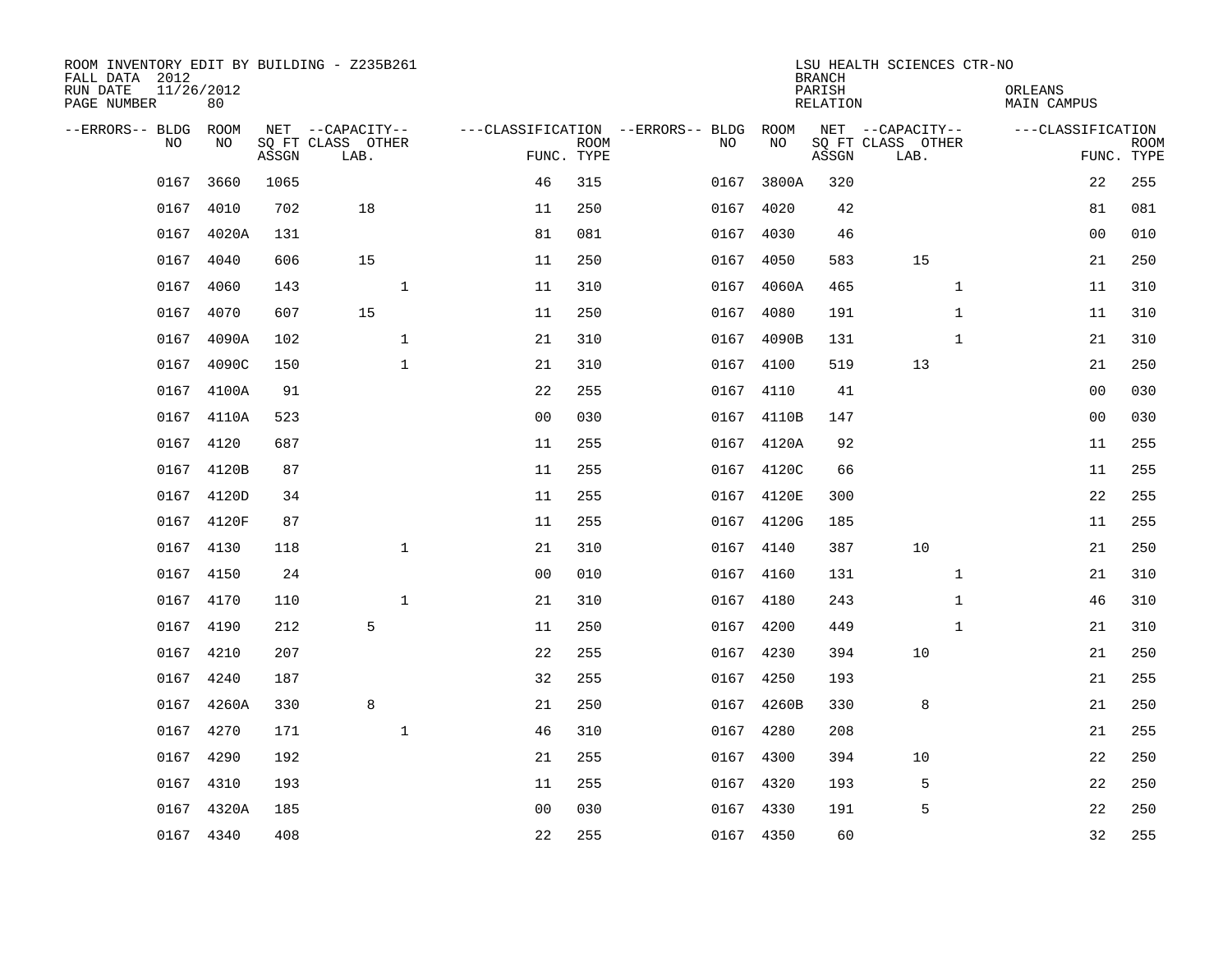| ROOM INVENTORY EDIT BY BUILDING - Z235B261<br>FALL DATA 2012<br>RUN DATE | 11/26/2012 |       |                                       |                |             |                                              |            | <b>BRANCH</b><br>PARISH | LSU HEALTH SCIENCES CTR-NO            | ORLEANS            |             |
|--------------------------------------------------------------------------|------------|-------|---------------------------------------|----------------|-------------|----------------------------------------------|------------|-------------------------|---------------------------------------|--------------------|-------------|
| PAGE NUMBER                                                              | 81         |       |                                       |                |             |                                              |            | <b>RELATION</b>         |                                       | <b>MAIN CAMPUS</b> |             |
| --ERRORS-- BLDG ROOM<br>NO                                               | NO         |       | NET --CAPACITY--<br>SQ FT CLASS OTHER |                | <b>ROOM</b> | ---CLASSIFICATION --ERRORS-- BLDG ROOM<br>NO | NO         |                         | NET --CAPACITY--<br>SQ FT CLASS OTHER | ---CLASSIFICATION  | <b>ROOM</b> |
|                                                                          |            | ASSGN | LAB.                                  |                | FUNC. TYPE  |                                              |            | ASSGN                   | LAB.                                  |                    | FUNC. TYPE  |
| 0167                                                                     | 4360       | 286   |                                       | 22             | 255         | 0167                                         | 4360A      | 44                      |                                       | 00                 | 030         |
|                                                                          | 0167 4370  | 286   | $\mathbf 1$                           | 21             | 310         | 0167                                         | 4380       | 92                      |                                       | 81                 | 081         |
|                                                                          | 0167 4390  | 286   | $\mathbf 1$                           | 21             | 310         |                                              | 0167 4400  | 94                      |                                       | 81                 | 081         |
|                                                                          | 0167 4410  | 242   |                                       | 11             | 255         |                                              | 0167 4420  | 242                     |                                       | 22                 | 255         |
| 0167                                                                     | 4430       | 246   |                                       | 22             | 255         | 0167                                         | 4440       | 198                     |                                       | 22                 | 255         |
|                                                                          | 0167 4450  | 24    |                                       | 0 <sub>0</sub> | 010         |                                              | 0167 4460  | 527                     | 13                                    | 11                 | 250         |
|                                                                          | 0167 4460A | 90    |                                       | 22             | 255         |                                              | 0167 4470  | 306                     | 8                                     | 21                 | 250         |
|                                                                          | 0167 4480  | 70    |                                       | 22             | 255         |                                              | 0167 4490  | 78                      |                                       | 22                 | 255         |
|                                                                          | 0167 4500  | 68    |                                       | 0 <sub>0</sub> | 030         |                                              | 0167 4500A | 618                     |                                       | 0 <sub>0</sub>     | 030         |
|                                                                          | 0167 4500B | 147   |                                       | 0 <sub>0</sub> | 030         |                                              | 0167 4510  | 291                     | $\mathbf{1}$                          | 21                 | 310         |
|                                                                          | 0167 4510A | 144   | $\mathbf{1}$                          | 21             | 310         |                                              | 0167 4510B | 145                     | $\mathbf{1}$                          | 21                 | 310         |
|                                                                          | 0167 4510C | 111   | $\mathbf{1}$                          | 21             | 310         |                                              | 0167 4520  | 607                     | 15                                    | 21                 | 250         |
|                                                                          | 0167 4530  | 161   | $\mathbf 1$                           | 21             | 310         | 0167                                         | 4540       | 159                     | $\mathbf{1}$                          | 21                 | 310         |
|                                                                          | 0167 4550  | 582   | 15                                    | 21             | 250         |                                              | 0167 4560  | 202                     |                                       | 46                 | 650         |
| 0167                                                                     | 4570       | 46    |                                       | 0 <sub>0</sub> | 030         | 0167                                         | 4580       | 41                      |                                       | 81                 | 081         |
| 0167                                                                     | 4580A      | 131   |                                       | 81             | 081         |                                              | 0167 4590  | 291                     | $\mathbf{1}$                          | 46                 | 310         |
| 0167                                                                     | 4590A      | 636   |                                       | 21             | 350         | 0167                                         | 4590B      | 393                     | $\mathbf{1}$                          | 21                 | 310         |
| 0167                                                                     | 4590C      | 131   | $\mathbf{1}$                          | 22             | 310         | 0167                                         | 5010       | 446                     |                                       | 46                 | 650         |
|                                                                          | 0167 5010A | 491   |                                       | 32             | 350         |                                              | 0167 5020  | 42                      |                                       | 81                 | 081         |
| 0167                                                                     | 5020A      | 131   |                                       | 81             | 081         | 0167                                         | 5030       | 46                      |                                       | 0 <sub>0</sub>     | 010         |
| 0167                                                                     | 5040       | 109   | 3                                     | 22             | 250         |                                              | 0167 5050  | 114                     | $\mathbf{1}$                          | 32                 | 310         |
| 0167                                                                     | 5060       | 114   | $\mathbf 1$                           | 21             | 310         | 0167                                         | 5070       | 130                     | $\mathbf{1}$                          | 21                 | 310         |
| 0167                                                                     | 5080       | 575   | 14                                    | 21             | 250         |                                              | 0167 5090  | 163                     | $\mathbf{1}$                          | 21                 | 310         |
| 0167                                                                     | 5100       | 151   | $\mathbf{1}$                          | 21             | 310         | 0167                                         | 5110       | 874                     | $\mathbf{1}$                          | 32                 | 310         |
|                                                                          | 0167 5120  | 119   |                                       | 46             | 315         |                                              | 0167 5130  | 609                     | 15                                    | 22                 | 250         |
|                                                                          | 0167 5140  | 114   |                                       | 46             | 730         |                                              | 0167 5150  | 42                      |                                       | 0 <sub>0</sub>     | 030         |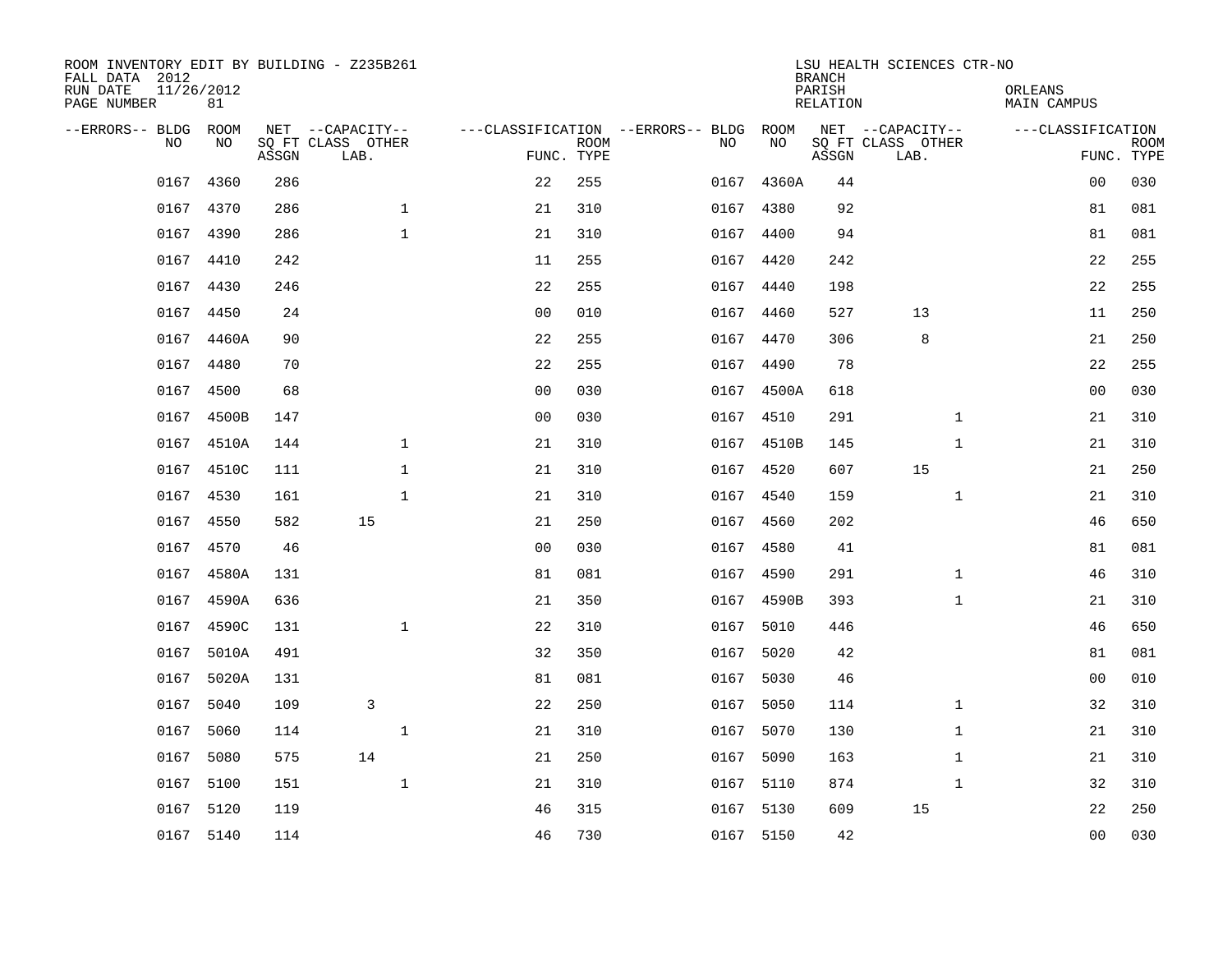| ROOM INVENTORY EDIT BY BUILDING - Z235B261<br>FALL DATA 2012<br>RUN DATE<br>PAGE NUMBER | 11/26/2012<br>82 |       |                                               |              |                |                           |                                         |           |            | <b>BRANCH</b><br>PARISH<br><b>RELATION</b> | LSU HEALTH SCIENCES CTR-NO                    | ORLEANS      | <b>MAIN CAMPUS</b> |                           |
|-----------------------------------------------------------------------------------------|------------------|-------|-----------------------------------------------|--------------|----------------|---------------------------|-----------------------------------------|-----------|------------|--------------------------------------------|-----------------------------------------------|--------------|--------------------|---------------------------|
| --ERRORS-- BLDG<br>NO                                                                   | ROOM<br>NO       | ASSGN | NET --CAPACITY--<br>SQ FT CLASS OTHER<br>LAB. |              |                | <b>ROOM</b><br>FUNC. TYPE | ---CLASSIFICATION --ERRORS-- BLDG<br>NO |           | ROOM<br>NO | ASSGN                                      | NET --CAPACITY--<br>SQ FT CLASS OTHER<br>LAB. |              | ---CLASSIFICATION  | <b>ROOM</b><br>FUNC. TYPE |
| 0167                                                                                    | 5150A            | 521   |                                               |              | 0 <sub>0</sub> | 030                       |                                         | 0167      | 5150B      | 148                                        |                                               |              | 0 <sub>0</sub>     | 030                       |
|                                                                                         | 0167 5160        | 301   | 8                                             |              | 22             | 250                       |                                         |           | 0167 5160A | 88                                         | 2                                             |              | 22                 | 250                       |
| 0167                                                                                    | 5170             | 531   | 13                                            |              | 32             | 250                       |                                         | 0167      | 5180       | 301                                        | 8                                             |              | 11                 | 250                       |
|                                                                                         | 0167 5190        | 25    |                                               |              | 0 <sub>0</sub> | 010                       |                                         | 0167      | 5200       | 130                                        |                                               | $\mathbf{1}$ | 21                 | 310                       |
| 0167                                                                                    | 5210             | 110   |                                               | $\mathbf{1}$ | 21             | 310                       |                                         | 0167      | 5220       | 146                                        |                                               | $\mathbf{1}$ | 21                 | 310                       |
|                                                                                         | 0167 5230        | 307   | 8                                             |              | 21             | 250                       |                                         | 0167 5240 |            | 151                                        |                                               | $\mathbf{1}$ | 21                 | 310                       |
| 0167                                                                                    | 5250             | 102   |                                               | $\mathbf{1}$ | 21             | 310                       |                                         | 0167      | 5260       | 178                                        |                                               | $\mathbf{1}$ | 21                 | 310                       |
|                                                                                         | 0167 5270        | 98    |                                               | $\mathbf{1}$ | 21             | 310                       |                                         | 0167 5280 |            | 421                                        | 11                                            |              | 21                 | 250                       |
| 0167                                                                                    | 5290             | 87    |                                               |              | 22             | 255                       |                                         | 0167      | 5300       | 89                                         | 2                                             |              | 21                 | 250                       |
|                                                                                         | 0167 5300A       | 205   | 5                                             |              | 21             | 250                       |                                         | 0167 5310 |            | 192                                        |                                               |              | 21                 | 255                       |
|                                                                                         | 0167 5320        | 597   | 15                                            |              | 21             | 250                       |                                         | 0167 5330 |            | 628                                        |                                               |              | 22                 | 255                       |
|                                                                                         | 0167 5330A       | 60    | 2                                             |              | 22             | 250                       |                                         | 0167 5340 |            | 406                                        | 10                                            |              | 32                 | 250                       |
|                                                                                         | 0167 5350        | 393   |                                               | $\mathbf{1}$ | 46             | 310                       |                                         | 0167      | 5360       | 398                                        | 10                                            |              | 21                 | 250                       |
|                                                                                         | 0167 5370        | 383   | 10                                            |              | 11             | 250                       |                                         | 0167 5380 |            | 239                                        |                                               |              | 22                 | 255                       |
|                                                                                         | 0167 5380A       | 59    |                                               |              | 22             | 255                       |                                         | 0167      | 5390       | 117                                        |                                               | $\mathbf{1}$ | 46                 | 310                       |
|                                                                                         | 0167 5400        | 92    |                                               |              | 81             | 081                       |                                         | 0167 5410 |            | 119                                        |                                               | $\mathbf{1}$ | 32                 | 310                       |
| 0167                                                                                    | 5420             | 94    |                                               |              | 81             | 081                       |                                         | 0167      | 5430       | 182                                        |                                               | $\mathbf{1}$ | 32                 | 310                       |
|                                                                                         | 0167 5440        | 391   | 10                                            |              | 22             | 250                       |                                         | 0167 5450 |            | 175                                        |                                               | $\mathbf{1}$ | 32                 | 310                       |
|                                                                                         | 0167 5460        | 207   | 5                                             |              | 22             | 250                       |                                         | 0167 5470 |            | 130                                        |                                               | $\mathbf{1}$ | 32                 | 310                       |
| 0167                                                                                    | 5480             | 25    |                                               |              | 0 <sub>0</sub> | 010                       |                                         | 0167 5490 |            | 135                                        |                                               | $\mathbf{1}$ | 46                 | 310                       |
| 0167                                                                                    | 5500             | 127   |                                               | $\mathbf{1}$ | 11             | 310                       |                                         | 0167 5510 |            | 255                                        | 6                                             |              | 11                 | 250                       |
| 0167                                                                                    | 5520             | 593   | 15                                            |              | 22             | 250                       |                                         | 0167 5530 |            | 189                                        |                                               |              | 46                 | 315                       |
|                                                                                         | 0167 5540        | 68    |                                               |              | 0 <sub>0</sub> | 030                       |                                         |           | 0167 5540A | 583                                        |                                               |              | 0 <sub>0</sub>     | 030                       |
| 0167                                                                                    | 5540B            | 147   |                                               |              | 0 <sub>0</sub> | 030                       |                                         | 0167 5550 |            | 250                                        |                                               |              | 11                 | 255                       |
| 0167                                                                                    | 5560             | 454   | 11                                            |              | 11             | 250                       |                                         | 0167 5570 |            | 159                                        |                                               | $\mathbf{1}$ | 32                 | 310                       |
|                                                                                         | 0167 5580        | 454   | 45                                            |              | 11             | 110                       |                                         | 0167 5590 |            | 159                                        |                                               | $\mathbf{1}$ | 32                 | 310                       |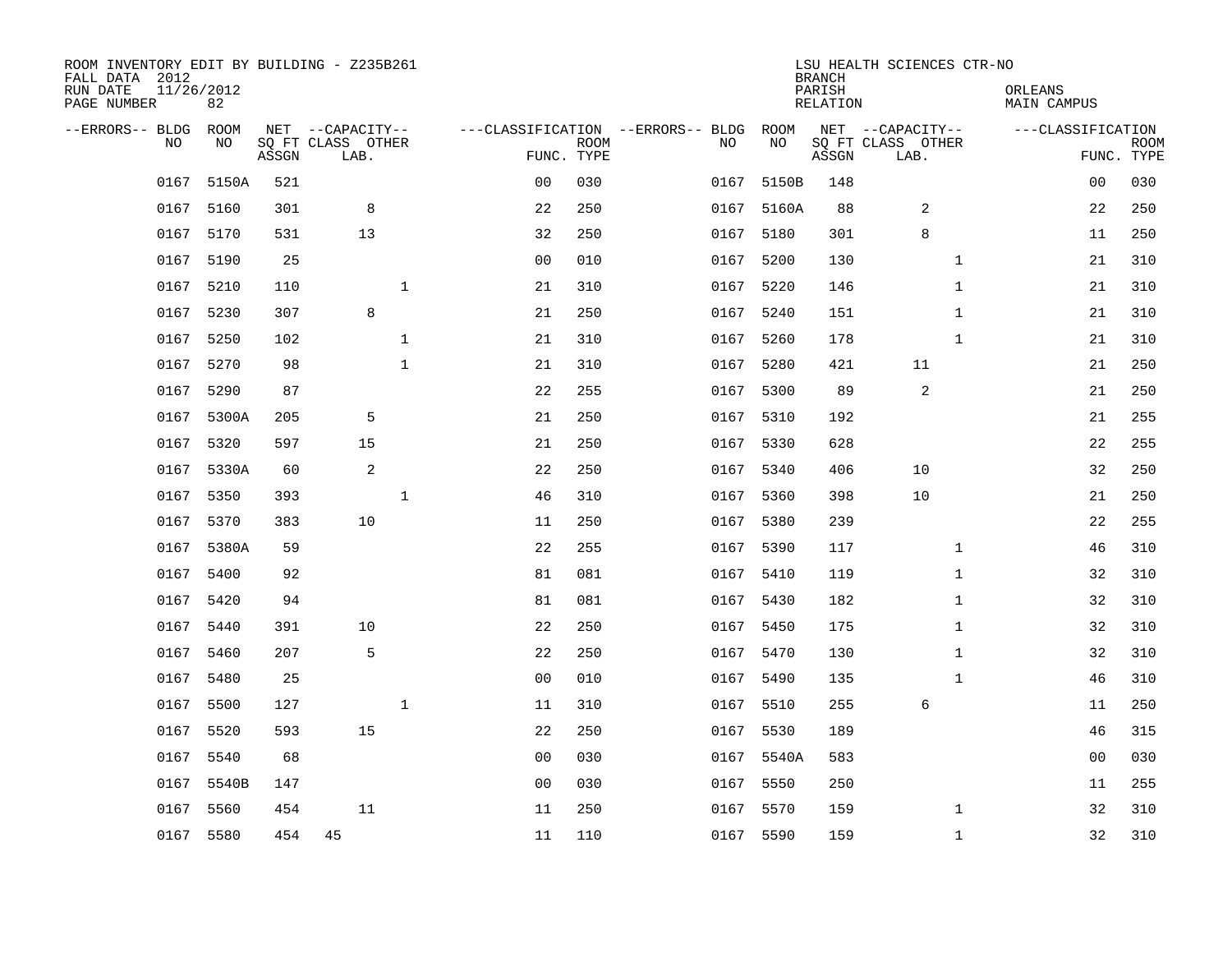| ROOM INVENTORY EDIT BY BUILDING - Z235B261<br>FALL DATA 2012<br>RUN DATE<br>PAGE NUMBER | 11/26/2012<br>83 |       |                                               |                |                           |                                         |            | <b>BRANCH</b><br>PARISH<br><b>RELATION</b> | LSU HEALTH SCIENCES CTR-NO                    |              | ORLEANS<br><b>MAIN CAMPUS</b> |                           |
|-----------------------------------------------------------------------------------------|------------------|-------|-----------------------------------------------|----------------|---------------------------|-----------------------------------------|------------|--------------------------------------------|-----------------------------------------------|--------------|-------------------------------|---------------------------|
| --ERRORS-- BLDG<br>NO                                                                   | ROOM<br>NO       | ASSGN | NET --CAPACITY--<br>SQ FT CLASS OTHER<br>LAB. |                | <b>ROOM</b><br>FUNC. TYPE | ---CLASSIFICATION --ERRORS-- BLDG<br>NO | ROOM<br>NO | ASSGN                                      | NET --CAPACITY--<br>SQ FT CLASS OTHER<br>LAB. |              | ---CLASSIFICATION             | <b>ROOM</b><br>FUNC. TYPE |
| 0167                                                                                    | 5600             | 793   | 79                                            | 11             | 110                       | 0167                                    | 5610       | 102                                        |                                               | $\mathbf{1}$ | 32                            | 310                       |
| 0167                                                                                    | 5620             | 125   | $\mathbf{1}$                                  | 32             | 310                       | 0167                                    | 5630       | 793                                        | 79                                            |              | 11                            | 110                       |
| 0167                                                                                    | 5640             | 46    |                                               | 0 <sub>0</sub> | 010                       | 0167                                    | 5650       | 42                                         |                                               |              | 81                            | 081                       |
|                                                                                         | 0167 5650A       | 132   |                                               | 81             | 081                       | 0167                                    | 5660       | 155                                        |                                               |              | 46                            | 315                       |
| 0167                                                                                    | 5660A            | 393   | $\mathbf{1}$                                  | 46             | 310                       | 0167                                    | 5660B      | 163                                        |                                               |              | 46                            | 350                       |
| 0167                                                                                    | 5660C            | 151   | $\mathbf{1}$                                  | 46             | 310                       | 0167                                    | 5660D      | 468                                        |                                               | $\mathbf{1}$ | 46                            | 310                       |
| 0167                                                                                    | 5660E            | 164   | $\mathbf{1}$                                  | 32             | 310                       | 0167                                    | 6A60       | 150                                        |                                               |              | 22                            | 255                       |
| 0167                                                                                    | 6B80             | 90    |                                               | 22             | 255                       | 0167                                    | 6D60       | 77                                         |                                               |              | 22                            | 255                       |
| 0167                                                                                    | 6010             | 90    | $\mathbf{1}$                                  | 21             | 310                       | 0167                                    | 6010A      | 400                                        |                                               | $\mathbf{1}$ | 11                            | 310                       |
|                                                                                         | 0167 6010B       | 83    | $\mathbf 1$                                   | 21             | 310                       |                                         | 0167 6010C | 117                                        |                                               | $\mathbf{1}$ | 32                            | 310                       |
|                                                                                         | 0167 6010D       | 117   | $\mathbf{1}$                                  | 45             | 310                       |                                         | 0167 6010E | 99                                         |                                               | $\mathbf{1}$ | 46                            | 310                       |
|                                                                                         | 0167 6010F       | 109   | $\mathbf{1}$                                  | 11             | 310                       |                                         | 0167 6020  | 42                                         |                                               |              | 81                            | 081                       |
| 0167                                                                                    | 6020A            | 131   |                                               | 81             | 081                       | 0167                                    | 6030       | 46                                         |                                               |              | 00                            | 010                       |
| 0167                                                                                    | 6040             | 408   | 10                                            | 21             | 250                       | 0167                                    | 6060       | 129                                        |                                               | $\mathbf{1}$ | 11                            | 310                       |
| 0167                                                                                    | 6070             | 124   | $\mathbf 1$                                   | 11             | 310                       | 0167                                    | 6080       | 98                                         |                                               | $\mathbf{1}$ | 11                            | 310                       |
| 0167                                                                                    | 6090             | 108   | $\mathbf{1}$                                  | 11             | 310                       |                                         | 0167 6100  | 463                                        |                                               |              | 21                            | 255                       |
| 0167                                                                                    | 6110             | 254   | $\mathbf{1}$                                  | 46             | 310                       | 0167                                    | 6120       | 465                                        | 12                                            |              | 21                            | 250                       |
| 0167                                                                                    | 6130             | 211   | 5                                             | 22             | 250                       |                                         | 0167 6140  | 240                                        | 6                                             |              | 22                            | 250                       |
|                                                                                         | 0167 6150        | 193   | 5                                             | 21             | 250                       |                                         | 0167 6160  | 257                                        | 6                                             |              | 22                            | 250                       |
| 0167                                                                                    | 6170             | 393   | 10                                            | 21             | 250                       |                                         | 0167 6180  | 114                                        |                                               | $\mathbf{1}$ | 21                            | 310                       |
| 0167                                                                                    | 6190             | 42    |                                               | 0 <sub>0</sub> | 030                       |                                         | 0167 6190A | 544                                        |                                               |              | 00                            | 030                       |
| 0167                                                                                    | 6190B            | 148   |                                               | 0 <sub>0</sub> | 030                       |                                         | 0167 6200  | 192                                        | 5                                             |              | 21                            | 250                       |
| 0167                                                                                    | 6210             | 527   | 13                                            | 22             | 250                       |                                         | 0167 6220  | 25                                         |                                               |              | 0 <sub>0</sub>                | 010                       |
| 0167                                                                                    | 6230             | 757   | $\mathbf{1}$                                  | 21             | 310                       | 0167                                    | 6240       | 207                                        |                                               |              | 22                            | 255                       |
| 0167                                                                                    | 6250             | 391   | 10                                            | 22             | 250                       | 0167                                    | 6260       | 430                                        | 11                                            |              | 21                            | 250                       |
|                                                                                         | 0167 6270        | 99    | 2                                             | 22             | 250                       |                                         | 0167 6280  | 408                                        | 10                                            |              | 21                            | 250                       |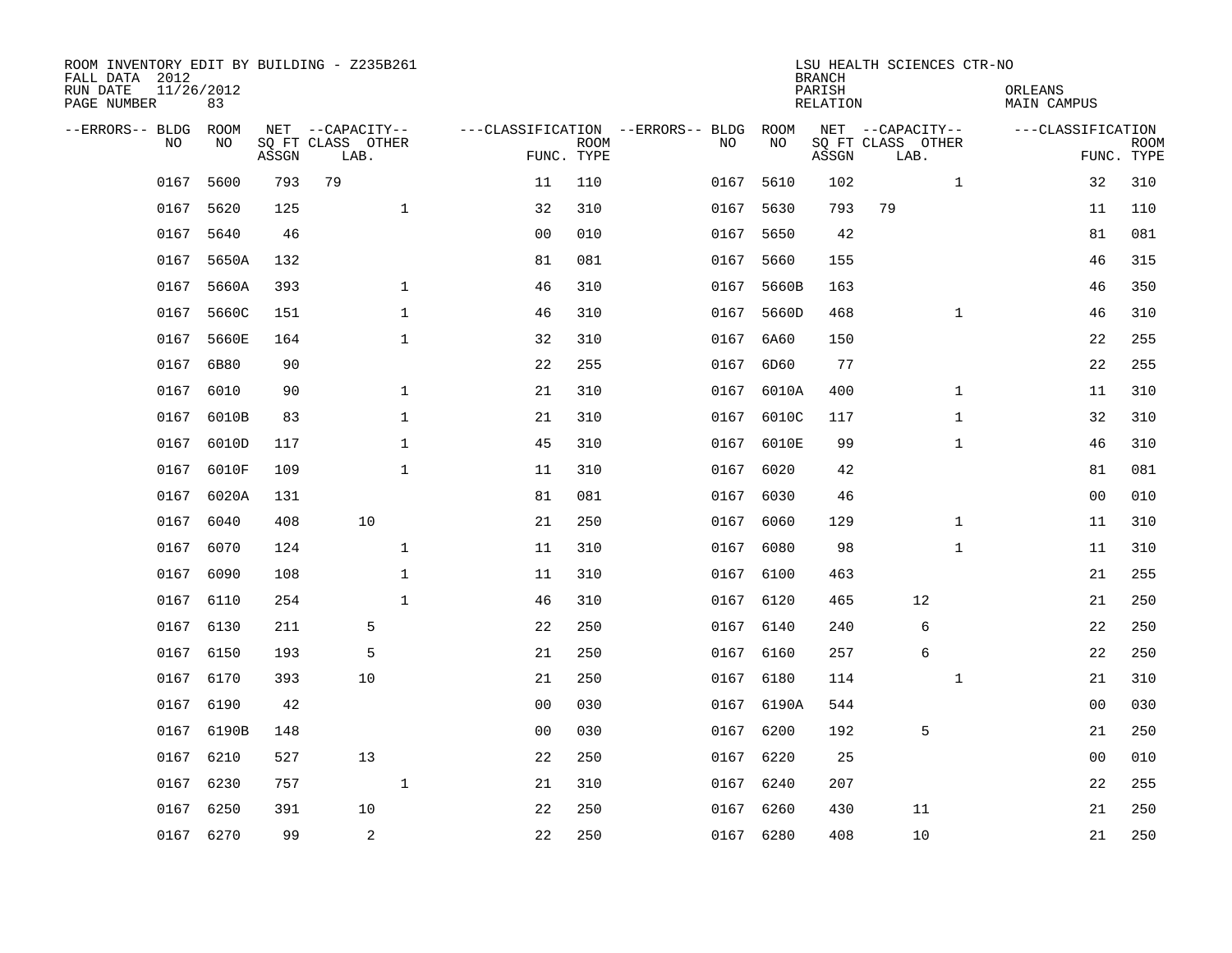| ROOM INVENTORY EDIT BY BUILDING - Z235B261<br>FALL DATA 2012<br>RUN DATE<br>PAGE NUMBER | 11/26/2012<br>84 |       |                                               |              |                                        |                           |           |            | <b>BRANCH</b><br>PARISH<br><b>RELATION</b> | LSU HEALTH SCIENCES CTR-NO                    | ORLEANS<br><b>MAIN CAMPUS</b> |            |             |
|-----------------------------------------------------------------------------------------|------------------|-------|-----------------------------------------------|--------------|----------------------------------------|---------------------------|-----------|------------|--------------------------------------------|-----------------------------------------------|-------------------------------|------------|-------------|
| --ERRORS-- BLDG ROOM<br>NO                                                              | NO               | ASSGN | NET --CAPACITY--<br>SQ FT CLASS OTHER<br>LAB. |              | ---CLASSIFICATION --ERRORS-- BLDG ROOM | <b>ROOM</b><br>FUNC. TYPE | NO        | NO         | ASSGN                                      | NET --CAPACITY--<br>SQ FT CLASS OTHER<br>LAB. | ---CLASSIFICATION             | FUNC. TYPE | <b>ROOM</b> |
| 0167                                                                                    | 6290             | 408   | 10                                            |              | 21                                     | 250                       | 0167      | 6300       | 395                                        | 10                                            |                               | 21         | 250         |
| 0167                                                                                    | 6300A            | 186   |                                               |              | 0 <sub>0</sub>                         | 030                       | 0167 6310 |            | 409                                        | 10                                            |                               | 21         | 250         |
| 0167                                                                                    | 6320             | 194   |                                               |              | 46                                     | 315                       |           | 0167 6320A | 337                                        | 8                                             |                               | 22         | 250         |
|                                                                                         | 0167 6330        | 406   | 10                                            |              | 11                                     | 250                       | 0167 6340 |            | 809                                        | 20                                            |                               | 21         | 250         |
| 0167                                                                                    | 6350             | 115   | 3                                             |              | 22                                     | 250                       | 0167      | 6350A      | 244                                        | 6                                             |                               | 22         | 250         |
| 0167                                                                                    | 6360             | 191   | 5                                             |              | 11                                     | 250                       | 0167 6370 |            | 193                                        | 5                                             |                               | 11         | 250         |
| 0167                                                                                    | 6380A            | 44    |                                               |              | 0 <sub>0</sub>                         | 030                       | 0167      | 6390       | 241                                        | $\mathbf{1}$                                  |                               | 22         | 310         |
|                                                                                         | 0167 6400        | 80    |                                               |              | 81                                     | 081                       | 0167 6410 |            | 83                                         |                                               |                               | 81         | 081         |
|                                                                                         | 0167 6420        | 119   |                                               | $\mathbf{1}$ | 11                                     | 310                       | 0167 6430 |            | 393                                        | 10                                            |                               | 22         | 250         |
|                                                                                         | 0167 6440        | 119   |                                               | $\mathbf{1}$ | 22                                     | 310                       | 0167 6450 |            | 112                                        | $\mathbf{1}$                                  |                               | 11         | 310         |
|                                                                                         | 0167 6460        | 392   | 10                                            |              | 22                                     | 250                       | 0167 6470 |            | 132                                        | $\mathbf{1}$                                  |                               | 11         | 310         |
|                                                                                         | 0167 6480        | 25    |                                               |              | 0 <sub>0</sub>                         | 010                       | 0167 6490 |            | 270                                        | $7\phantom{.0}$                               |                               | 11         | 250         |
| 0167                                                                                    | 6500             | 502   | 13                                            |              | 11                                     | 250                       | 0167      | 6510       | 197                                        | 5                                             |                               | 11         | 250         |
|                                                                                         | 0167 6510A       | 119   | 3                                             |              | 22                                     | 250                       | 0167 6520 |            | 190                                        | $\mathbf{1}$                                  |                               | 46         | 310         |
| 0167                                                                                    | 6530             | 68    |                                               |              | 0 <sub>0</sub>                         | 030                       |           | 0167 6530A | 583                                        |                                               |                               | 00         | 030         |
| 0167                                                                                    | 6530B            | 148   |                                               |              | 0 <sub>0</sub>                         | 030                       | 0167 6540 |            | 393                                        | 10                                            |                               | 22         | 250         |
| 0167                                                                                    | 6550             | 251   | $\epsilon$                                    |              | 22                                     | 250                       | 0167      | 6560       | 465                                        | 12                                            |                               | 22         | 250         |
| 0167                                                                                    | 6570             | 254   |                                               | $\mathbf{1}$ | 46                                     | 310                       | 0167      | 6580       | 108                                        | $\mathbf{1}$                                  |                               | 11         | 310         |
| 0167                                                                                    | 6590             | 691   | 17                                            |              | 22                                     | 250                       | 0167 6600 |            | 98                                         | $\mathbf{1}$                                  |                               | 11         | 310         |
| 0167                                                                                    | 6610             | 131   |                                               | $\mathbf 1$  | 46                                     | 310                       | 0167 6620 |            | 129                                        | $\mathbf{1}$                                  |                               | 11         | 310         |
| 0167                                                                                    | 6630             | 46    |                                               |              | 0 <sub>0</sub>                         | 010                       | 0167 6640 |            | 42                                         |                                               |                               | 81         | 081         |
| 0167                                                                                    | 6640A            | 132   |                                               |              | 81                                     | 081                       | 0167      | 6650       | 100                                        | $\mathbf{1}$                                  |                               | 46         | 310         |
| 0167                                                                                    | 6650A            | 486   |                                               |              | 46                                     | 350                       | 0167      | 7A70       | 150                                        |                                               |                               | 22         | 255         |
| 0167                                                                                    | 7A80             | 161   |                                               |              | 22                                     | 255                       | 0167      | 7C40       | 91                                         |                                               |                               | 22         | 255         |
| 0167                                                                                    | 7E70             | 142   |                                               |              | 22                                     | 255                       | 0167      | 7G60       | 91                                         |                                               |                               | 22         | 255         |
|                                                                                         | 0167 7010        | 1002  |                                               | $\mathbf 1$  | 21                                     | 310                       | 0167 7020 |            | 42                                         |                                               |                               | 81         | 081         |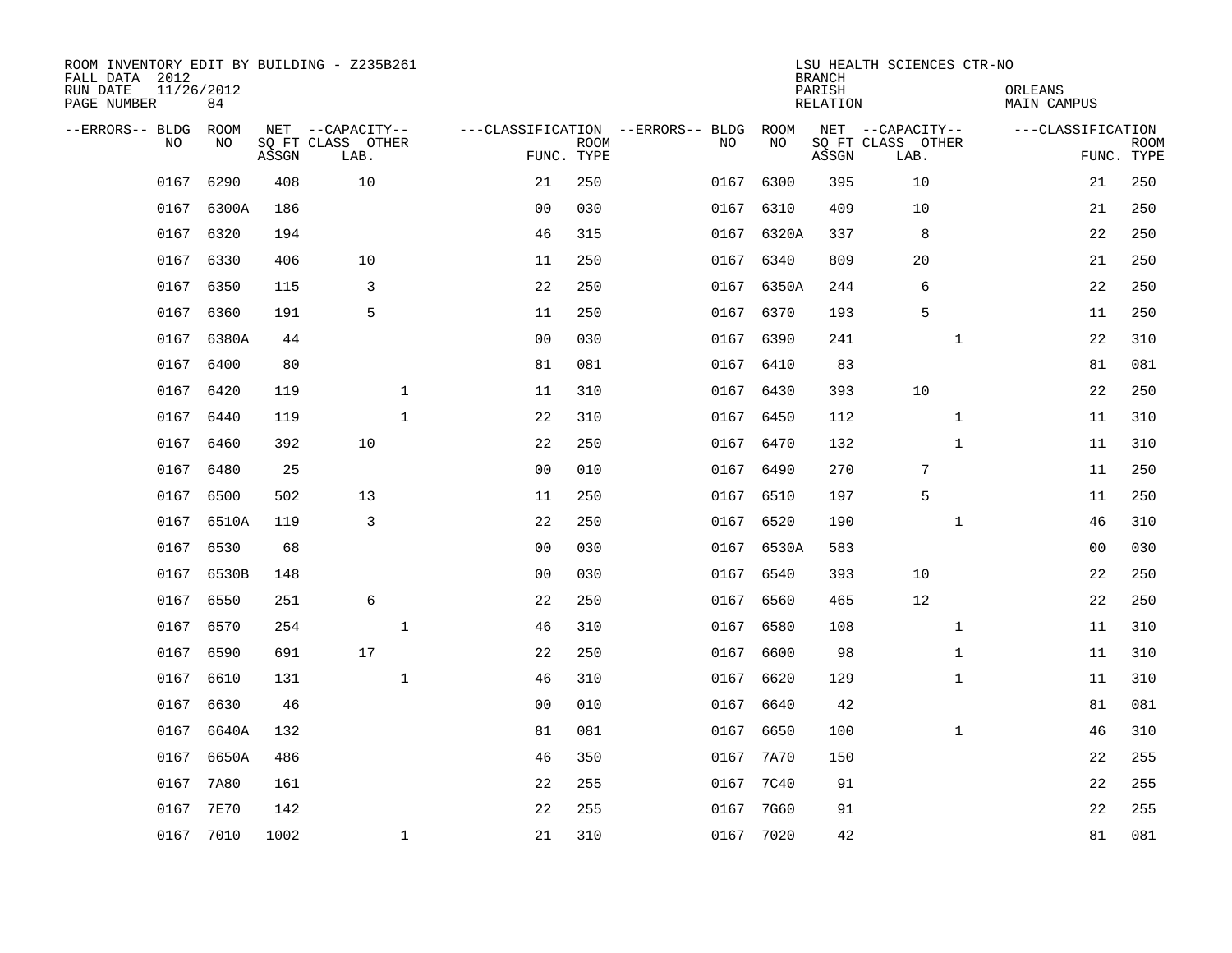| ROOM INVENTORY EDIT BY BUILDING - Z235B261<br>FALL DATA 2012<br>RUN DATE<br>PAGE NUMBER | 11/26/2012<br>85   |       |                                               | LSU HEALTH SCIENCES CTR-NO<br><b>BRANCH</b><br>PARISH<br>ORLEANS<br>RELATION<br>MAIN CAMPUS |                           |                                          |            |       |                                               |                   |                           |
|-----------------------------------------------------------------------------------------|--------------------|-------|-----------------------------------------------|---------------------------------------------------------------------------------------------|---------------------------|------------------------------------------|------------|-------|-----------------------------------------------|-------------------|---------------------------|
| --ERRORS-- BLDG<br>N <sub>O</sub>                                                       | <b>ROOM</b><br>NO. | ASSGN | NET --CAPACITY--<br>SO FT CLASS OTHER<br>LAB. |                                                                                             | <b>ROOM</b><br>FUNC. TYPE | ---CLASSIFICATION --ERRORS-- BLDG<br>NO. | ROOM<br>NO | ASSGN | NET --CAPACITY--<br>SQ FT CLASS OTHER<br>LAB. | ---CLASSIFICATION | <b>ROOM</b><br>FUNC. TYPE |
| 0167                                                                                    | 7020A              | 131   |                                               | 81                                                                                          | 081                       | 0167                                     | 7030       | 46    |                                               | 00                | 010                       |
| 0167                                                                                    | 7040               | 344   | 9                                             | 11                                                                                          | 250                       | 0167                                     | 7050       | 439   | 11                                            | 21                | 250                       |
| 0167                                                                                    | 7060               | 451   | 11                                            | 21                                                                                          | 250                       | 0167                                     | 7070       | 484   | 12                                            | 21                | 250                       |
| 0167                                                                                    | 7070A              | 132   |                                               | 21                                                                                          | 255                       | 0167                                     | 7080       | 520   | 13                                            | 22                | 250                       |
| 0167                                                                                    | 7090               | 582   | 15                                            | 22                                                                                          | 250                       | 0167                                     | 7100       | 42    |                                               | 00                | 030                       |
| 0167                                                                                    | 7100A              | 545   |                                               | 0 <sub>0</sub>                                                                              | 030                       |                                          | 0167 7100B | 148   |                                               | 0 <sub>0</sub>    | 030                       |
| 0167                                                                                    | 7110               | 520   | 13                                            | 22                                                                                          | 250                       | 0167                                     | 7120       | 25    |                                               | 22                | 255                       |
| 0167                                                                                    | 7130               | 236   |                                               | 22                                                                                          | 255                       |                                          | 0167 7140  | 407   | 10                                            | 22                | 250                       |
| 0167                                                                                    | 7150               | 231   |                                               | 22                                                                                          | 255                       | 0167                                     | 7160       | 414   | 10                                            | 22                | 250                       |
|                                                                                         | 0167 7170          | 238   |                                               | 22                                                                                          | 255                       | 0167                                     | 7180       | 430   | 11                                            | 22                | 250                       |
| 0167                                                                                    | 7190               | 202   | 5                                             | 11                                                                                          | 250                       | 0167                                     | 7200       | 177   | 4                                             | 22                | 250                       |
|                                                                                         | 0167 7210          | 193   | 5                                             | 11                                                                                          | 250                       | 0167                                     | 7220       | 406   | 10                                            | 21                | 250                       |
| 0167                                                                                    | 7220A              | 186   |                                               | 0 <sub>0</sub>                                                                              | 030                       | 0167                                     | 7230       | 609   | 15                                            | 21                | 250                       |
| 0167                                                                                    | 7240               | 408   | 10                                            | 22                                                                                          | 250                       | 0167                                     | 7250       | 60    |                                               | 46                | 315                       |
| 0167                                                                                    | 7250A              | 68    |                                               | 46                                                                                          | 315                       | 0167                                     | 7260       | 408   |                                               | 21                | 255                       |
| 0167                                                                                    | 7270               | 408   | 10                                            | 11                                                                                          | 250                       | 0167                                     | 7280       | 394   | 10                                            | 21                | 250                       |
| 0167                                                                                    | 7290               | 408   | 10                                            | 11                                                                                          | 250                       | 0167                                     | 7290A      | 184   |                                               | 11                | 255                       |
| 0167                                                                                    | 7300               | 190   |                                               | 22                                                                                          | 255                       |                                          | 0167 7310  | 172   |                                               | 22                | 255                       |
| 0167                                                                                    | 7320               | 248   |                                               | 22                                                                                          | 255                       |                                          | 0167 7330  | 92    |                                               | 81                | 081                       |
| 0167                                                                                    | 7340               | 247   | 6                                             | 22                                                                                          | 250                       | 0167                                     | 7350       | 94    |                                               | 81                | 081                       |
| 0167                                                                                    | 7360               | 231   | 6                                             | 22                                                                                          | 250                       |                                          | 0167 7370  | 389   | 10                                            | 21                | 250                       |
| 0167                                                                                    | 7380               | 254   | 6                                             | 22                                                                                          | 250                       | 0167                                     | 7390       | 25    |                                               | 00                | 010                       |
| 0167                                                                                    | 7400               | 790   | 20                                            | 22                                                                                          | 250                       |                                          | 0167 7410  | 407   | 10                                            | 21                | 250                       |
| 0167                                                                                    | 7420               | 393   | 10                                            | 22                                                                                          | 250                       | 0167                                     | 7430       | 79    |                                               | 11                | 255                       |
|                                                                                         | 0167 7440          | 69    |                                               | 0 <sub>0</sub>                                                                              | 030                       |                                          | 0167 7440A | 611   |                                               | 0 <sub>0</sub>    | 030                       |
|                                                                                         | 0167 7440B         | 147   |                                               | 0 <sub>0</sub>                                                                              | 030                       |                                          | 0167 7450  | 218   |                                               | 22                | 255                       |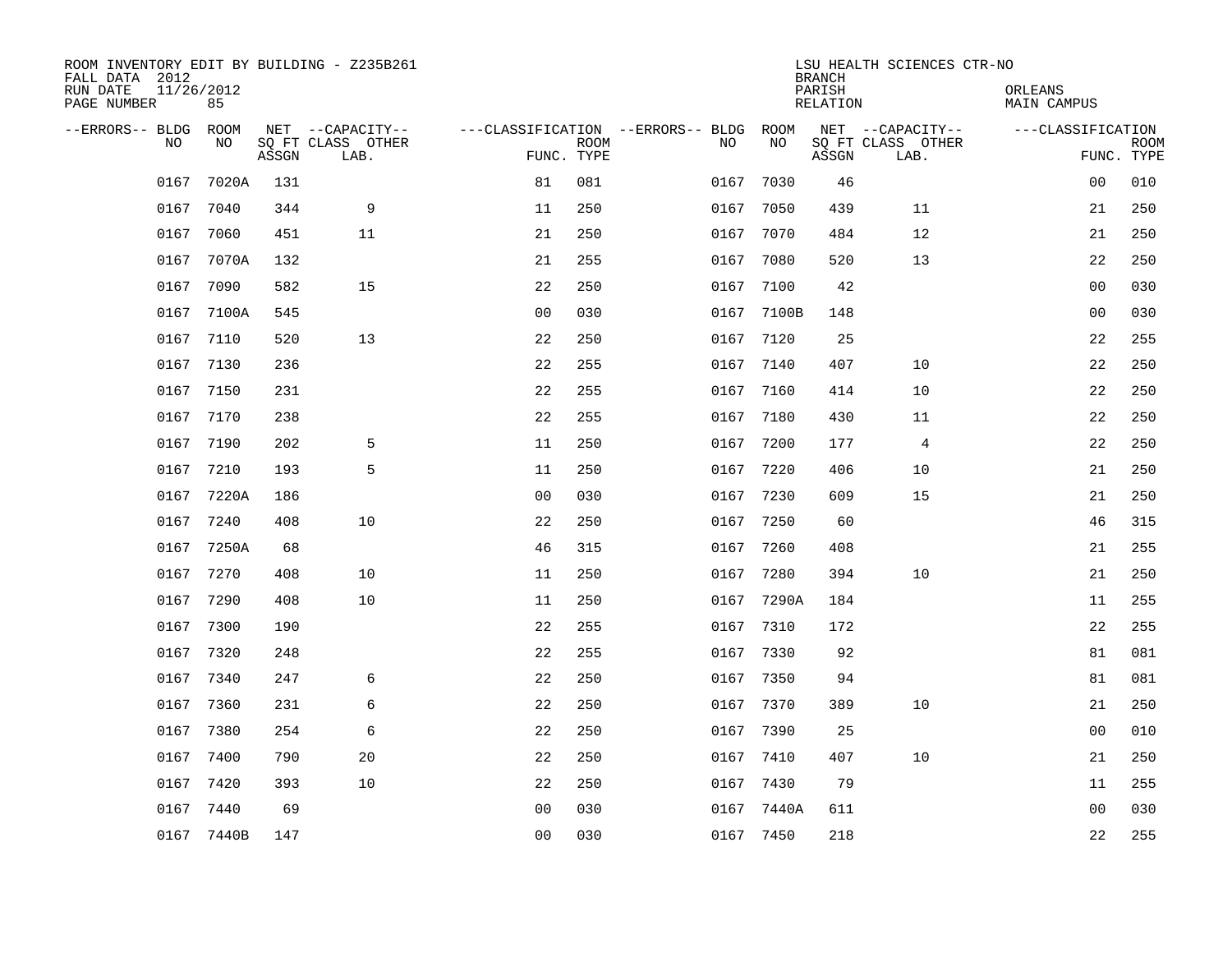| ROOM INVENTORY EDIT BY BUILDING - Z235B261<br>FALL DATA 2012<br>RUN DATE<br>PAGE NUMBER | 11/26/2012<br>86 |       |                                               |                |                           |                                              |             | <b>BRANCH</b><br>PARISH<br><b>RELATION</b> | LSU HEALTH SCIENCES CTR-NO                    | ORLEANS<br><b>MAIN CAMPUS</b> |                           |
|-----------------------------------------------------------------------------------------|------------------|-------|-----------------------------------------------|----------------|---------------------------|----------------------------------------------|-------------|--------------------------------------------|-----------------------------------------------|-------------------------------|---------------------------|
| --ERRORS-- BLDG<br>NO.                                                                  | ROOM<br>NO       | ASSGN | NET --CAPACITY--<br>SQ FT CLASS OTHER<br>LAB. |                | <b>ROOM</b><br>FUNC. TYPE | ---CLASSIFICATION --ERRORS-- BLDG ROOM<br>NO | NO          | ASSGN                                      | NET --CAPACITY--<br>SQ FT CLASS OTHER<br>LAB. | ---CLASSIFICATION             | <b>ROOM</b><br>FUNC. TYPE |
| 0167                                                                                    | 7460             | 252   | 6                                             | 22             | 250                       | 0167                                         | 7470        | 461                                        | 12                                            | 11                            | 250                       |
| 0167                                                                                    | 7480             | 254   |                                               | 21             | 315                       |                                              | 0167 7480A  | 173                                        | $\mathbf{1}$                                  | 46                            | 310                       |
| 0167                                                                                    | 7480B            | 124   | 1                                             | 11             | 310                       | 0167                                         | 7480C       | 126                                        | $\mathbf{1}$                                  | 21                            | 310                       |
|                                                                                         | 0167 7480D       | 135   | $\mathbf{1}$                                  | 11             | 310                       |                                              | 0167 7490   | 584                                        | 15                                            | 11                            | 250                       |
| 0167                                                                                    | 7490A            | 182   |                                               | 44             | 710                       | 0167                                         | 7500        | 46                                         |                                               | 0 <sub>0</sub>                | 010                       |
|                                                                                         | 0167 7510        | 42    |                                               | 81             | 081                       |                                              | 0167 7510A  | 132                                        |                                               | 81                            | 081                       |
|                                                                                         | 0167 7520        | 861   |                                               | 46             | 350                       |                                              | 0167 7520A  | 499                                        |                                               | 22                            | 350                       |
|                                                                                         | 0167 A3330A      | 105   |                                               | 22             | 570                       |                                              | 0167 A3330B | 104                                        |                                               | 22                            | 570                       |
|                                                                                         | 0167 A3330C      | 105   |                                               | 22             | 570                       |                                              | 0167 A3330D | 132                                        |                                               | 22                            | 570                       |
|                                                                                         | 0167 A33301      | 73    |                                               | 22             | 570                       |                                              | 0167 A33302 | 252                                        |                                               | 22                            | 570                       |
|                                                                                         | 0167 A53601      | 184   | 5                                             | 21             | 250                       |                                              | 0167 A65101 | 83                                         |                                               | 22                            | 255                       |
|                                                                                         | 0167 B11401      | 42    |                                               | 0 <sub>0</sub> | 030                       |                                              | 0167 B11402 | 39                                         |                                               | 0 <sub>0</sub>                | 030                       |
|                                                                                         | 0167 B21101      | 42    |                                               | 0 <sub>0</sub> | 030                       |                                              | 0167 B21102 | 39                                         |                                               | 00                            | 030                       |
|                                                                                         | 0167 B25201      | 43    |                                               | 0 <sub>0</sub> | 030                       |                                              | 0167 B25202 | 48                                         |                                               | 00                            | 030                       |
|                                                                                         | 0167 B32001      | 43    |                                               | 0 <sup>0</sup> | 030                       |                                              | 0167 B32002 | 42                                         |                                               | 00                            | 030                       |
|                                                                                         | 0167 B35401      | 43    |                                               | 0 <sub>0</sub> | 030                       |                                              | 0167 B35402 | 42                                         |                                               | 0 <sub>0</sub>                | 030                       |
|                                                                                         | 0167 B41101      | 42    |                                               | 0 <sub>0</sub> | 030                       |                                              | 0167 B41102 | 41                                         |                                               | 0 <sub>0</sub>                | 030                       |
|                                                                                         | 0167 B45001      | 43    |                                               | 0 <sub>0</sub> | 030                       |                                              | 0167 B45002 | 41                                         |                                               | 00                            | 030                       |
|                                                                                         | 0167 B45901      | 131   | $\mathbf 1$                                   | 46             | 310                       |                                              | 0167 B51501 | 43                                         |                                               | 00                            | 030                       |
|                                                                                         | 0167 B51502      | 42    |                                               | 0 <sub>0</sub> | 030                       |                                              | 0167 B55401 | 43                                         |                                               | 00                            | 030                       |
|                                                                                         | 0167 B55402      | 41    |                                               | 0 <sub>0</sub> | 030                       |                                              | 0167 B61901 | 43                                         |                                               | 00                            | 030                       |
|                                                                                         | 0167 B61902      | 42    |                                               | 00             | 030                       |                                              | 0167 B65301 | 43                                         |                                               | 0 <sub>0</sub>                | 030                       |
|                                                                                         | 0167 B65302      | 41    |                                               | 0 <sub>0</sub> | 030                       |                                              | 0167 B71001 | 43                                         |                                               | 00                            | 030                       |
|                                                                                         | 0167 B71002      | 42    |                                               | 0 <sub>0</sub> | 030                       |                                              | 0167 B74401 | 43                                         |                                               | 00                            | 030                       |
|                                                                                         | 0167 B74402      | 41    |                                               | 0 <sub>0</sub> | 030                       |                                              | 0167 C1390A | 44                                         |                                               | 00                            | 030                       |
|                                                                                         | 0167 C1390B      | 46    |                                               | 0 <sub>0</sub> | 030                       |                                              | 0167 C13901 | 149                                        |                                               | 0 <sub>0</sub>                | 030                       |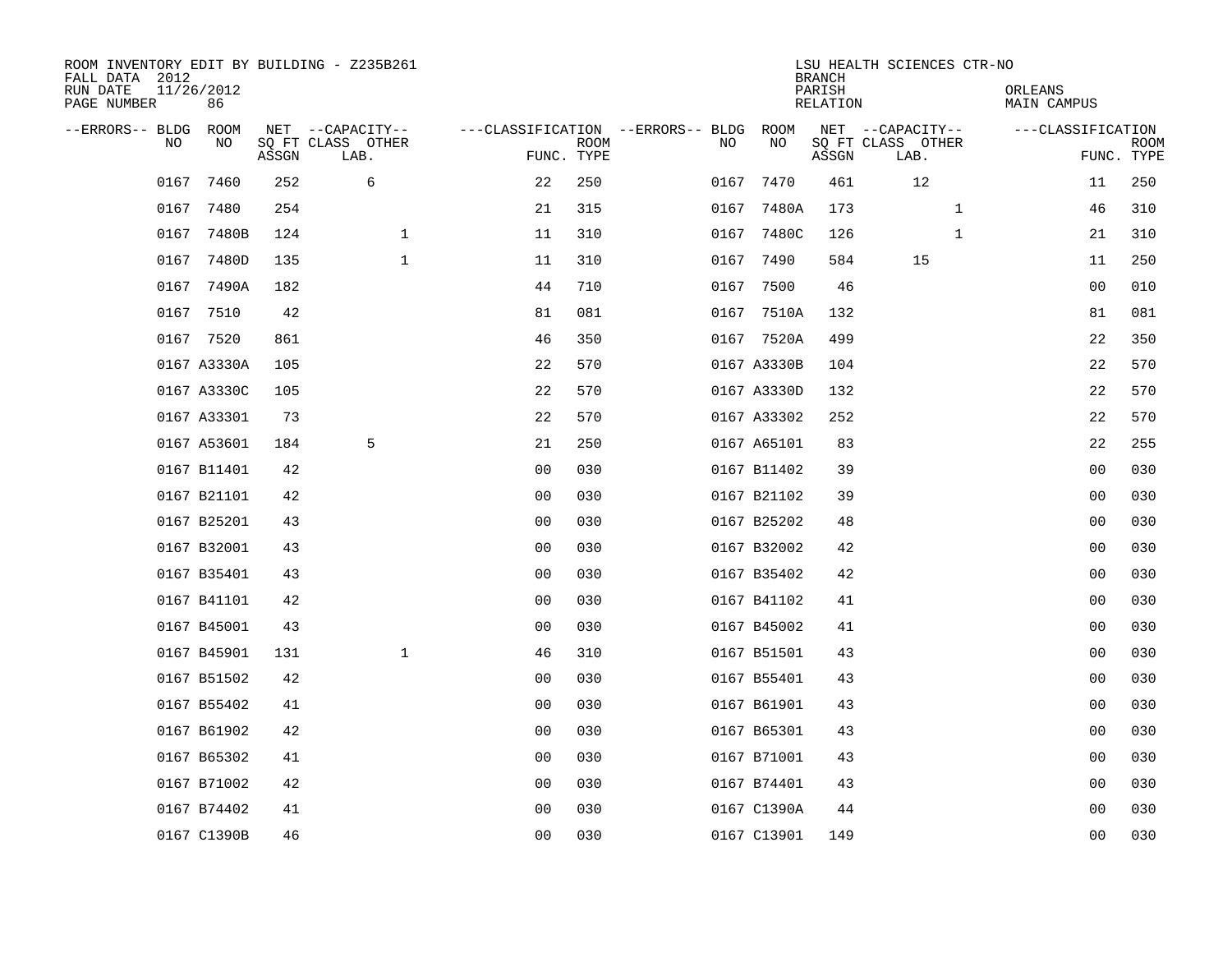| ROOM INVENTORY EDIT BY BUILDING - Z235B261<br>FALL DATA 2012<br>RUN DATE<br>PAGE NUMBER | 11/26/2012<br>87 |       |                                               |                                                         | LSU HEALTH SCIENCES CTR-NO<br><b>BRANCH</b><br>PARISH<br>RELATION |  |           |                 |                                                                                                                                                                | ORLEANS<br>MAIN CAMPUS |  |                   |                           |
|-----------------------------------------------------------------------------------------|------------------|-------|-----------------------------------------------|---------------------------------------------------------|-------------------------------------------------------------------|--|-----------|-----------------|----------------------------------------------------------------------------------------------------------------------------------------------------------------|------------------------|--|-------------------|---------------------------|
| --ERRORS-- BLDG ROOM<br>NO                                                              | NO               | ASSGN | NET --CAPACITY--<br>SQ FT CLASS OTHER<br>LAB. | ---CLASSIFICATION --ERRORS-- BLDG ROOM NET --CAPACITY-- | <b>ROOM</b><br>FUNC. TYPE                                         |  | NO        | NO              | SQ FT CLASS OTHER<br>ASSGN                                                                                                                                     | LAB.                   |  | ---CLASSIFICATION | <b>ROOM</b><br>FUNC. TYPE |
|                                                                                         | 0167 C13902      | 389   |                                               | 0 <sub>0</sub>                                          | 030                                                               |  |           |                 | TOTAL NET ASSIGN SQ. FT. IN ROOM FILE<br>TOTAL NUMBER CLASSROOMS<br>TOTAL NUMBER COMPUTER CLASSROOMS<br>TOTAL NUMBER LABS 210<br>TOTAL NUMBER SPECIAL LABS 220 |                        |  | 118,503<br>3      |                           |
|                                                                                         | 0171 1000 80000  |       |                                               | 72                                                      | 740                                                               |  |           |                 | TOTAL NET ASSIGN SQ. FT. IN ROOM FILE<br>TOTAL NUMBER CLASSROOMS<br>TOTAL NUMBER COMPUTER CLASSROOMS<br>TOTAL NUMBER LABS 210<br>TOTAL NUMBER SPECIAL LABS 220 |                        |  | 80,000            |                           |
|                                                                                         | 0173 0000 67989  |       | 45                                            | 0 <sub>0</sub>                                          | 020                                                               |  |           | 0173 1000R 4743 |                                                                                                                                                                |                        |  | 91                | 950                       |
|                                                                                         | 0173 1060        | 129   | $\mathbf{1}$                                  | 77                                                      | 310                                                               |  | 0173 1070 |                 | 92                                                                                                                                                             | $\mathbf{1}$           |  | 77                | 310                       |
|                                                                                         | 0173 1080        | 63    |                                               | 32                                                      | 355                                                               |  | 0173 1090 |                 | 1179                                                                                                                                                           |                        |  | 32                | 350                       |
|                                                                                         | 0173 1100        | 63    | $\mathbf{1}$                                  | 77                                                      | 310                                                               |  | 0173 1140 |                 | 281                                                                                                                                                            | $\mathbf{1}$           |  | 77                | 310                       |
|                                                                                         | 0173 1150        | 73    | $\mathbf{1}$                                  | 77                                                      | 310                                                               |  | 0173 1160 |                 | 55                                                                                                                                                             |                        |  | 77                | 315                       |
|                                                                                         | 0173 1170        | 304   | $\mathbf{1}$                                  | 77                                                      | 310                                                               |  | 0173 1210 |                 | 92                                                                                                                                                             |                        |  | 0 <sub>0</sub>    | 030                       |
|                                                                                         | 0173 1320        | 337   |                                               | 92                                                      | 660                                                               |  | 0173 1360 |                 | 335                                                                                                                                                            |                        |  | 92                | 660                       |
|                                                                                         | 0173 1410        | 276   |                                               | 92                                                      | 660                                                               |  | 0173 2060 |                 | 518                                                                                                                                                            | $\mathbf{1}$           |  | 72                | 310                       |
|                                                                                         | 0173 2120        | 484   | $\mathbf{1}$                                  | 72                                                      | 310                                                               |  | 0173 2150 |                 | 355                                                                                                                                                            |                        |  | 72                | 350                       |
|                                                                                         | 0173 2160        | 508   | $\mathbf{1}$                                  | 72                                                      | 310                                                               |  | 0173 2230 |                 | 491                                                                                                                                                            |                        |  | 92                | 660                       |
|                                                                                         | 0173 2260        | 490   |                                               | 92                                                      | 660                                                               |  | 0173 2300 |                 | 508                                                                                                                                                            | $\mathbf{1}$           |  | 72                | 310                       |
|                                                                                         | 0173 2310        | 347   |                                               | 92                                                      | 660                                                               |  | 0173 2430 |                 | 217                                                                                                                                                            | $\mathbf{1}$           |  | 77                | 310                       |
|                                                                                         | 0173 3000        | 6205  | 41                                            | 91                                                      | 520                                                               |  | 0173 4000 |                 | 6677                                                                                                                                                           | 45                     |  | 91                | 520                       |
|                                                                                         | 0173 5000R       | 4419  |                                               | 91                                                      | 950                                                               |  | 0173      | 6000R           | 4743                                                                                                                                                           |                        |  | 91                | 950                       |
|                                                                                         | 0173 7000R 4743  |       |                                               | 91                                                      | 950                                                               |  |           | 0173 8000R 4743 |                                                                                                                                                                |                        |  | 91                | 950                       |
|                                                                                         | 0173 9000R 4743  |       |                                               | 91                                                      | 950                                                               |  |           |                 | TOTAL NET ASSIGN SQ. FT. IN ROOM FILE<br>TOTAL NUMBER CLASSROOMS                                                                                               |                        |  | 48,121            |                           |

TOTAL NUMBER COMPUTER CLASSROOMS TOTAL NUMBER LABS 210 TOTAL NUMBER SPECIAL LABS 220